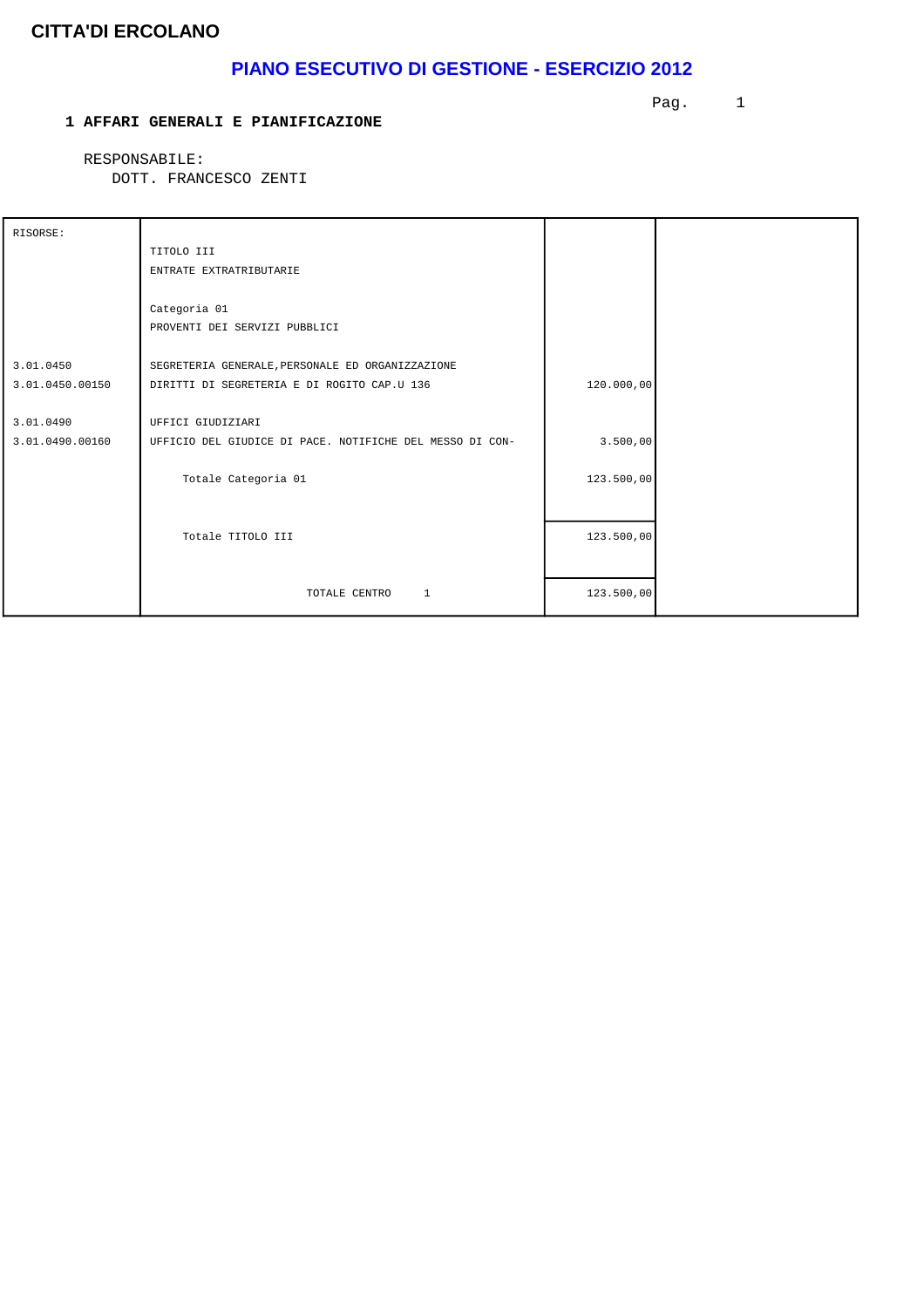# **PIANO ESECUTIVO DI GESTIONE - ESERCIZIO 2012**

Pag. 2

#### **CENTRO DI RESPONSABILITA'**

### **1 AFFARI GENERALI E PIANIFICAZIONE**

### RESPONSABILE:

| INTERVENTI:                          |                                                                                 |                      |  |
|--------------------------------------|---------------------------------------------------------------------------------|----------------------|--|
|                                      | TITOLO I                                                                        |                      |  |
|                                      | SPESE CORRENTI                                                                  |                      |  |
|                                      |                                                                                 |                      |  |
|                                      | Funzione 01                                                                     |                      |  |
|                                      | FUNZIONI GENERALI DI AMMINISTRAZIONE, DI GESTIONE E DI                          |                      |  |
|                                      | CONTROLLO                                                                       |                      |  |
|                                      |                                                                                 |                      |  |
|                                      | Servizio 01                                                                     |                      |  |
|                                      | ORGANI ISTITUZIONALI, PARTECIPAZIONE E DECENTRAMENTO                            |                      |  |
|                                      |                                                                                 |                      |  |
| 1.01.01.01                           | PERSONALE                                                                       |                      |  |
| $1.01.01.01.00002$ 2                 | COMPENSO PER LAVORO STRAORDINARIO                                               | 9.931,89             |  |
| $1.01.01.01.00002$ 3                 | SVILUPPO RISORSE UMANE E PRODUTTIVITA'                                          | 11.730,00            |  |
| 1.01.01.01.00036                     | CONTROLLO DI GESTIONE-COLLABORAZIONE CONTINUATA E COORDINATA                    | 33.100,00            |  |
|                                      | Totale Intervento 01                                                            | 54.761,89            |  |
|                                      |                                                                                 |                      |  |
| 1.01.01.02                           | ACQUISTO DI BENI DI CONSUMO E/O DI MATERIE PRIME                                |                      |  |
|                                      | 1.01.01.02.00006 3 LIBRI RIVISTE STAMPATI CANCELLERIA E VARIE                   | 6.000,00             |  |
| 1.01.01.02.00007                     | SPESE PER IL FUNZIONAMENTO DEL C.C.-ACQUISTI                                    | 500,00               |  |
| 1.01.01.02.00008                     | SPESE DI RAPPRESENTANZA-ACQUISTI                                                | 200,00               |  |
|                                      | Totale Intervento 02                                                            | 6.700,00             |  |
|                                      |                                                                                 |                      |  |
| 1.01.01.03                           | PRESTAZIONI DI SERVIZI                                                          |                      |  |
|                                      | 1.01.01.03.00014 4   INDENNITA' DI MISSIONE E RIMBORSO SPESE FORZOSE AL SINDACO |                      |  |
|                                      | ED ASSESSORI                                                                    | 8.000,00             |  |
| $1.01.01.03.00014$ 5                 | INDENNITA' DI MISSIONE E RIMBORSO SPESE AL SINDACO                              | 2.000,00             |  |
| 1.01.01.03.00015                     | INDENNITA' E RIMBORSO SPESE PER MISSIONI PERSONALE ORGANI                       |                      |  |
|                                      | ISTITUZIONALI                                                                   | 373,00               |  |
| 1.01.01.03.00017                     | ATTIVITA' DI PROMOZIONE TURISTICA E INIZIATIVE CULTURALI                        | 9.540,00             |  |
| 1.01.01.03.00020                     | FESTIVITA' NATALIZIE - PRESTAZIONI                                              | 1.000,00             |  |
| 1.01.01.03.00035                     | NUCLEO DI VALUTAZIONE TECNICA                                                   | 49.600,00            |  |
| 1.01.01.03.00038                     | RAPPRESENTANZA-PRESTAZIONE DI SERVIZI                                           | 1.100,00             |  |
| 1.01.01.03.00039                     | FUNZIONAMENTO CONSIGLIO COMUNALE - ALTRE SPESE                                  | 3.200,00             |  |
| 1.01.01.03.00040                     | SPESE PER LE ATTIVITA' DIVERSE DEL C.C.                                         | 1.600,00             |  |
|                                      | 1.01.01.03.00042 7 ISPEZIONI E VERIFICHE                                        | 1.000,00             |  |
|                                      | Totale Intervento 03                                                            | 77.413,00            |  |
|                                      |                                                                                 |                      |  |
| 1.01.01.05                           | TRASFERIMENTI<br>CONTRIBUTI PER RAPPORTI CON ALTRI ENTI                         |                      |  |
| 1.01.01.05.00043                     | CONTRIBUTO ASSOCIATIVO ALLA LEGA DELLE AUTONOMIE LOCALI                         | 400,00               |  |
| 1.01.01.05.00047<br>1.01.01.05.00048 | ADESIONE C.I.E.L.M. QUOTA ASSOCIATIVA                                           | 4.500,00<br>3.000,00 |  |
| 1.01.01.05.00049                     | CONTRIBUTO MUSEO ARCHEOLOGICO VIRTUALE                                          | 90.000,00            |  |
|                                      | Totale Intervento 05                                                            | 97.900,00            |  |
|                                      |                                                                                 |                      |  |
|                                      | Totale Servizio 01                                                              | 236.774,89           |  |
|                                      |                                                                                 |                      |  |
|                                      |                                                                                 |                      |  |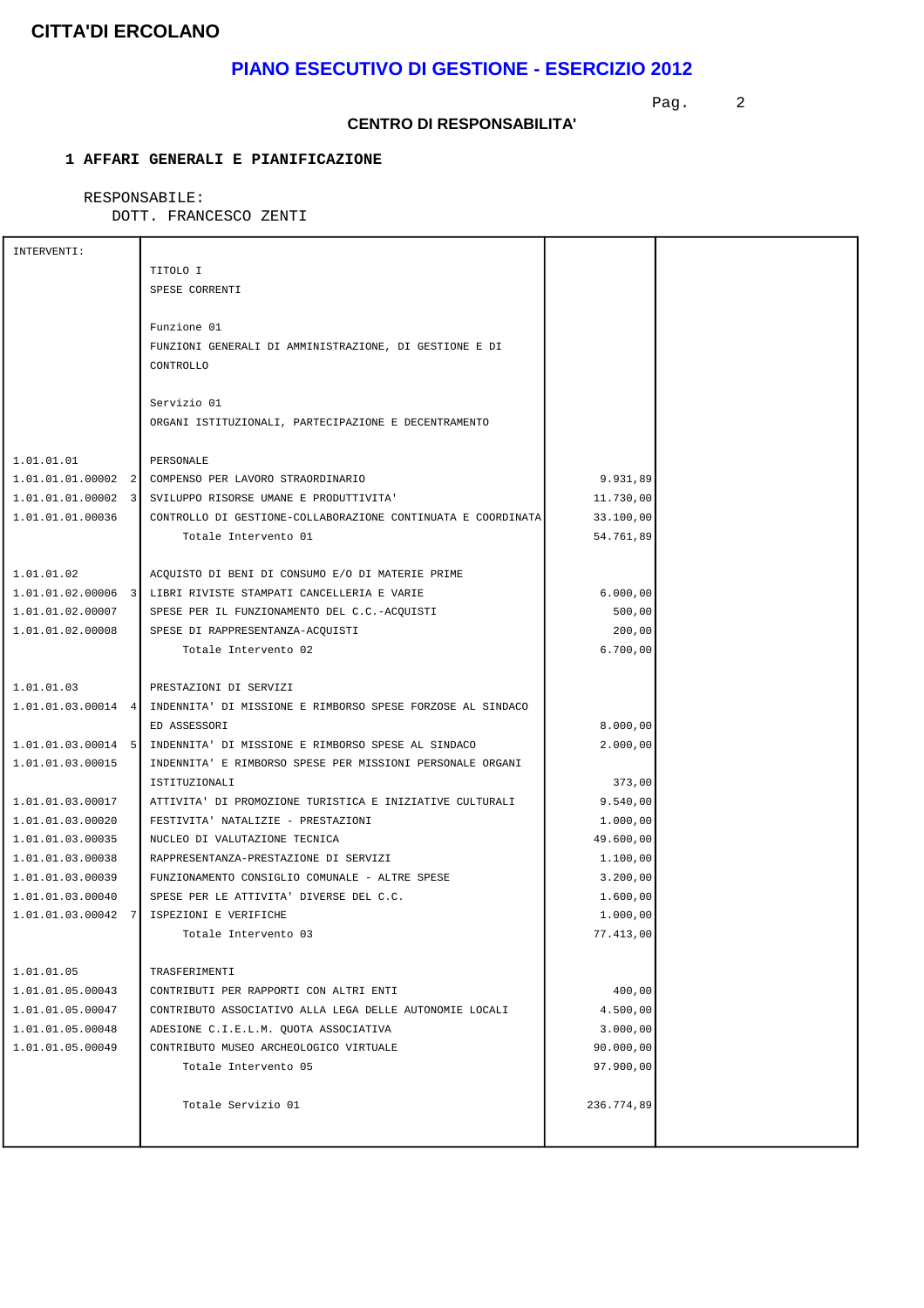### **PIANO ESECUTIVO DI GESTIONE - ESERCIZIO 2012**

Pag. 3

#### **CENTRO DI RESPONSABILITA'**

### **1 AFFARI GENERALI E PIANIFICAZIONE**

### RESPONSABILE:

|                                    | Servizio 02                                                    |              |  |
|------------------------------------|----------------------------------------------------------------|--------------|--|
|                                    | SEGRETERIA GENERALE, PERSONALE E ORGANIZZAZIONE                |              |  |
|                                    |                                                                |              |  |
| 1.01.02.01                         | PERSONALE                                                      |              |  |
| $1.01.02.01.00056$ 2               | COMPENSI PER LAVORO STRAORDINARIO                              | 5.673,33     |  |
| $1.01.02.01.00056$ 3               | TRATTAMENTO ECONOMICO ACCESSORIO-SVILUPPO RISORSE UMANE        | 458.490,99   |  |
| 1.01.02.01.00056<br>- 51           | QUOTA FONDO EFFICIENZA SERVIZI ESERCIZI PRECEDENTI             | 300.062,00   |  |
| 1.01.02.01.00057<br>3              | INDENNITA' DI RISULTATO AL SEGRETARIO GENERALE                 | 15.000,00    |  |
| 1.01.02.01.00060 1                 | FONDO PRODUTTIVITA' DIRIGENTI-ART.26 C.C.N.L. 1998\2001        | 230.000,00   |  |
| 1.01.02.01.00065                   | PIANO ASSUNZIONI ANNO 2012 - N. 2 DIRIGENTI                    | 100.000,00   |  |
| 1.01.02.01.00066                   | ASSUNZIONE PERSONALE CATEGORIE PROTETTE                        | 24.845,00    |  |
| 1.01.02.01.00067                   | ASSUNZIONI IN MOBILITA' ANNO 2012                              | 100.000,00   |  |
| 1.01.02.01.00069                   | SPESE PER COLLABORAZIONI COORDINATE E CONTINUATIVE             | 30.000,00    |  |
|                                    | Totale Intervento 01                                           | 1.264.071,32 |  |
|                                    |                                                                |              |  |
| 1.01.02.02                         | ACQUISTO DI BENI DI CONSUMO E/O DI MATERIE PRIME               |              |  |
| $1.01.02.02.00082$ 2               | MANUTENZIONE ORDINARIA BENI MOBILI-ACQUISTO DI BENI            | 500,00       |  |
| 1.01.02.02.00082 10                | LIBRI, RIVISTE, STAMPATI, CANCELLERIA E VARIE SERVIZI GENERALI | 1.000,00     |  |
| 1.01.02.02.00088                   | DIRITTO DI ACCESSO DEI CITTADINI AD INFORMAZIONI, ATTI         | 1.000,00     |  |
|                                    | Totale Intervento 02                                           | 2.500,00     |  |
|                                    |                                                                |              |  |
| 1.01.02.03                         | PRESTAZIONI DI SERVIZI                                         |              |  |
| 1.01.02.03.00095                   | INDENNITA' E RIMBORSO SPESE PER MISSIONI PERSONALE SETTORE     |              |  |
|                                    | AFFARI GENERALI                                                | 200,00       |  |
| 1.01.02.03.00096                   | STATUTO E REGOLAMENTI COMUNALI-AGGIORNAMENTO                   | 1.000,00     |  |
| 1.01.02.03.00098                   | PARTECIPAZIONE DEI CITTADINI AL PROCEDIMENTO AMM.VO            | 1.000,00     |  |
| 1.01.02.03.00108                   | FORMAZIONE, AGGIORNAMENTO, RIQUALIFICAZIONE, QUALIFICAZIONE E  |              |  |
|                                    | PERFEZIONAMENTO PERSONALE                                      | 4.295,00     |  |
| 1.01.02.03.00111                   | SPESE PER IL COMITATO DEI GARANTI                              | 3.000,00     |  |
| 1.01.02.03.00116                   | SPESE PER LA VIGILANZA SANITARIA DEL PERSONALE                 | 46.200,00    |  |
| 1.01.02.03.00118<br>$\overline{2}$ | MANUTENZIONE ORDINARIA BENI MOBILI SERVIZI GENERALI            | 4.000,00     |  |
| 1.01.02.03.00118<br><sup>7</sup>   | ALTRE SPESE                                                    | 5.000,00     |  |
| $1.01.02.03.00118$ 9               | AFFIDAMENTO ESTERNO APPALTO REGISTRAZIONE SEDUTE DEL           |              |  |
|                                    | CONSIGLIO COMUNALE                                             | 15.000,00    |  |
| 1.01.02.03.00122                   | SPESE PER GARE D'APPALTO E CONTRATTI                           | 25.000,00    |  |
|                                    | Totale Intervento 03                                           | 104.695,00   |  |
|                                    |                                                                |              |  |
| 1.01.02.04                         | UTILIZZO DI BENI DI TERZI                                      |              |  |
| 1.01.02.04.00133                   | NOLEGGIO AUTO DI SERVIZIO SETTORE AFFARI GENERALI              | 5.500,00     |  |
|                                    |                                                                |              |  |
|                                    | Totale Servizio 02                                             | 1.376.766,32 |  |
|                                    |                                                                |              |  |
|                                    |                                                                |              |  |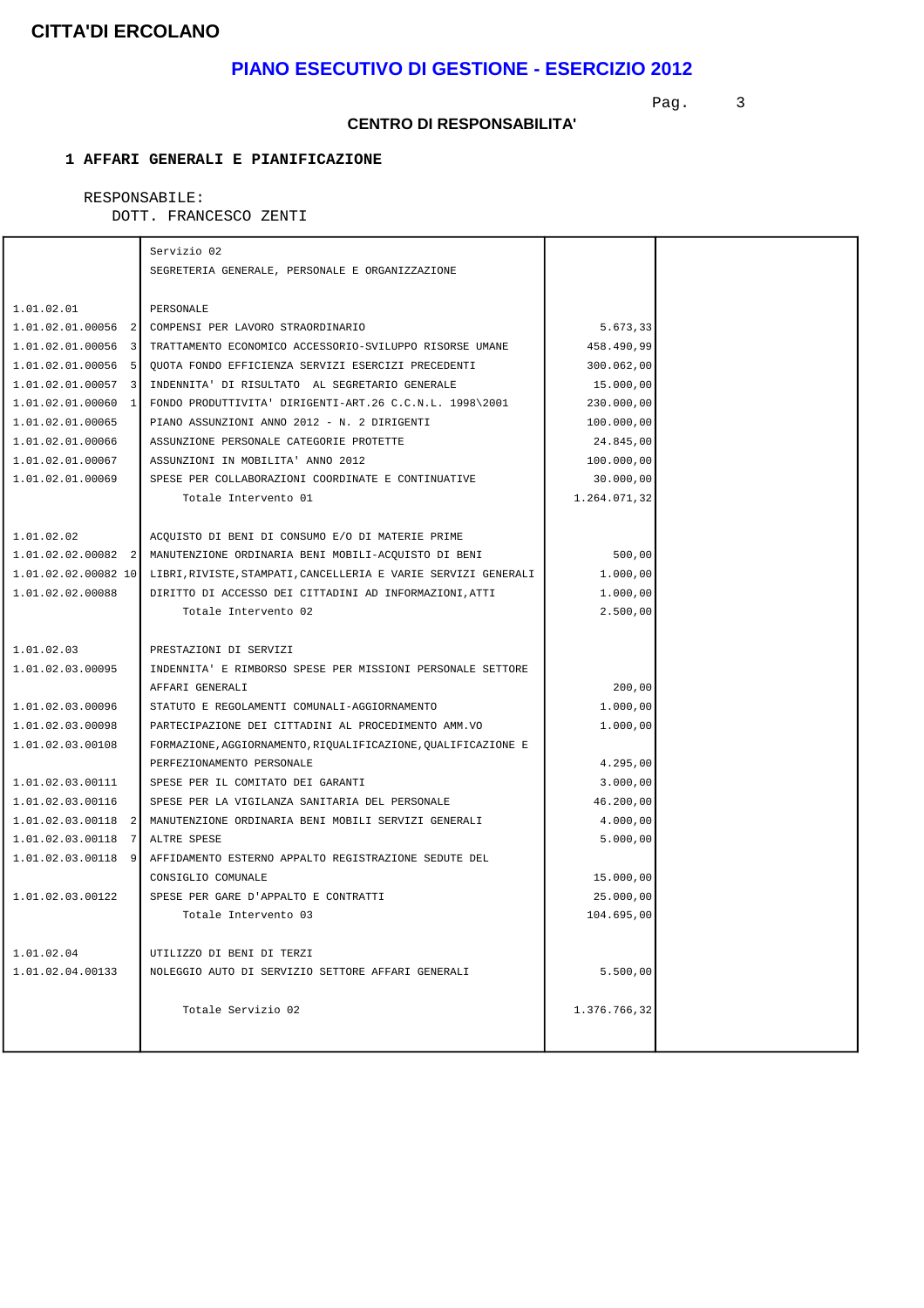# **PIANO ESECUTIVO DI GESTIONE - ESERCIZIO 2012**

Pag. 4

#### **CENTRO DI RESPONSABILITA'**

### **1 AFFARI GENERALI E PIANIFICAZIONE**

### RESPONSABILE:

|                  | Servizio 08                                                                     |              |  |
|------------------|---------------------------------------------------------------------------------|--------------|--|
|                  | ALTRI SERVIZI GENERALI                                                          |              |  |
|                  |                                                                                 |              |  |
| 1.01.08.01       | PERSONALE                                                                       |              |  |
| 1.01.08.01.00330 | EQUO INDENNIZZO                                                                 | 5.000,00     |  |
|                  | Totale Servizio 08                                                              | 5.000,00     |  |
|                  |                                                                                 |              |  |
|                  | Totale Funzione 01                                                              | 1.618.541,21 |  |
|                  | Funzione 05                                                                     |              |  |
|                  | FUNZIONI RELATIVE ALLA CULTURA ED AI BENI CULTURALI                             |              |  |
|                  |                                                                                 |              |  |
|                  | Servizio 02                                                                     |              |  |
|                  | TEATRI, ATTIVITA' CULTURALI E SERVIZI DIVERSI NEL SETTORE                       |              |  |
|                  | CULTURALE                                                                       |              |  |
|                  |                                                                                 |              |  |
| 1.05.02.03       | PRESTAZIONI DI SERVIZI                                                          |              |  |
| 1.05.02.03.00746 | RIMBORSO FORFETTARIO SPESE UTILIZZO II PIANO VILLA RUGGIERO                     | 8.000,00     |  |
| 1.05.02.05       | TRASFERIMENTI                                                                   |              |  |
|                  | 1.05.02.05.00760 5 CONTRIBUTI PER DIVERSE FINALITA                              | 10.500,00    |  |
|                  | 1.05.02.05.00766 1 PROTOCOLLO DI INTESA PER PROGRAMMAZIONE POLITICHE TURISTICHE | 500,00       |  |
|                  | Totale Intervento 05                                                            | 11.000,00    |  |
|                  |                                                                                 |              |  |
|                  | Totale Servizio 02                                                              | 19.000,00    |  |
|                  |                                                                                 |              |  |
|                  | Totale Funzione 05                                                              | 19.000,00    |  |
|                  | Funzione 09                                                                     |              |  |
|                  | FUNZIONI RIGUARDANTI LA GESTIONE DEL TERRITORIO E                               |              |  |
|                  | DELL'AMBIENTE                                                                   |              |  |
|                  |                                                                                 |              |  |
|                  | Servizio 01                                                                     |              |  |
|                  | URBANISTICA E GESTIONE DEL TERRITORIO                                           |              |  |
| 1.09.01.05       | TRASFERIMENTI                                                                   |              |  |
| 1.09.01.05.01111 | VALORIZZAZIONE CENTRI COMMERCIALI NATURALI                                      | 500,00       |  |
|                  |                                                                                 |              |  |
|                  | Totale Servizio 01                                                              | 500,00       |  |
|                  |                                                                                 |              |  |
|                  | Totale Funzione 09                                                              | 500,00       |  |
|                  |                                                                                 |              |  |
|                  |                                                                                 |              |  |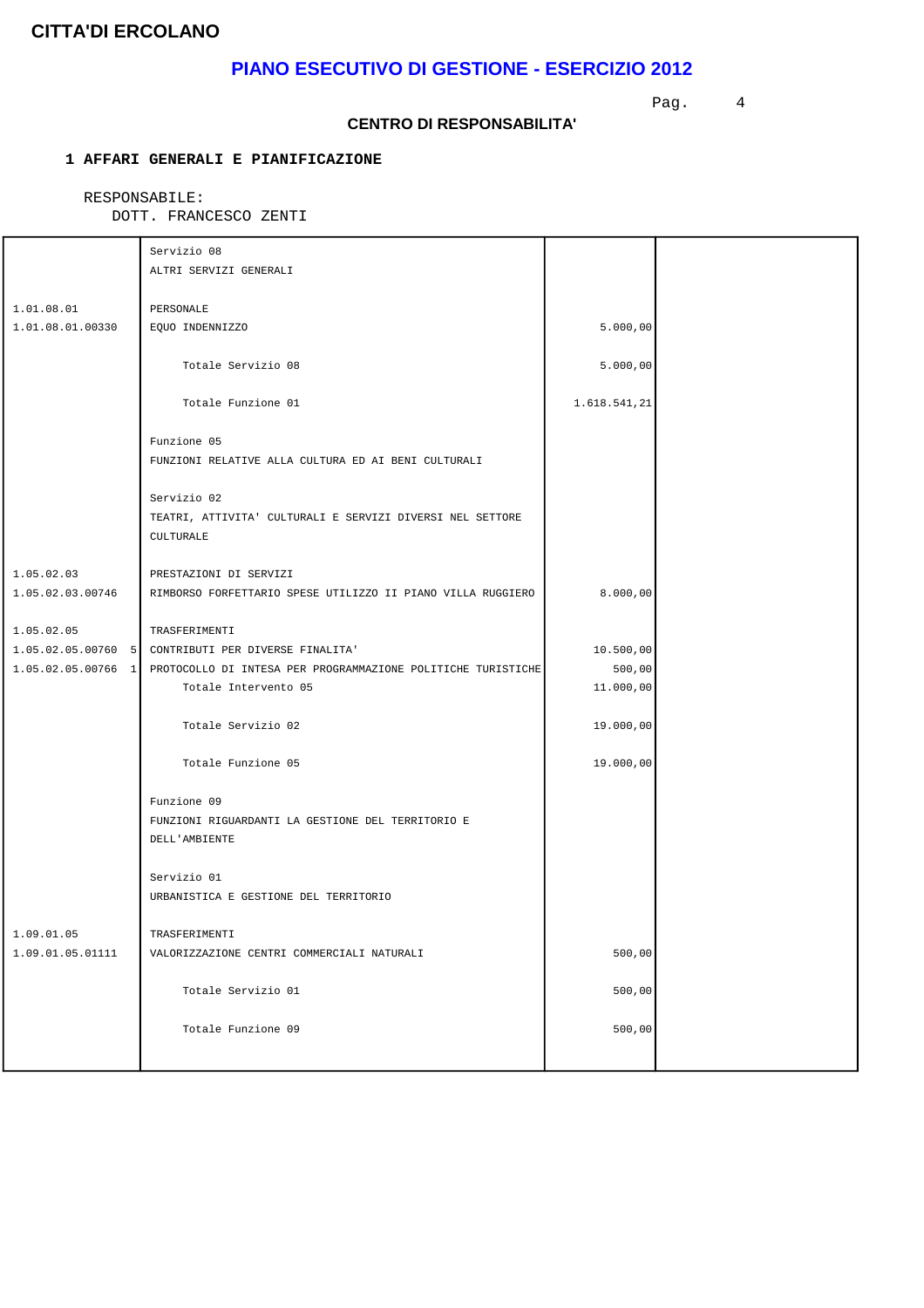### **PIANO ESECUTIVO DI GESTIONE - ESERCIZIO 2012**

Pag. 5

#### **CENTRO DI RESPONSABILITA'**

### **1 AFFARI GENERALI E PIANIFICAZIONE**

### RESPONSABILE:

|                                | Funzione 10<br>FUNZIONI NEL SETTORE SOCIALE                                       |              |  |
|--------------------------------|-----------------------------------------------------------------------------------|--------------|--|
|                                | Servizio 04<br>ASSISTENZA, BENEFICENZA PUBBLICA E SERVIZI DIVERSI ALLA<br>PERSONA |              |  |
| 1.10.04.03<br>1.10.04.03.01418 | PRESTAZIONI DI SERVIZI<br>SPESE PER SERVIZIO DI PULIZIA LOCALI E SERVIZI COMUNALI | 2.400.000,00 |  |
|                                | Totale Servizio 04                                                                | 2.400.000,00 |  |
|                                | Totale Funzione 10                                                                | 2.400.000,00 |  |
|                                | Totale TITOLO I                                                                   | 4.038.041,21 |  |
|                                | TOTALE CENTRO<br><sup>1</sup>                                                     | 4.038.041,21 |  |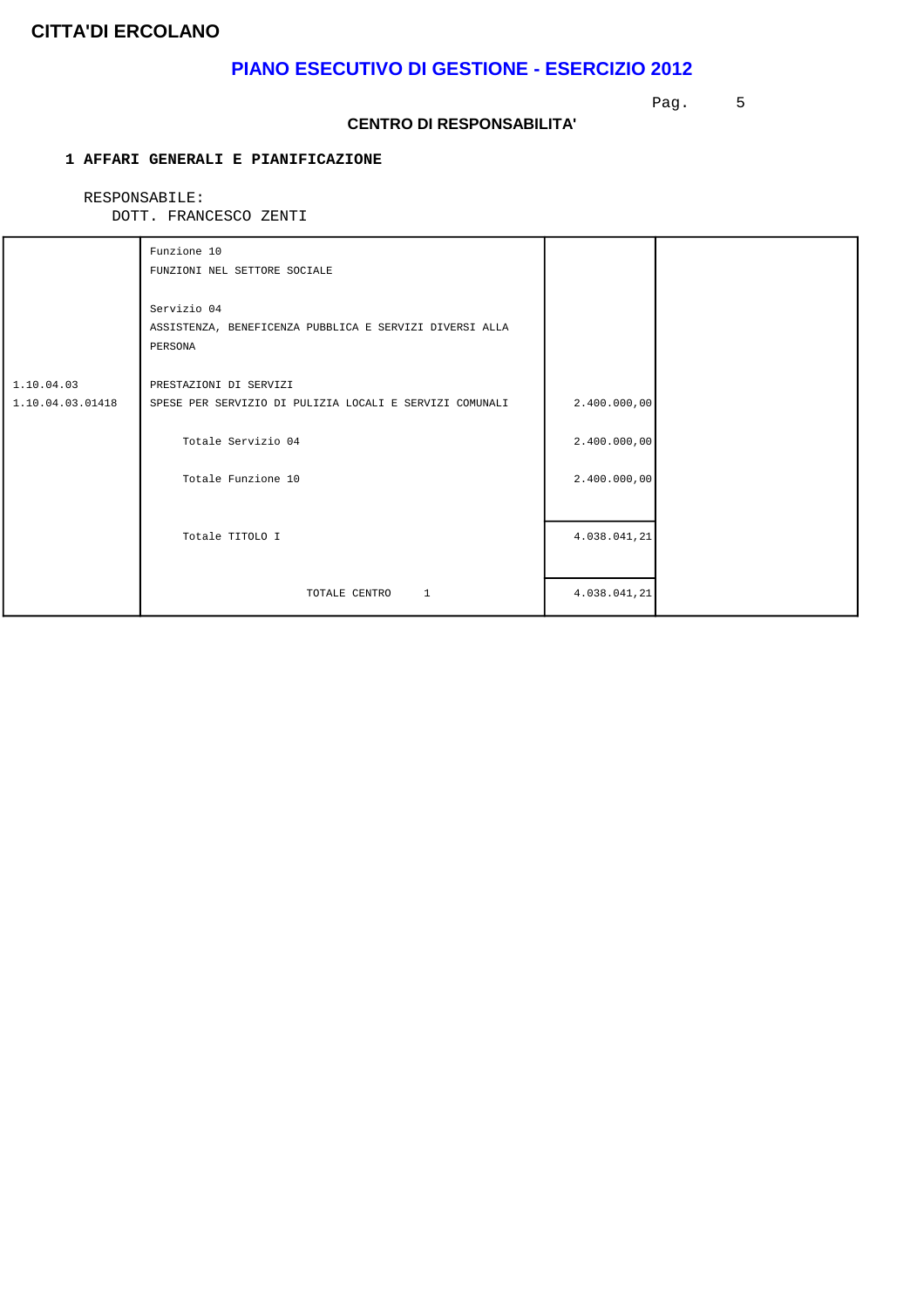# **PIANO ESECUTIVO DI GESTIONE - ESERCIZIO 2012**

#### **2 SETTORE FINANZE E CONTROLLO**

Pag. 6

 RESPONSABILE: DOTT.PAOLA TALLARINO

| RISORSE:            |                                                        |               |  |
|---------------------|--------------------------------------------------------|---------------|--|
|                     | TITOLO I                                               |               |  |
|                     | ENTRATE TRIBUTARIE                                     |               |  |
|                     |                                                        |               |  |
|                     | Categoria 01                                           |               |  |
|                     | IMPOSTE                                                |               |  |
|                     |                                                        |               |  |
| 1.01.0010           | IMPOSTA COMUNALE SUGLI IMMOBILI                        |               |  |
| $1.01.0010.00001$ 2 | ICI ANNI PREGRESSI                                     | 420.000,00    |  |
|                     |                                                        |               |  |
| 1.01.0015           | IMPOSTA MUNICIPALE PROPRIA                             |               |  |
| 1.01.0015.00001 5   | IMU - ABITAZIONE PRINCIPALE                            | 1.000.000,00  |  |
| 1.01.0015.00001 6   | IMU - ALTRI IMMOBILI                                   | 3.539.000,00  |  |
|                     | Totale Risorsa 0015                                    | 4.539.000,00  |  |
|                     |                                                        |               |  |
| 1.01.0030           | IMPOSTA COMUNALE SULLA PUBBLICITA'                     |               |  |
|                     |                                                        |               |  |
| 1.01.0030.00003     | PUBBLICITA' ORDINARIA                                  | 100.000,00    |  |
|                     |                                                        |               |  |
| 1.01.0045           | ADDIZ. COMUN. IRPEF                                    |               |  |
| 1.01.0045.00011     | ADDIZIONALE COMUNALE IRPEF                             | 1.755.000,00  |  |
|                     |                                                        |               |  |
| 1.01.0050           | ALTRE IMPOSTE                                          |               |  |
| 1.01.0050.00005     | INVIM                                                  | 5.000,00      |  |
| 1.01.0050.00006     | INTERESSI MORATORI                                     | 120.000,00    |  |
|                     | Totale Risorsa 0050                                    | 125.000,00    |  |
|                     |                                                        |               |  |
| 1.01.0055           | COMPARTECIPAZIONE I.V.A.                               |               |  |
| 1.01.0055.00013     | COMPARTECIPAZIONE ALL'IVA COMUNI R.S.O.                | 1.924.462,00  |  |
|                     |                                                        |               |  |
|                     | Totale Categoria 01                                    | 8.863.462,00  |  |
|                     |                                                        |               |  |
|                     | Categoria 02                                           |               |  |
|                     | TASSE                                                  |               |  |
|                     |                                                        |               |  |
| 1.02.0070           | TASSA PER LO SMALTIMENTO DEI RIFIUTI SOLIDI URBANI     |               |  |
| 1.02.0070.00008 1   | TASSA PER LO SMALTIMENTO DEI RIFIUTI SOLIDI URBANI PER | 10.500.361,00 |  |
| 1.02.0070.00008 2   | T.A.R.S.U. ANNI PRECEDENTI                             | 520.000,00    |  |
|                     | Totale Risorsa 0070                                    | 11.020.361,00 |  |
|                     |                                                        |               |  |
|                     | Totale Categoria 02                                    | 11.020.361,00 |  |
|                     |                                                        |               |  |
|                     |                                                        |               |  |
|                     |                                                        |               |  |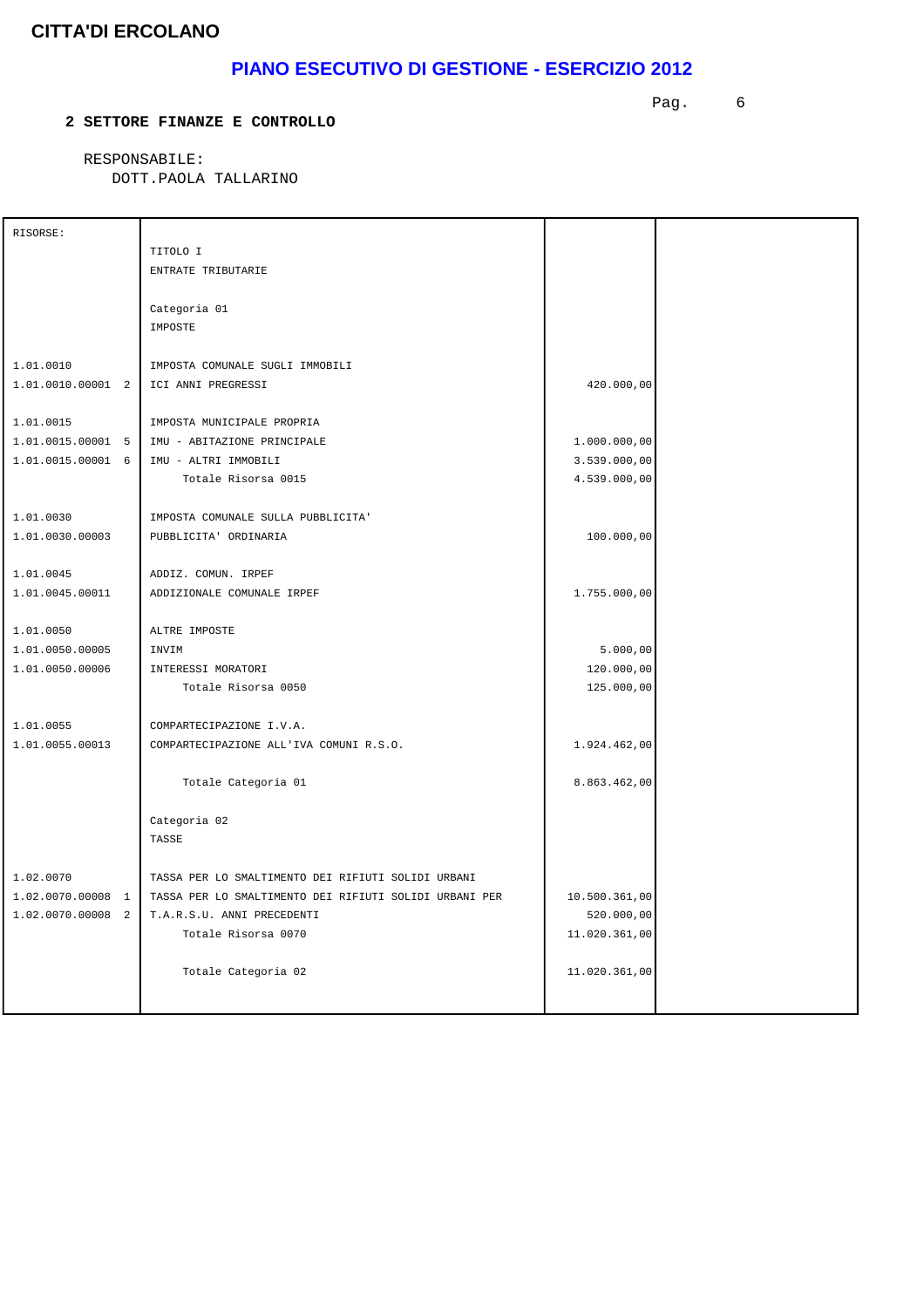# **PIANO ESECUTIVO DI GESTIONE - ESERCIZIO 2012**

Pag. 7

#### **CENTRO DI RESPONSABILITA'**

### **2 SETTORE FINANZE E CONTROLLO**

### RESPONSABILE:

|                              | Categoria 03<br>TRIBUTI SPECIALI ED ALTRE ENTRATE TRIBUTARIE PROPRIE                               |               |  |
|------------------------------|----------------------------------------------------------------------------------------------------|---------------|--|
| 1.03.0057<br>1.03.0057.00015 | FONDO SPERIMENTALE DI RIEQUILIBRIO<br>FONDO SPERIMENTALE DI RIEQUILIBRIO PER I COMUNI DELLE R.S.O. | 14.279.856,00 |  |
| 1.03.0110<br>1.03.0110.00010 | DIRITTI SULLE PUBBLICHE AFFISSIONI<br>DIRITTI SULLE PUBBLICHE AFFISSIONI                           | 25.000,00     |  |
|                              | Totale Categoria 03                                                                                | 14.304.856,00 |  |
|                              |                                                                                                    |               |  |
|                              | Totale TITOLO I                                                                                    | 34.188.679,00 |  |
|                              | TITOLO II                                                                                          |               |  |
|                              | ENTRATE DERIVANTI DA CONTRIBUTI E TRASFERIMENTI CORRENTI                                           |               |  |
|                              | DELLO STATO, DELLA REGIONE E DI ALTRI ENTI PUBBLICI ANCHE                                          |               |  |
|                              | IN RAPPORTO ALL'ESERCIZIO DI FUNZIONI DELEGATE DALLA REGIONE                                       |               |  |
|                              | Categoria 01                                                                                       |               |  |
|                              | CONTRIBUTI E TRASFERIMENTI CORRENTI DELLO STATO                                                    |               |  |
| 2.01.0130                    | TRASFERIMENTI DELLO STATO A CARATTERE GENERALE- RISORSE                                            |               |  |
| 2.01.0130.00050 5            | CONTRIBUTO PER GLI INTERVENTI DEI COMUNI (EX FONDO SVILUPPO                                        |               |  |
|                              | INVESTIMENTI)                                                                                      | 744.724,00    |  |
| 2.01.0130.00050 8            | CONTRIBUTI SPETTANTI PER FATTISPECIE SPECIFICHE DI LEGGE                                           | 6.079,00      |  |
|                              | Totale Risorsa 0130                                                                                | 750.803,00    |  |
|                              | Totale Categoria 01                                                                                | 750.803,00    |  |
|                              | Totale TITOLO II                                                                                   | 750.803,00    |  |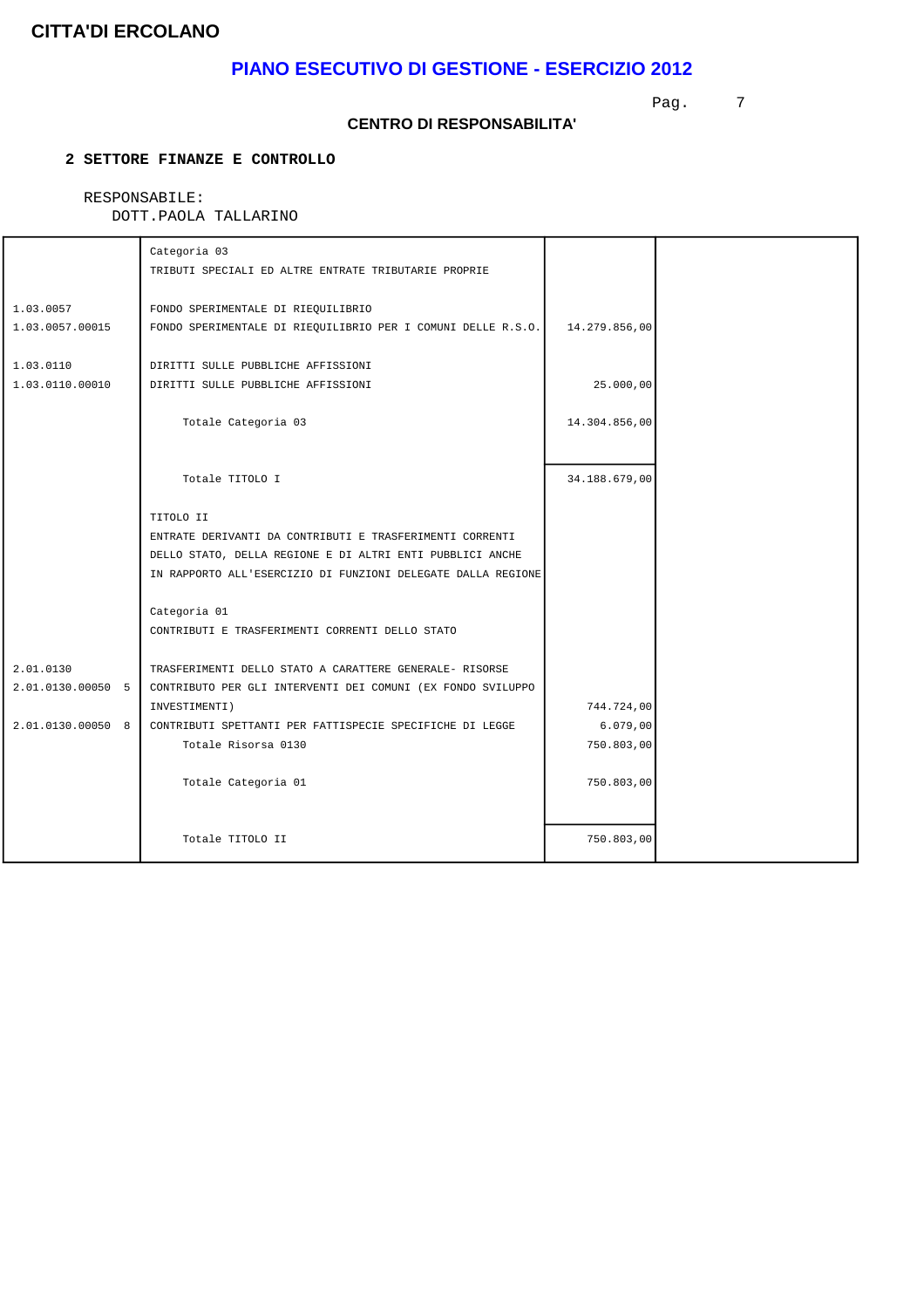# **PIANO ESECUTIVO DI GESTIONE - ESERCIZIO 2012**

Pag. 8

#### **CENTRO DI RESPONSABILITA'**

### **2 SETTORE FINANZE E CONTROLLO**

### RESPONSABILE:

|                                    | TITOLO III<br>ENTRATE EXTRATRIBUTARIE                                         |            |  |
|------------------------------------|-------------------------------------------------------------------------------|------------|--|
|                                    | Categoria 01<br>PROVENTI DEI SERVIZI PUBBLICI                                 |            |  |
| 3.01.0480<br>3.01.0480.00157       | ALTRI SERVIZI GENERALI<br>SERVIZI COMUNALI DIVERSI - INTROITI E RIMBORSI VARI | 553.562,00 |  |
| 3.01.0810<br>3.01.0810.00171       | DISTRIBUZIONE GAS<br>PROVENTI DAL CONSUMO DEL GAS                             | 100.000,00 |  |
| 3.01.0820<br>3.01.0820.00171 2     | RADIOFREQUENZE<br>PROVENTI DA RADIOFREQUENZE                                  | 130.000,00 |  |
|                                    | Totale Categoria 01                                                           | 783.562,00 |  |
|                                    | Categoria 02<br>PROVENTI DEI BENI DELL'ENTE                                   |            |  |
| 3.02.0860                          | GESTIONE DEI FABBRICATI                                                       |            |  |
| 3.02.0860.00172 1 ALLOGGI L.219\81 |                                                                               | 55.000,00  |  |
| $3.02.0860.00172$ 2                | FITTI N. 36 ALLOGGI                                                           | 24.531,00  |  |
| 3.02.0860.00172 3                  | FITTI ATTIVI - ALTRI FABBRICATI                                               | 10.000,00  |  |
| 3.02.0860.00173                    | NEGOZI, UFFICI E ALTRI BENI STRUMENTALI - FITTI ATTIVI                        | 18.000,00  |  |
|                                    | Totale Risorsa 0860                                                           | 107.531,00 |  |
| 3.02.0880                          | GESTIONE BENI DIVERSI                                                         |            |  |
| 3.02.0880.00174                    | PROVENTI ACQUEDOTTO VESUVIANO                                                 | 30.000,00  |  |
| 3.02.0880.00174 1                  | CANONE COMODATO N. 5 AUTOBUS DI PROPRIETA' DEL COMUNE                         |            |  |
|                                    | CONTRATTO REP. 6389 14/09/2010                                                | 30.000,00  |  |
|                                    | Totale Risorsa 0880                                                           | 60.000,00  |  |
|                                    | Totale Categoria 02                                                           | 167.531,00 |  |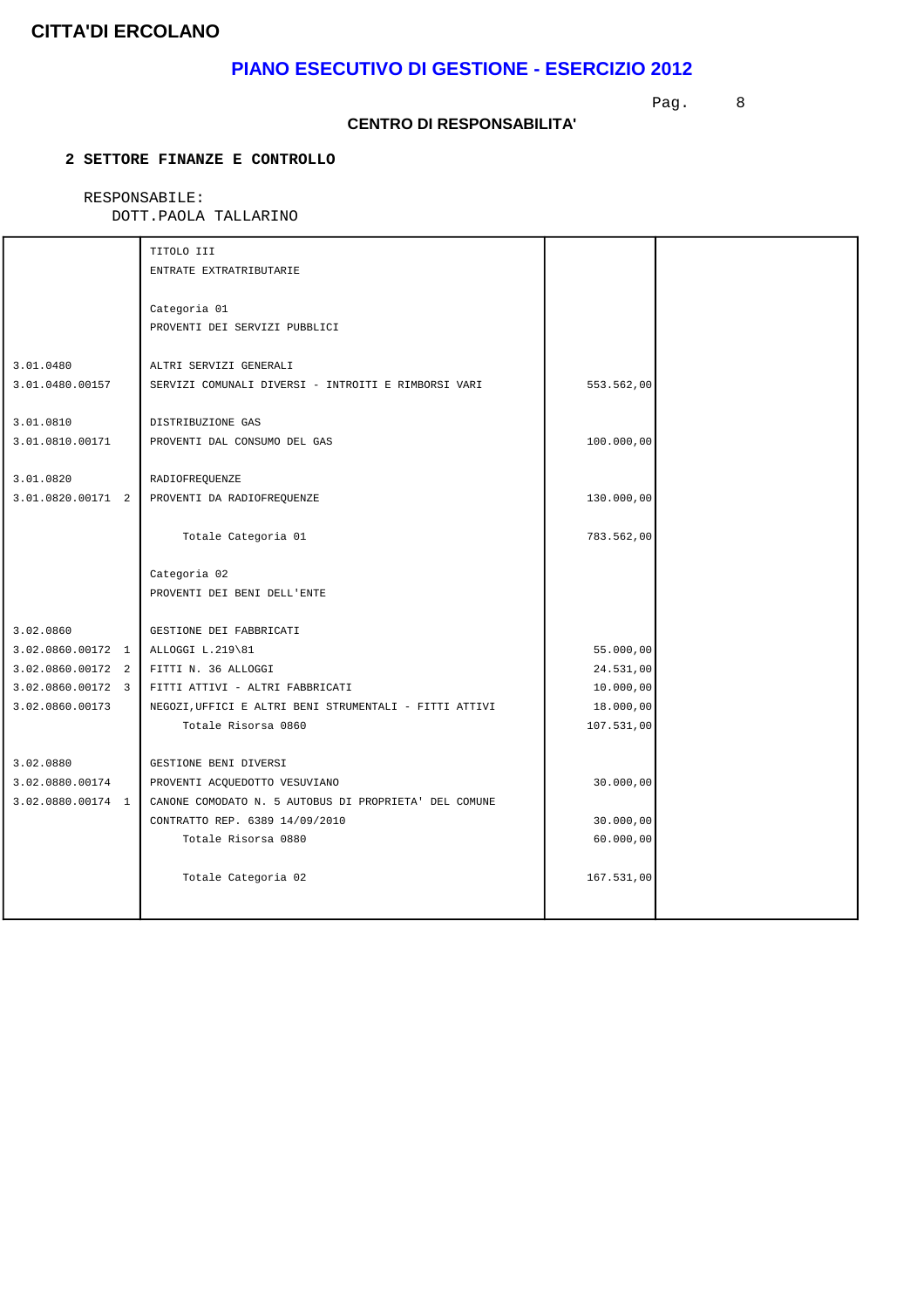## **PIANO ESECUTIVO DI GESTIONE - ESERCIZIO 2012**

Pag. 9

#### **CENTRO DI RESPONSABILITA'**

### **2 SETTORE FINANZE E CONTROLLO**

### RESPONSABILE:

|                                | Categoria 03<br>INTERESSI SU ANTICIPAZIONI E CREDITI                                                       |               |  |
|--------------------------------|------------------------------------------------------------------------------------------------------------|---------------|--|
| 3.03.0890<br>3.03.0890.00179 2 | INTERESSI SU DEPOSITI DI DENARO E VALORI MOBILIARI<br>TESORERIA PROVINCIALE DELLO STATO - INTERESSI ATTIVI | 500,00        |  |
| 3.03.0910<br>3.03.0910.00179 3 | INTERESSI SU ANTICIPAZIONI E CREDITI DIVERSI<br>INTERESSI ATTIVI DIVERSI                                   | 500,00        |  |
|                                | Totale Categoria 03                                                                                        | 1.000,00      |  |
|                                | Categoria 05<br>PROVENTI DIVERSI                                                                           |               |  |
| 3.05.0940                      | PROVENTI DIVERSI                                                                                           |               |  |
| 3.05.0940.00187                | RIMBORSO ONERI AMMORTAMENTO MUTUI                                                                          | 65.000,00     |  |
|                                | Totale Categoria 05                                                                                        | 65.000,00     |  |
|                                | Totale TITOLO III                                                                                          | 1.017.093,00  |  |
|                                | TITOLO V<br>ENTRATE DERIVANTI DA ACCENSIONI DI PRESTITI                                                    |               |  |
|                                | Categoria 01<br>ANTICIPAZIONI DI CASSA                                                                     |               |  |
| 5.01.1090<br>5.01.1090.00240   | ANTICIPAZIONE DI TESORERIA<br>ANTICIPAZIONI DI TESORERIA                                                   | 18.000.000,00 |  |
|                                | Totale Categoria 01                                                                                        | 18.000.000,00 |  |
|                                | Totale TITOLO V                                                                                            | 18.000.000,00 |  |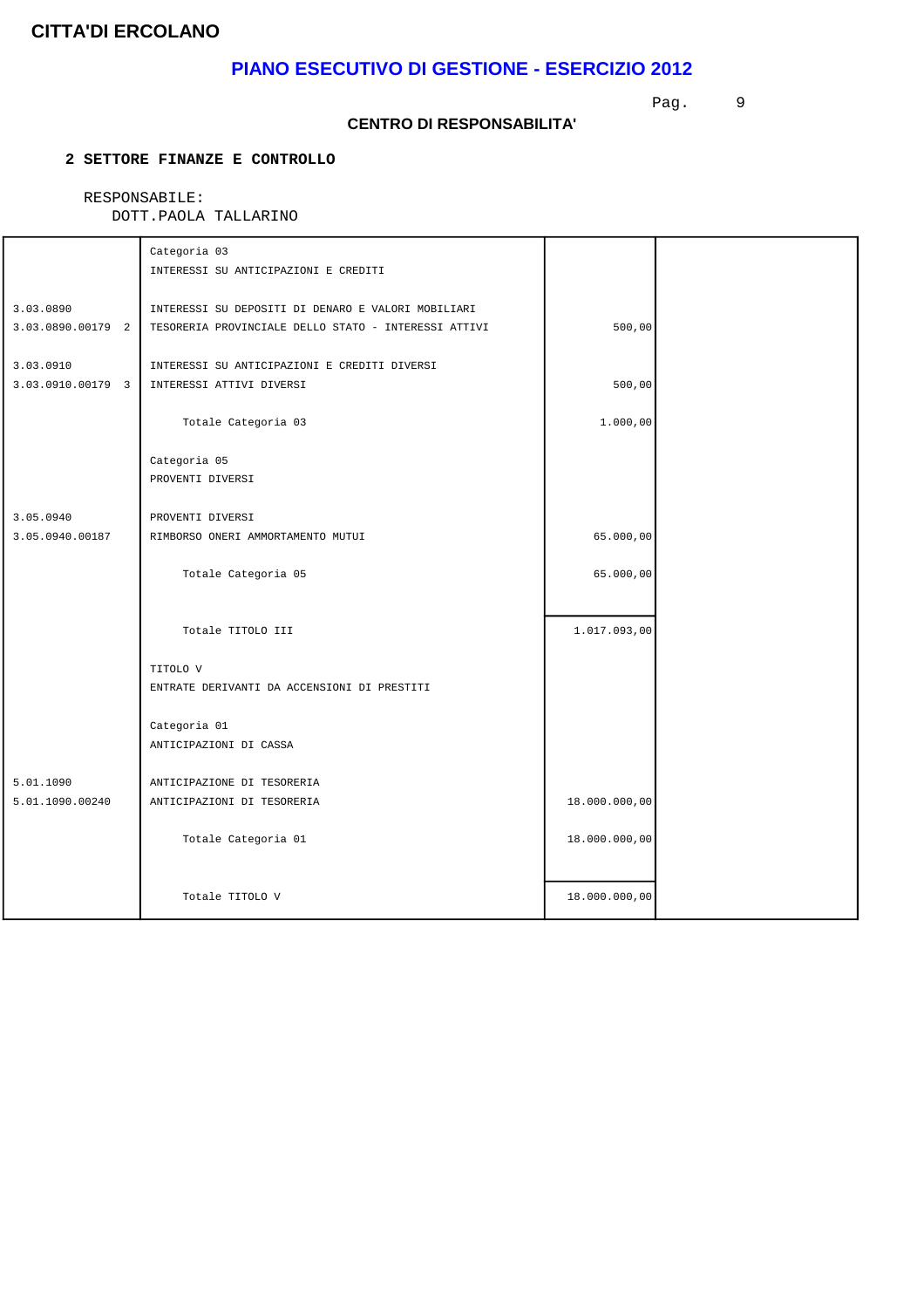# **PIANO ESECUTIVO DI GESTIONE - ESERCIZIO 2012**

Pag. 10

#### **CENTRO DI RESPONSABILITA'**

#### **2 SETTORE FINANZE E CONTROLLO**

#### RESPONSABILE: DOTT.PAOLA TALLARINO

| DOIT.PAOLA IALLARINO |  |
|----------------------|--|
|                      |  |

|                     | TITOLO VI                                                    |              |  |
|---------------------|--------------------------------------------------------------|--------------|--|
|                     | ENTRATE DA SERVIZI PER CONTO DI TERZI                        |              |  |
|                     |                                                              |              |  |
| 6.01.0000           | RITENUTE PREVIDENZIALI E ASSISTENZIALI AL PERSONALE          |              |  |
| 6.01.0000.06001 3   | RITENUTE PREVIDENZIALI INPDAP                                | 1.200.000,00 |  |
| 6.01.0000.06001 4   | RITENUTE PREVID. EX INADEL                                   | 260.000,00   |  |
| 6.01.0000.06001 5   | RITENUTE INPS                                                | 3.000,00     |  |
| 6.01.0000.06001 6   | RITENUTE PER RISCATTO SERVIZIO                               | 5.000,00     |  |
| 6.01.0000.06001 7   | RITENUTE ONAOSI                                              | 500,00       |  |
|                     | Totale Capitolo 6001                                         | 1.468.500,00 |  |
|                     |                                                              |              |  |
| 6.02.0000           | RITENUTE ERARIALI                                            |              |  |
| 6.02.0000.06002 1   | RITENUTE ERARIALI LAVORO DIPENDENTE                          | 2.000.000,00 |  |
| 6.02.0000.06002 2   | RITENUTE ERARIALI LAVORO AUTONOMO                            | 180.000,00   |  |
| $6.02.0000.06002$ 3 | IRPEG                                                        | 16.000,00    |  |
| $6.02.0000.06002$ 4 | IMPOSTA SOSTITUTIVA DEL 20% PER PROCEDURE ESPROPRIATIVE      | 25.000,00    |  |
| $6.02.0000.06002$ 5 | INDENNITA' DI CARICA AMMINISTRATORI                          | 120.000,00   |  |
| $6.02.0000.06002$ 6 | GETTONI DI PRESENZA                                          | 200.000,00   |  |
| $6.02.0000.06002$ 8 | ADDIZ. REGIONALE IRPEF                                       | 195.000,00   |  |
| 6.02.0000.06002 9   | RIT. ADDIZ. COMUN. IRPEF                                     | 36.000,00    |  |
|                     | Totale Capitolo 6002                                         | 2.772.000,00 |  |
|                     |                                                              |              |  |
| 6.03.0000           | ALTRE RITENUTE AL PERSONALE PER CONTO TERZI                  |              |  |
| 6.03.0000.06003 1   | <b>OUOTE SINDACALI</b>                                       | 26.000,00    |  |
| 6.03.0000.06003 3   | CESSIONI STIPENDIO                                           | 980.000,00   |  |
| 6.03.0000.06003 4   | CRAL                                                         | 70.000,00    |  |
|                     | Totale Capitolo 6003                                         | 1.076.000,00 |  |
|                     |                                                              |              |  |
| 6.04.0000           | DEPOSITI CAUZIONALI                                          |              |  |
| 6.04.0000.06004     | DEPOSITI CAUZIONALI                                          | 50.000,00    |  |
|                     |                                                              |              |  |
| 6.05.0000           | RIMBORSO SPESE PER SERVIZI PER CONTO TERZI                   |              |  |
| 6.05.0000.06005 1   | RIVERSAMENTO ASSEGNI LOCALIZZATI NON RISCOSSI                | 30.000,00    |  |
| 6.05.0000.06005 4   | ALTRE RISCOSSIONI PER SERVIZI CONTO TERZI                    | 6.000.000,00 |  |
| 6.05.0000.06005 5   | QUOTE DEVOLUTE AI PARTITI                                    | 30.000,00    |  |
| 6.05.0000.06005 6   | ENTI ASSICURATIVI-QUOTE                                      | 140.000,00   |  |
|                     | Totale Capitolo 6005                                         | 6.200.000,00 |  |
|                     |                                                              |              |  |
| 6.06.0000           | RIMBORSO DI ANTICIPAZIONE DI FONDI PER IL SERVIZIO ECONOMATO |              |  |
| $6.06.0000.06005$ 8 | COMPENSI ACCESSORI DIPENDENTI EX SEP                         | 15.000,00    |  |
| 6.06.0000.06006     | RIMBORSO DI ANTICIPAZIONE DI FONDI PER IL SERVIZIO           | 55.000,00    |  |
|                     | Totale Capitolo 6006                                         | 70.000,00    |  |
|                     |                                                              |              |  |
|                     |                                                              |              |  |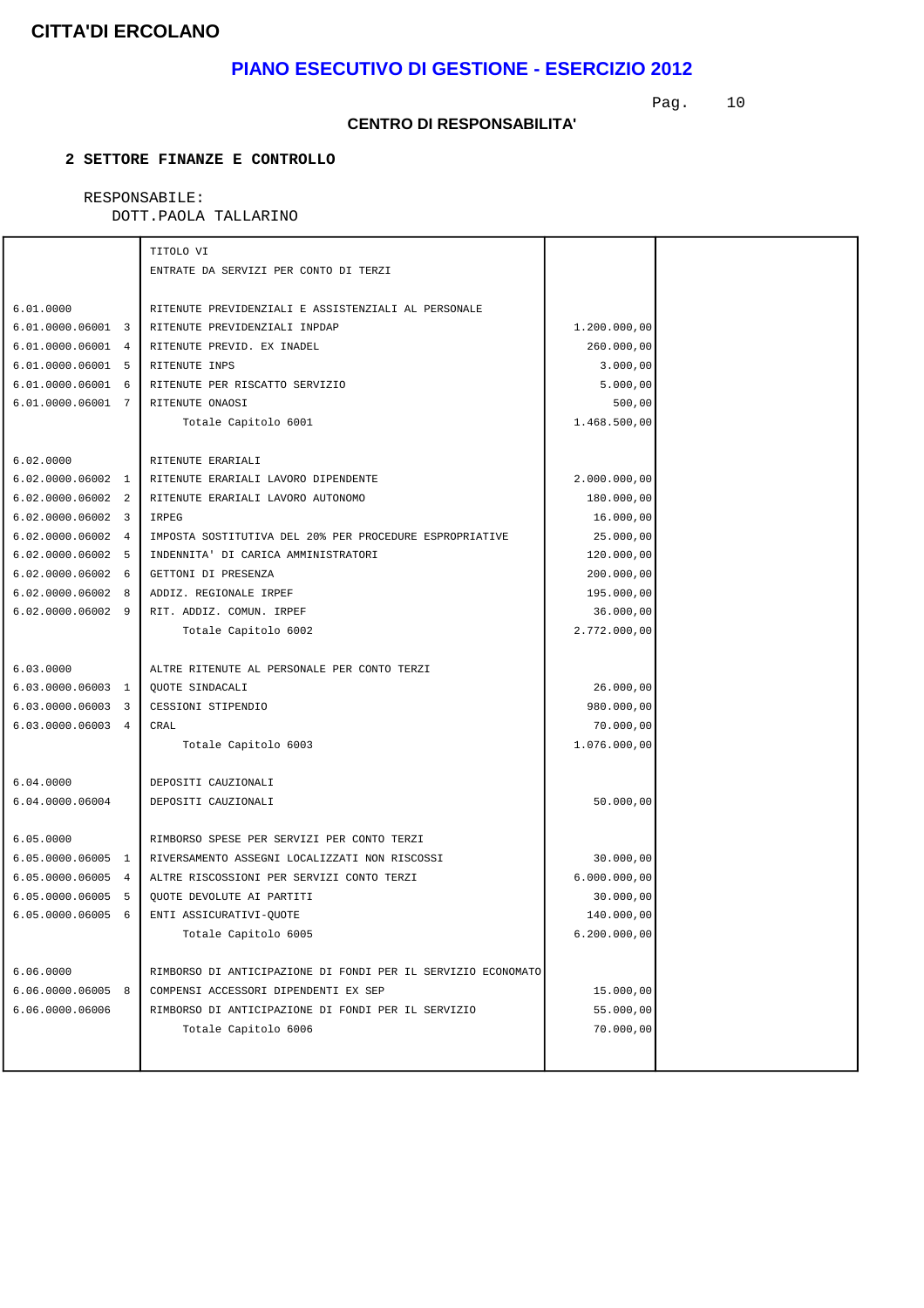# **PIANO ESECUTIVO DI GESTIONE - ESERCIZIO 2012**

Pag. 11

#### **CENTRO DI RESPONSABILITA'**

### **2 SETTORE FINANZE E CONTROLLO**

# RESPONSABILE:

| 6.07.0000         | DEPOSITI PER SPESE CONTRATTUALI                      |               |  |
|-------------------|------------------------------------------------------|---------------|--|
| 6.07.0000.06007 1 | RESTITUZIONE ECONOMO COMUNALE PER SPESE CONTRATTUALI | 26.000,00     |  |
| 6.07.0000.06007 2 | DEPOSITI PER SPESE CONTRATTUALI                      | 300.000,00    |  |
|                   | Totale Capitolo 6007                                 | 326.000,00    |  |
|                   |                                                      |               |  |
|                   |                                                      |               |  |
|                   | Totale TITOLO VI                                     | 11.962.500,00 |  |
|                   |                                                      |               |  |
|                   |                                                      |               |  |
|                   | 2<br>TOTALE CENTRO                                   | 65.919.075,00 |  |
|                   |                                                      |               |  |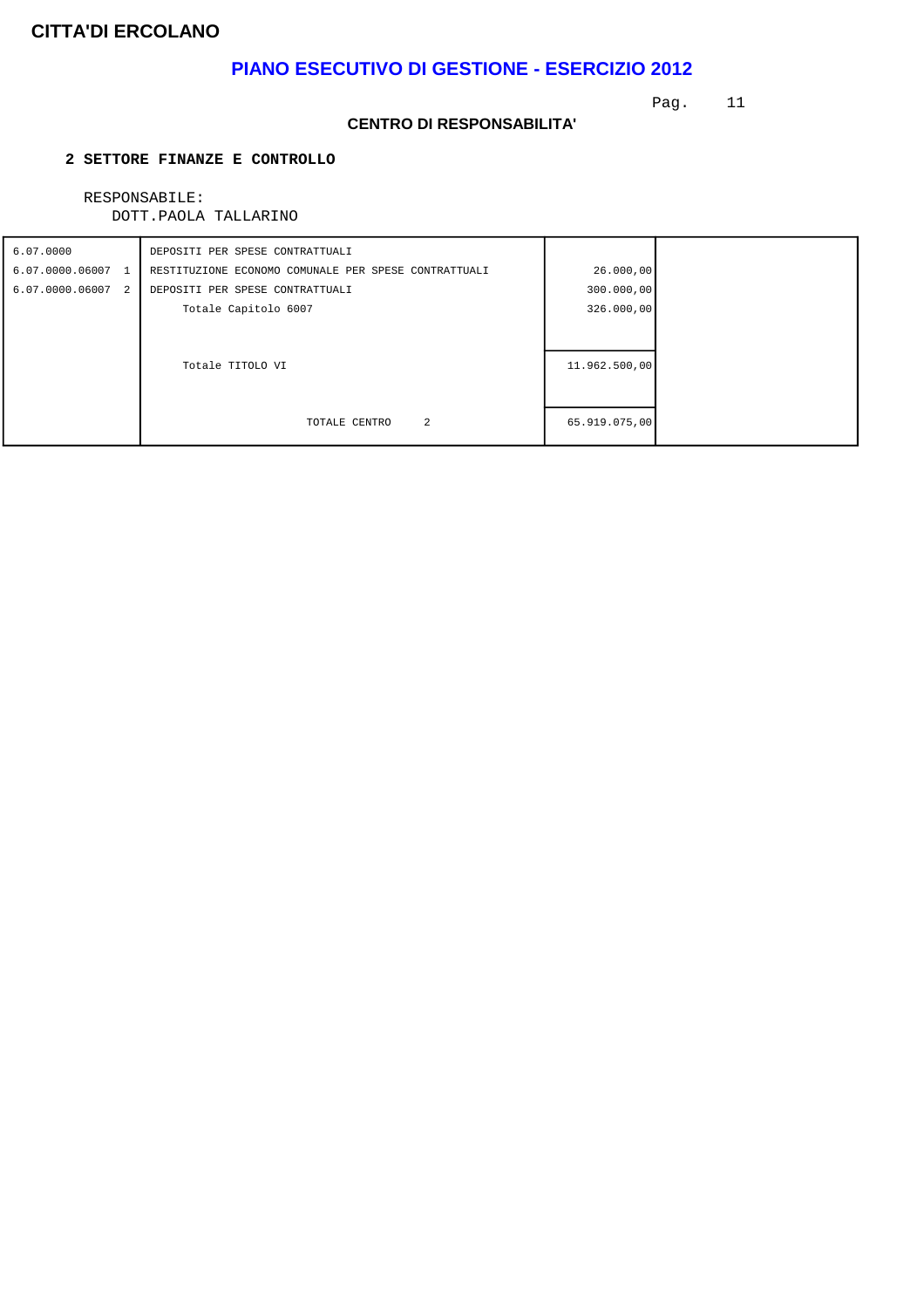# **PIANO ESECUTIVO DI GESTIONE - ESERCIZIO 2012**

Pag. 12

#### **CENTRO DI RESPONSABILITA'**

### **2 SETTORE FINANZE E CONTROLLO**

### RESPONSABILE:

| INTERVENTI:                        |                                                                               |              |  |
|------------------------------------|-------------------------------------------------------------------------------|--------------|--|
|                                    | TITOLO I                                                                      |              |  |
|                                    | SPESE CORRENTI                                                                |              |  |
|                                    |                                                                               |              |  |
|                                    | Funzione 01                                                                   |              |  |
|                                    | FUNZIONI GENERALI DI AMMINISTRAZIONE, DI GESTIONE E DI                        |              |  |
|                                    | CONTROLLO                                                                     |              |  |
|                                    |                                                                               |              |  |
|                                    | Servizio 01                                                                   |              |  |
|                                    | ORGANI ISTITUZIONALI, PARTECIPAZIONE E DECENTRAMENTO                          |              |  |
|                                    |                                                                               |              |  |
| 1.01.01.01                         | PERSONALE                                                                     |              |  |
|                                    | 1.01.01.01.00002 1 STIPENDI PERSONALE ORGANI ISTITUZIONALI                    | 83.769,69    |  |
| $1.01.01.01.00002$ 6               | ONERI PREVIDENZIALI ED ASSISTENZIALI A CARICO ENTE                            | 30.212,00    |  |
|                                    | Totale Intervento 01                                                          | 113.981,69   |  |
|                                    |                                                                               |              |  |
| 1.01.01.02                         | ACOUISTO DI BENI DI CONSUMO E/O DI MATERIE PRIME                              |              |  |
| $1.01.01.02.00006$ 12              | LIBRI, RIVISTE, STAMPATI CANCELLERIA E ALTRI BEN DI CONSUMO                   | 6.000,00     |  |
|                                    |                                                                               |              |  |
| 1.01.01.03                         | PRESTAZIONI DI SERVIZI                                                        |              |  |
| $1.01.01.03.00014$ 1               | INDENNITA' DI CARICA AL SINDACO ED AGLI ASSESSORI                             | 341.000,00   |  |
| $1.01.01.03.00014$ 3               | INDENNITA' DI PRESENZA PER LE ADUNANZE DELLE COMMISSIONI                      |              |  |
|                                    | CONSILIARI                                                                    | 400.000,00   |  |
| $1.01.01.03.00014$ 6               | RIMBORSO SPESE ED INDENNITA' CHILOMETRICA ASSESSORI                           |              |  |
|                                    | CONSIGLIERI                                                                   | 5.000,00     |  |
| $1.01.01.03.00016$ 1               | RIMBORSO AI DATORI DI LAVORO DEGLI ONERI PREVIDENZIALI,                       | 135.000,00   |  |
| $1.01.01.03.00016$ 2               | RIMBORSO AI DATORI DI LAVORO DELLA QUOTA ANNUALE                              |              |  |
|                                    | DELL'INDENNITA' DI FINE RAPPORTO                                              | 1,000,00     |  |
|                                    | 1.01.01.03.00016 3 RIMBORSO TRATTAMENTO ECONOMICO DI FINE RAPPORTO AL SINDACO | 2.000,00     |  |
| 1.01.01.03.00034                   | ORGANO DI REVISIONE ECONOMICA FINANZIARIA                                     | 48.600,00    |  |
| $1.01.01.03.00042$ 3               | ACQUA, LUCE E GAS SERV. ORGANI ISTITUZIONALI                                  | 5.000,00     |  |
| 1.01.01.03.00042<br>$\overline{4}$ | POSTA, TELEFONO E TELEGRAFO SERV. ORGANI ISTITUZIONALI                        | 6.000,00     |  |
| $1.01.01.03.00042$ 5               | MANUTENZIONE ORDINARIA BENI MOBILI SERVIZIO ORGANI                            |              |  |
|                                    | ISTITUZIONALI                                                                 | 1.000,00     |  |
|                                    | Totale Intervento 03                                                          | 944.600,00   |  |
|                                    |                                                                               |              |  |
| 1.01.01.07                         | IMPOSTE E TASSE                                                               |              |  |
| 1.01.01.07.00050 2                 | IMPOSTE E TASSE PERS.ORGANI ISTITUZIONALI                                     | 8.800,00     |  |
|                                    |                                                                               |              |  |
|                                    | Totale Servizio 01                                                            | 1.073.381,69 |  |
|                                    |                                                                               |              |  |
|                                    |                                                                               |              |  |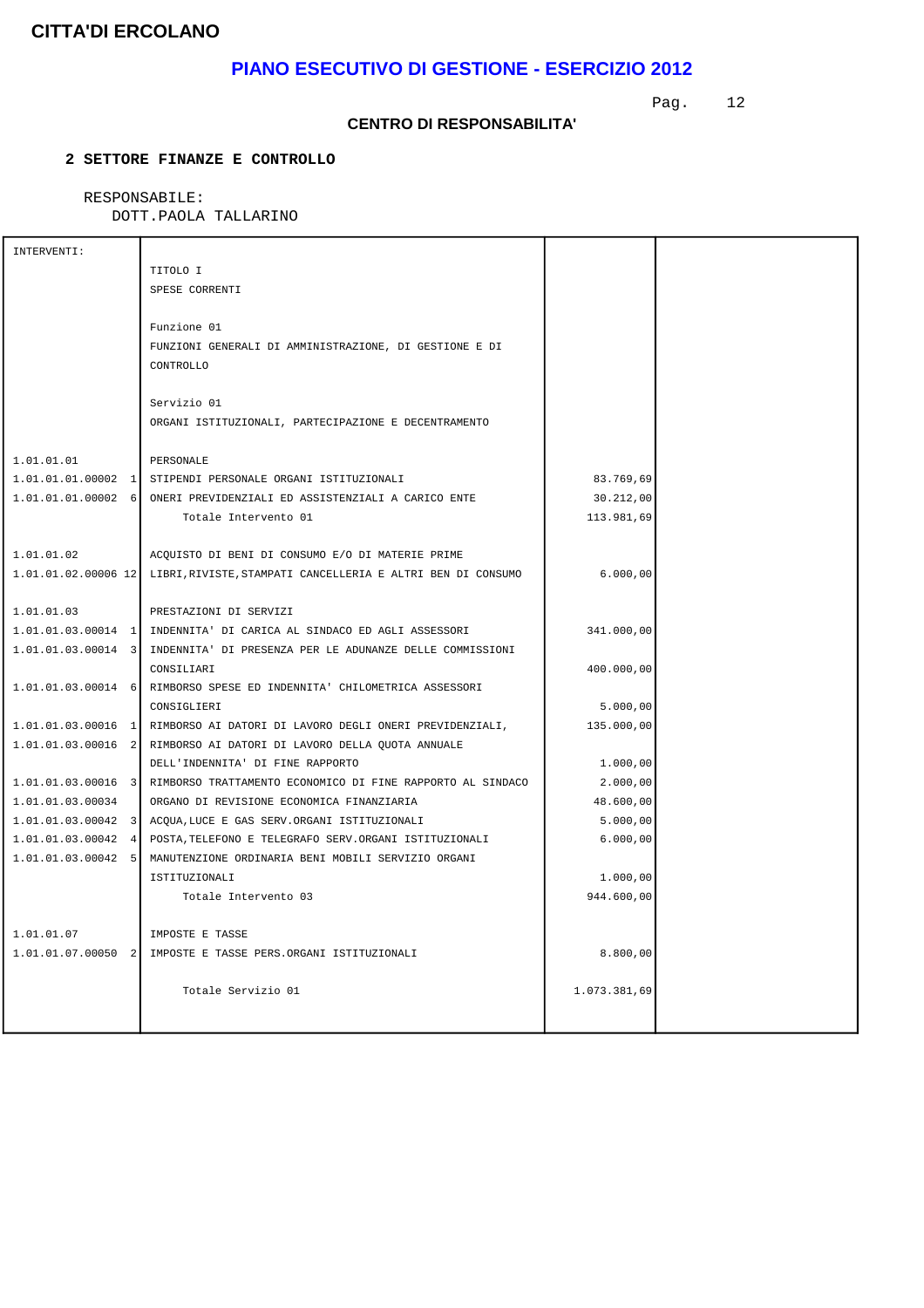# **PIANO ESECUTIVO DI GESTIONE - ESERCIZIO 2012**

Pag. 13

#### **CENTRO DI RESPONSABILITA'**

### **2 SETTORE FINANZE E CONTROLLO**

# RESPONSABILE:

|                       | Servizio 02                                                          |              |  |
|-----------------------|----------------------------------------------------------------------|--------------|--|
|                       | SEGRETERIA GENERALE, PERSONALE E ORGANIZZAZIONE                      |              |  |
|                       |                                                                      |              |  |
| 1.01.02.01            | PERSONALE                                                            |              |  |
|                       | 1.01.02.01.00056 1 COMPETENZE AL PERSONALE SEGRETERIA                | 1.130.000,00 |  |
| 1.01.02.01.00056 6    | ONERI PREVIDENZIALI, ASSISTENZIALI ED ASSICURATIVI                   | 369.477,00   |  |
| $1.01.02.01.00062$ 2  | RETRIBUZIONE AL PERSONALE PERIODI PREGRESSI                          | 20.000,00    |  |
| 1.01.02.01.00068      | SEGRETARIO COMUNALE-DIRITTI DI ROGITO                                | 40.000,00    |  |
|                       | Totale Intervento 01                                                 | 1.559.477,00 |  |
|                       |                                                                      |              |  |
| 1.01.02.02            | ACOUISTO DI BENI DI CONSUMO E/O DI MATERIE PRIME                     |              |  |
|                       | 1.01.02.02.00082 3 LIBRI, RIVISTE, STAMPATI, CANCELLERIA, ECC.       | 18.500,00    |  |
| $1.01.02.02.00082$ 9  | MANUTENZIONE ORDINARIA BENI MOBILI-ACQUISTI SERVIZI GENERALI         | 2.000,00     |  |
|                       | Totale Intervento 02                                                 | 20.500,00    |  |
|                       |                                                                      |              |  |
| 1.01.02.03            | PRESTAZIONI DI SERVIZI                                               |              |  |
| 1.01.02.03.00109      | SPESE PER BUONI PASTO AL PERSONALE DIPENDENTE                        | 140.000,00   |  |
|                       | 1.01.02.03.00118 3 POSTA, TELEFONO E TELEGRAFO                       | 230.000,00   |  |
|                       | 1.01.02.03.00118 4 ACQUA, LUCE E GAS SEGRETERIA GENERALE, PERSONALE, |              |  |
|                       | ORGANIZZAZIONE                                                       | 231.000,00   |  |
| $1.01.02.03.00118$ 6  | ASSICURAZIONI                                                        | 16.000,00    |  |
| $1.01.02.03.00118$ 10 | MANUTENZIONE ORDINARIA BENI MOBILI SERVIZI GENERALI                  | 2.000,00     |  |
| $1.01.02.03.00118$ 11 | SPESE DIVERSE PER LE AUTOVETTURE COMUNALI                            | 7.000,00     |  |
| 1.01.02.03.00119      | ASSICURAZIONE RESPONSABILITA'DIRIGENTI E FUNZIONARI                  | 21.000,00    |  |
| $1.01.02.03.00124$ 3  | SPESE DIVERSE PER LITI, ARBITRAGGI, RISARCIMENTI, ECC.               | 10.000,00    |  |
| 1.01.02.03.00130      | CONGRESSI, CONVEGNI, CELEBRAZIONI, ONORANZE, RICEVIMENTI, ECC.       | 1.000,00     |  |
|                       | Totale Intervento 03                                                 | 658.000,00   |  |
|                       |                                                                      |              |  |
| 1.01.02.05            | TRASFERIMENTI                                                        |              |  |
| 1.01.02.05.00134      | CONTRIBUTI ASSOCIATIVI ANNUALI                                       | 14.000,00    |  |
| 1.01.02.05.00135      | COSTITUZIONE FONDO ALBO SEGRETARI                                    | 33.000,00    |  |
| 1.01.02.05.00136      | DIRITTI DI SEGRETERIA DI SPETTANZA DELL'AGENZIA SCP ENTRATA          |              |  |
|                       | CAP. 150                                                             | 12.000,00    |  |
|                       | Totale Intervento 05                                                 | 59.000,00    |  |
|                       |                                                                      |              |  |
| 1.01.02.06            | INTERESSI PASSIVI E ONERI FINANZIARI DIVERSI                         |              |  |
| 1.01.02.06.00137      | INTERESSI PASSIVI PER MUTUI OPERE PUBBLICHE VARIE                    | 50.000,00    |  |
| 1.01.02.06.00138      | INTERESI PASSIVI PER MUTUI EDILIZIA PUBBLICA E SOCIALE-              | 201.000,00   |  |
|                       | Totale Intervento 06                                                 | 251.000,00   |  |
|                       |                                                                      |              |  |
| 1.01.02.07            | IMPOSTE E TASSE                                                      |              |  |
| 1.01.02.07.00140      | IMPOSTE E TASSE PERSONALE SERVIZI GENERALI                           | 100.560,00   |  |
|                       |                                                                      |              |  |
|                       |                                                                      |              |  |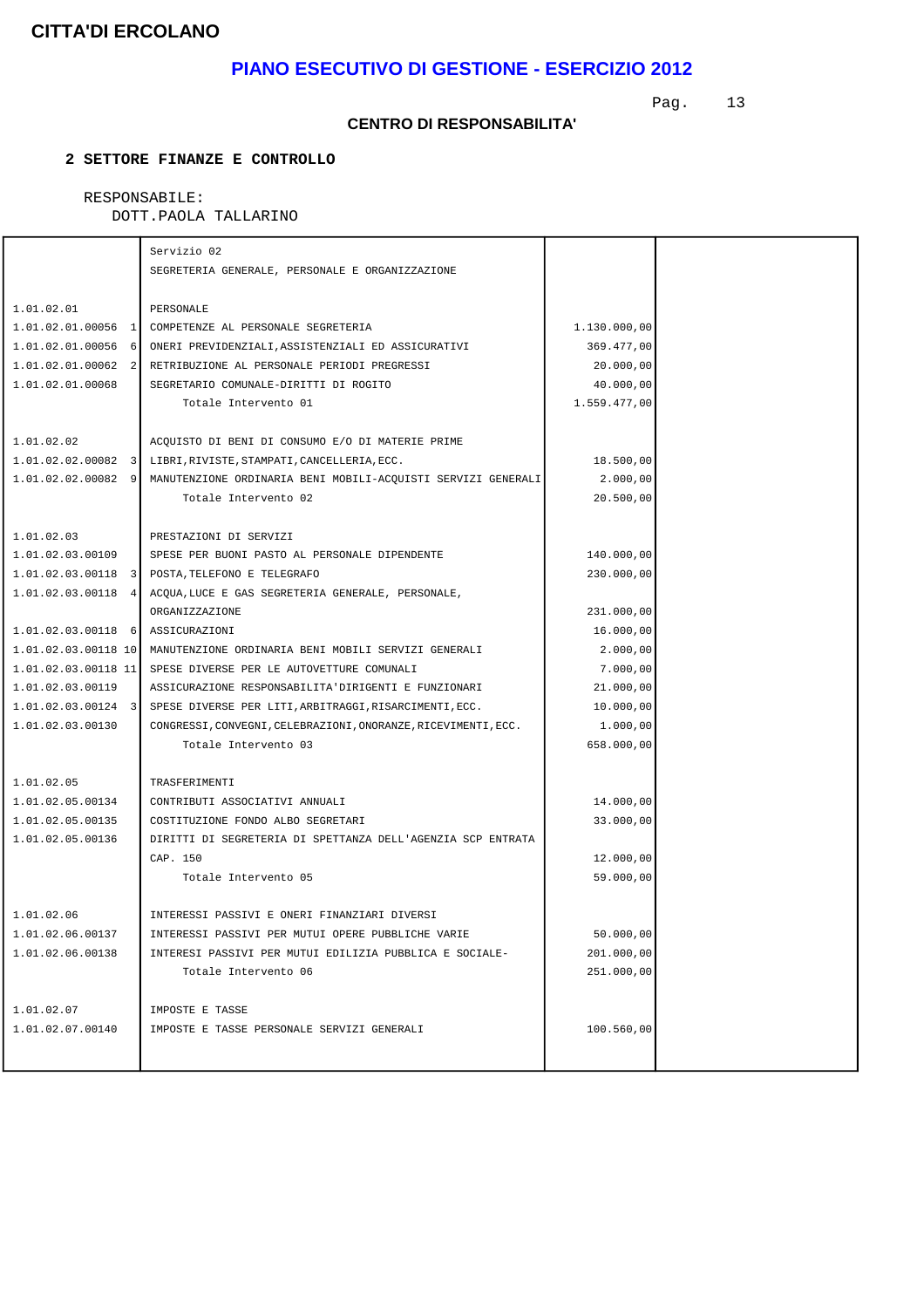# **PIANO ESECUTIVO DI GESTIONE - ESERCIZIO 2012**

Pag. 14

#### **CENTRO DI RESPONSABILITA'**

### **2 SETTORE FINANZE E CONTROLLO**

# RESPONSABILE:

| 1.01.02.08           | ONERI STRAORDINARI DELLA GESTIONE CORRENTE                                 |              |  |
|----------------------|----------------------------------------------------------------------------|--------------|--|
| 1.01.02.08.00143     | RIMBORSI DIVERSI                                                           | 1.000,00     |  |
|                      |                                                                            |              |  |
|                      | Totale Servizio 02                                                         | 2.649.537,00 |  |
|                      |                                                                            |              |  |
|                      | Servizio 03                                                                |              |  |
|                      | GESTIONE ECONOMICA, FINANZIARIA, PROGRAMMAZIONE, PROVVEDITO-               |              |  |
|                      | RATO E CONTROLLO DI GESTIONE                                               |              |  |
|                      |                                                                            |              |  |
| 1.01.03.01           | PERSONALE                                                                  |              |  |
|                      | 1.01.03.01.00146 1 COMPETENZE AL PERSONALE RAGIONERIA                      | 590.060,00   |  |
|                      | 1.01.03.01.00146 2 COMPENSI PER LAVORO STRAORDINARIO                       | 4.427,97     |  |
|                      | 1.01.03.01.00146 3 TRATTAMENTO ECONOMICO ACCESSORIO-SVILUPPO RISORSE UMANE | 63.537,00    |  |
|                      | 1.01.03.01.00146 4 COMPENSI GRUPPO DI LAVORO ALIENAZIONE IMMOBILI          | 9.000,00     |  |
|                      | 1.01.03.01.00146 6 ONERI PREVIDENZIALI, ASSISTENZIALI ED ASSICURATIVI      | 177.320,00   |  |
|                      | Totale Intervento 01                                                       | 844.344,97   |  |
|                      |                                                                            |              |  |
| 1.01.03.02           | ACQUISTO DI BENI DI CONSUMO E/O DI MATERIE PRIME                           |              |  |
|                      | 1.01.03.02.00148 2 MANUTENZIONE ORDINARIA BENI MOBILI-ACQUISTI             | 3.000,00     |  |
|                      | 1.01.03.02.00148 3 LIBRI, RIVISTE, STAMPATI, CANCELLERIA E VARIE           | 14.983,58    |  |
|                      | 1.01.03.02.00148 7 ALTRI BENI DI CONSUMO                                   | 3.000,00     |  |
|                      | Totale Intervento 02                                                       | 20.983,58    |  |
|                      |                                                                            |              |  |
| 1.01.03.03           | PRESTAZIONI DI SERVIZI                                                     |              |  |
| 1.01.03.03.00150     | INDENNITA' E RIMBORSO SPESE PER MISSIONE PERSONALE SETTORE                 |              |  |
|                      | FINANZE E CONTROLLO                                                        | 100,00       |  |
| $1.01.03.03.00152$ 2 | MANUTENZIONE ORDINARIA BENI MOBILI                                         | 3.000,00     |  |
| $1.01.03.03.00152$ 3 | POSTA, TELEFONO E TELEGRAFO                                                | 30.000,00    |  |
| $1.01.03.03.00152$ 4 | ACQUA, LUCE E GAS                                                          | 16.000,00    |  |
| $1.01.03.03.00152$ 6 | SPESE DIVERSE                                                              | 10.000,00    |  |
| $1.01.03.03.00152$ 8 | RIMBORSO ADDIZIONALE COMUNALE SULL'ENERGIA ELETTRICA                       | 20.000,00    |  |
| 1.01.03.03.00153     | SPESE PER RAPPORTI CON ENTI ESTERNI                                        | 4.000,00     |  |
| 1.01.03.03.00154     | SPESE PER PUBBLICITA' DEI BILANCI                                          | 2.000,00     |  |
| 1.01.03.03.00155     | SPESE PER GARE DI APPALTO E CONTRATTI                                      | 3.000,00     |  |
| 1.01.03.03.00156     | SPESE PER IL SERVIZIO DI TESORERIA                                         | 30.000,00    |  |
|                      | Totale Intervento 03                                                       | 118.100,00   |  |
|                      |                                                                            |              |  |
| 1.01.03.04           | UTILIZZO DI BENI DI TERZI                                                  |              |  |
| 1.01.03.04.00158     | NOLEGGIO FOTORIPRODUTTORI                                                  | 9.000,00     |  |
|                      |                                                                            |              |  |
| 1.01.03.06           | INTERESSI PASSIVI E ONERI FINANZIARI DIVERSI                               |              |  |
| 1.01.03.06.00160     | INTERESSI PASSIVI SU ANTICIPAZIONI DI TESORERIA                            | 20.000,00    |  |
|                      |                                                                            |              |  |
|                      |                                                                            |              |  |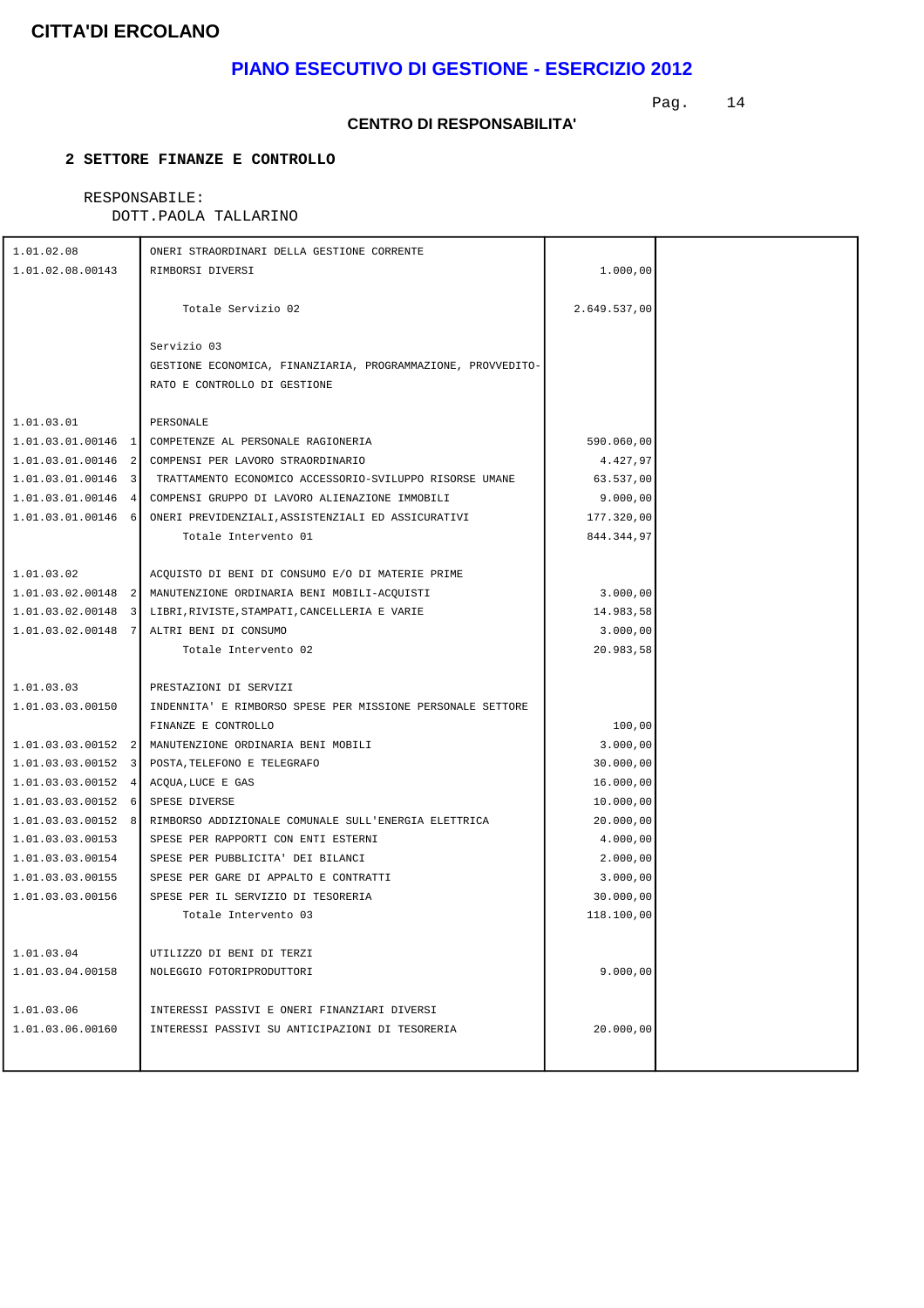# **PIANO ESECUTIVO DI GESTIONE - ESERCIZIO 2012**

Pag. 15

#### **CENTRO DI RESPONSABILITA'**

### **2 SETTORE FINANZE E CONTROLLO**

### RESPONSABILE:

| 1.01.03.07                         | IMPOSTE E TASSE                                                             |                         |  |
|------------------------------------|-----------------------------------------------------------------------------|-------------------------|--|
| 1.01.03.07.00166                   | IMPOSTE E TASSE PERSONALE RAGIONERIA                                        | 54.237,00               |  |
|                                    |                                                                             |                         |  |
| 1.01.03.10                         | FONDO SVALUTAZIONE CREDITI                                                  |                         |  |
| 1.01.03.10.00171                   | FONDO SVALUTAZIONE CREDITI                                                  | 193.644,00              |  |
|                                    |                                                                             |                         |  |
|                                    | Totale Servizio 03                                                          | 1.260.309,55            |  |
|                                    |                                                                             |                         |  |
|                                    | Servizio 04                                                                 |                         |  |
|                                    | GESTIONE DELLE ENTRATE TRIBUTARIE E SERVIZI FISCALI                         |                         |  |
|                                    |                                                                             |                         |  |
| 1.01.04.01                         | PERSONALE                                                                   |                         |  |
|                                    | 1.01.04.01.00172 1 COMPETENZE AL PERSONALE UFFICIO TRIBUTI                  | 285.811,00              |  |
|                                    | 1.01.04.01.00172 3 TRATTAMENTO ECONOMICO ACCESSORIO-SVILUPPO RISORSE UMANE  | 32.823,00               |  |
|                                    | 1.01.04.01.00172 5 COMPENSI INCENTIVANTI PER UFFICIO I.C.I.-ENTRATA CAP.1\2 | 58.252,00               |  |
|                                    | 1.01.04.01.00172 6 ONERI PREVIDENZIALI, ASSISTENZIALI ED ASSICURATIVI       | 77.415,00               |  |
|                                    | Totale Intervento 01                                                        | 454.301,00              |  |
|                                    |                                                                             |                         |  |
| 1.01.04.02                         | ACQUISTO DI BENI DI CONSUMO E/O DI MATERIE PRIME                            |                         |  |
|                                    | 1.01.04.02.00174 3 LIBRI, RIVISTE, STAMPATI, CANCELLERIA E VARIE            | 1.000,00                |  |
|                                    | 1.01.04.02.00174 7 ALTRI BENI DI CONSUMO                                    | 1.000,00                |  |
|                                    | Totale Intervento 02                                                        | 2.000,00                |  |
|                                    |                                                                             |                         |  |
| 1.01.04.03                         | PRESTAZIONI DI SERVIZI                                                      |                         |  |
| 1.01.04.03.00180                   | INDENNITA' E RIMBORSO SPESE PER MISSIONI AL PERSONALE                       |                         |  |
|                                    | SERVIZIO TRIBUTI                                                            | 200,00                  |  |
| $1.01.04.03.00182$ 2               | MANUTENZIONE ORDINARIA BENI MOBILI                                          | 500,00                  |  |
| $1.01.04.03.00182$ 4               | ACQUA, LUCE E GAS                                                           | 5.000,00                |  |
|                                    | 1.01.04.03.00182 9 SPESE PER ARCHIVIO DATI CATASTALI                        | 12.000,00               |  |
| 1.01.04.03.00186                   | RIMBORSO SPESE POSTALI AL CONCESSIONARIO DELLA RISCOSSIONE                  | 15.000,00               |  |
| 1.01.04.03.00187                   | SPESE PER LITI - CONTENZIOSO TRIBUTARIO                                     | 3.000,00                |  |
|                                    | 1.01.04.03.00190 1 CONCESSIONARIO DELLA RISCOSSIONE-COMPENSO CAP.E.1/5      | 131.000,00              |  |
| 1.01.04.03.00191                   | AGGIO COSAP-E.CAP.175                                                       | 91.000,00               |  |
|                                    | Totale Intervento 03                                                        | 257.700,00              |  |
|                                    |                                                                             |                         |  |
| 1.01.04.07                         | IMPOSTE E TASSE                                                             |                         |  |
| 1.01.04.07.00200                   | IMPOSTE E TASSE PERSONALE UFFICIO TRIBUTI                                   | 28.100,00               |  |
|                                    | ONERI STRAORDINARI DELLA GESTIONE CORRENTE                                  |                         |  |
| 1.01.04.08<br>$1.01.04.08.00202$ 2 | SGRAVIO/RIMBORSO TRIBUTI COMUNALI NON DOVUTI                                |                         |  |
| $1.01.04.08.00203$ 1               | AGEVOLAZIONI PER LA TASSA R.S.U.-ART.67 D.LGS.507\93,COMMA 3                | 30.000,00               |  |
| $1.01.04.08.00203$ 2               | TA.R.S.U. UFFICI COMUNALI                                                   | 418.000,00<br>80.050,00 |  |
| $1.01.04.08.00203$ 3               | TARSU SCUOLE CITTADINE A CARICO DELL'ENTE                                   | 291.017,00              |  |
|                                    | Totale Intervento 08                                                        | 819.067,00              |  |
|                                    |                                                                             |                         |  |
|                                    | Totale Servizio 04                                                          | 1.561.168,00            |  |
|                                    |                                                                             |                         |  |
|                                    |                                                                             |                         |  |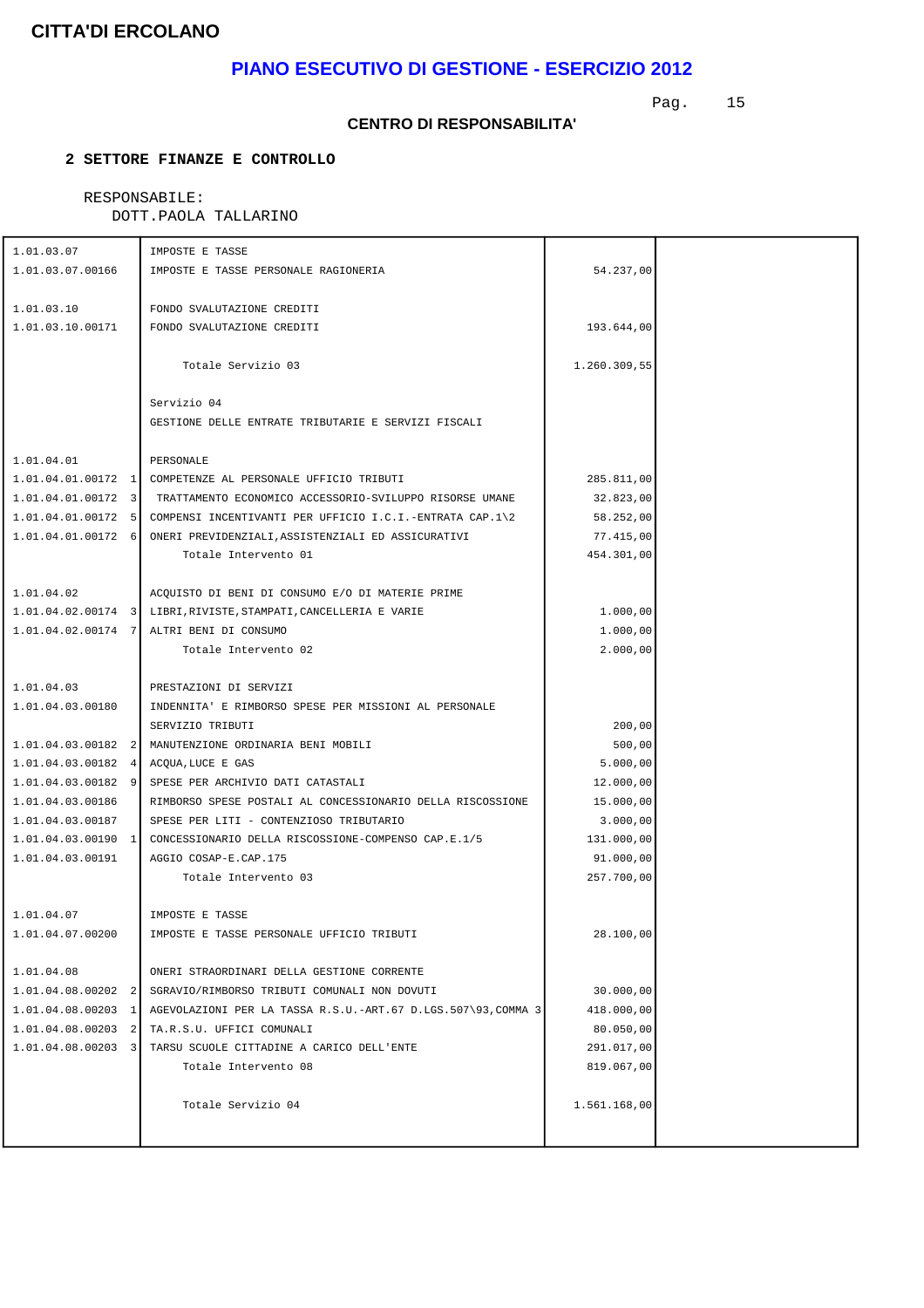# **PIANO ESECUTIVO DI GESTIONE - ESERCIZIO 2012**

Pag. 16

#### **CENTRO DI RESPONSABILITA'**

### **2 SETTORE FINANZE E CONTROLLO**

# RESPONSABILE:

|                      | Servizio 05                                                                                               |              |  |
|----------------------|-----------------------------------------------------------------------------------------------------------|--------------|--|
|                      | GESTIONE DI BENI DEMANIALI E PATRIMONIALI                                                                 |              |  |
|                      |                                                                                                           |              |  |
| 1.01.05.04           | UTILIZZO DI BENI DI TERZI                                                                                 |              |  |
| 1.01.05.04.00228     | CENSI, CANONI, LIVELLI E ALTRE                                                                            | 500,00       |  |
|                      |                                                                                                           |              |  |
| 1.01.05.08           | ONERI STRAORDINARI DELLA GESTIONE CORRENTE                                                                |              |  |
| 1.01.05.08.00234     | IMPOSTE E TASSE SUI BENI COMUNALI                                                                         | 500,00       |  |
|                      |                                                                                                           |              |  |
|                      | Totale Servizio 05                                                                                        | 1.000,00     |  |
|                      |                                                                                                           |              |  |
|                      | Servizio 06                                                                                               |              |  |
|                      | UFFICIO TECNICO                                                                                           |              |  |
|                      |                                                                                                           |              |  |
| 1.01.06.01           | PERSONALE                                                                                                 |              |  |
|                      | 1.01.06.01.00240 1 COMPETENZE AL PERSONALE UFFICIO TECNICO                                                | 586.980,00   |  |
|                      | 1.01.06.01.00240 6 ONERI PREVIDENZIALI, ASSISTENZIALI ED ASSICURATIVI                                     | 327.124,00   |  |
|                      | Totale Intervento 01                                                                                      | 914.104,00   |  |
|                      |                                                                                                           |              |  |
| 1.01.06.02           | ACOUISTO DI BENI DI CONSUMO E/O DI MATERIE PRIME                                                          |              |  |
|                      | 1.01.06.02.00244 1 MANUTENZIONE ORDINARIA BENI MOBILI-ACQUISTI                                            | 2.500,00     |  |
|                      | 1.01.06.02.00244 3 LIBRI, RIVISTE, STAMPATI, CANCELLERIA E VARIE                                          | 9.000,00     |  |
| $1.01.06.02.00244$ 9 | ALTRI BENI DI CONSUMO                                                                                     | 2.000,00     |  |
| 1.01.06.02.00245     | ACQUISTO MATERIALE DI CONSUMO PER ATTREZZATURE INFORMATICHE                                               | 23.000,00    |  |
|                      | Totale Intervento 02                                                                                      | 36.500,00    |  |
|                      |                                                                                                           |              |  |
| 1.01.06.03           | PRESTAZIONI DI SERVIZI<br>1.01.06.03.00250 1   MANUTENZIONE ORDINARIA BENI MOBILI E SPESE DIVERSE SETTORE |              |  |
|                      | ASSETTO DEL TERRITORIO                                                                                    | 2.000,00     |  |
|                      | 1.01.06.03.00250 3 POSTA, TELEFONO E TELEGRAFO                                                            | 25.000,00    |  |
| $1.01.06.03.00250$ 4 | ACQUA, LUCE E GAS                                                                                         | 15.000,00    |  |
|                      | Totale Intervento 03                                                                                      | 42.000,00    |  |
|                      |                                                                                                           |              |  |
| 1.01.06.04           | UTILIZZO DI BENI DI TERZI                                                                                 |              |  |
| 1.01.06.04.00260     | CANONI DI LOCAZIONI IMMOBILI U.T.                                                                         | 1.300,00     |  |
|                      |                                                                                                           |              |  |
| 1.01.06.07           | IMPOSTE E TASSE                                                                                           |              |  |
| 1.01.06.07.00266     | IMPOSTE E TASSE PERSONALE UFFICIO TECNICO                                                                 | 98.200,00    |  |
|                      |                                                                                                           |              |  |
|                      | Totale Servizio 06                                                                                        | 1.092.104,00 |  |
|                      |                                                                                                           |              |  |
|                      |                                                                                                           |              |  |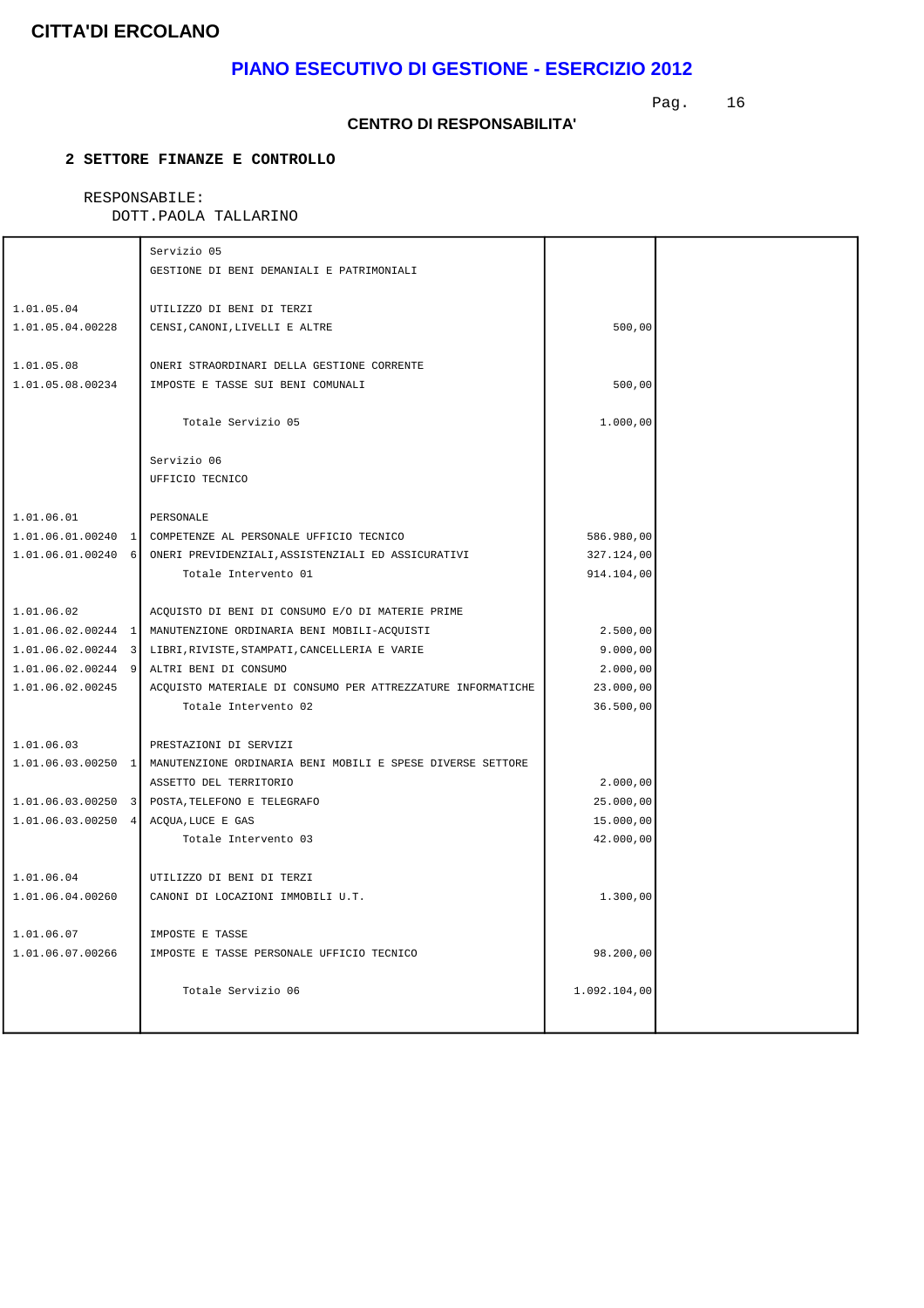# **PIANO ESECUTIVO DI GESTIONE - ESERCIZIO 2012**

Pag. 17

#### **CENTRO DI RESPONSABILITA'**

### **2 SETTORE FINANZE E CONTROLLO**

# RESPONSABILE:

|                                      | Servizio 07                                                                |            |  |
|--------------------------------------|----------------------------------------------------------------------------|------------|--|
|                                      | ANAGRAFE, STATO CIVILE, ELETTORALE, LEVA E SERVIZIO                        |            |  |
|                                      | STATISTICO                                                                 |            |  |
|                                      |                                                                            |            |  |
| 1.01.07.01                           | PERSONALE                                                                  |            |  |
|                                      | 1.01.07.01.00272 1 COMPETENZE AL PERSONALE ANAGRAFE E STATO CIVILE         | 604.324,00 |  |
|                                      | 1.01.07.01.00272 6 ONERI PREVIDENZIALI, ASSISTENZIALI ED ASSICURATIVI      | 187.658,00 |  |
|                                      | Totale Intervento 01                                                       | 791.982,00 |  |
|                                      |                                                                            |            |  |
| 1.01.07.02                           | ACQUISTO DI BENI DI CONSUMO E/O DI MATERIE PRIME                           |            |  |
|                                      | 1.01.07.02.00274 3 LIBRI, RIVISTE, STAMPATI, CANCELLERIA E VARIE           | 11.000,00  |  |
|                                      | 1.01.07.02.00274 8   MANUTENZIONE ORDINARIA BENI MOBILI-ACQUISTI           | 2.000,00   |  |
|                                      | 1.01.07.02.00274 9 ALTRI BENI DI CONSUMO                                   | 2.000,00   |  |
|                                      | Totale Intervento 02                                                       | 15.000,00  |  |
|                                      |                                                                            |            |  |
| 1.01.07.03                           | PRESTAZIONI DI SERVIZI                                                     |            |  |
|                                      | 1.01.07.03.00280 3 POSTA, TELEFONO E TELEGRAFO                             | 20.000,00  |  |
| 1.01.07.03.00280 4 ACQUA, LUCE E GAS |                                                                            | 16.000,00  |  |
|                                      | 1.01.07.03.00280 6   MANUTENZIONE ORDINARIA BENI MOBILI E SPESE DI DIVERSE | 3.000,00   |  |
|                                      | Totale Intervento 03                                                       | 39.000,00  |  |
| 1.01.07.04                           | UTILIZZO DI BENI DI TERZI                                                  |            |  |
| 1.01.07.04.00296                     |                                                                            |            |  |
|                                      | CANONI DI LOCAZIONE IMMOBILI SERVIZI ANAGRAFICI                            | 12.500,00  |  |
| 1.01.07.07                           | IMPOSTE E TASSE                                                            |            |  |
| 1.01.07.07.00302                     | IMPOSTE E TASSE PERSONALE SERVIZI DEMOGRAFICI                              | 61.980,00  |  |
|                                      |                                                                            |            |  |
|                                      | Totale Servizio 07                                                         | 920.462,00 |  |
|                                      |                                                                            |            |  |
|                                      | Servizio 08                                                                |            |  |
|                                      | ALTRI SERVIZI GENERALI                                                     |            |  |
|                                      |                                                                            |            |  |
| 1.01.08.01                           | PERSONALE                                                                  |            |  |
|                                      | 1.01.08.01.00322 1 COMPETENZE AL PERSONALE AVVOCATURA                      | 263.200,00 |  |
| $1.01.08.01.00322$ 6                 | ONERI PREVIDENZIALI, ASSISTENZIALI ED ASSICURATIVI                         | 69.540,00  |  |
| 1.01.08.01.00326                     | ONERI PER APPLICAZIONE L.24\5\70 N.336                                     | 1.000,00   |  |
|                                      | Totale Intervento 01                                                       | 333.740,00 |  |
|                                      |                                                                            |            |  |
| 1.01.08.02                           | ACQUISTO DI BENI DI CONSUMO E/O DI MATERIE PRIME                           |            |  |
| $1.01.08.02.00333$ 1                 | RIVISTE, STAMPATI, PUBBLICAZIONI, ECC. AVVOCATURA-SETTORE                  |            |  |
|                                      | PUBBLICISTICO                                                              | 1.000,00   |  |
|                                      |                                                                            |            |  |
|                                      |                                                                            |            |  |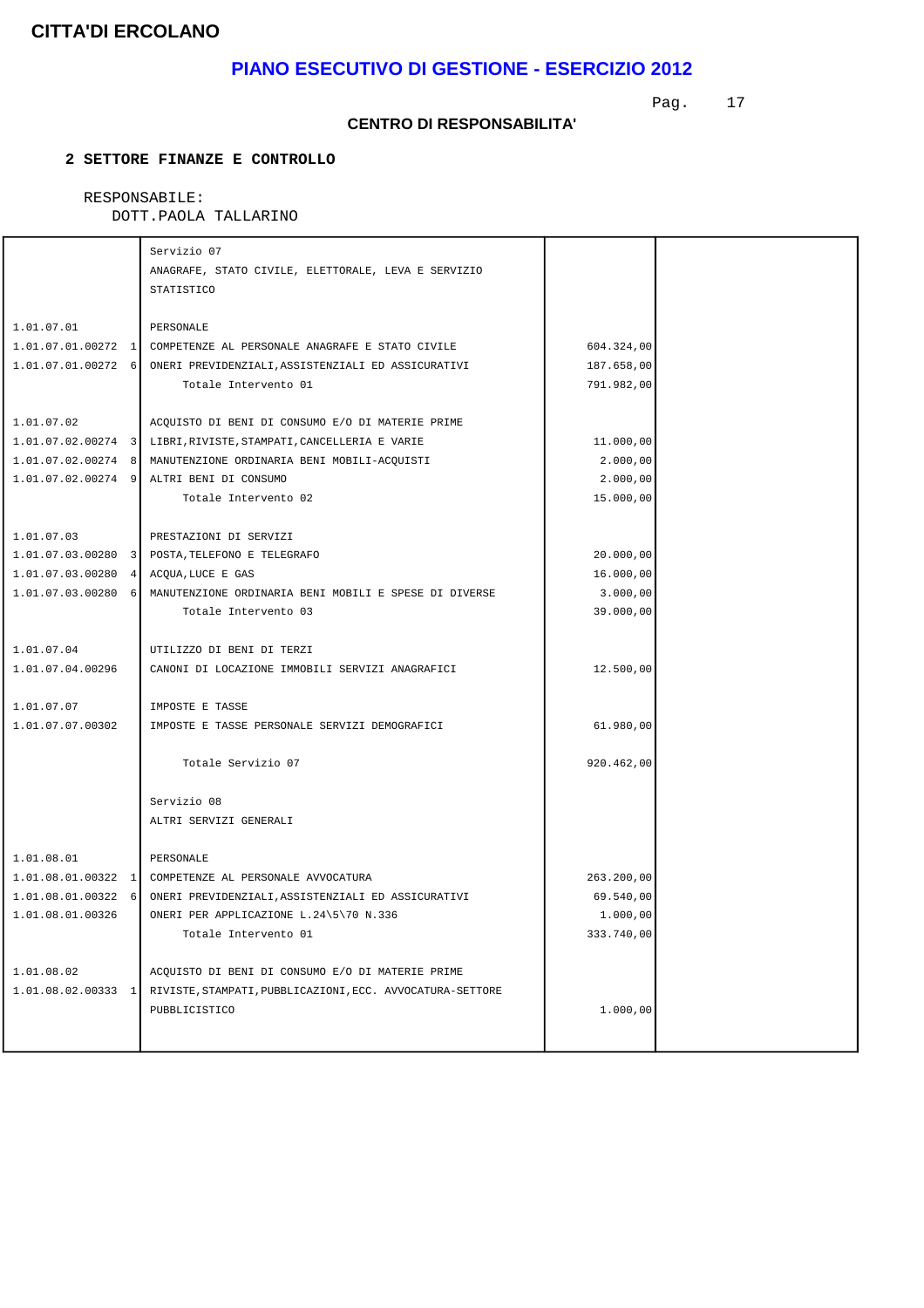# **PIANO ESECUTIVO DI GESTIONE - ESERCIZIO 2012**

Pag. 18

#### **CENTRO DI RESPONSABILITA'**

### **2 SETTORE FINANZE E CONTROLLO**

### RESPONSABILE:

| 1.01.08.07                           | IMPOSTE E TASSE                                                     |              |  |
|--------------------------------------|---------------------------------------------------------------------|--------------|--|
|                                      | 1.01.08.07.00350 1 I.V.A. A DEBITO DEL COMUNE DA VERSARE ALL'ERARIO | 4.000,00     |  |
| 1.01.08.07.00351                     | IMPOSTE E TASSE A CARICO DEL COMUNE PERSONALE AVVOCATURA            | 20.560,00    |  |
|                                      | Totale Intervento 07                                                | 24.560,00    |  |
|                                      |                                                                     |              |  |
| 1.01.08.11                           | FONDO DI RISERVA                                                    |              |  |
| 1.01.08.11.00358                     | FONDO DI RISERVA                                                    | 187.000,00   |  |
|                                      |                                                                     |              |  |
|                                      | Totale Servizio 08                                                  | 546.300,00   |  |
|                                      |                                                                     |              |  |
|                                      | Totale Funzione 01                                                  | 9.104.262,24 |  |
|                                      |                                                                     |              |  |
|                                      | Funzione 03                                                         |              |  |
|                                      | FUNZIONI DI POLIZIA LOCALE                                          |              |  |
|                                      |                                                                     |              |  |
|                                      | Servizio 01                                                         |              |  |
|                                      | POLIZIA MUNICIPALE                                                  |              |  |
|                                      |                                                                     |              |  |
| 1.03.01.01                           | PERSONALE                                                           |              |  |
|                                      |                                                                     | 1.407.825,00 |  |
| $1.03.01.01.00440$ 6                 | ONERI PREVIDENZIALI, ASSISTENZIALI ED ASSICURATIVI                  | 478.365,00   |  |
|                                      | Totale Intervento 01                                                | 1.886.190,00 |  |
| 1.03.01.02                           | ACQUISTO DI BENI DI CONSUMO E/O DI MATERIE PRIME                    |              |  |
|                                      | 1.03.01.02.00442 3 LIBRI, RIVISTE, STAMPATI, CANCELLERIA E VARIE    |              |  |
|                                      | POLIZIA MUNICIPALE                                                  | 5.000,00     |  |
|                                      | 1.03.01.02.00442 10 MANUTENZIONE ORDINARIA BENI MOBILI              | 1.000,00     |  |
|                                      | 1.03.01.02.00442 11 ALTRI BENI DI CONSUMO                           | 1.000,00     |  |
|                                      | Totale Intervento 02                                                | 7.000,00     |  |
|                                      |                                                                     |              |  |
| 1.03.01.03                           | PRESTAZIONI DI SERVIZI                                              |              |  |
|                                      | 1.03.01.03.00468 3 POSTA, TELEFONO E TELEGRAFO                      | 20.000,00    |  |
| 1.03.01.03.00468 4 ACQUA, LUCE E GAS |                                                                     | 26.000,00    |  |
|                                      | 1.03.01.03.00468 5   MANUTENZIONE ORDINARIA BENI MOBLI              | 2.000,00     |  |
|                                      | 1.03.01.03.00468 6 ONERI PER LE ASSICURAZIONI                       | 12.000,00    |  |
| 1.03.01.03.00468 9 SPESE DIVERSE     |                                                                     | 2.000,00     |  |
|                                      | Totale Intervento 03                                                | 62.000,00    |  |
| 1.03.01.07                           | IMPOSTE E TASSE                                                     |              |  |
| 1.03.01.07.00494                     | IMPOSTE E TASSE PERSONALE VV.UU.                                    | 140.940,00   |  |
|                                      |                                                                     |              |  |
|                                      | Totale Servizio 01                                                  | 2.096.130,00 |  |
|                                      |                                                                     |              |  |
|                                      | Totale Funzione 03                                                  | 2.096.130,00 |  |
|                                      |                                                                     |              |  |
|                                      |                                                                     |              |  |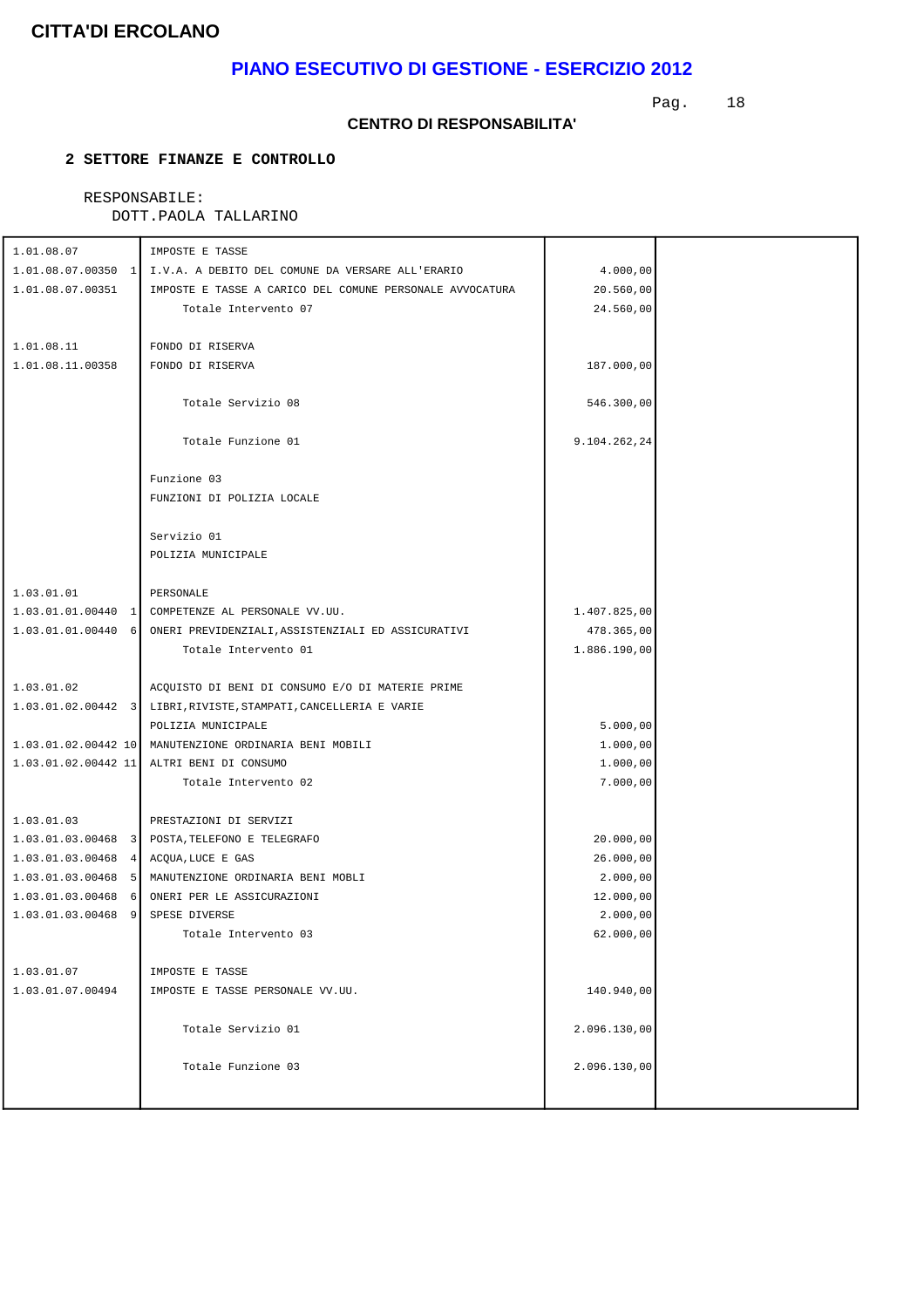# **PIANO ESECUTIVO DI GESTIONE - ESERCIZIO 2012**

Pag. 19

#### **CENTRO DI RESPONSABILITA'**

### **2 SETTORE FINANZE E CONTROLLO**

#### RESPONSABILE: DOTT.PAOLA TALLARINO

|                                      | Funzione 04                                                                     |            |  |
|--------------------------------------|---------------------------------------------------------------------------------|------------|--|
|                                      | FUNZIONI DI ISTRUZIONE PUBBLICA                                                 |            |  |
|                                      |                                                                                 |            |  |
|                                      | Servizio 01                                                                     |            |  |
|                                      | SCUOLA MATERNA                                                                  |            |  |
|                                      |                                                                                 |            |  |
| 1.04.01.01                           | PERSONALE                                                                       |            |  |
|                                      | 1.04.01.01.00562 1 COMPETENZE AL PERSONALE SCUOLA MATERNA                       | 592.120,00 |  |
|                                      | 1.04.01.01.00562 6 ONERI PREVIDENZIALI, ASSISTENZIALI ED ASSICURATIVI           | 169.950,00 |  |
|                                      | Totale Intervento 01                                                            | 762.070,00 |  |
|                                      |                                                                                 |            |  |
| 1.04.01.02                           | ACQUISTO DI BENI DI CONSUMO E/O DI MATERIE PRIME                                |            |  |
|                                      | 1.04.01.02.00564 3 LIBRI, RIVISTE, STAMPATI, CANCELLERIA E VARIE SCUOLA MATERNA | 3.000,00   |  |
|                                      |                                                                                 |            |  |
| 1.04.01.03                           | PRESTAZIONI DI SERVIZI                                                          |            |  |
| 1.04.01.03.00566 4 ACQUA, LUCE E GAS |                                                                                 | 55.000,00  |  |
|                                      | 1.04.01.03.00566 11   MANUTENZIONE ORDINARIA BENI MOBILI E SPESE DIVERSE        | 1.000,00   |  |
|                                      | Totale Intervento 03                                                            | 56.000,00  |  |
|                                      |                                                                                 |            |  |
| 1.04.01.07                           | IMPOSTE E TASSE                                                                 |            |  |
| 1.04.01.07.00574                     | IMPOSTE E TASSE PERSONALE SCUOLA MATERNA                                        | 53.580,00  |  |
|                                      |                                                                                 |            |  |
|                                      | Totale Servizio 01                                                              | 874.650,00 |  |
|                                      |                                                                                 |            |  |
|                                      | Servizio 02                                                                     |            |  |
|                                      | ISTRUZIONE ELEMENTARE                                                           |            |  |
|                                      |                                                                                 |            |  |
| 1.04.02.03                           | PRESTAZIONI DI SERVIZI                                                          |            |  |
|                                      | 1.04.02.03.00592 3 POSTA, TELEFONO E TELEGRAFO                                  | 2.000,00   |  |
| $1.04.02.03.00592$ 4                 | ACQUA, LUCE E GAS                                                               | 61.000,00  |  |
|                                      | Totale Intervento 03                                                            | 63.000,00  |  |
|                                      |                                                                                 |            |  |
| 1.04.02.06                           | INTERESSI PASSIVI E ONERI FINANZIARI DIVERSI                                    |            |  |
| 1.04.02.06.00608                     | INTERESSI PASSIVI PER MUTUI EDILIZIA SCOLASTICA                                 | 261.000,00 |  |
|                                      |                                                                                 |            |  |
|                                      | Totale Servizio 02                                                              |            |  |
|                                      |                                                                                 | 324.000,00 |  |
|                                      | Servizio 03                                                                     |            |  |
|                                      | ISTRUZIONE MEDIA                                                                |            |  |
|                                      |                                                                                 |            |  |
| 1.04.03.03                           | PRESTAZIONI DI SERVIZI                                                          |            |  |
| 1.04.03.03.00618 4 ACQUA, LUCE E GAS |                                                                                 | 21.000,00  |  |
|                                      |                                                                                 |            |  |
|                                      |                                                                                 |            |  |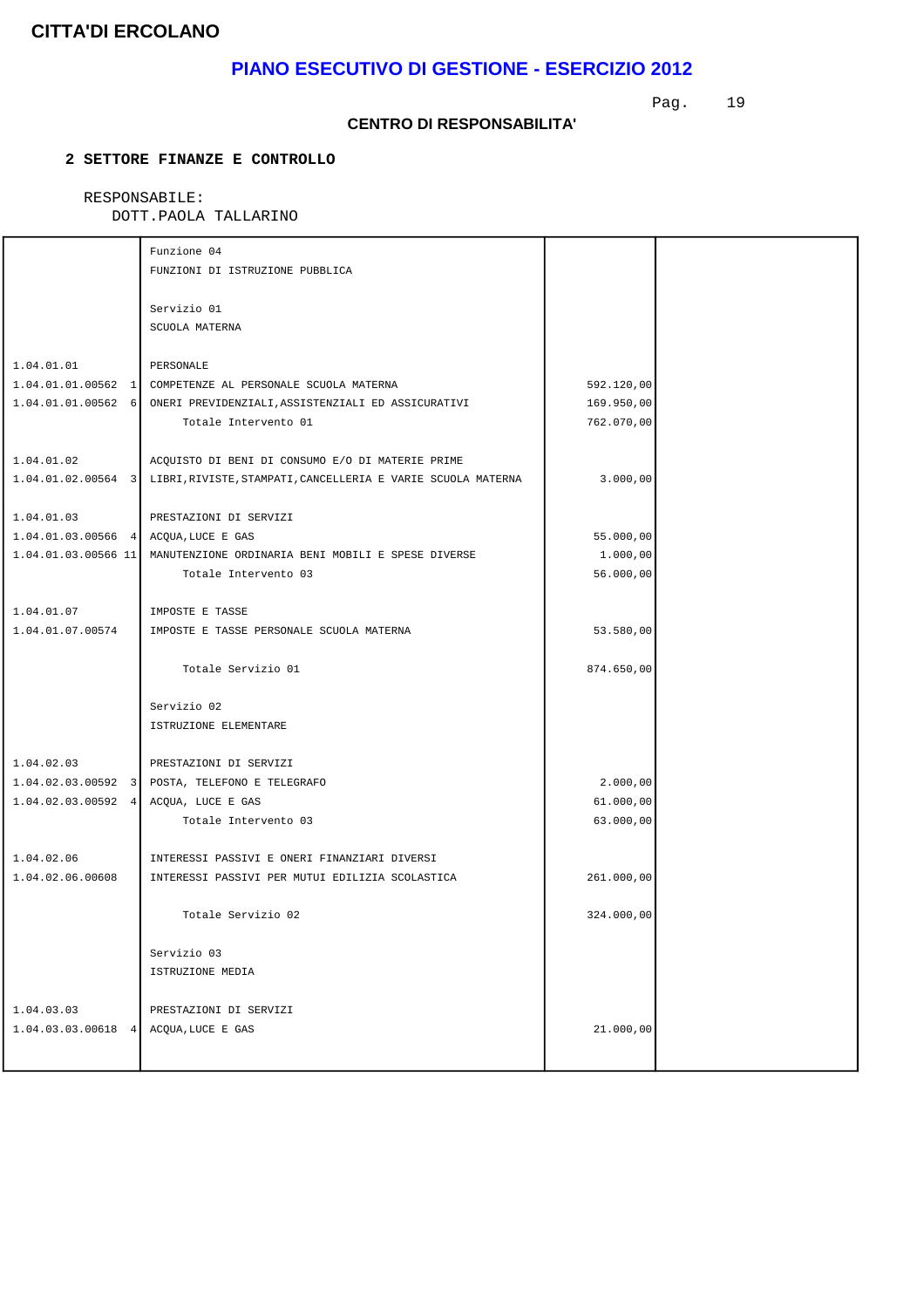# **PIANO ESECUTIVO DI GESTIONE - ESERCIZIO 2012**

Pag. 20

#### **CENTRO DI RESPONSABILITA'**

### **2 SETTORE FINANZE E CONTROLLO**

# RESPONSABILE:

| 1.04.03.04       | UTILIZZO DI BENI DI TERZI                                                    |              |  |
|------------------|------------------------------------------------------------------------------|--------------|--|
| 1.04.03.04.00620 | CANONI DI LOCAZIONE DI IMMOBILI                                              | 216.000,00   |  |
|                  |                                                                              |              |  |
|                  | Totale Servizio 03                                                           | 237.000,00   |  |
|                  |                                                                              |              |  |
|                  | Servizio 05                                                                  |              |  |
|                  | ASSISTENZA SCOLASTICA, TRASPORTO, REFEZIONE E ALTRI SERVIZI                  |              |  |
|                  |                                                                              |              |  |
| 1.04.05.01       | PERSONALE                                                                    |              |  |
|                  | 1.04.05.01.00638 1 COMPETENZE AL PERSONALE ASSISTENZA SCOLASTICA, TRASPORTO, | 296.750,00   |  |
|                  | 1.04.05.01.00638 6 ONERI PREVIDENZIALI, ASSISTENZIALI ED ASSICURATIVI        | 99.120,00    |  |
|                  | Totale Intervento 01                                                         | 395.870,00   |  |
|                  |                                                                              |              |  |
| 1.04.05.02       | ACQUISTO DI BENI DI CONSUMO E/O DI MATERIE PRIME                             |              |  |
|                  | 1.04.05.02.00648 3 LIBRI, RIVISTE, STAMPATI, CANCELLERIA E VARIE             | 2.000,00     |  |
|                  | 1.04.05.02.00648 9 MANUTENZIONE ORDINARIA BENI MOBILI-ACQUISTI               | 1.000,00     |  |
|                  | Totale Intervento 02                                                         | 3.000,00     |  |
|                  |                                                                              |              |  |
| 1.04.05.03       | PRESTAZIONI DI SERVIZI                                                       |              |  |
| 1.04.05.03.00656 | ASSICURAZIONI                                                                | 12.000,00    |  |
|                  | 1.04.05.03.00662 8 MANUTENZIONE ORDINARIA BENI MOBILI-PRESTAZIONI            | 1.000,00     |  |
|                  | Totale Intervento 03                                                         | 13.000,00    |  |
| 1.04.05.07       | IMPOSTE E TASSE                                                              |              |  |
| 1.04.05.07.00689 | IMPOSTE E TASSE PERSONALE ASSISTENZA SCOLASTICA                              | 30.130,00    |  |
|                  |                                                                              |              |  |
|                  | Totale Servizio 05                                                           | 442.000,00   |  |
|                  |                                                                              |              |  |
|                  | Totale Funzione 04                                                           | 1.877.650,00 |  |
|                  |                                                                              |              |  |
|                  | Funzione 05                                                                  |              |  |
|                  | FUNZIONI RELATIVE ALLA CULTURA ED AI BENI CULTURALI                          |              |  |
|                  |                                                                              |              |  |
|                  | Servizio 01                                                                  |              |  |
|                  | BIBLIOTECHE, MUSEI E PINACOTECHE                                             |              |  |
|                  |                                                                              |              |  |
| 1.05.01.01       | PERSONALE                                                                    |              |  |
|                  | 1.05.01.01.00712 1 COMPETENZE AL PERSONALE BIBLIOTECA                        | 175.920,00   |  |
|                  | 1.05.01.01.00712 6 ONERI PREVIDENZIALI, ASSISTENZIALI ED ASSICURATIVI        | 53.339,00    |  |
|                  | Totale Intervento 01                                                         | 229.259,00   |  |
|                  |                                                                              |              |  |
|                  |                                                                              |              |  |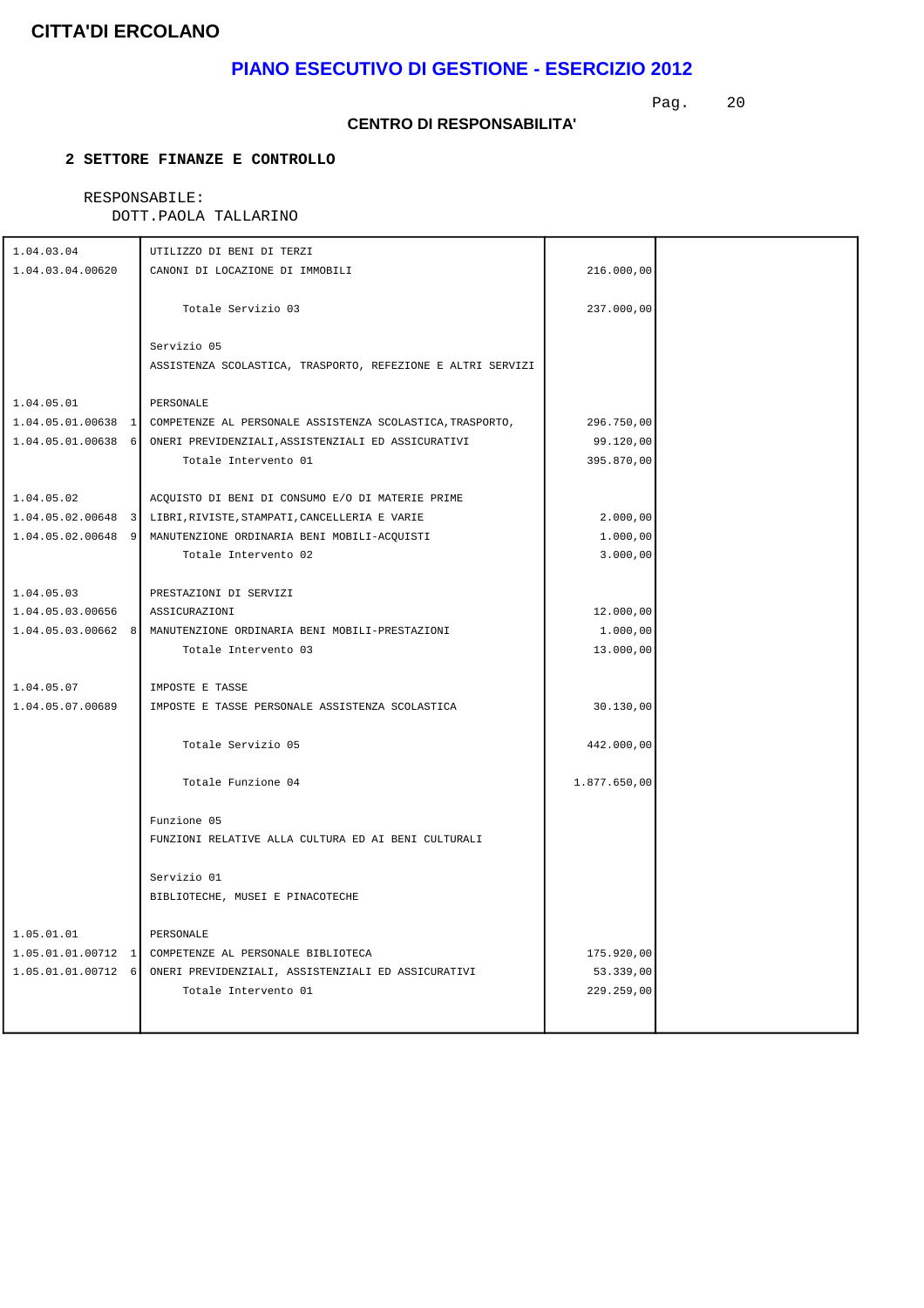# **PIANO ESECUTIVO DI GESTIONE - ESERCIZIO 2012**

Pag. 21

#### **CENTRO DI RESPONSABILITA'**

### **2 SETTORE FINANZE E CONTROLLO**

# RESPONSABILE:

| 1.05.01.02       | ACQUISTO DI BENI DI CONSUMO E/O DI MATERIE PRIME                  |            |  |
|------------------|-------------------------------------------------------------------|------------|--|
|                  | 1.05.01.02.00714 3 LIBRI, RIVISTE STAMPATI, CANCELLERIA E VARIE   | 2.500,00   |  |
|                  | 1.05.01.02.00714 9 ALTRI BENI DI CONSUMO-ACQUISTI                 | 1.000,00   |  |
|                  | Totale Intervento 02                                              | 3.500,00   |  |
|                  |                                                                   |            |  |
| 1.05.01.03       | PRESTAZIONI DI SERVIZI                                            |            |  |
|                  | 1.05.01.03.00716 8 MANUTENZIONE ORDINARIA BENI MOBILI-PRESTAZIONI | 500,00     |  |
|                  |                                                                   |            |  |
| 1.05.01.07       | IMPOSTE E TASSE                                                   |            |  |
| 1.05.01.07.00726 | IMPOSTE E TASSE PER IL PERSONALE DELLA BIBLIOTECA                 | 17.342,00  |  |
|                  | Totale Servizio 01                                                | 250.601,00 |  |
|                  | Servizio 02                                                       |            |  |
|                  | TEATRI, ATTIVITA' CULTURALI E SERVIZI DIVERSI NEL SETTORE         |            |  |
|                  | CULTURALE                                                         |            |  |
|                  |                                                                   |            |  |
| 1.05.02.03       | PRESTAZIONI DI SERVIZI                                            |            |  |
| 1.05.02.03.00747 | CONVENZIONE ENTE VILLE VESUVIANE/COMUNE                           | 41.317,00  |  |
|                  |                                                                   |            |  |
|                  | Totale Servizio 02                                                | 41.317,00  |  |
|                  |                                                                   |            |  |
|                  | Totale Funzione 05                                                | 291.918,00 |  |
|                  |                                                                   |            |  |
|                  | Funzione 06<br>FUNZIONI NEL SETTORE SPORTIVO E RICREATIVO         |            |  |
|                  |                                                                   |            |  |
|                  | Servizio 03                                                       |            |  |
|                  | MANIFESTAZIONI DIVERSE NEL SETTORE SPORTIVO E RICREATIVO          |            |  |
|                  |                                                                   |            |  |
| 1.06.03.06       | INTERESSI PASSIVI E ONERI FINANZIARI DIVERSI                      |            |  |
| 1.06.03.06.00861 | INTERESSI PASSIVI PER MUTUI IMPIANTI SPORTIVI                     | 60.000,00  |  |
|                  |                                                                   |            |  |
|                  | Totale Servizio 03                                                | 60.000,00  |  |
|                  |                                                                   |            |  |
|                  | Totale Funzione 06                                                | 60.000,00  |  |
|                  |                                                                   |            |  |
|                  |                                                                   |            |  |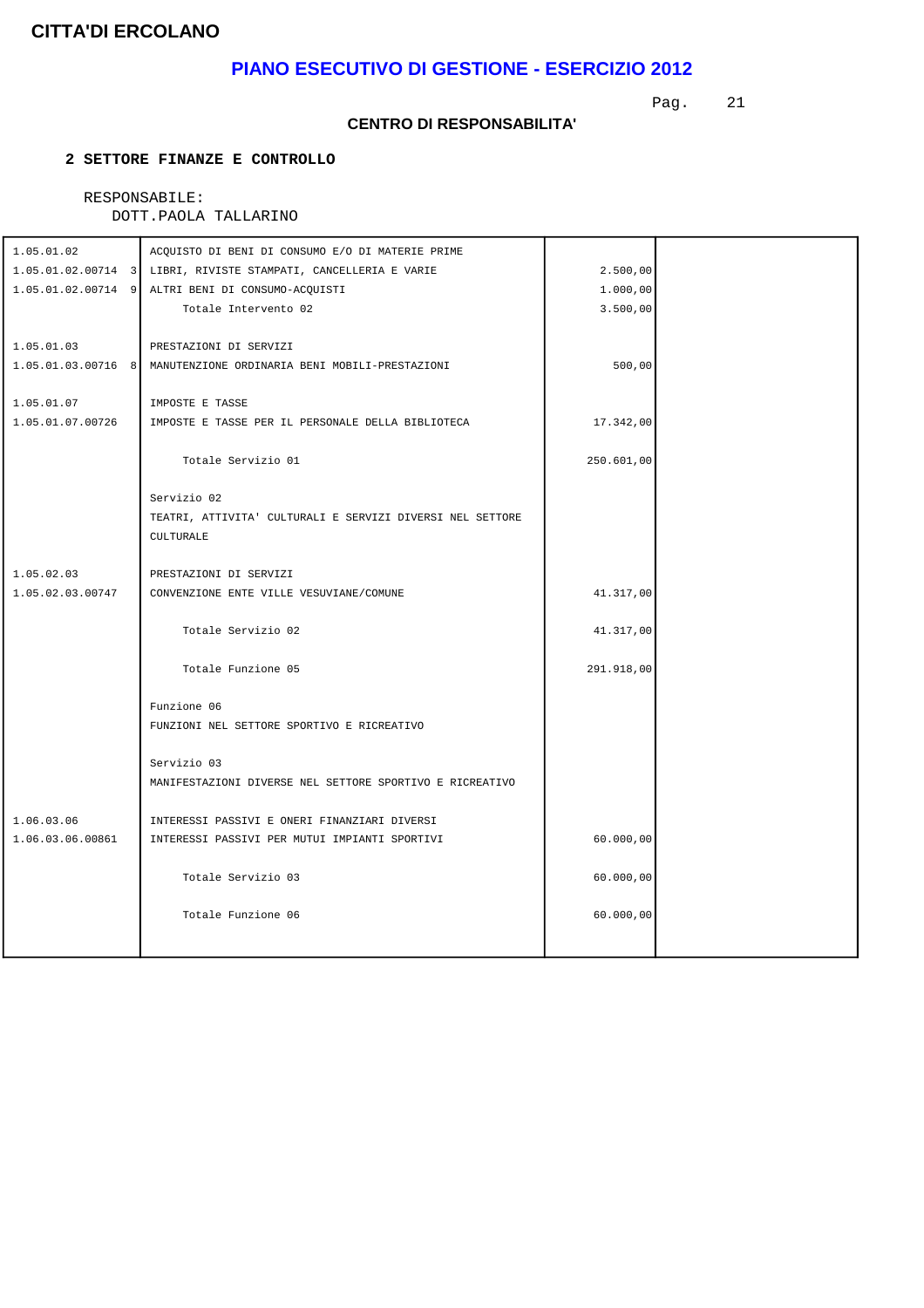# **PIANO ESECUTIVO DI GESTIONE - ESERCIZIO 2012**

Pag. 22

### **CENTRO DI RESPONSABILITA'**

### **2 SETTORE FINANZE E CONTROLLO**

#### RESPONSABILE: DIA<br>DAOLA TALLADINO

| DOTT.PAOLA TALLARINO |  |
|----------------------|--|
|----------------------|--|

|                  | Funzione 07                                                           |            |  |
|------------------|-----------------------------------------------------------------------|------------|--|
|                  | FUNZIONI NEL CAMPO TURISTICO                                          |            |  |
|                  |                                                                       |            |  |
|                  | Servizio 01                                                           |            |  |
|                  | SERVIZI TURISTICI                                                     |            |  |
|                  |                                                                       |            |  |
| 1.07.01.01       | PERSONALE                                                             |            |  |
|                  | 1.07.01.01.00886 1 COMPETENZE AL PERSONALE UFFICIO TURISTICO          | 162.175,00 |  |
|                  | 1.07.01.01.00886 6 ONERI PREVIDENZIALI, ASSISTENZIALI ED ASSICURATIVI | 51.250,00  |  |
|                  | Totale Intervento 01                                                  | 213.425,00 |  |
|                  |                                                                       |            |  |
| 1.07.01.02       | ACQUISTO DI BENI DI CONSUMO E/O DI MATERIE PRIME                      |            |  |
|                  | 1.07.01.02.00890 3 LIBRI, RIVISTE, STAMPATI, CANCELLERIA E VARIE      | 1.500,00   |  |
|                  | 1.07.01.02.00890 8 MANUTENZIONE ORDINARIA BENI MOBILI-ACQUISTI        | 500,00     |  |
|                  | 1.07.01.02.00890 10 ALTRI BENI DI CONSUMO                             | 1.000,00   |  |
|                  | Totale Intervento 02                                                  | 3.000,00   |  |
|                  |                                                                       |            |  |
| 1.07.01.03       | PRESTAZIONI DI SERVIZI                                                |            |  |
|                  | 1.07.01.03.00900 8 MANUTENZIONE ORDINARIA BENI MOBILI                 | 500,00     |  |
|                  |                                                                       |            |  |
| 1.07.01.04       | UTILIZZO DI BENI DI TERZI                                             |            |  |
| 1.07.01.04.00910 | CANONI DI LOCAZIONE IMMOBILI UFFICIO TURISTICO                        | 19.000,00  |  |
|                  |                                                                       |            |  |
| 1.07.01.07       | IMPOSTE E TASSE                                                       |            |  |
| 1.07.01.07.00912 | IMPOSTE E TASSE PERSONALE UFFICIO TURISTICO                           | 15.450,00  |  |
|                  |                                                                       |            |  |
|                  | Totale Servizio 01                                                    | 251.375,00 |  |
|                  |                                                                       |            |  |
|                  | Totale Funzione 07                                                    | 251.375,00 |  |
|                  |                                                                       |            |  |
|                  | Funzione 08                                                           |            |  |
|                  | FUNZIONI NEL CAMPO DELLA VIABILITA' E DEI TRASPORTI                   |            |  |
|                  |                                                                       |            |  |
|                  | Servizio 01                                                           |            |  |
|                  | VIABILITA', CIRCOLAZIONE STRADALE E SERVIZI CONNESSI                  |            |  |
|                  |                                                                       |            |  |
| 1.08.01.01       | PERSONALE                                                             |            |  |
|                  | 1.08.01.01.00954 1 COMPETENZE AL PERSONALE VIABILITA                  | 258.050,00 |  |
|                  | 1.08.01.01.00954 6 ONERI PREVIDENZIALI, ASSISTENZIALI ED ASSICURATIVI | 101.326,00 |  |
|                  | Totale Intervento 01                                                  | 359.376,00 |  |
|                  |                                                                       |            |  |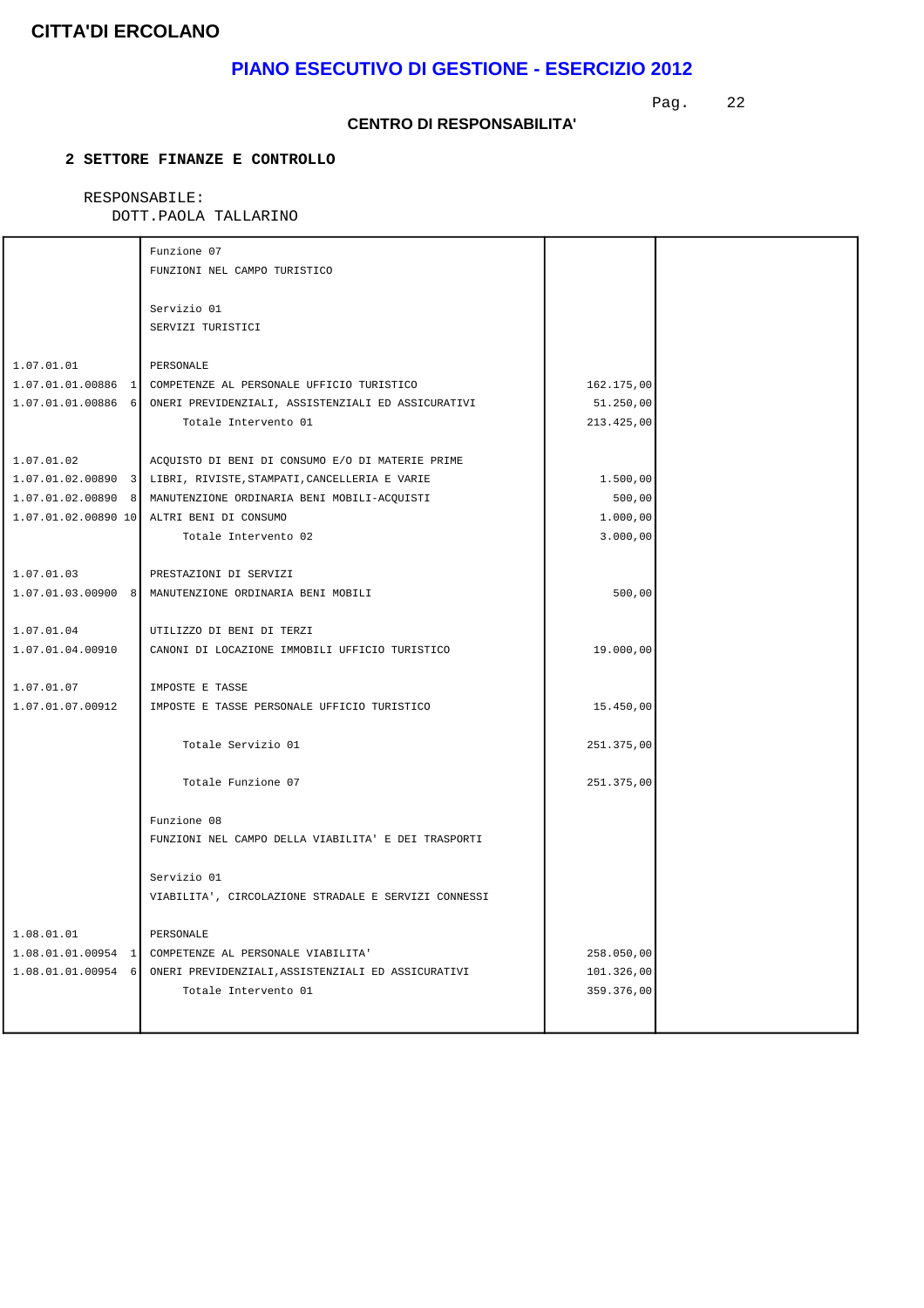# **PIANO ESECUTIVO DI GESTIONE - ESERCIZIO 2012**

Pag. 23

### **CENTRO DI RESPONSABILITA'**

### **2 SETTORE FINANZE E CONTROLLO**

# RESPONSABILE:

| DOTT. PAOLA TALLARINO |                                                                  |            |  |  |
|-----------------------|------------------------------------------------------------------|------------|--|--|
| 1.08.01.02            | ACQUISTO DI BENI DI CONSUMO E/O DI MATERIE PRIME                 |            |  |  |
|                       | 1.08.01.02.00956 3 LIBRI, RIVISTE, STAMPATI, CANCELLERIA E VARIE | 500,00     |  |  |
|                       | 1.08.01.02.00956 10 ALTRI BENI DI CONSUMO                        | 1.000,00   |  |  |
|                       | Totale Intervento 02                                             | 1.500,00   |  |  |
|                       |                                                                  |            |  |  |
| 1.08.01.03            | PRESTAZIONI DI SERVIZI                                           |            |  |  |
|                       | 1.08.01.03.00974 6 ONERI PER LE ASSICURAZIONI                    | 4.000,00   |  |  |
| 1.08.01.06            | INTERESSI PASSIVI E ONERI FINANZIARI DIVERSI                     |            |  |  |
| 1.08.01.06.00993      | INTERESSI PASSIVI MUTUI SERVIZIO VIABILITA'                      | 438.000,00 |  |  |
|                       |                                                                  |            |  |  |
| 1.08.01.07            | IMPOSTE E TASSE                                                  |            |  |  |
|                       | 1.08.01.07.01000 1 IMPOSTE E TASSE PERSONALE SERVIZIO VIABILITA' | 25.500,00  |  |  |
|                       |                                                                  |            |  |  |
|                       | Totale Servizio 01                                               | 828.376,00 |  |  |
|                       |                                                                  |            |  |  |
|                       | Servizio 02                                                      |            |  |  |
|                       | ILLUMINAZIONE PUBBLICA E SERVIZI CONNESSI                        |            |  |  |
| 1.08.02.03            | PRESTAZIONI DI SERVIZI                                           |            |  |  |
| 1.08.02.03.01014      | CONSUMO DI ENERGIA ELETTRICA PER P.I.                            | 40.000,00  |  |  |
|                       |                                                                  |            |  |  |
| 1.08.02.06            | INTERESSI PASSIVI E ONERI FINANZIARI DIVERSI                     |            |  |  |
| 1.08.02.06.01018      | INTERESSI PASSIVI PER MUTUI SETTORE ENERGETICO                   | 108.000,00 |  |  |
|                       |                                                                  |            |  |  |
|                       | Totale Servizio 02                                               | 148.000,00 |  |  |
|                       |                                                                  |            |  |  |
|                       | Totale Funzione 08                                               | 976.376,00 |  |  |
|                       | Funzione 09                                                      |            |  |  |
|                       | FUNZIONI RIGUARDANTI LA GESTIONE DEL TERRITORIO E                |            |  |  |
|                       | DELL'AMBIENTE                                                    |            |  |  |
|                       |                                                                  |            |  |  |
|                       | Servizio 01                                                      |            |  |  |
|                       | URBANISTICA E GESTIONE DEL TERRITORIO                            |            |  |  |
|                       |                                                                  |            |  |  |
| 1.09.01.01            | PERSONALE                                                        |            |  |  |
| $1.09.01.01.01074$ 1  | COMPETENZE AL PERSONALE SERVIZIO ECOLOGIA                        | 96.473,00  |  |  |
| $1.09.01.01.01074$ 6  | ONERI PREVIDENZIALI, ASSISTENZIALI ED ASSICURATIVI               | 20.438,00  |  |  |
|                       | Totale Intervento 01                                             | 116.911,00 |  |  |
|                       |                                                                  |            |  |  |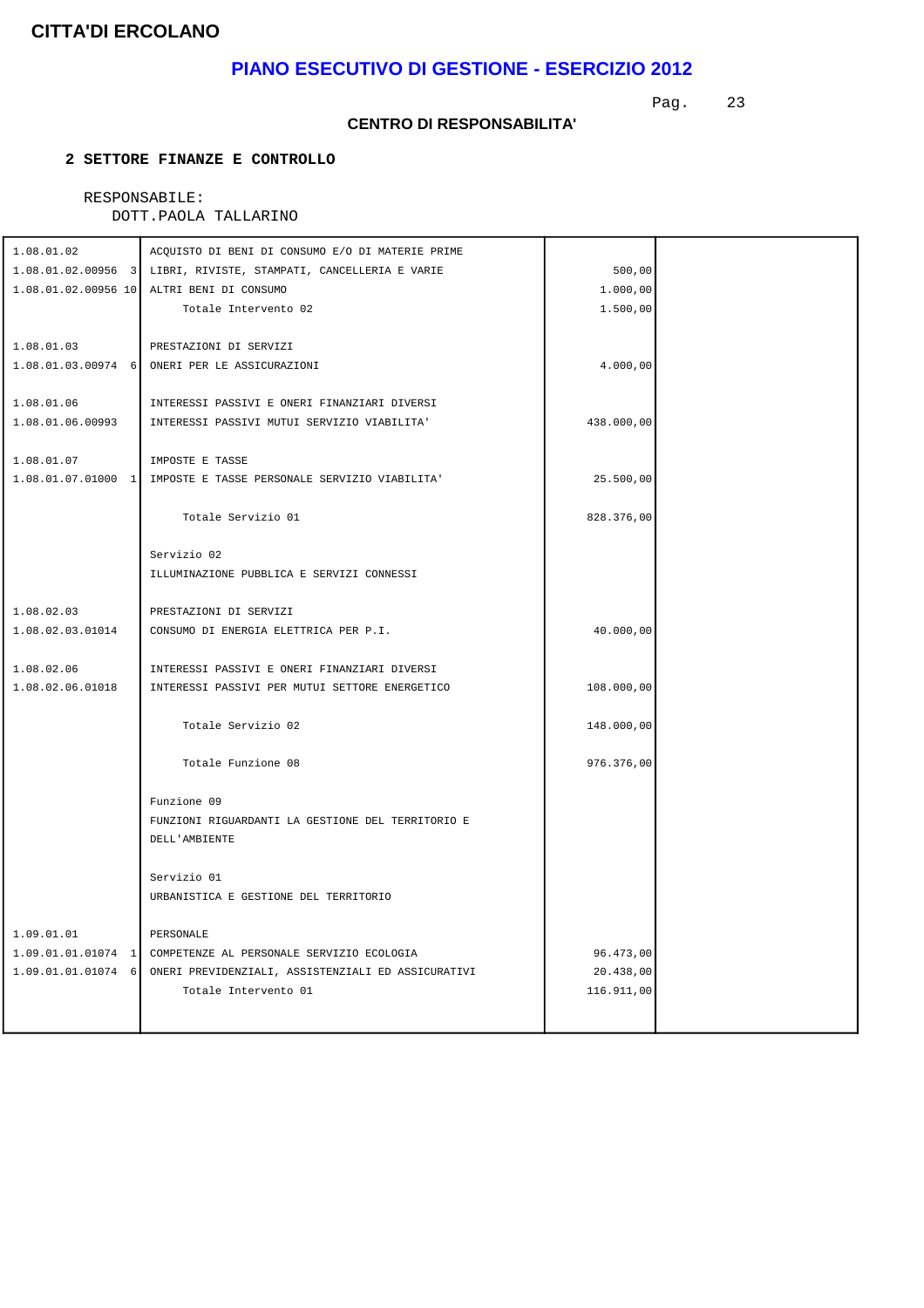# **PIANO ESECUTIVO DI GESTIONE - ESERCIZIO 2012**

Pag. 24

#### **CENTRO DI RESPONSABILITA'**

### **2 SETTORE FINANZE E CONTROLLO**

# RESPONSABILE:

| 1.09.01.02                     | ACQUISTO DI BENI DI CONSUMO E/O DI MATERIE PRIME                        |            |                                 |
|--------------------------------|-------------------------------------------------------------------------|------------|---------------------------------|
|                                | 1.09.01.02.01076 3 LIBRI, RIVISTE, STAMPATI, CANCELLERIA E VARIE        | 500,00     |                                 |
|                                | 1.09.01.02.01076 9 MANUTENZIONE ORDINARIA BENI MOBILI-ACOUISTI          |            | 500,00 Gestito dal centro n. 11 |
|                                | Totale Intervento 02                                                    | 1.000,00   |                                 |
|                                |                                                                         |            |                                 |
| 1.09.01.03                     | PRESTAZIONI DI SERVIZI                                                  |            |                                 |
|                                | 1.09.01.03.01090 6 ONERI PER LE ASSICURAZIONI                           | 1.000,00   |                                 |
|                                | 1.09.01.03.01090 8 MANUTENZIONE ORDINARIA BENI MOBILI-SERVIZI           | 1.000,00   |                                 |
|                                | Totale Intervento 03                                                    | 2.000,00   |                                 |
|                                |                                                                         |            |                                 |
| 1.09.01.07                     | IMPOSTE E TASSE                                                         |            |                                 |
| 1.09.01.07.01114               | IMPOSTE E TASSE PERSONALE ECOLOGIA                                      | 6.750,00   |                                 |
|                                |                                                                         |            |                                 |
|                                | Totale Servizio 01                                                      | 126.661,00 |                                 |
|                                | Servizio 03                                                             |            |                                 |
|                                | SERVIZI DI PROTEZIONE CIVILE                                            |            |                                 |
|                                |                                                                         |            |                                 |
| 1.09.03.01                     | PERSONALE                                                               |            |                                 |
|                                | 1.09.03.01.01152 1 COMPETENZE AL PERSONALE PROTEZIONE CIVILE            | 346.416,00 |                                 |
|                                | 1.09.03.01.01152 6 ONERI PREVIDENZIALI, ASSISTENZIALI ED ASSICURATIVI   | 143.383,00 |                                 |
|                                | Totale Intervento 01                                                    | 489.799,00 |                                 |
|                                |                                                                         |            |                                 |
| 1.09.03.02                     | ACQUISTO DI BENI DI CONSUMO E/O DI MATERIE PRIME                        |            |                                 |
|                                | 1.09.03.02.01154 3 LIBRI, RIVISTE, STAMPATI, CANCELLERIA E VARIE        | 1.000,00   |                                 |
|                                |                                                                         |            |                                 |
| 1.09.03.03                     | PRESTAZIONI DI SERVIZI                                                  |            |                                 |
|                                | 1.09.03.03.01164 6 ONERI PER LE ASSICURAZIONI                           | 4.000,00   |                                 |
|                                | 1.09.03.03.01164 10 MANUTENZIONE ORDINARIA BENI MOBILI E SPESE DIVERSE  | 1.000,00   |                                 |
|                                | Totale Intervento 03                                                    | 5.000,00   |                                 |
|                                |                                                                         |            |                                 |
| 1.09.03.07<br>1.09.03.07.01180 | IMPOSTE E TASSE<br>IMPOSTE E TASSE PERSONALE SERVIZIO PROTEZIONE CIVILE |            |                                 |
|                                |                                                                         | 36.600,00  |                                 |
|                                | Totale Servizio 03                                                      | 532.399,00 |                                 |
|                                |                                                                         |            |                                 |
|                                | Servizio 04                                                             |            |                                 |
|                                | SERVIZIO IDRICO INTEGRATO                                               |            |                                 |
|                                |                                                                         |            |                                 |
| 1.09.04.03                     | PRESTAZIONI DI SERVIZI                                                  |            |                                 |
| 1.09.04.03.01208               | ACQUEDOTTI COMUNALI-PROVVISTA DI ACQUA                                  | 20.000,00  |                                 |
|                                |                                                                         |            |                                 |
|                                |                                                                         |            |                                 |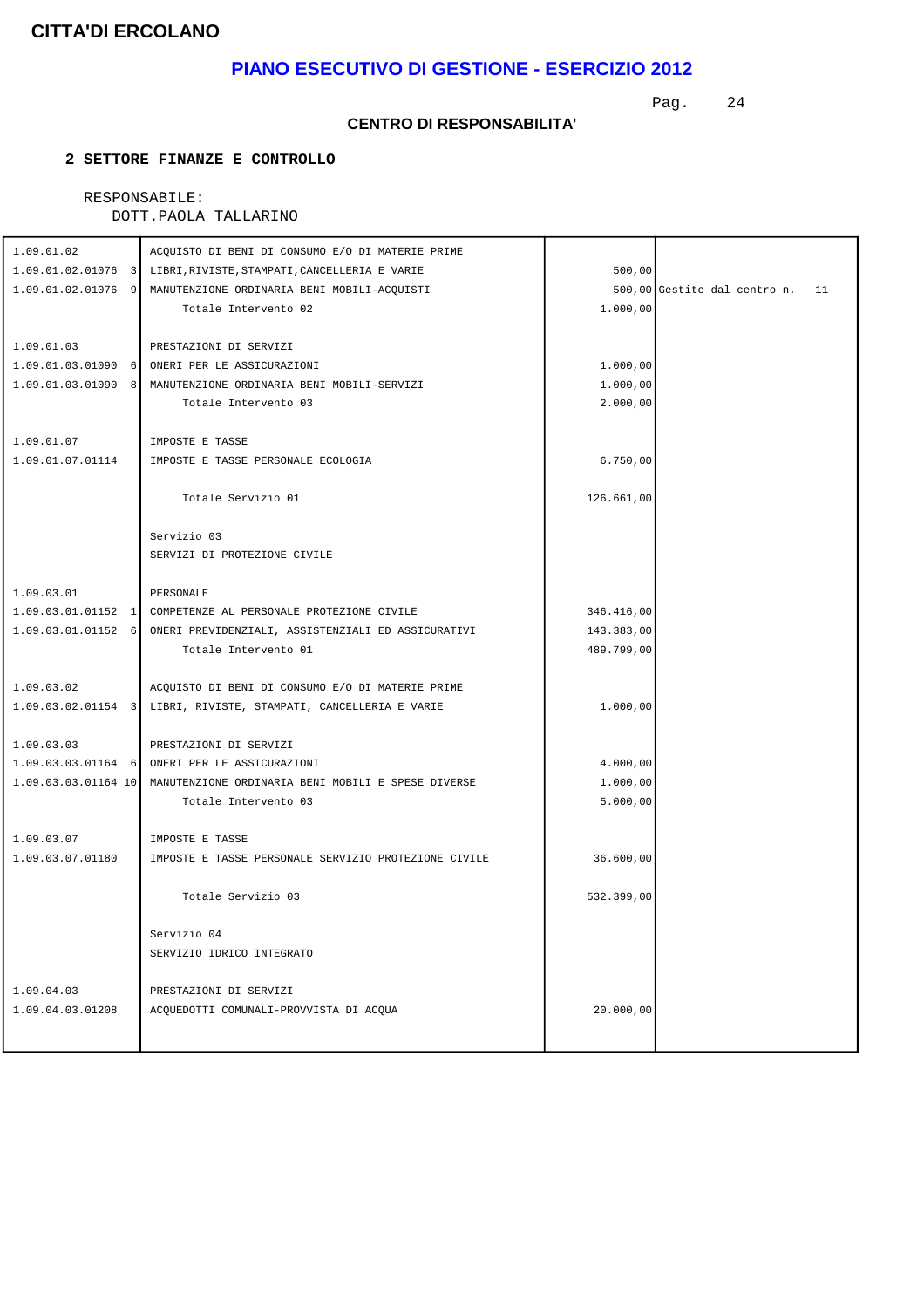# **PIANO ESECUTIVO DI GESTIONE - ESERCIZIO 2012**

Pag. 25

#### **CENTRO DI RESPONSABILITA'**

### **2 SETTORE FINANZE E CONTROLLO**

# RESPONSABILE:

| 1.09.04.06                       | INTERESSI PASSIVI E ONERI FINANZIARI DIVERSI                          |                      |  |
|----------------------------------|-----------------------------------------------------------------------|----------------------|--|
| 1.09.04.06.01235                 | CASSA DD.PP.-INTERESSI PASSIVI RETE FOGNARIA                          | 39.000,00            |  |
| 1.09.04.06.01236                 | INTERESSI PASSIVI MUTUI RETE IDRICA                                   | 111.000,00           |  |
|                                  | Totale Intervento 06                                                  | 150.000,00           |  |
|                                  |                                                                       |                      |  |
|                                  | Totale Servizio 04                                                    | 170.000,00           |  |
|                                  |                                                                       |                      |  |
|                                  | Servizio 05                                                           |                      |  |
|                                  | SERVIZIO SMALTIMENTO RIFIUTI                                          |                      |  |
|                                  |                                                                       |                      |  |
| 1.09.05.01                       | PERSONALE                                                             |                      |  |
|                                  | 1.09.05.01.01248 1 COMPETENZE AL PERSONALE N.U.                       | 91.464,00            |  |
|                                  | 1.09.05.01.01248 6 ONERI PREVIDENZIALI, ASSISTENZIALI ED ASSICURATIVI | 31.150,00            |  |
|                                  | Totale Intervento 01                                                  | 122.614,00           |  |
|                                  |                                                                       |                      |  |
| 1.09.05.07                       | IMPOSTE E TASSE                                                       |                      |  |
| 1.09.05.07.01288                 | IMPOSTE E TASSE PERSONALE N.U.                                        | 8.950,00             |  |
|                                  | Totale Servizio 05                                                    | 131.564,00           |  |
|                                  |                                                                       |                      |  |
|                                  | Servizio 06                                                           |                      |  |
|                                  | PARCHI E SERVIZI PER LA TUTELA AMBIENTALE DEL VERDE, ALTRI            |                      |  |
|                                  | SERVIZI RELATIVI AL TERRITORIO ED ALL'AMBIENTE                        |                      |  |
|                                  |                                                                       |                      |  |
| 1.09.06.01                       | PERSONALE                                                             |                      |  |
|                                  | 1.09.06.01.01298 1 COMPETENZE AL PERSONALE SERVIZIO GIARDINI          | 326.664,00           |  |
|                                  | 1.09.06.01.01298 6 ONERI PREVIDENZIALI, ASSISTENZIALI ED ASSICURATIVI | 103.350,00           |  |
|                                  | Totale Intervento 01                                                  | 430.014,00           |  |
|                                  |                                                                       |                      |  |
| 1.09.06.02                       | ACQUISTO DI BENI DI CONSUMO E/O DI MATERIE PRIME                      |                      |  |
|                                  | 1.09.06.02.01300 3 LIBRI, RIVISTE, STAMPATI, CANCELLERIA E VARIE      | 1.000,00             |  |
|                                  | 1.09.06.02.01300 12 ALTRI BENI DI CONSUMO                             | 1.000,00             |  |
|                                  | Totale Intervento 02                                                  | 2.000,00             |  |
|                                  |                                                                       |                      |  |
| 1.09.06.03                       | PRESTAZIONI DI SERVIZI                                                |                      |  |
| 1.09.06.03.01302 9 SPESE DIVERSE | 1.09.06.03.01302 6 ONERI PER LE ASSICURAZIONI                         | 3.000,00<br>1.000,00 |  |
|                                  |                                                                       |                      |  |
|                                  | Totale Intervento 03                                                  | 4.000,00             |  |
| 1.09.06.07                       | IMPOSTE E TASSE                                                       |                      |  |
| 1.09.06.07.01310                 | IMPOSTE E TASSE PERSONALE SERVIZIO GIARDINI                           | 31.250,00            |  |
|                                  |                                                                       |                      |  |
|                                  | Totale Servizio 06                                                    | 467.264,00           |  |
|                                  |                                                                       |                      |  |
|                                  | Totale Funzione 09                                                    | 1.427.888,00         |  |
|                                  |                                                                       |                      |  |
|                                  |                                                                       |                      |  |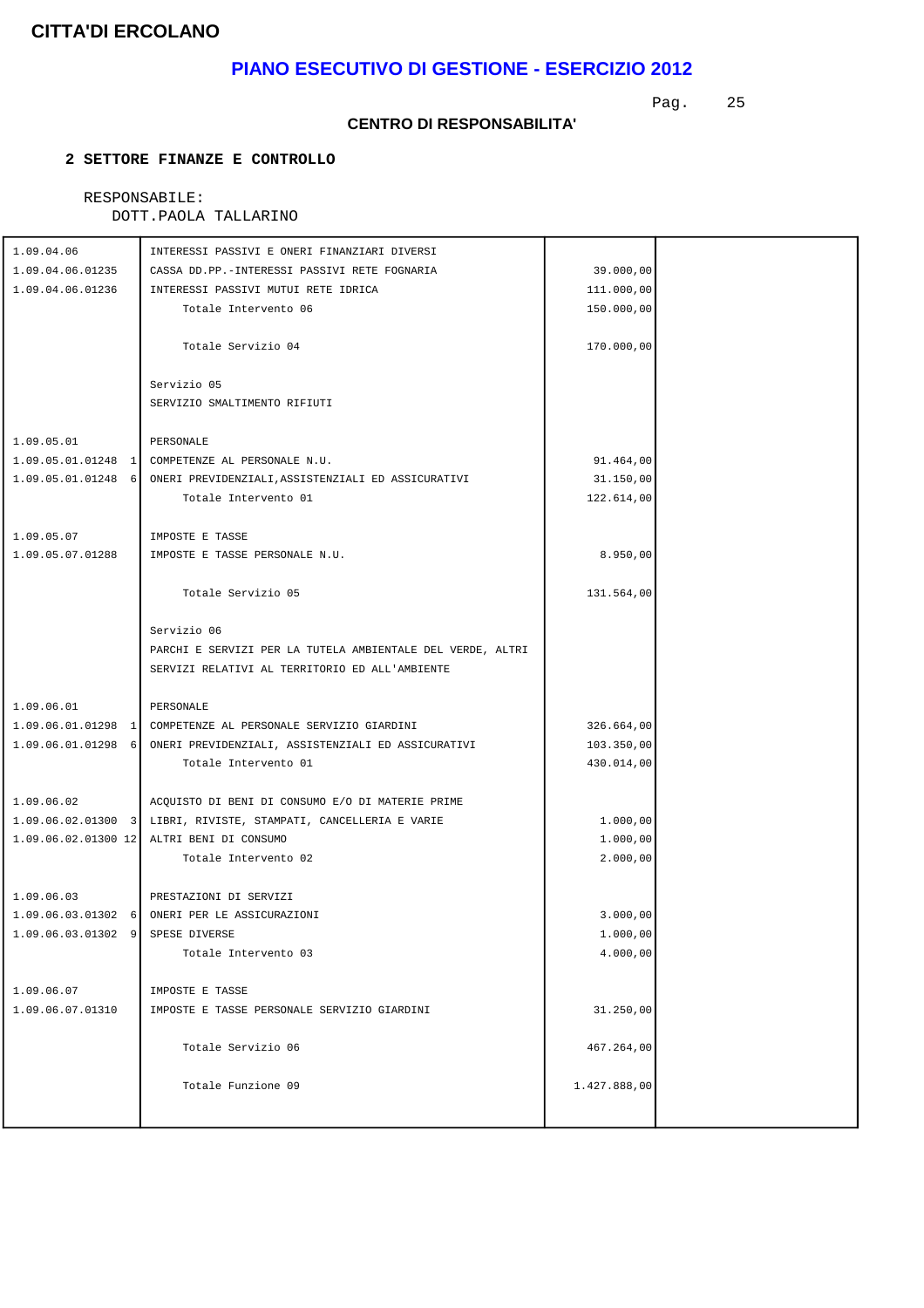# **PIANO ESECUTIVO DI GESTIONE - ESERCIZIO 2012**

Pag. 26

#### **CENTRO DI RESPONSABILITA'**

### **2 SETTORE FINANZE E CONTROLLO**

### RESPONSABILE:

|                                  | Funzione 10<br>FUNZIONI NEL SETTORE SOCIALE                                                                                                                                                              |                                        |  |
|----------------------------------|----------------------------------------------------------------------------------------------------------------------------------------------------------------------------------------------------------|----------------------------------------|--|
|                                  | Servizio 04<br>ASSISTENZA, BENEFICENZA PUBBLICA E SERVIZI DIVERSI ALLA<br>PERSONA                                                                                                                        |                                        |  |
| 1.10.04.01                       | PERSONALE<br>1.10.04.01.01398 1 COMPETENZE AL PERSONALE ASSISTENZA<br>1.10.04.01.01398 6 ONERI PREVIDENZIALI, ASSISTENZIALI ED ASSICURATIVI<br>Totale Intervento 01                                      | 447.096,00<br>120.155,00<br>567.251,00 |  |
| 1.10.04.02                       | ACQUISTO DI BENI DI CONSUMO E/O DI MATERIE PRIME<br>1.10.04.02.01402 1 LIBRI, RIVISTE, STAMPATI, CANCELLERIA E VARIE SERVIZI SOCIALI<br>1.10.04.02.01402 2 ALTRI BENI DI CONSUMO<br>Totale Intervento 02 | 1.500,00<br>1.000,00<br>2.500,00       |  |
| 1.10.04.07<br>1.10.04.07.01466   | IMPOSTE E TASSE<br>IMPOSTE E TASSE PERSONALE ASSISTENZA                                                                                                                                                  | 32.190,00                              |  |
|                                  | Totale Servizio 04                                                                                                                                                                                       | 601.941,00                             |  |
|                                  | Servizio 05<br>SERVIZIO NECROSCOPICO E CIMITERIALE                                                                                                                                                       |                                        |  |
| 1.10.05.01                       | PERSONALE                                                                                                                                                                                                |                                        |  |
|                                  | 1.10.05.01.01472 1 COMPETENZE AL PERSONALE CIMITERO<br>1.10.05.01.01472 6 ONEIR PREVIDENZIALI, ASSISTENZIALI ED ASSICURATIVI<br>Totale Intervento 01                                                     | 262.210,00<br>89.160,00<br>351.370,00  |  |
| 1.10.05.02                       | ACQUISTO DI BENI DI CONSUMO E/O DI MATERIE PRIME                                                                                                                                                         |                                        |  |
|                                  | 1.10.05.02.01474  4   MATERIALE DI PULIZIA                                                                                                                                                               | 500,00                                 |  |
| 1.10.05.02.01474 5 VESTIARIO     |                                                                                                                                                                                                          | 500,00                                 |  |
|                                  | 1.10.05.02.01474 7 ALTRI BENI DI CONSUMO<br>Totale Intervento 02                                                                                                                                         | 2.000,00<br>3.000,00                   |  |
| 1.10.05.03                       | PRESTAZIONI DI SERVIZI                                                                                                                                                                                   |                                        |  |
| 1.10.05.03.01488 7 SPESE DIVERSE |                                                                                                                                                                                                          | 1.000,00                               |  |
| 1.10.05.07                       | IMPOSTE E TASSE                                                                                                                                                                                          |                                        |  |
| 1.10.05.07.01510                 | IMPOSTE E TASSE PERSONALE CIMITERO                                                                                                                                                                       | 18.950,00                              |  |
|                                  | Totale Servizio 05                                                                                                                                                                                       | 374.320,00                             |  |
|                                  | Totale Funzione 10                                                                                                                                                                                       | 976.261,00                             |  |
|                                  |                                                                                                                                                                                                          |                                        |  |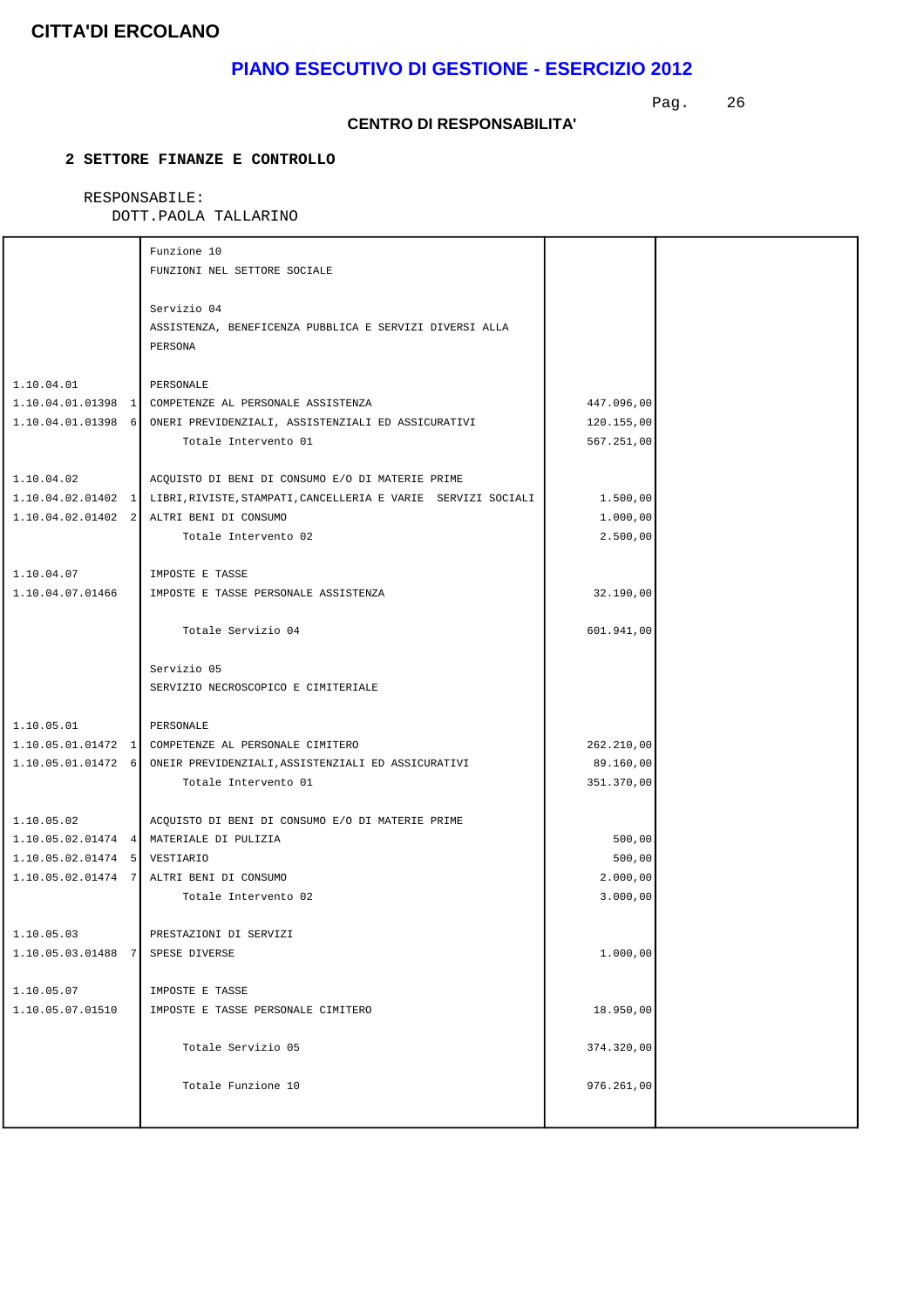# **PIANO ESECUTIVO DI GESTIONE - ESERCIZIO 2012**

Pag. 27

#### **CENTRO DI RESPONSABILITA'**

### **2 SETTORE FINANZE E CONTROLLO**

# RESPONSABILE:

|                                | Funzione 11<br>FUNZIONI NEL CAMPO DELLO SVILUPPO ECONOMICO                                        |               |  |
|--------------------------------|---------------------------------------------------------------------------------------------------|---------------|--|
|                                | Servizio 01<br>AFFISSIONI E PUBBLICITA'                                                           |               |  |
| 1.11.01.03<br>1.11.01.03.01540 | PRESTAZIONI DI SERVIZI<br>AGGIO PER IL SERVIZIO AFFISSIONI E PUBBLICITA' - CAP. ENTRATA<br>3 E 10 | 32.500,00     |  |
|                                | Totale Servizio 01                                                                                | 32.500,00     |  |
|                                | Servizio 05<br>SERVIZI RELATIVI AL COMMERCIO                                                      |               |  |
| 1.11.05.01                     | PERSONALE                                                                                         |               |  |
|                                | 1.11.05.01.01628 1 COMPETENZE AL PERSONALE UFFICIO COMMERCIO                                      | 42.900,00     |  |
|                                | 1.11.05.01.01628 6 ONERI PREVIDENZIALI, ASSISTENZIALI ED ASSICURATIVI                             | 12.962,00     |  |
|                                | Totale Intervento 01                                                                              | 55.862,00     |  |
| 1.11.05.02                     | ACQUISTO DI BENI DI CONSUMO E/O DI MATERIE PRIME                                                  |               |  |
|                                | 1.11.05.02.01629 1 LIBRI, RIVISTE, STAMPATI, CANCELLERIA, ETC.                                    | 1.000,00      |  |
| 1.11.05.03                     | PRESTAZIONI DI SERVIZI                                                                            |               |  |
| 1.11.05.03.01645               | MANUTENZIONE ORDINARIA BENI MOBILI                                                                | 1.000,00      |  |
| 1.11.05.07                     | IMPOSTE E TASSE                                                                                   |               |  |
| 1.11.05.07.01654               | IMPOSTE E TASSE PERSONALE COMMERCIO                                                               | 4.020,00      |  |
|                                | Totale Servizio 05                                                                                | 61.882,00     |  |
|                                | Totale Funzione 11                                                                                | 94.382,00     |  |
|                                | Totale TITOLO I                                                                                   | 17.156.242,24 |  |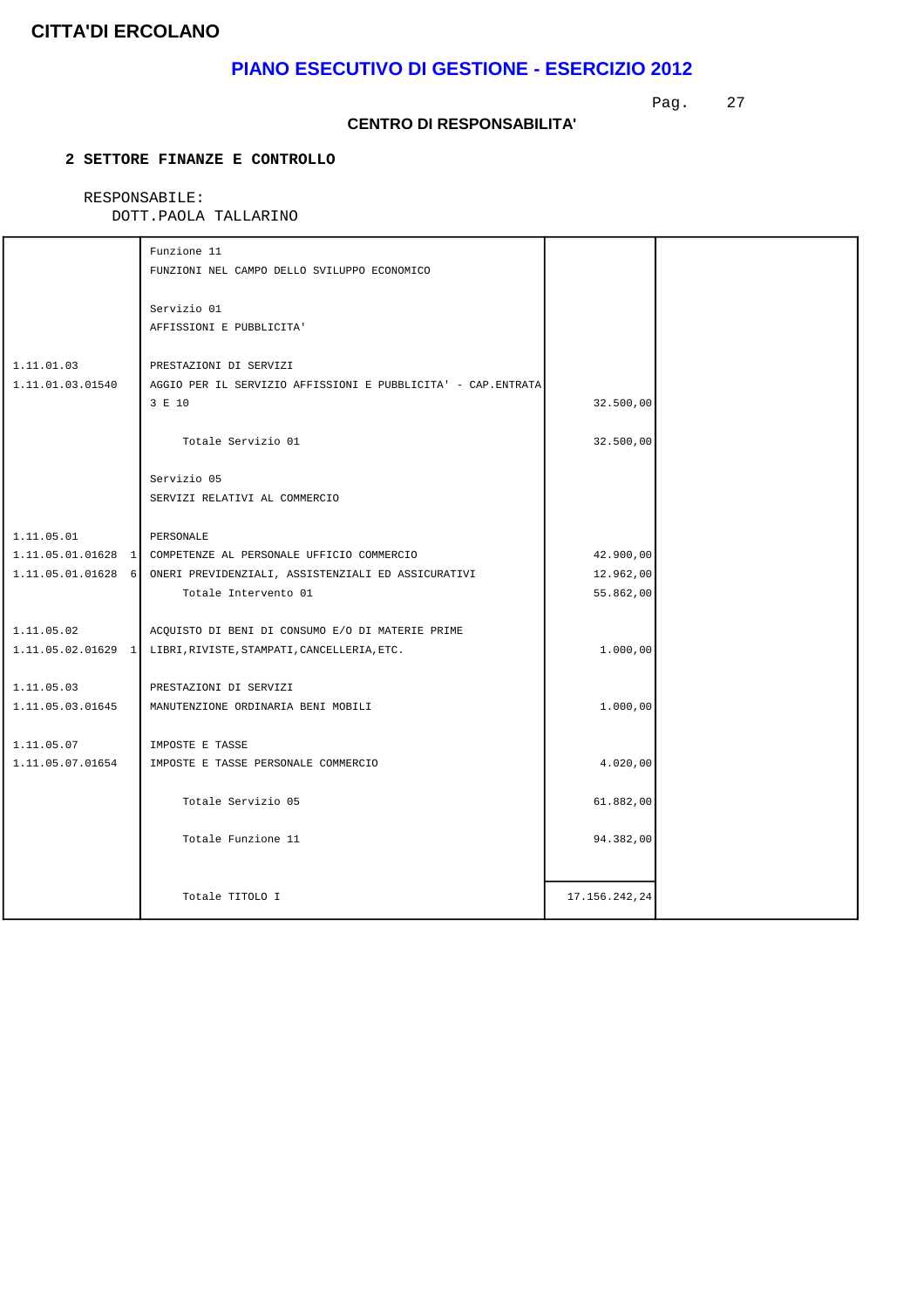# **PIANO ESECUTIVO DI GESTIONE - ESERCIZIO 2012**

Pag. 28

#### **CENTRO DI RESPONSABILITA'**

### **2 SETTORE FINANZE E CONTROLLO**

# RESPONSABILE:

|                                                                                                                                                        | TITOLO II<br>SPESE IN CONTO CAPITALE                                                                                                                                                                                                                                                                         |                                                                                            |  |
|--------------------------------------------------------------------------------------------------------------------------------------------------------|--------------------------------------------------------------------------------------------------------------------------------------------------------------------------------------------------------------------------------------------------------------------------------------------------------------|--------------------------------------------------------------------------------------------|--|
|                                                                                                                                                        | Funzione 01<br>FUNZIONI GENERALI DI AMMINISTRAZIONE, DI GESTIONE E DI<br>CONTROLLO                                                                                                                                                                                                                           |                                                                                            |  |
|                                                                                                                                                        | Servizio 05<br>GESTIONE DI BENI DEMANIALI E PATRIMONIALI                                                                                                                                                                                                                                                     |                                                                                            |  |
| 2.01.05.01<br>2.01.05.01.02050                                                                                                                         | ACQUISIZIONE DI BENI IMMOBILI<br>ALIENAZIONE BENI PATRIMONIALI- CAP.E 400                                                                                                                                                                                                                                    | 1.026.000,00                                                                               |  |
|                                                                                                                                                        | Totale Servizio 05                                                                                                                                                                                                                                                                                           | 1.026.000,00                                                                               |  |
|                                                                                                                                                        | Totale Funzione 01                                                                                                                                                                                                                                                                                           | 1.026.000,00                                                                               |  |
|                                                                                                                                                        | Totale TITOLO II                                                                                                                                                                                                                                                                                             | 1.026.000,00                                                                               |  |
|                                                                                                                                                        | TITOLO III<br>SPESE PER RIMBORSO DI PRESTITI                                                                                                                                                                                                                                                                 |                                                                                            |  |
|                                                                                                                                                        | Funzione 01<br>FUNZIONI GENERALI DI AMMINISTRAZIONE, DI GESTIONE E DI<br>CONTROLLO                                                                                                                                                                                                                           |                                                                                            |  |
|                                                                                                                                                        | Servizio 03<br>GESTIONE ECONOMICA, FINANZIARIA, PROGRAMMAZIONE, PROVVEDITO-<br>RATO E CONTROLLO DI GESTIONE                                                                                                                                                                                                  |                                                                                            |  |
| 3.01.03.01                                                                                                                                             | RIMBORSO PER ANTICIPAZIONI DI CASSA                                                                                                                                                                                                                                                                          |                                                                                            |  |
| 3.01.03.01.04480                                                                                                                                       | RIMBORSO PER ANTICIPAZIONI DI CASSA                                                                                                                                                                                                                                                                          | 18.000.000,00                                                                              |  |
| 3.01.03.03.04484<br>$\vert 4 \vert$<br>3.01.03.03.04484 5<br>3.01.03.03.04484 13<br>$3.01.03.03.04485$ 1<br>$3.01.03.03.04485$ 3<br>3.01.03.03.04485 4 | 3.01.03.03.04484 1 QUOTE CAPITALI MUTUI EDILIZIA PUBBLICA E SOCIALE<br>QUOTE CAPITALI MUTUI EDILIZIA SCOLASTICA<br>QUOTE CAPITALI MUTUI PER IMPIANTI SPORTIVI<br>QUOTA CAPITALE MUTUO STRADE COMUNALE<br>QUOTE CAPITALI MUTUI P.I.<br>QUOTA CAPITALE MUTUO RETE IDRICA<br>QUOTA CAPITALE MUTUO RETE FOGNARIA | 200.000,00<br>205.000,00<br>86.000,00<br>332.000,00<br>70.000,00<br>60.000,00<br>33.000,00 |  |
| 3.01.03.03.04485 5                                                                                                                                     | QUOTA CAPITALE MUTUI OPERE PUBBLICHE VARIE<br>Totale Intervento 03                                                                                                                                                                                                                                           | 48.000,00<br>1.034.000,00                                                                  |  |
|                                                                                                                                                        | Totale Servizio 03                                                                                                                                                                                                                                                                                           | 19.034.000,00                                                                              |  |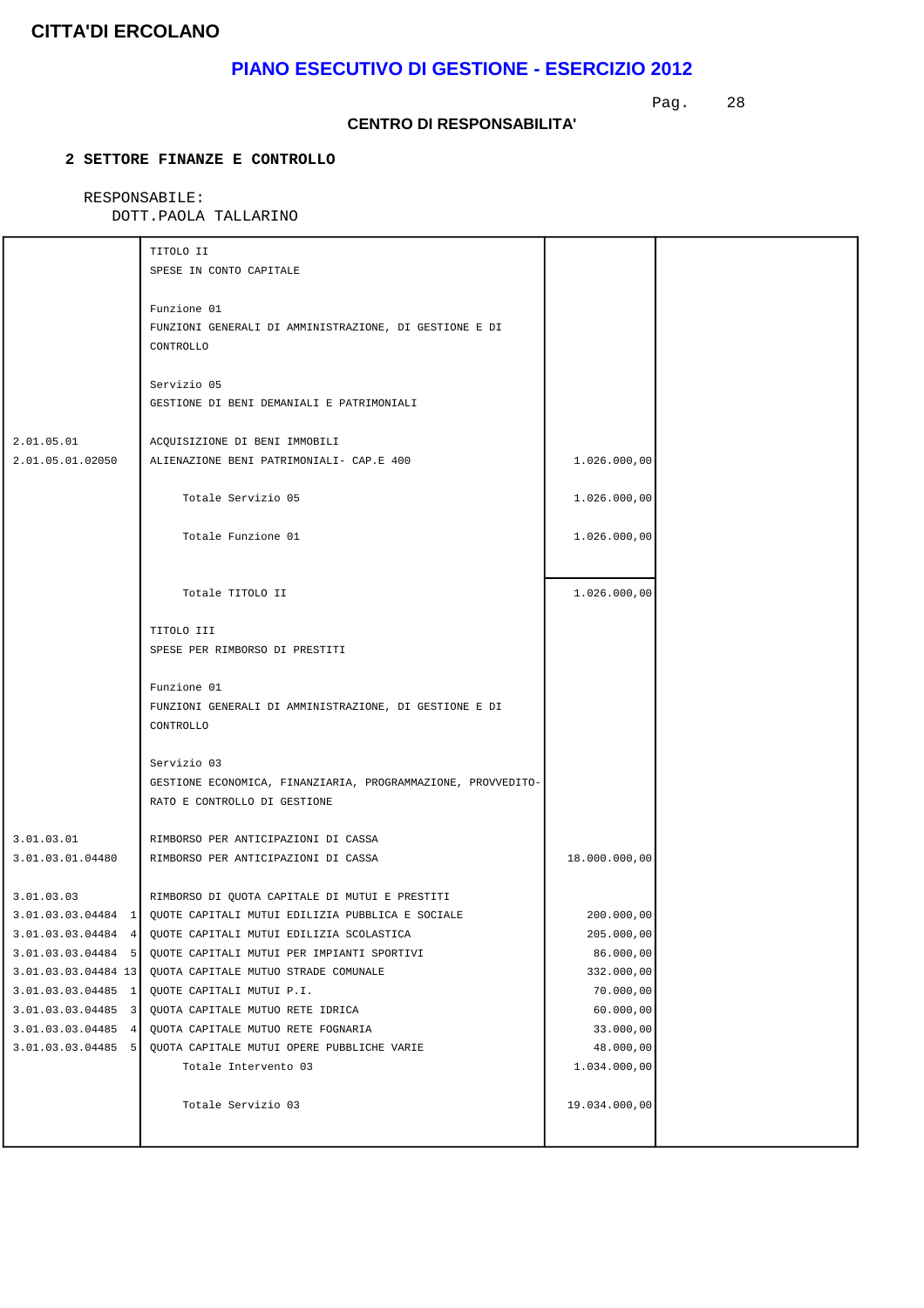# **PIANO ESECUTIVO DI GESTIONE - ESERCIZIO 2012**

Pag. 29

#### **CENTRO DI RESPONSABILITA'**

### **2 SETTORE FINANZE E CONTROLLO**

### RESPONSABILE:

|                                      | Totale Funzione 01                                                     | 19.034.000,00 |  |
|--------------------------------------|------------------------------------------------------------------------|---------------|--|
|                                      |                                                                        |               |  |
|                                      |                                                                        |               |  |
|                                      | Totale TITOLO III                                                      | 19.034.000,00 |  |
|                                      |                                                                        |               |  |
|                                      | TITOLO IV                                                              |               |  |
|                                      | SPESE PER SERVIZI PER CONTO DI TERZI                                   |               |  |
| 4.00.00.01                           | RITENUTE PREVIDENZIALI E ASSISTENZIALI AL PERSONALE                    |               |  |
| 4.00.00.01.04001 3 CONTRIBUTI INPDAP |                                                                        | 1.200.000,00  |  |
|                                      | 4.00.00.01.04001 4 CONTRIBUTI INADEL PREV.                             | 260.000,00    |  |
| 4.00.00.01.04001 5 CONTRIBUTI INPS   |                                                                        | 3.000,00      |  |
|                                      | 4.00.00.01.04001 6 CONTRIBUTI SERVIZI A RISCATTO                       | 5.000,00      |  |
| 4.00.00.01.04001 7 CONTRIBUTI ONAOSI |                                                                        | 500,00        |  |
|                                      | Totale Capitolo 01                                                     | 1.468.500,00  |  |
|                                      |                                                                        |               |  |
| 4.00.00.02                           | RITENUTE ERARIALI                                                      |               |  |
|                                      | 4.00.00.02.04002 1 IRPEF LAVORO DIPENDENTE                             | 2.000.000,00  |  |
|                                      | 4.00.00.02.04002 2 IRPEF LAVORO AUTONOMO                               | 180.000,00    |  |
|                                      | 4.00.00.02.04002 4 IMPOSTA SOSTITUTIVA 20% PER PROCEDURE ESPROPRIATIVE | 25.000,00     |  |
|                                      | 4.00.00.02.04002 5 INDENNITA' DI CARICA AMMINISTRATORI                 | 120.000,00    |  |
| $4.00.00.02.04002$ 6                 | IRPEG                                                                  | 16.000,00     |  |
| $4.00.00.02.04002$ 7                 | GETTONI DI PRESENZA                                                    | 200.000,00    |  |
|                                      | 4.00.00.02.04002 9 ADDIZIONALE REGIONALE IRPEF                         | 195.000,00    |  |
|                                      | 4.00.00.02.04002 10 ADDIZIONALE COMUNALE IRPEF                         | 36.000,00     |  |
|                                      | Totale Capitolo 02                                                     | 2.772.000,00  |  |
|                                      |                                                                        |               |  |
| 4.00.00.03                           | ALTRE RITENUTE AL PERSONALE PER CONTO DI TERZI                         |               |  |
| 4.00.00.03.04003 1 QUOTE SINDACALI   |                                                                        | 26.000,00     |  |
|                                      | 4.00.00.03.04003 3 CESSIONI STIPENDIO                                  | 980.000,00    |  |
| 4.00.00.03.04003 4 CRAL              |                                                                        | 70.000,00     |  |
|                                      | Totale Capitolo 03                                                     | 1.076.000,00  |  |
|                                      |                                                                        |               |  |
| 4.00.00.04                           | RESTITUZIONE DI DEPOSITI CAUZIONALI                                    |               |  |
|                                      | 4.00.00.04.04004 1 RESTITUZIONE DEPOSITI CAUZIONALI                    | 50.000,00     |  |
| 4.00.00.05                           | SPESE PER SERVIZI PER CONTO DI TERZI                                   |               |  |
| $4.00.00.05.04005$ 1                 | RIVERSAMENTO ASSEGNI LOCALIZZATI NON RISCOSSI                          | 30.000,00     |  |
| 4.00.00.05.04005<br>-51              | ALTRI PAGAMENTI PER SERVIZI CONTO TERZI                                | 6.000.000,00  |  |
| 4.00.00.05.04005<br>6                | ENTI ASSICURATIVI                                                      | 140.000,00    |  |
| 4.00.00.05.04005<br>7                | QUOTE PARTITI                                                          | 30.000,00     |  |
| 4.00.00.05.04005<br>8                | COMPENSI ACCESSORI DIPENDENTI EX S.E.P.                                | 15.000,00     |  |
|                                      | Totale Capitolo 05                                                     | 6.215.000,00  |  |
|                                      |                                                                        |               |  |
|                                      |                                                                        |               |  |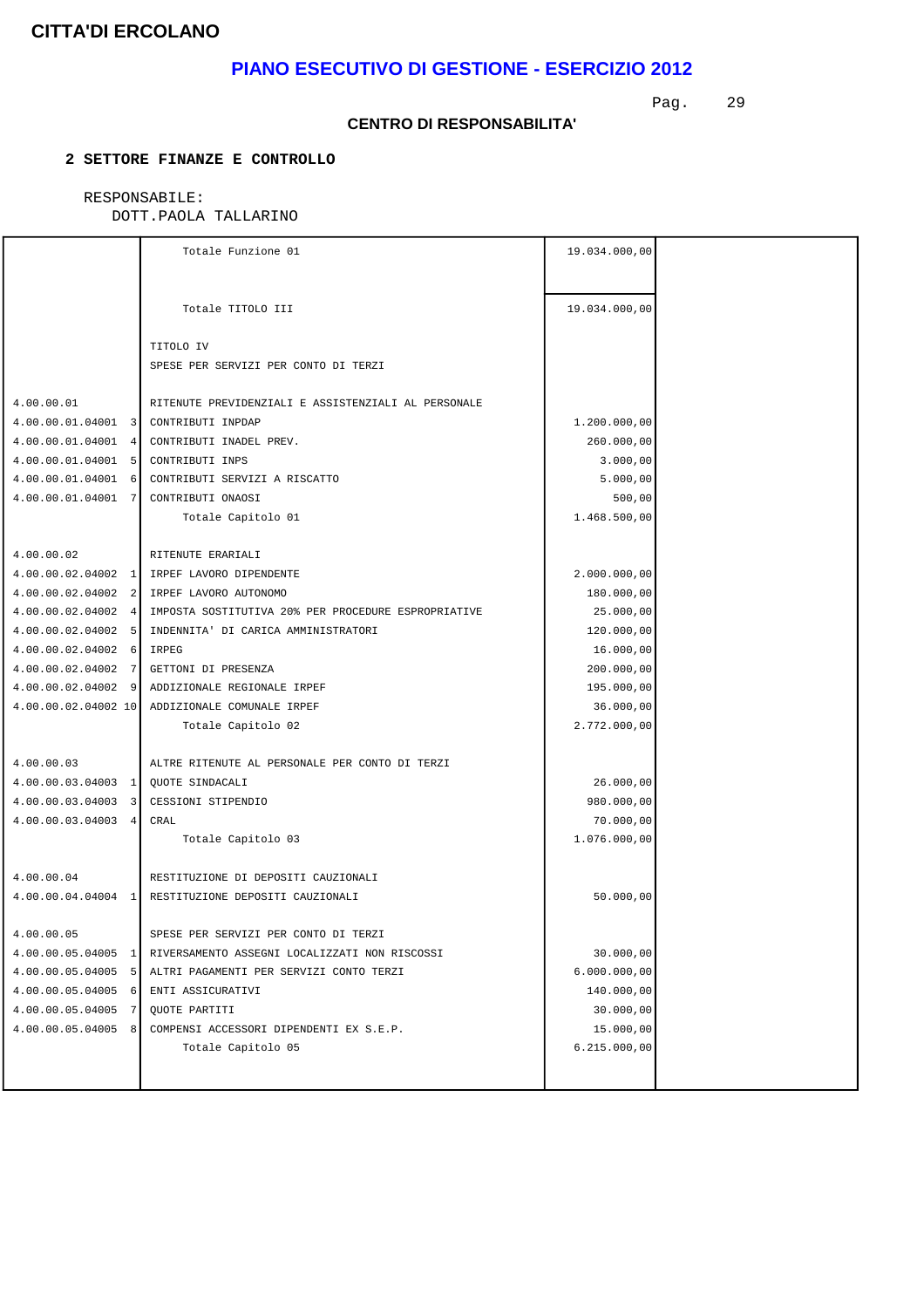# **PIANO ESECUTIVO DI GESTIONE - ESERCIZIO 2012**

Pag. 30

#### **CENTRO DI RESPONSABILITA'**

### **2 SETTORE FINANZE E CONTROLLO**

### RESPONSABILE:

| 4.00.00.06          | ANTICIPAZIONI DI FONDI PER IL SERVIZIO ECONOMATO           |               |  |
|---------------------|------------------------------------------------------------|---------------|--|
| 4.00.00.06.04006    | ANTICIPAZIONE FONDI SERVIZIO ECONOMATO                     | 55.000,00     |  |
|                     |                                                            |               |  |
| 4.00.00.07          | RESTITUZIONE DI DEPOSITI PER SPESE CONTRATTUALI            |               |  |
| 4.00.00.07.04007 10 | ANTICIPAZIONE PER REGISTRAZIONE SPESE CONTRATTUALI-ECONOMO |               |  |
|                     | COMUNALE                                                   | 26.000,00     |  |
| 4.00.00.07.04007 20 | RESTITUZIONE DEPOSITI SPESE CONTRATTUALI-DIVERSI           | 300.000,00    |  |
|                     | Totale Capitolo 07                                         | 326.000,00    |  |
|                     |                                                            |               |  |
|                     |                                                            |               |  |
|                     | Totale TITOLO IV                                           | 11.962.500,00 |  |
|                     |                                                            |               |  |
|                     |                                                            |               |  |
|                     | 2<br>TOTALE CENTRO                                         | 49.178.742,24 |  |
|                     |                                                            |               |  |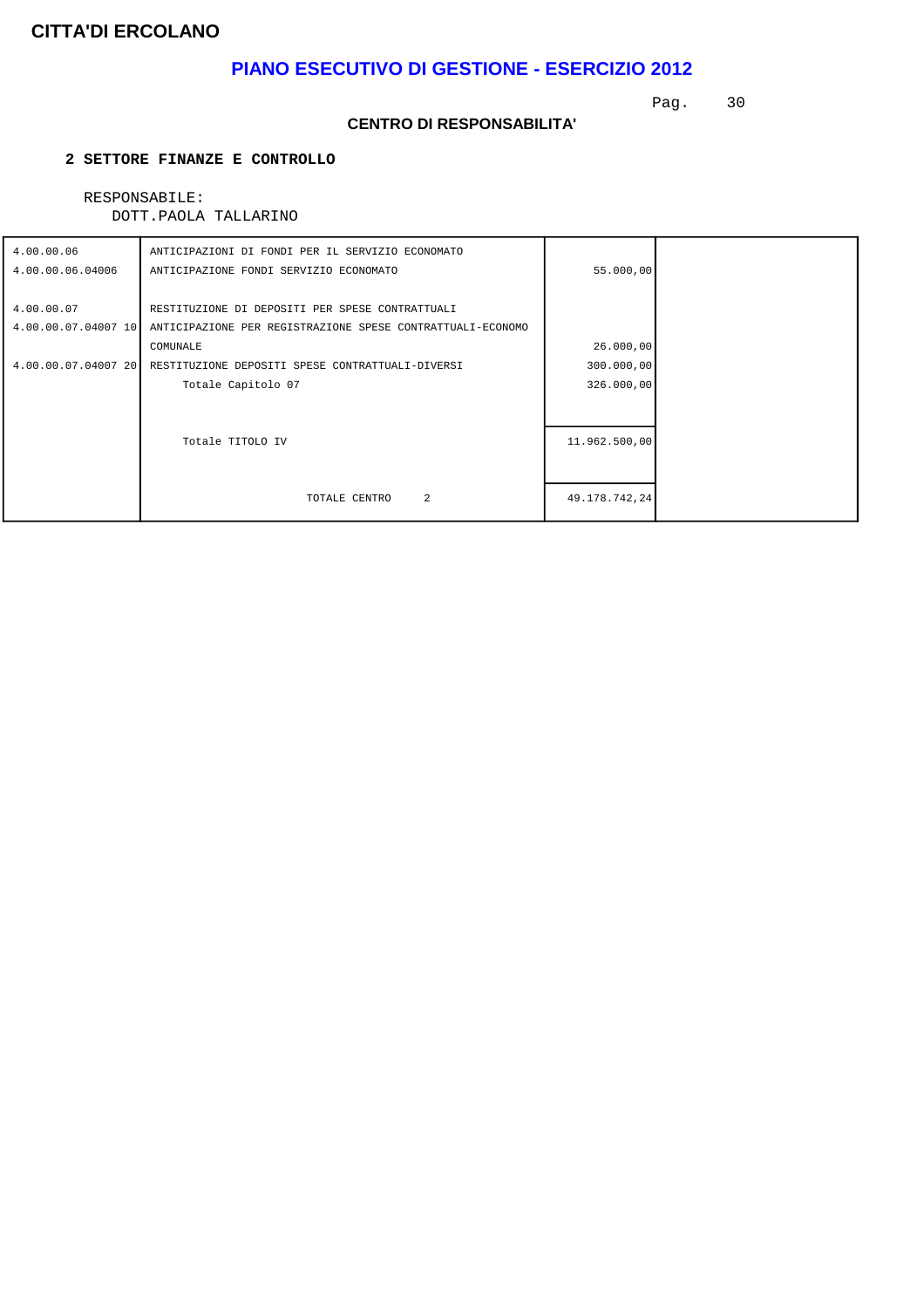# **PIANO ESECUTIVO DI GESTIONE - ESERCIZIO 2012**

#### **3 SERVIZI DEMOGRAFICI**

Pag. 31

 RESPONSABILE: DOTT.PAOLA TALLARINO

| RISORSE:        |                                                                |           |  |
|-----------------|----------------------------------------------------------------|-----------|--|
|                 | TITOLO III                                                     |           |  |
|                 | ENTRATE EXTRATRIBUTARIE                                        |           |  |
|                 |                                                                |           |  |
|                 | Categoria 01                                                   |           |  |
|                 | PROVENTI DEI SERVIZI PUBBLICI                                  |           |  |
|                 |                                                                |           |  |
| 3.01.0470       | ANAGRAFE, STATO CIVILE, ELETTORALE, LEVA E SERVIZIO STATISTICO |           |  |
| 3.01.0470.00153 | RILASCIO CARTE D'IDENTITA' - DIRITTI                           | 40.000,00 |  |
|                 |                                                                |           |  |
|                 | Totale Categoria 01                                            | 40.000,00 |  |
|                 |                                                                |           |  |
|                 |                                                                |           |  |
|                 | Totale TITOLO III                                              | 40.000,00 |  |
|                 |                                                                |           |  |
|                 |                                                                |           |  |
|                 | $\overline{3}$<br>TOTALE CENTRO                                | 40.000,00 |  |
|                 |                                                                |           |  |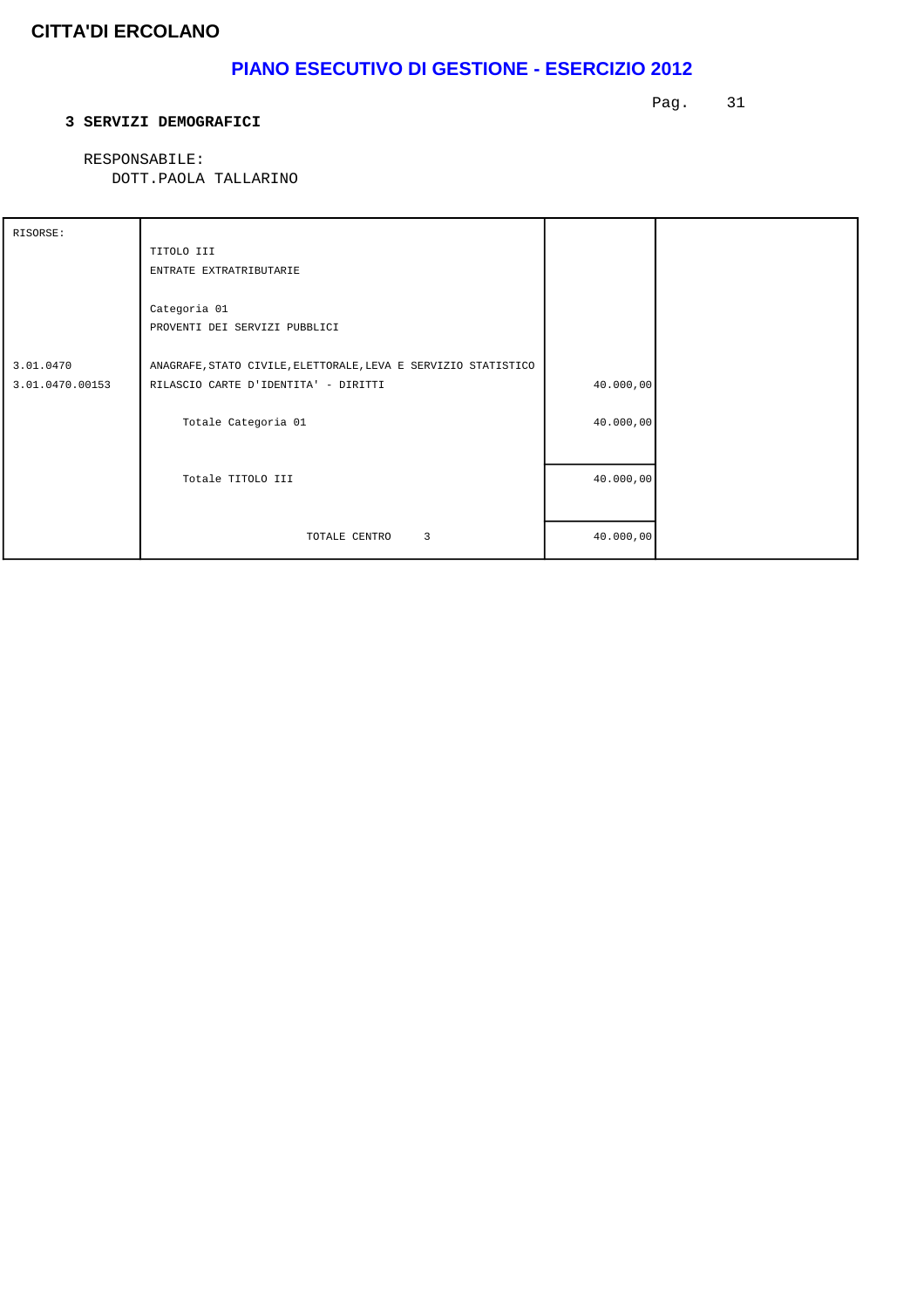# **PIANO ESECUTIVO DI GESTIONE - ESERCIZIO 2012**

Pag. 32

### **CENTRO DI RESPONSABILITA'**

### **3 SERVIZI DEMOGRAFICI**

### RESPONSABILE:

| INTERVENTI:          |                                                             |            |  |
|----------------------|-------------------------------------------------------------|------------|--|
|                      | TITOLO I                                                    |            |  |
|                      | SPESE CORRENTI                                              |            |  |
|                      |                                                             |            |  |
|                      | Funzione 01                                                 |            |  |
|                      | FUNZIONI GENERALI DI AMMINISTRAZIONE, DI GESTIONE E DI      |            |  |
|                      | CONTROLLO                                                   |            |  |
|                      |                                                             |            |  |
|                      | Servizio 07                                                 |            |  |
|                      | ANAGRAFE, STATO CIVILE, ELETTORALE, LEVA E SERVIZIO         |            |  |
|                      | <b>STATISTICO</b>                                           |            |  |
|                      |                                                             |            |  |
| 1.01.07.01           | PERSONALE                                                   |            |  |
| $1.01.07.01.00272$ 2 | COMPENSI PER LAVORO STRAORDINARIO SERVIZI DEMOGRAFICI       | 4.427,97   |  |
| 1.01.07.01.00272 3   | TRATTAMENTO ECONOMICO ACCESSORIO                            | 88.965,00  |  |
|                      |                                                             |            |  |
|                      | Totale Intervento 01                                        | 93.392,97  |  |
|                      |                                                             |            |  |
| 1.01.07.02           | ACOUISTO DI BENI DI CONSUMO E/O DI MATERIE PRIME            |            |  |
| 1.01.07.02.00274 10  | LIBRI, RIVISTE, STAMPATI, CANCELLERIA E VARIE               | 500,00     |  |
|                      |                                                             |            |  |
| 1.01.07.03           | PRESTAZIONI DI SERVIZI                                      |            |  |
| 1.01.07.03.00279     | INDENNITA' E RIMBORSO SPESE PER MISSIONI PERSONALE ANAGRAFE |            |  |
|                      | E STATO CIVILE                                              | 200,00     |  |
| 1.01.07.03.00280 7   | SPESE DIVERSE                                               | 7.000,00   |  |
| 1.01.07.03.00284     | INDAGINI STATISTICHE-PRESTAZIONI DI SERVIZIO                | 500,00     |  |
| 1.01.07.03.00288     | COMMISSIONE ELETTORALE CIRCONDARIALE-SPESE                  | 5.000,00   |  |
| 1.01.07.03.00292     | COMMISSIONE TECNICA ALBI DEI GIUDICI POPOLARI-INDENNITA'    | 1.000,00   |  |
| 1.01.07.03.00293     | INIZIATIVE PER LA VALORIZZAZIONE DELLE PERIFERIE            | 600,00     |  |
| 1.01.07.03.00294     | INIZIATIVE PER L'INNOVAZIONE TECNOLOGICA                    | 500,00     |  |
|                      | Totale Intervento 03                                        | 14.800,00  |  |
|                      |                                                             |            |  |
| 1.01.07.04           | UTILIZZO DI BENI DI TERZI                                   |            |  |
| 1.01.07.04.00297     | NOLEGGIO\LEASING AUTOVETTURE SERVIZI DEMOGRAFICI            | 4.000,00   |  |
|                      |                                                             |            |  |
| 1.01.07.08           | ONERI STRAORDINARI DELLA GESTIONE CORRENTE                  |            |  |
| 1.01.07.08.00318     | SPESE PER REFERENDUM CONSULTIVI COMUNALI                    | 1.000,00   |  |
|                      |                                                             |            |  |
|                      | Totale Servizio 07                                          | 113.692,97 |  |
|                      |                                                             |            |  |
|                      |                                                             |            |  |
|                      | Totale Funzione 01                                          | 113.692,97 |  |
|                      |                                                             |            |  |
|                      |                                                             |            |  |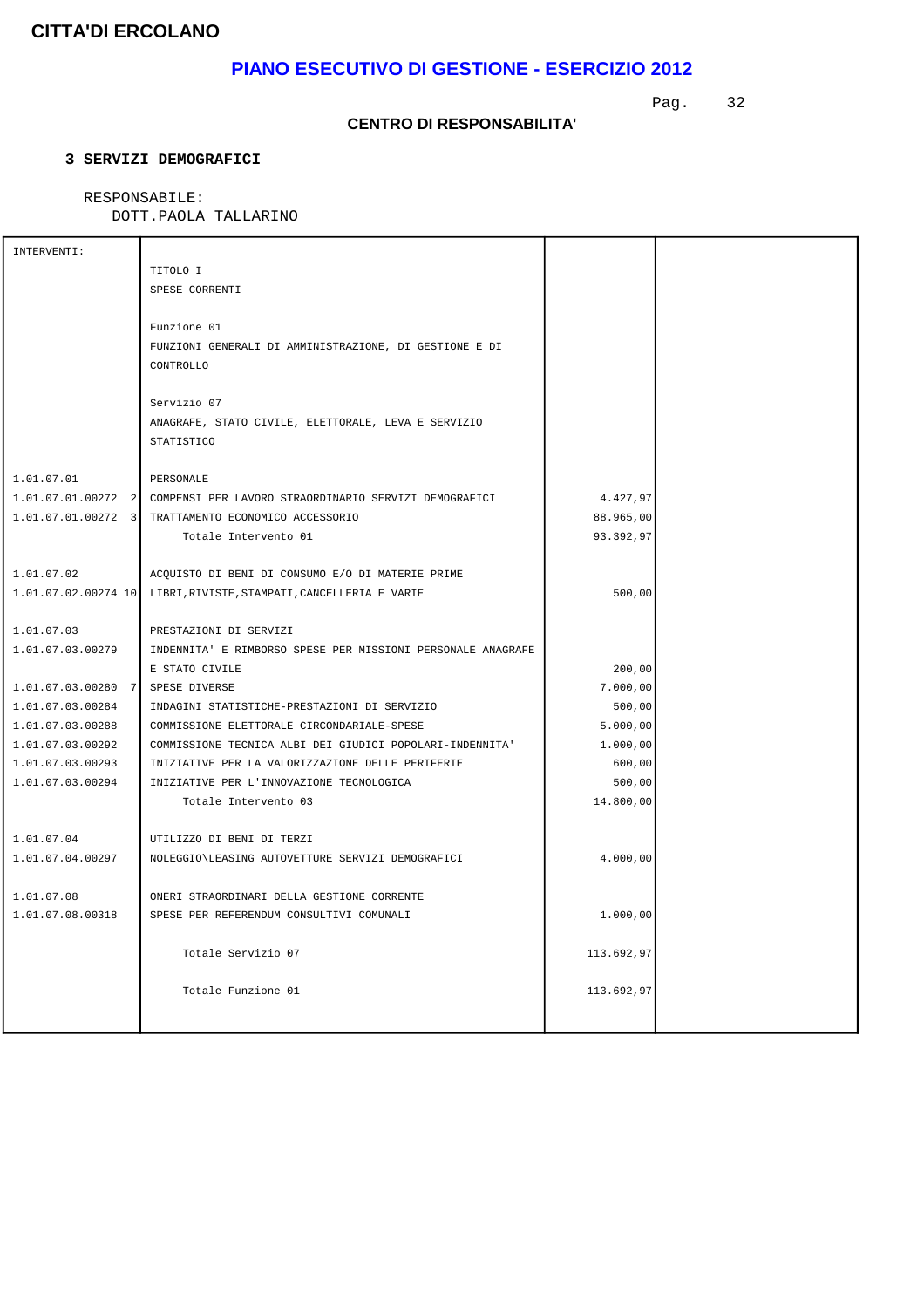# **PIANO ESECUTIVO DI GESTIONE - ESERCIZIO 2012**

Pag. 33

### **CENTRO DI RESPONSABILITA'**

### **3 SERVIZI DEMOGRAFICI**

### RESPONSABILE:

|                                | Funzione 05<br>FUNZIONI RELATIVE ALLA CULTURA ED AI BENI CULTURALI                           |            |  |
|--------------------------------|----------------------------------------------------------------------------------------------|------------|--|
|                                | Servizio 02<br>TEATRI, ATTIVITA' CULTURALI E SERVIZI DIVERSI NEL SETTORE<br><b>CULTURALE</b> |            |  |
| 1.05.02.03<br>1.05.02.03.00749 | PRESTAZIONI DI SERVIZI<br>SPESE PER IDENTITA' CITTADINA                                      | 1.200,00   |  |
|                                | Totale Servizio 02                                                                           | 1.200,00   |  |
|                                | Totale Funzione 05                                                                           | 1.200,00   |  |
|                                | Totale TITOLO I                                                                              | 114.892,97 |  |
|                                | TOTALE CENTRO 3                                                                              | 114.892,97 |  |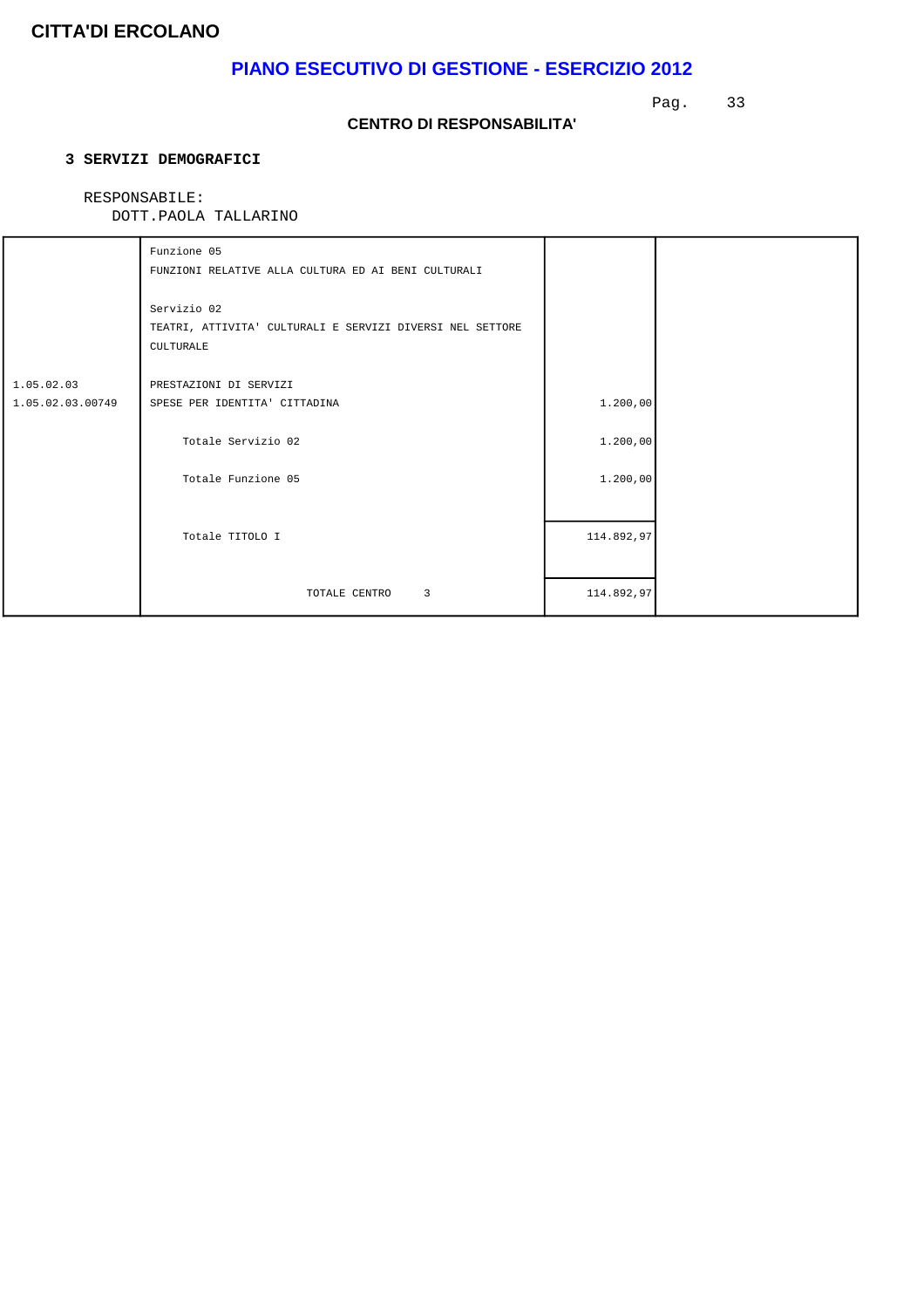# **PIANO ESECUTIVO DI GESTIONE - ESERCIZIO 2012**

 **4 ASSETTO E GOVERNO DEL TERRITORIO**

Pag. 34

 RESPONSABILE: ING.ANDREA RIPOLI

| RISORSE:           |                                                                              |              |  |
|--------------------|------------------------------------------------------------------------------|--------------|--|
|                    | TITOLO III                                                                   |              |  |
|                    | ENTRATE EXTRATRIBUTARIE                                                      |              |  |
|                    |                                                                              |              |  |
|                    | Categoria 01                                                                 |              |  |
|                    | PROVENTI DEI SERVIZI PUBBLICI                                                |              |  |
|                    |                                                                              |              |  |
| 3.01.0460          | UFFICIO TECNICO                                                              |              |  |
| 3.01.0460.00152    | CESSIONE DI CARTOGRAFIE, CAPITOLATI DI APPALTO E STAMPATI                    | 200,00       |  |
|                    |                                                                              |              |  |
|                    | Totale Categoria 01                                                          | 200,00       |  |
|                    |                                                                              |              |  |
|                    |                                                                              |              |  |
|                    |                                                                              |              |  |
|                    | Totale TITOLO III                                                            | 200,00       |  |
|                    |                                                                              |              |  |
|                    | TITOLO IV                                                                    |              |  |
|                    | ENTRATE DERIVANTI DA ALIENAZIONI, DA TRASFERIMENTI DI                        |              |  |
|                    | CAPITALE E DA RISCOSSIONE DI CREDITI                                         |              |  |
|                    |                                                                              |              |  |
|                    | Categoria 02                                                                 |              |  |
|                    | TRASFERIMENTI DI CAPITALE DALLO STATO                                        |              |  |
|                    |                                                                              |              |  |
| 4.02.1000          | TRASFERIMENTI STRAORDINARI DI CAPITALE DALLO STATO -RISORSE                  |              |  |
|                    | 4.02.1000.00200 4   FONDI LEGGE EX 219/81(EX CAP.E.210/4-211-222) CAP.U 1884 | 2.481.000,00 |  |
|                    |                                                                              |              |  |
|                    | Totale Categoria 02                                                          | 2.481.000,00 |  |
|                    |                                                                              |              |  |
|                    | Categoria 03                                                                 |              |  |
|                    | TRASFERIMENTI DI CAPITALE DALLA REGIONE                                      |              |  |
|                    |                                                                              |              |  |
| 4.03.1020          | TRASFERIMENTI DI CAPITALI STRAORDINARI DALLA REGIONE                         |              |  |
| 4.03.1020.00220 15 | CONTRIBUTO PER LAVORI DI COMPLETAMENTO TRIBUNE STADIO SOLARO                 |              |  |
|                    | CAP.U 2881/1                                                                 | 380.000,00   |  |
| 4.03.1020.00220 19 | CONTRIBUTO PER RECUPERO COMPLETAMENTO 18 ALLOGGI VIA                         |              |  |
|                    | FOSSOGRANDE E REALIZZAZIONE ATTREZZATURE SOCIALI, SPORTIVE                   |              |  |
|                    | IN VIA CEGNACOLO CAP.U 3239/2                                                | 900.000,00   |  |
| 4.03.1020.00220 21 | CONTRIBUTO PER LA REALIZZAZIONE DI SISTEMI PER LO                            |              |  |
|                    | SMALTIMENTO DI ACQUE SUPERFICIALI SUL TERRITORIO COMUNALE                    |              |  |
|                    | CAP. U 3342                                                                  | 800.000,00   |  |
| 4.03.1020.00220 91 | REALIZZAZIONE APPRODO TURISTICO IN LOCALITA'                                 |              |  |
|                    | FAVORITA-U.CAP.3119\3                                                        | 3.500.000,00 |  |
| 4.03.1020.00240 1  | CONTRIBUTO PER LAVORI DI ADEGUAMENTO L.626/94 E L.81/2008.                   |              |  |
|                    | CAP.U 1882                                                                   | 400.000,00   |  |
| 4.03.1020.00240 3  | CONTRIBUTO PER RISTRUTTURAZIONE STRAORDINARIA DIVERSE SCUOLE                 |              |  |
|                    | CITTADINE CAP.U 2494                                                         | 700.000,00   |  |
| 4.03.1020.00240 4  | CONTRIBUTO PER IL RECUPERO DEL TRACCIATO STRADALE VIA CRUCIS                 |              |  |
|                    | E VIA CAPRILE CAP.U 3114/1                                                   | 1.250.000,00 |  |
|                    |                                                                              |              |  |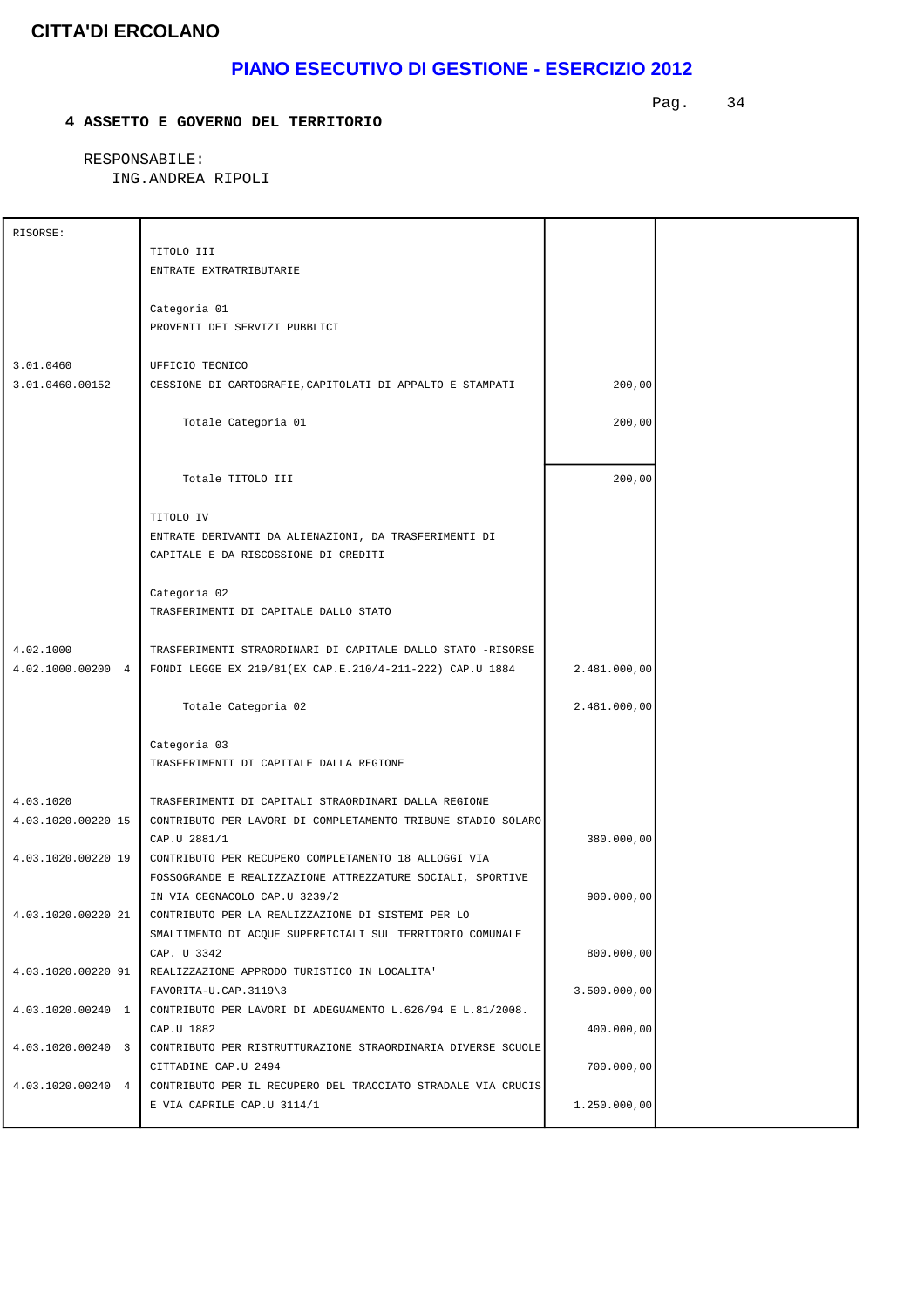### **PIANO ESECUTIVO DI GESTIONE - ESERCIZIO 2012**

Pag. 35

#### **CENTRO DI RESPONSABILITA'**

### **4 ASSETTO E GOVERNO DEL TERRITORIO**

 RESPONSABILE: ING.ANDREA RIPOLI

| 4.03.1020.00240 5  | CONTRIBUTO PER RECUPERO AMBIENTALE VIA NOVELLA CASTELLUCCIO  |               |  |
|--------------------|--------------------------------------------------------------|---------------|--|
|                    | E DELLE AREE CIRCOSTANTI CAP.U 3116/1                        | 700.000,00    |  |
| 4.03.1020.00240 6  | CONTRIBUTO PER PARCO GIOCHI PIAZZA PUGLIANO CAP.U 3123/3     | 900.000,00    |  |
| 4.03.1020.00240 7  | CONTRIBUTO PER IL COLLEGAMENTO DI PIAZZA PUGLIANO CON IL     |               |  |
|                    | BOSCO DI PORTICI ED ARREDO DELLA STESSA PIAZZA. CAP. U       |               |  |
|                    | 3123/5                                                       | 250.000,00    |  |
| 4.03.1020.00240 8  | CONTRIBUTO PER LAVORI VIA BARCAIOLA-CUPA VIOLA- E            |               |  |
|                    | REALIZZAZIONE PARCHEGGIO PIAZZA MIRANAPOLI CAP.U 3124        | 1.500.000,00  |  |
| 4.03.1020.00240 9  | CONTRIBUTO PER LAVORI DI RIQUALIFICAZIONE AREA ADIACENTE     |               |  |
|                    | EDIFICIO SCOLASTICO LOCALITA' SAN VITO CAP.U 3127            | 500.000,00    |  |
| 4.03.1020.00240 10 | CONTRIBUTO PER LAVORI DI MANUTENZIONE STRAORDINARIA E        |               |  |
|                    | RIQUALIFICAZIONE DIVERSE STRADE E PIAZZE.CAP.U 3130          | 500.000,00    |  |
| 4.03.1020.00240 11 | CONTRIBUTO PER SISTEMAZIONE STRAORDINARIA TRACCIATO STRADALE |               |  |
|                    | VIA CASACAMPORA CAP.U 3471                                   | 500.000,00    |  |
| 4.03.1020.00240 12 | CONTRIBUTO PER COSTRUZIONE, MANUTENZIONE ED AMMODERNAMENTO   |               |  |
|                    | IMPIANTI DI P.I.(VIA CASE VECCHIE ETC.) CAP. U 3153          | 800.000,00    |  |
| 4.03.1020.00240 13 | CONTRIBUTO PER SISTEMA DI VIDEOSORVEGLIANZA PER AREE         |               |  |
|                    | SENSIBILI DEL TERRITORIO COMUNALE CAP. U 3909                | 300.000,00    |  |
| 4.03.1020.00240 15 | CONTRIBUTO PER LA CREAZIONE DI UN AREA DA DESTINARE A        |               |  |
|                    | PARCHEGGIO A RASO DI AUTOVEICOLI LUNGO VIA ALVEO NEI PRESSI  |               |  |
|                    | DEL MIGLIO D'ORO CAP.U 3120/4                                | 800.000,00    |  |
|                    | Totale Risorsa 1020                                          | 14.680.000,00 |  |
|                    | Totale Categoria 03                                          | 14.680.000,00 |  |
|                    | Categoria 05                                                 |               |  |
|                    | TRASFERIMENTI DI CAPITALE DA ALTRI SOGGETTI                  |               |  |
|                    |                                                              |               |  |
| 4.05.1040          | TRASFERIMENTI STRAORDINARI DA ALTRI SOGGETTI                 |               |  |
| 4.05.1040.00220    | TRASFERIMENTO STRAORDINARIO PER INDENNIZZO OPERE VIARIE -    |               |  |
|                    | USCITA CAP.3128                                              | 710.000,00    |  |
|                    |                                                              |               |  |
| 4.05.1070          | PROJECT FINANCING                                            |               |  |
| 4.05.1070.00227 1  | COMPLETAMENTO CIMITERO COMUNALE, RIQUALIFICAZIONE OSSARIO,   |               |  |
|                    | REALIZZAZIONE LOCULI COMUNALI. PROJECT FINANCING CAP.U       |               |  |
|                    | 3776/1                                                       | 2.000.000,00  |  |
| 4.05.1070.00227 2  | REALIZZAZIONE DI INFRASTRUTTURE A SERVIZIO CIMITERO          |               |  |
|                    | COMUNALE. PROJECT FINANCING CAP.U 3776/2                     | 2.000.000,00  |  |
| 4.05.1070.00227 3  | OPERE DI AMPLIAMENTO SUL TERRITORIO DEL COMUNE DI ERCOLANO   |               |  |
|                    | DEL CIMITERO COMUNALE DI SAN GIORGIO A CREMANO E DELLE OPERE |               |  |
|                    | AD ESSO CONNESSE. PROJECT FINANCING CAP.U 3776/3             | 8.000.000,00  |  |
| 4.05.1070.00227 5  | COSTRUZIONE IMMOBILE IN LOCALITA' STRADA DI COLLEGAMENTO VIA |               |  |
|                    | PANORAMICA/CAPRILE DA DESTINARE A MERCATO COMUNALE AD        |               |  |
|                    | ATTIVITA' COMMERCIALI CON ANNESSA AREA A SERVIZIO CAP.U 3901 | 6.000.000,00  |  |
| 4.05.1070.00227 6  | LAVORI DI REALIZZAZIONE IN UN PARCO DELLO SPORT E DEL TEMPO  |               |  |
|                    | LIBERO.PROJECT FINANCING CAP.U 2878                          | 20.000.000,00 |  |
|                    |                                                              |               |  |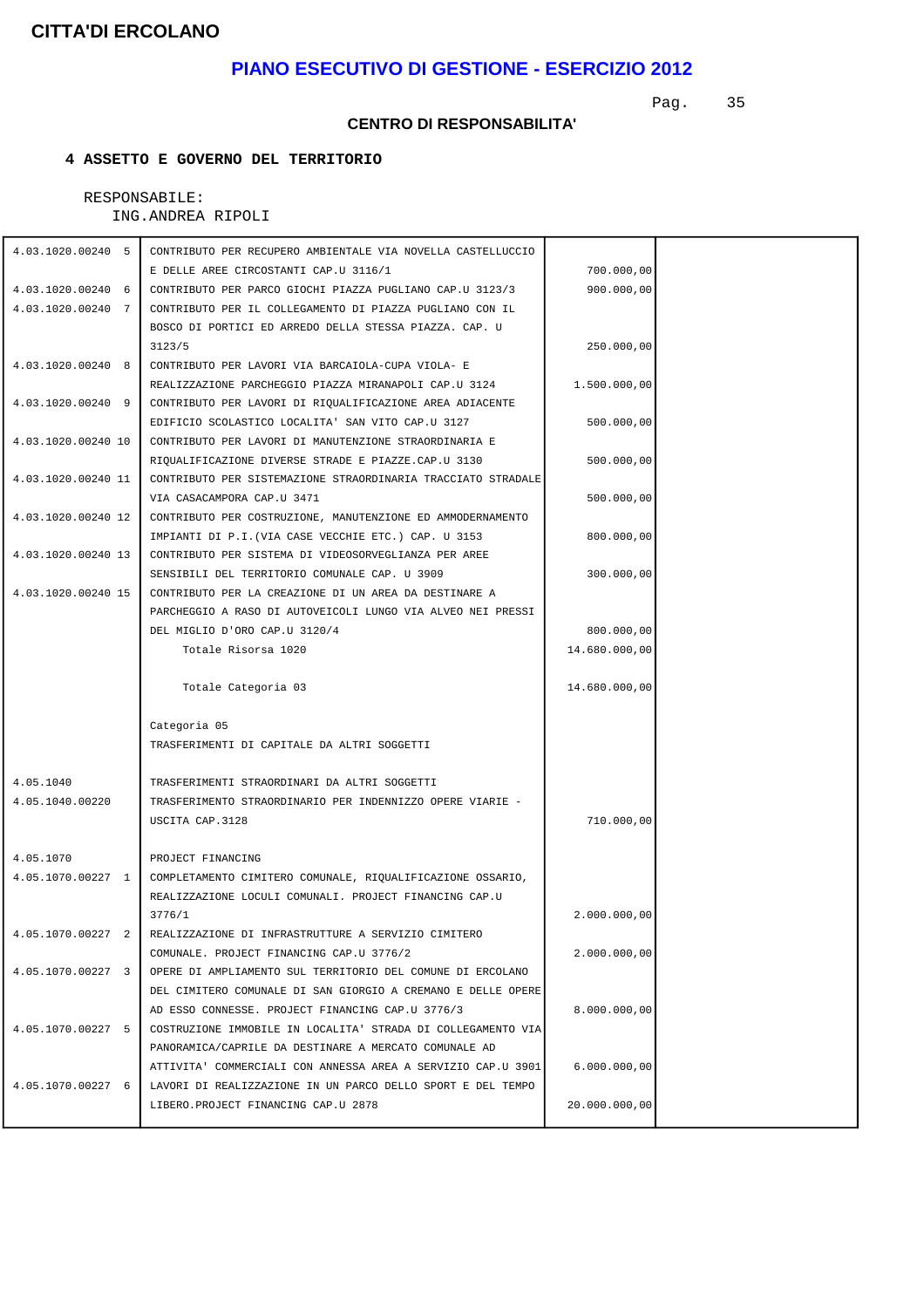### **PIANO ESECUTIVO DI GESTIONE - ESERCIZIO 2012**

Pag. 36

#### **CENTRO DI RESPONSABILITA'**

### **4 ASSETTO E GOVERNO DEL TERRITORIO**

#### RESPONSABILE: ING.ANDREA RIPOLI

| 4.05.1070.00227 8<br>4.05.1070.00227 9 | COSTRUZIONE DI UN PARCHEGGIO INTERRATO A PIAZZALE STAZIONE<br>CIRCUMVESUVIANA. PROJECT FINANCING CAP.U 3120/5<br>REALIZZAZIONE DI UN PARCHEGGIO PER TURISTI E RESIDENTI ZONA<br>PUGLIANO. PROJECT FINANCING CAP.U 3120/6 | 4.000.000,00<br>1.000.000,00 |  |
|----------------------------------------|--------------------------------------------------------------------------------------------------------------------------------------------------------------------------------------------------------------------------|------------------------------|--|
|                                        | Totale Risorsa 1070                                                                                                                                                                                                      | 43.000.000,00                |  |
|                                        | Totale Categoria 05                                                                                                                                                                                                      | 43.710.000,00                |  |
|                                        | Totale TITOLO IV                                                                                                                                                                                                         | 60.871.000,00                |  |
|                                        | TITOLO V                                                                                                                                                                                                                 |                              |  |
|                                        | ENTRATE DERIVANTI DA ACCENSIONI DI PRESTITI                                                                                                                                                                              |                              |  |
|                                        | Categoria 03<br>ASSUNZIONI DI MUTUI E PRESTITI                                                                                                                                                                           |                              |  |
| 5.03.1110                              | MUTUI PASSIVI DALLA CASSA DEPOSITI E PRESTITI-RISORSE                                                                                                                                                                    |                              |  |
| 5.03.1110.00250 93                     | DEVOLUZIONE MUTUO PS.4425350 RECUPERO COMPLETAMENTO 18                                                                                                                                                                   |                              |  |
|                                        | ALLOGGI LOCALITA' FOSSOGRANDE CAP.U 3239/1                                                                                                                                                                               | 1.477.162,00                 |  |
|                                        | Totale Categoria 03                                                                                                                                                                                                      | 1.477.162,00                 |  |
|                                        | Totale TITOLO V                                                                                                                                                                                                          | 1.477.162,00                 |  |
|                                        | TOTALE CENTRO<br>$\overline{4}$                                                                                                                                                                                          | 62.348.362,00                |  |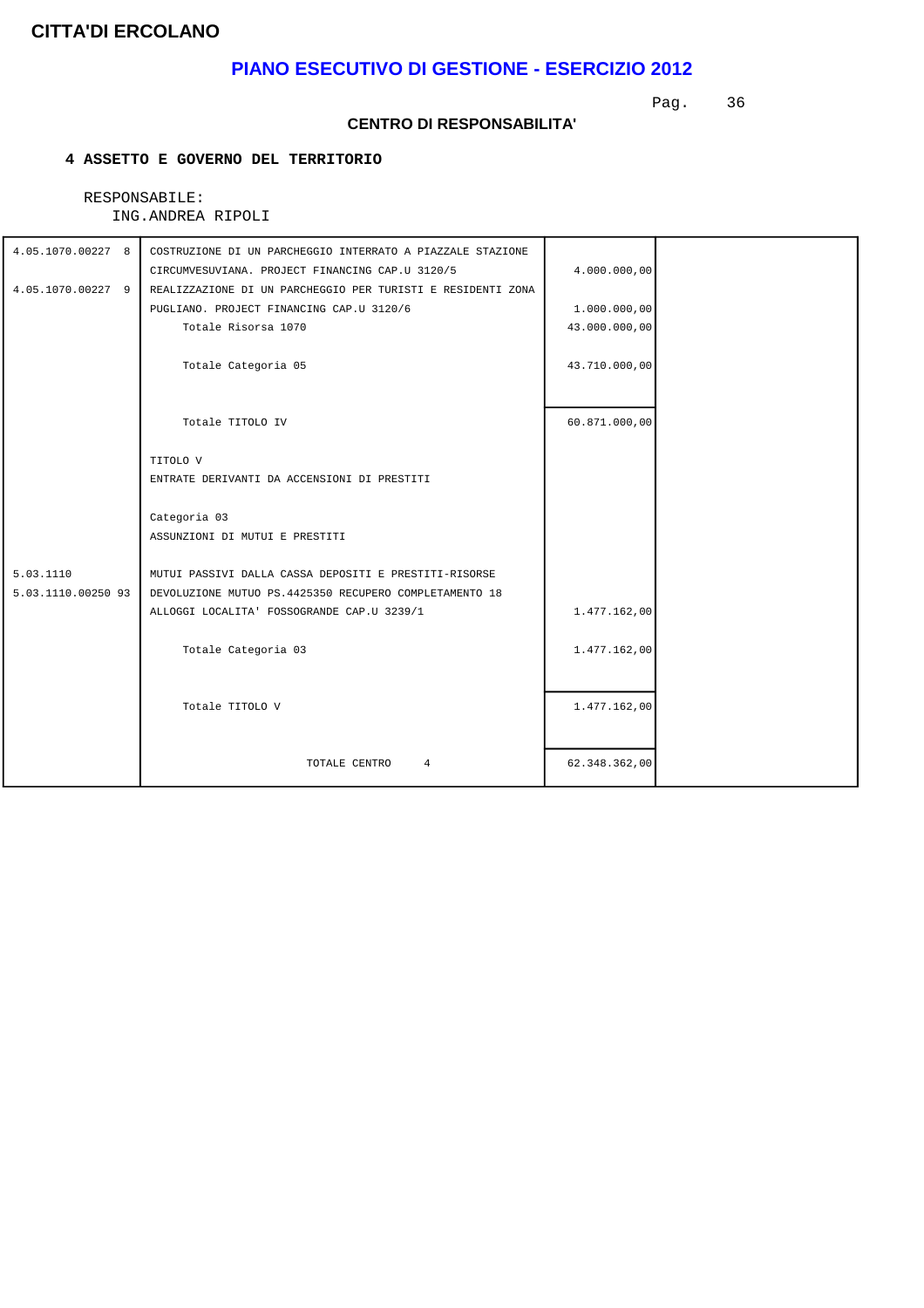## **PIANO ESECUTIVO DI GESTIONE - ESERCIZIO 2012**

Pag. 37

#### **CENTRO DI RESPONSABILITA'**

### **4 ASSETTO E GOVERNO DEL TERRITORIO**

| INTERVENTI:          |                                                                            |            |                                                 |
|----------------------|----------------------------------------------------------------------------|------------|-------------------------------------------------|
|                      | TITOLO I                                                                   |            |                                                 |
|                      | SPESE CORRENTI                                                             |            |                                                 |
|                      |                                                                            |            |                                                 |
|                      | Funzione 01                                                                |            |                                                 |
|                      | FUNZIONI GENERALI DI AMMINISTRAZIONE, DI GESTIONE E DI                     |            |                                                 |
|                      | CONTROLLO                                                                  |            |                                                 |
|                      |                                                                            |            |                                                 |
|                      | Servizio 01                                                                |            |                                                 |
|                      | ORGANI ISTITUZIONALI, PARTECIPAZIONE E DECENTRAMENTO                       |            |                                                 |
|                      |                                                                            |            |                                                 |
| 1.01.01.02           | ACQUISTO DI BENI DI CONSUMO E/O DI MATERIE PRIME                           |            |                                                 |
|                      | 1.01.01.02.00006 8 CARBURANTE E LUBRIFICANTI                               | 9.000,00   |                                                 |
|                      |                                                                            |            |                                                 |
|                      | Totale Servizio 01                                                         | 9.000,00   |                                                 |
|                      |                                                                            |            |                                                 |
|                      | Servizio 02                                                                |            |                                                 |
|                      | SEGRETERIA GENERALE, PERSONALE E ORGANIZZAZIONE                            |            |                                                 |
|                      |                                                                            |            |                                                 |
| 1.01.02.02           | ACQUISTO DI BENI DI CONSUMO E/O DI MATERIE PRIME                           |            |                                                 |
|                      | 1.01.02.02.00082 8 CARBURANTE E LUBRIFICANTI                               | 3.000,00   |                                                 |
|                      |                                                                            |            |                                                 |
| 1.01.02.03           | PRESTAZIONI DI SERVIZI                                                     |            |                                                 |
|                      | 1.01.02.03.00118 1   MANUTENZIONE ORDINARIA BENI IMMOBILI SERVIZI GENERALI | 110.000,00 |                                                 |
|                      | 1.01.02.03.00120 1 SPESE PER AUTOVETTURE PER UFFICI E SERVIZI GENERALI     | 80.000,00  |                                                 |
|                      | 1.01.02.03.00120 2 SPESE PER LAVAGGIO AUTOMEZZI COMUNALI                   | 5.200,00   |                                                 |
|                      | 1.01.02.03.00120 3 MANUTENZIONE AUTOMEZZI TECNICI E SOCIALI                | 20.000,00  |                                                 |
|                      | Totale Intervento 03                                                       | 215.200,00 |                                                 |
|                      |                                                                            |            |                                                 |
| 1.01.02.04           | UTILIZZO DI BENI DI TERZI                                                  |            |                                                 |
| 1.01.02.04.00131     | NOLEGGIO/LEASING AUTO ORGANI ISTITUZIONALI                                 |            | 10.300,00 Gestito dal centro n.<br>$\mathbf{1}$ |
| 1.01.02.04.00132     | NOLEGGIO AUTO SERVIZIO MESSI                                               | 3.531,00   |                                                 |
|                      | Totale Intervento 04                                                       | 13.831,00  |                                                 |
|                      |                                                                            |            |                                                 |
|                      | Totale Servizio 02                                                         | 232.031,00 |                                                 |
|                      |                                                                            |            |                                                 |
|                      | Servizio 03                                                                |            |                                                 |
|                      | GESTIONE ECONOMICA, FINANZIARIA, PROGRAMMAZIONE, PROVVEDITO-               |            |                                                 |
|                      | RATO E CONTROLLO DI GESTIONE                                               |            |                                                 |
|                      |                                                                            |            |                                                 |
| 1.01.03.02           | ACQUISTO DI BENI DI CONSUMO E/O DI MATERIE PRIME                           |            |                                                 |
| $1.01.03.02.00148$ 6 | CARBURANTI E LUBRIFICANTI                                                  | 2.000,00   |                                                 |
|                      |                                                                            |            |                                                 |
|                      |                                                                            |            |                                                 |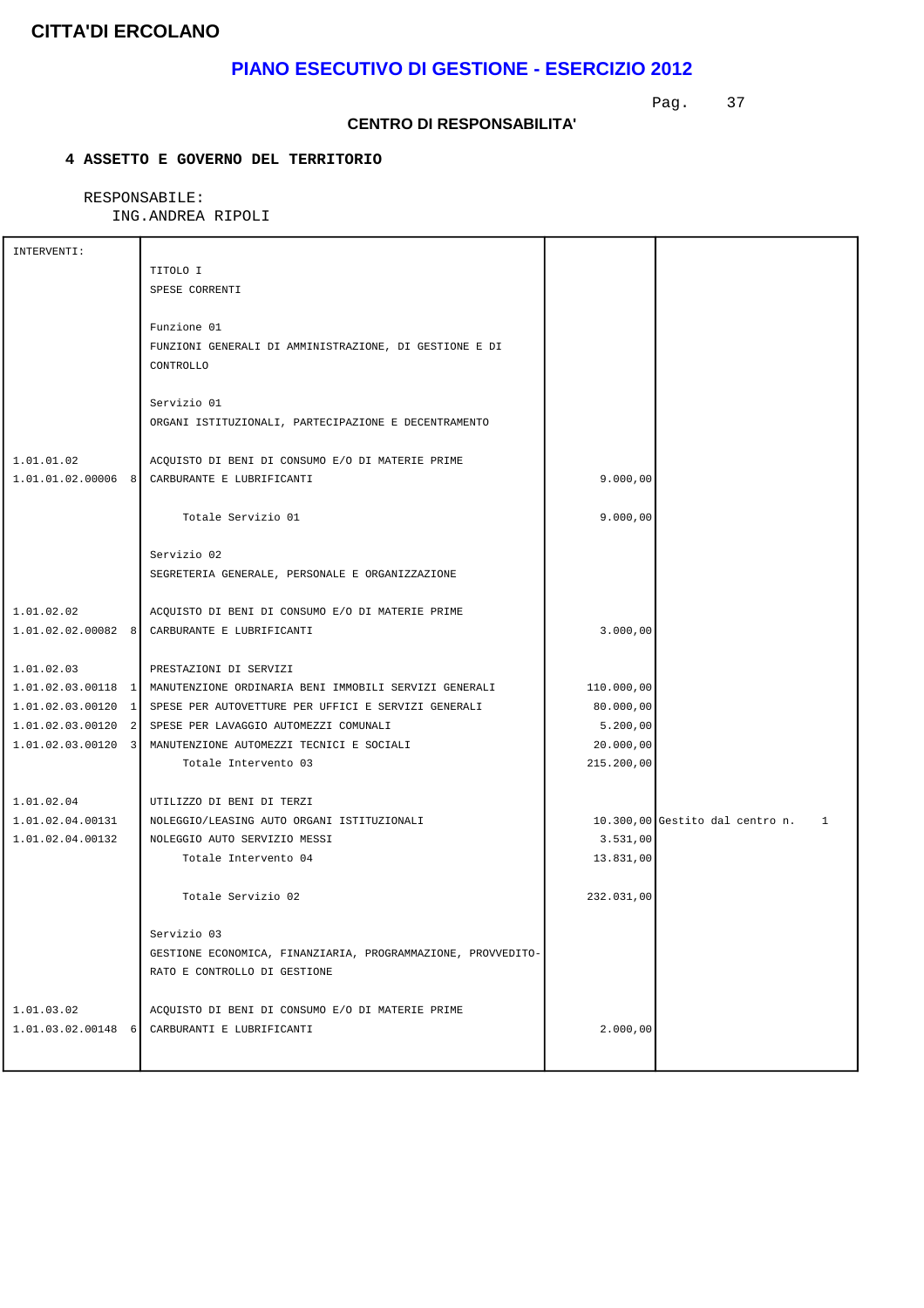## **PIANO ESECUTIVO DI GESTIONE - ESERCIZIO 2012**

Pag. 38

#### **CENTRO DI RESPONSABILITA'**

### **4 ASSETTO E GOVERNO DEL TERRITORIO**

| 1.01.03.03                                   | PRESTAZIONI DI SERVIZI                                                     |                      |                                     |
|----------------------------------------------|----------------------------------------------------------------------------|----------------------|-------------------------------------|
|                                              | 1.01.03.03.00152 1   MANUTENZIONE ORDINARIA IMMOBILI RIP.FINANZE           | 1.000,00             |                                     |
|                                              |                                                                            |                      |                                     |
|                                              | Totale Servizio 03                                                         | 3.000,00             |                                     |
|                                              |                                                                            |                      |                                     |
|                                              | Servizio 05                                                                |                      |                                     |
|                                              | GESTIONE DI BENI DEMANIALI E PATRIMONIALI                                  |                      |                                     |
|                                              |                                                                            |                      |                                     |
| 1.01.05.03                                   | PRESTAZIONI DI SERVIZI                                                     |                      |                                     |
|                                              | 1.01.05.03.00224 1 GESTIONE DEL PATRIMONIO-MANUTENZIONE ORDINARIA IMMOBILI | 20.000,00            |                                     |
|                                              |                                                                            |                      |                                     |
|                                              | Totale Servizio 05                                                         | 20.000,00            |                                     |
|                                              |                                                                            |                      |                                     |
|                                              | Servizio 06                                                                |                      |                                     |
|                                              | UFFICIO TECNICO                                                            |                      |                                     |
|                                              |                                                                            |                      |                                     |
| 1.01.06.01                                   | PERSONALE                                                                  |                      |                                     |
|                                              | 1.01.06.01.00240 2 COMPENSI PER LAVORO STRAORDINARIO ASSETTO E GOVERNO DEL |                      |                                     |
|                                              | TERRITORIO                                                                 | 4.843,10             |                                     |
| $1.01.06.01.00240$ 3                         | TRATTAMENTO ECONOMICO ACCESSORIO-SVILUPPO RISORSE UMANE                    | 128.433,00           |                                     |
|                                              | Totale Intervento 01                                                       | 133.276,10           |                                     |
|                                              |                                                                            |                      |                                     |
| 1.01.06.02                                   | ACQUISTO DI BENI DI CONSUMO E/O DI MATERIE PRIME                           |                      |                                     |
|                                              | 1.01.06.02.00244 2 MANUTENZIONE ORDINARIA BENI MOBILI UFFICIO TECNICO-     | 1.000,00             |                                     |
| $1.01.06.02.00244$ 7<br>$1.01.06.02.00244$ 8 | ALTRI BENI DI CONSUMO                                                      | 500,00               |                                     |
|                                              | CARBURANTE E LUBRIFICANTI                                                  | 3.000,00             |                                     |
| 1.01.06.02.00244 10                          | LIBRI, RIVISTE, STAMPATI, CANCELLERIA E VARIE<br>Totale Intervento 02      | 1.500,00<br>6.000,00 |                                     |
|                                              |                                                                            |                      |                                     |
| 1.01.06.03                                   | PRESTAZIONI DI SERVIZI                                                     |                      |                                     |
| 1.01.06.03.00247                             | SPESE PER GARE DI APPALTO E CONTRATTI                                      |                      | 4.000,00 Gestito dal centro n.<br>2 |
| 1.01.06.03.00249                             | INDENNITA' E RIMBORSO SPESE PER MISSIONI AL PERSONALE                      |                      |                                     |
|                                              | ASSETTO DEL TERRITORIO                                                     | 200,00               |                                     |
|                                              | 1.01.06.03.00250 2 MANUTENZIONE ORDINARIA BENI MOBILI                      | 1.000,00             |                                     |
| 1.01.06.03.00250 7 SPESE DIVERSE             |                                                                            | 2.000,00             |                                     |
| 1.01.06.03.00252                             | MANUTENZIONE ASCENSORI                                                     | 14.000,00            |                                     |
| 1.01.06.03.00254                             | STUDI, PROGETTAZIONI, DIREZIONE LAVORI E COLLAUDI A MEZZO DI               |                      |                                     |
|                                              | PROFESSIONISTI ESTERNI                                                     | 20.000,00            |                                     |
|                                              | Totale Intervento 03                                                       | 41.200,00            |                                     |
|                                              |                                                                            |                      |                                     |
| 1.01.06.04                                   | UTILIZZO DI BENI DI TERZI                                                  |                      |                                     |
| 1.01.06.04.00261                             | NOLEGGIO AUTOVETTURE SERVIZIO VERDE PUBBLICO, ASSETTO DEL                  |                      |                                     |
|                                              | TERRITORIO E ASSETTO DEL TERRITORIO SOUADRA TECNICA                        | 10.200,00            |                                     |
|                                              |                                                                            |                      |                                     |
|                                              | Totale Servizio 06                                                         | 190.676,10           |                                     |
|                                              |                                                                            |                      |                                     |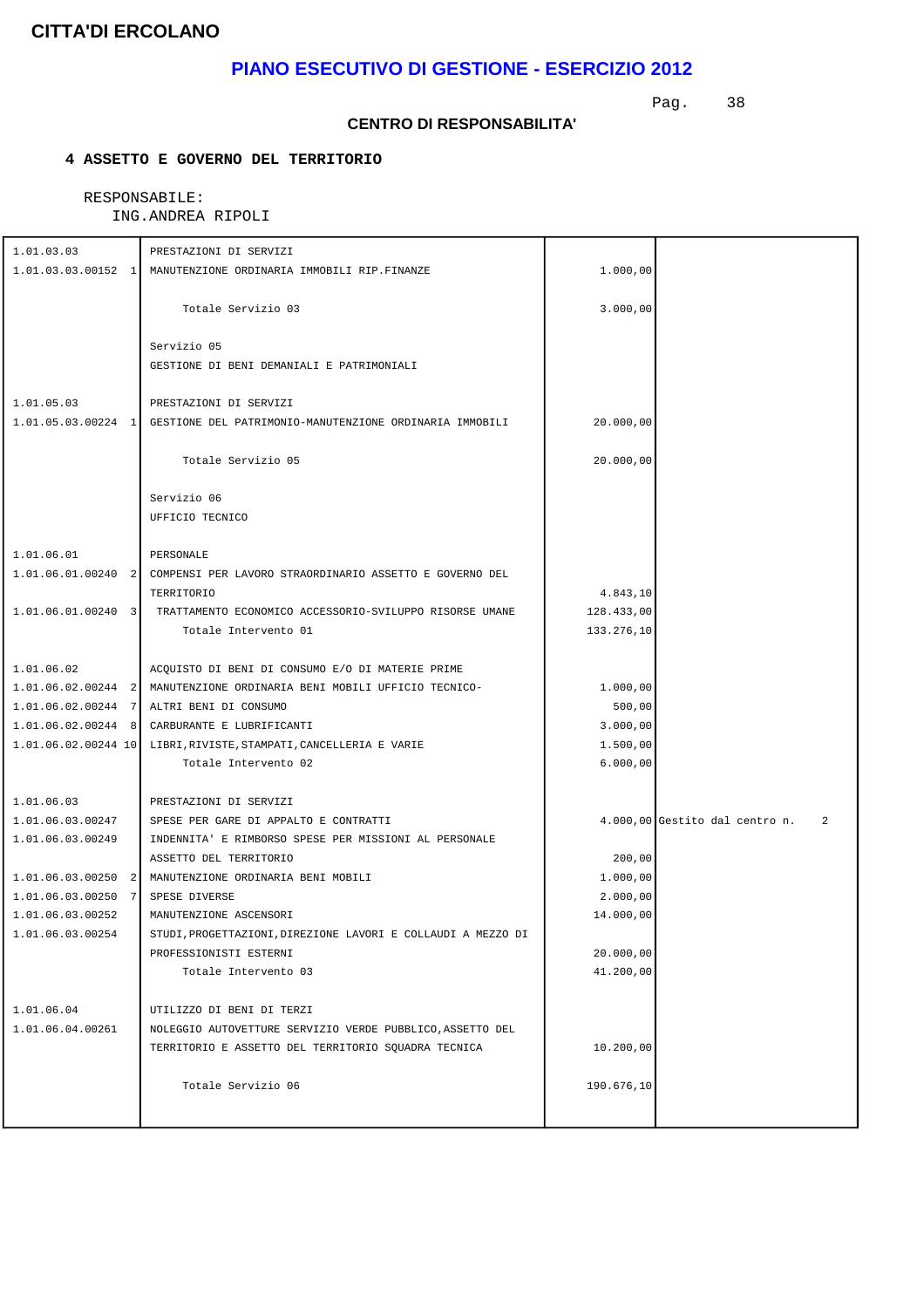## **PIANO ESECUTIVO DI GESTIONE - ESERCIZIO 2012**

Pag. 39

#### **CENTRO DI RESPONSABILITA'**

### **4 ASSETTO E GOVERNO DEL TERRITORIO**

|                  | Servizio 07                                                            |            |  |
|------------------|------------------------------------------------------------------------|------------|--|
|                  | ANAGRAFE, STATO CIVILE, ELETTORALE, LEVA E SERVIZIO                    |            |  |
|                  | STATISTICO                                                             |            |  |
|                  |                                                                        |            |  |
| 1.01.07.02       | ACQUISTO DI BENI DI CONSUMO E/O DI MATERIE PRIME                       |            |  |
|                  | 1.01.07.02.00274 6 CARBURANTE E LUBRIFICANTI PER I SERVIZI DEMOGRAFICI | 1.000,00   |  |
| 1.01.07.03       | PRESTAZIONI DI SERVIZI                                                 |            |  |
|                  | 1.01.07.03.00280 1 MANUTENZIONE ORDINARIA IMMOBILI SERVIZI DEMOGRAFICI | 1.000,00   |  |
|                  |                                                                        |            |  |
|                  | Totale Servizio 07                                                     | 2.000,00   |  |
|                  |                                                                        |            |  |
|                  | Servizio 08                                                            |            |  |
|                  | ALTRI SERVIZI GENERALI                                                 |            |  |
| 1.01.08.02       | ACQUISTO DI BENI DI CONSUMO E/O DI MATERIE PRIME                       |            |  |
|                  | 1.01.08.02.00331 3 FORNITURA CARBURANTI PER IL SERVIZIO AVVOCATURA     | 1.000,00   |  |
|                  |                                                                        |            |  |
| 1.01.08.03       | PRESTAZIONI DI SERVIZI                                                 |            |  |
| 1.01.08.03.00334 | MANUTENZIONE E CONSERVAZIONE DEGLI EDIFICI DESTINATI AL                |            |  |
|                  | CULTO PUBBLICO                                                         | 1.000,00   |  |
|                  |                                                                        |            |  |
|                  | Totale Servizio 08                                                     | 2.000,00   |  |
|                  |                                                                        |            |  |
|                  | Totale Funzione 01                                                     | 458.707,10 |  |
|                  | Funzione 03                                                            |            |  |
|                  | FUNZIONI DI POLIZIA LOCALE                                             |            |  |
|                  |                                                                        |            |  |
|                  | Servizio 01                                                            |            |  |
|                  | POLIZIA MUNICIPALE                                                     |            |  |
|                  |                                                                        |            |  |
| 1.03.01.02       | ACQUISTO DI BENI DI CONSUMO E/O DI MATERIE PRIME                       |            |  |
|                  | 1.03.01.02.00442 8 CARBURANTE E LUBRIFICANTI                           | 38.000,00  |  |
| 1.03.01.03       | PRESTAZIONI DI SERVIZI                                                 |            |  |
|                  | 1.03.01.03.00468 1 MANUTENZIONE ORDINARIA IMMOBILI VV.UU.              | 1.000,00   |  |
|                  |                                                                        |            |  |
|                  | Totale Servizio 01                                                     | 39.000,00  |  |
|                  |                                                                        |            |  |
|                  | Totale Funzione 03                                                     | 39.000,00  |  |
|                  |                                                                        |            |  |
|                  |                                                                        |            |  |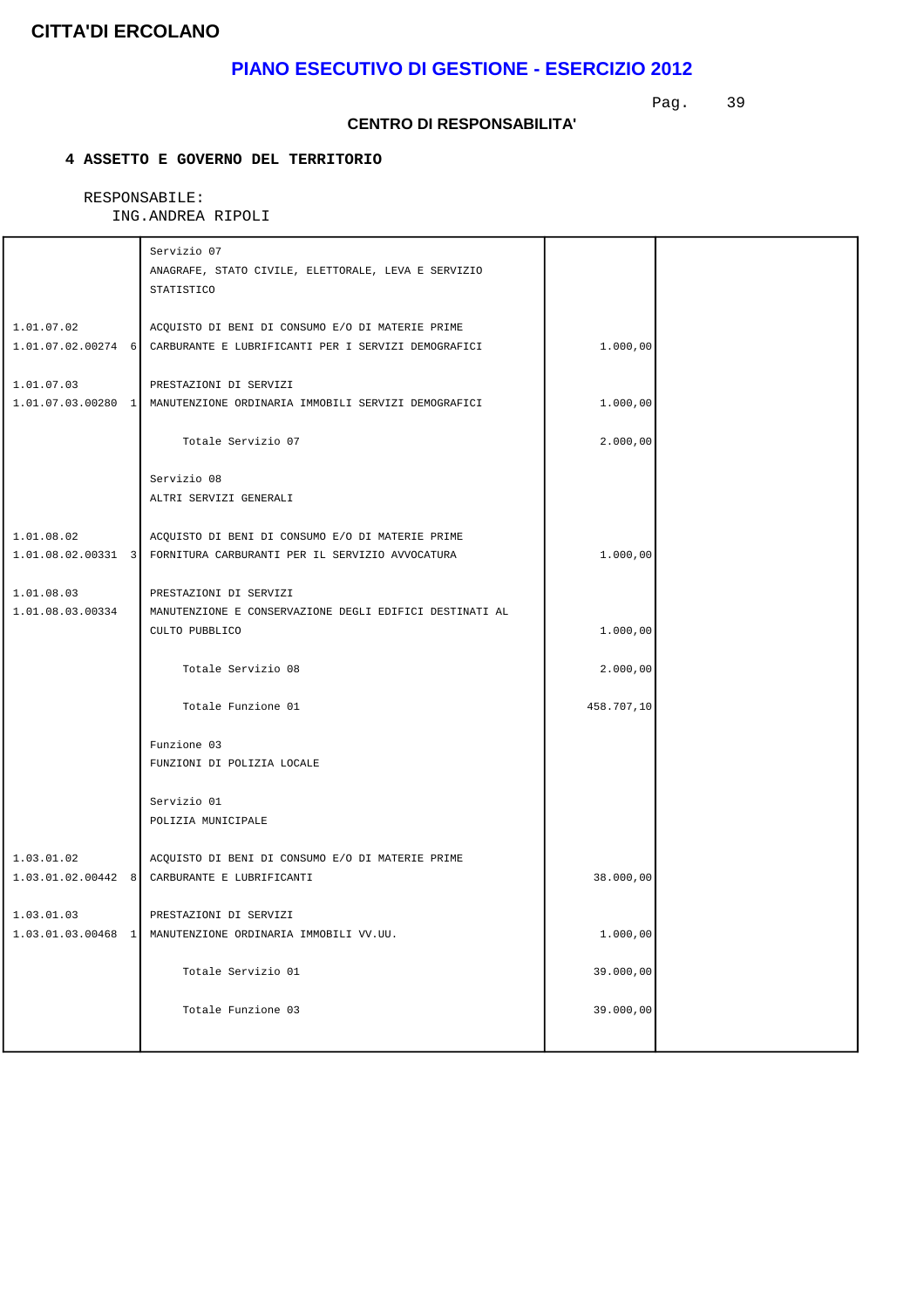## **PIANO ESECUTIVO DI GESTIONE - ESERCIZIO 2012**

Pag. 40

#### **CENTRO DI RESPONSABILITA'**

### **4 ASSETTO E GOVERNO DEL TERRITORIO**

|            | Funzione 04                                                                                    |            |  |
|------------|------------------------------------------------------------------------------------------------|------------|--|
|            | FUNZIONI DI ISTRUZIONE PUBBLICA                                                                |            |  |
|            | Servizio 01                                                                                    |            |  |
|            | SCUOLA MATERNA                                                                                 |            |  |
|            |                                                                                                |            |  |
| 1.04.01.03 | PRESTAZIONI DI SERVIZI                                                                         |            |  |
|            | 1.04.01.03.00566 1   MANUTENZIONE ORDINARIA IMMOBILI SCUOLA MATERNA                            | 27.000,00  |  |
|            | Totale Servizio 01                                                                             | 27.000,00  |  |
|            | Servizio 02                                                                                    |            |  |
|            | ISTRUZIONE ELEMENTARE                                                                          |            |  |
|            |                                                                                                |            |  |
| 1.04.02.03 | PRESTAZIONI DI SERVIZI<br>1.04.02.03.00592 1 MANUTENZIONE ORDINARIA IMMOBILI SCUOLE ELEMENTARI | 30.000,00  |  |
|            |                                                                                                |            |  |
|            | Totale Servizio 02                                                                             | 30.000,00  |  |
|            | Servizio 03                                                                                    |            |  |
|            | ISTRUZIONE MEDIA                                                                               |            |  |
|            |                                                                                                |            |  |
| 1.04.03.03 | PRESTAZIONI DI SERVIZI<br>1.04.03.03.00618 1 MANUTENZIONE ORDINARIA IMMOBILI SCUOLE MEDIE      |            |  |
|            |                                                                                                | 30.000,00  |  |
|            | Totale Servizio 03                                                                             | 30.000,00  |  |
|            | Servizio 05                                                                                    |            |  |
|            | ASSISTENZA SCOLASTICA, TRASPORTO, REFEZIONE E ALTRI SERVIZI                                    |            |  |
|            |                                                                                                |            |  |
| 1.04.05.02 | ACQUISTO DI BENI DI CONSUMO E/O DI MATERIE PRIME                                               |            |  |
|            | 1.04.05.02.00648 8 CARBURANTE E LUBRIFICANTI                                                   | 18.000,00  |  |
|            | Totale Servizio 05                                                                             | 18.000,00  |  |
|            | Totale Funzione 04                                                                             | 105.000,00 |  |
|            |                                                                                                |            |  |
|            |                                                                                                |            |  |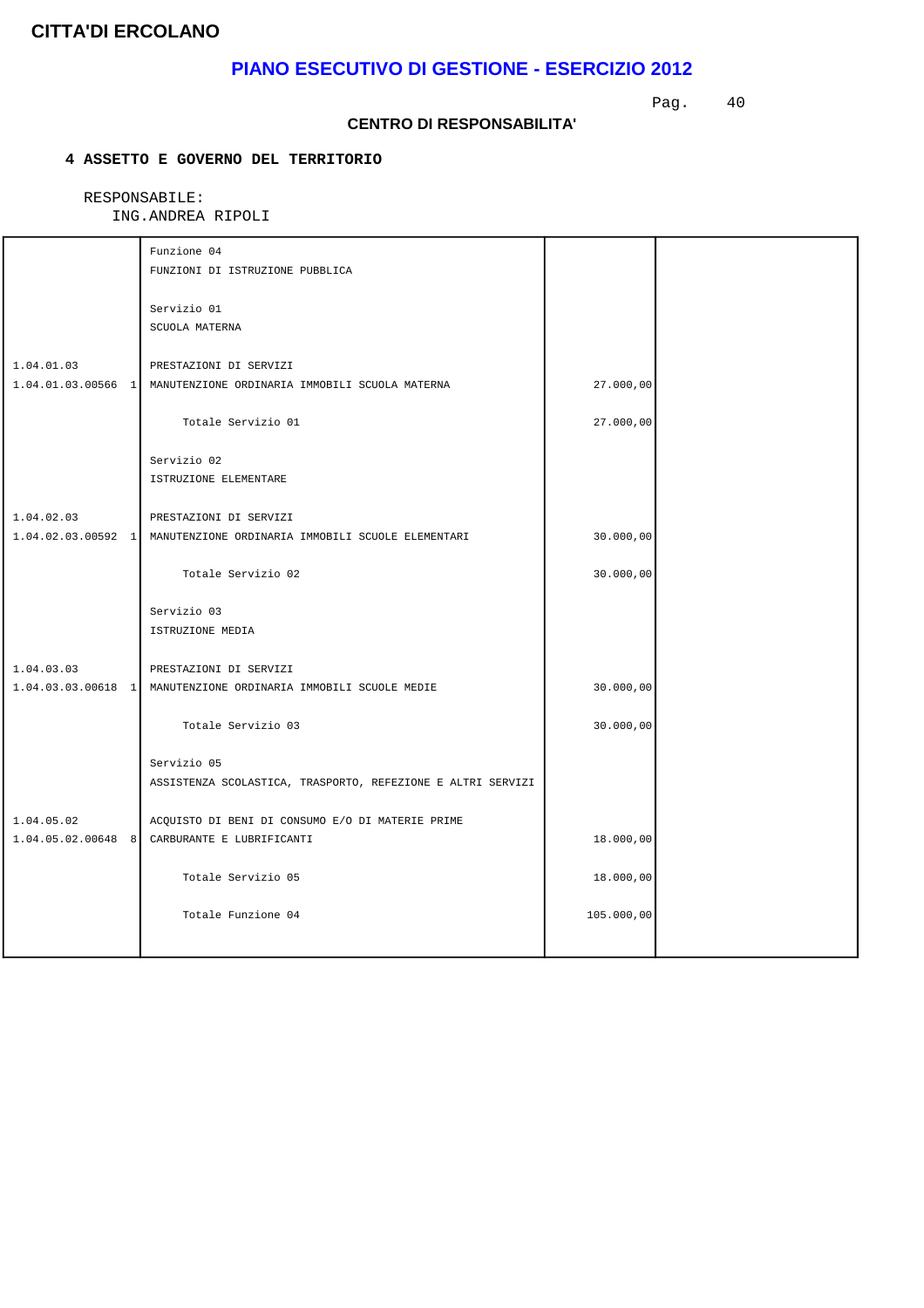## **PIANO ESECUTIVO DI GESTIONE - ESERCIZIO 2012**

Pag. 41

#### **CENTRO DI RESPONSABILITA'**

### **4 ASSETTO E GOVERNO DEL TERRITORIO**

|                                      | Funzione 05                                                                                                    |           |  |
|--------------------------------------|----------------------------------------------------------------------------------------------------------------|-----------|--|
|                                      | FUNZIONI RELATIVE ALLA CULTURA ED AI BENI CULTURALI                                                            |           |  |
|                                      | Servizio 02<br>TEATRI, ATTIVITA' CULTURALI E SERVIZI DIVERSI NEL SETTORE                                       |           |  |
|                                      | CULTURALE                                                                                                      |           |  |
| 1.05.02.03                           | PRESTAZIONI DI SERVIZI                                                                                         |           |  |
| 1.05.02.03.00743<br>1.05.02.03.00745 | ALLESTIMENTO LUMINARIE FESTA PATRONALE E CONSUMI ENEL<br>SPESE PER DIVERSE MANIFESTAZIONI (ARTISTI, LUMINARIE, | 5.200,00  |  |
|                                      | SPETTACOLI PIROTECNICI, ECC.)                                                                                  | 8.300,00  |  |
|                                      | Totale Intervento 03                                                                                           | 13.500,00 |  |
|                                      | Totale Servizio 02                                                                                             | 13.500,00 |  |
|                                      | Totale Funzione 05                                                                                             | 13.500,00 |  |
|                                      | Funzione 06                                                                                                    |           |  |
|                                      | FUNZIONI NEL SETTORE SPORTIVO E RICREATIVO                                                                     |           |  |
|                                      | Servizio 02                                                                                                    |           |  |
|                                      | STADIO COMUNALE, PALAZZO DELLO SPORT ED ALTRI IMPIANTI                                                         |           |  |
| 1.06.02.03                           | PRESTAZIONI DI SERVIZI                                                                                         |           |  |
| 1.06.02.03.00824                     | GESTIONE STADIO COMUNALE-PRESTAZIONE DI SERVIZI                                                                | 15.000,00 |  |
|                                      | Totale Servizio 02                                                                                             | 15.000,00 |  |
|                                      | Totale Funzione 06                                                                                             | 15.000,00 |  |
|                                      | Funzione 07                                                                                                    |           |  |
|                                      | FUNZIONI NEL CAMPO TURISTICO                                                                                   |           |  |
|                                      | Servizio 01                                                                                                    |           |  |
|                                      | SERVIZI TURISTICI                                                                                              |           |  |
| 1.07.01.03                           | PRESTAZIONI DI SERVIZI                                                                                         |           |  |
|                                      | 1.07.01.03.00900 1 MANUTENZIONE ORDINARIA IMMOBILI UFFICIO TURISTICO                                           | 1.000,00  |  |
|                                      | Totale Servizio 01                                                                                             | 1.000,00  |  |
|                                      |                                                                                                                |           |  |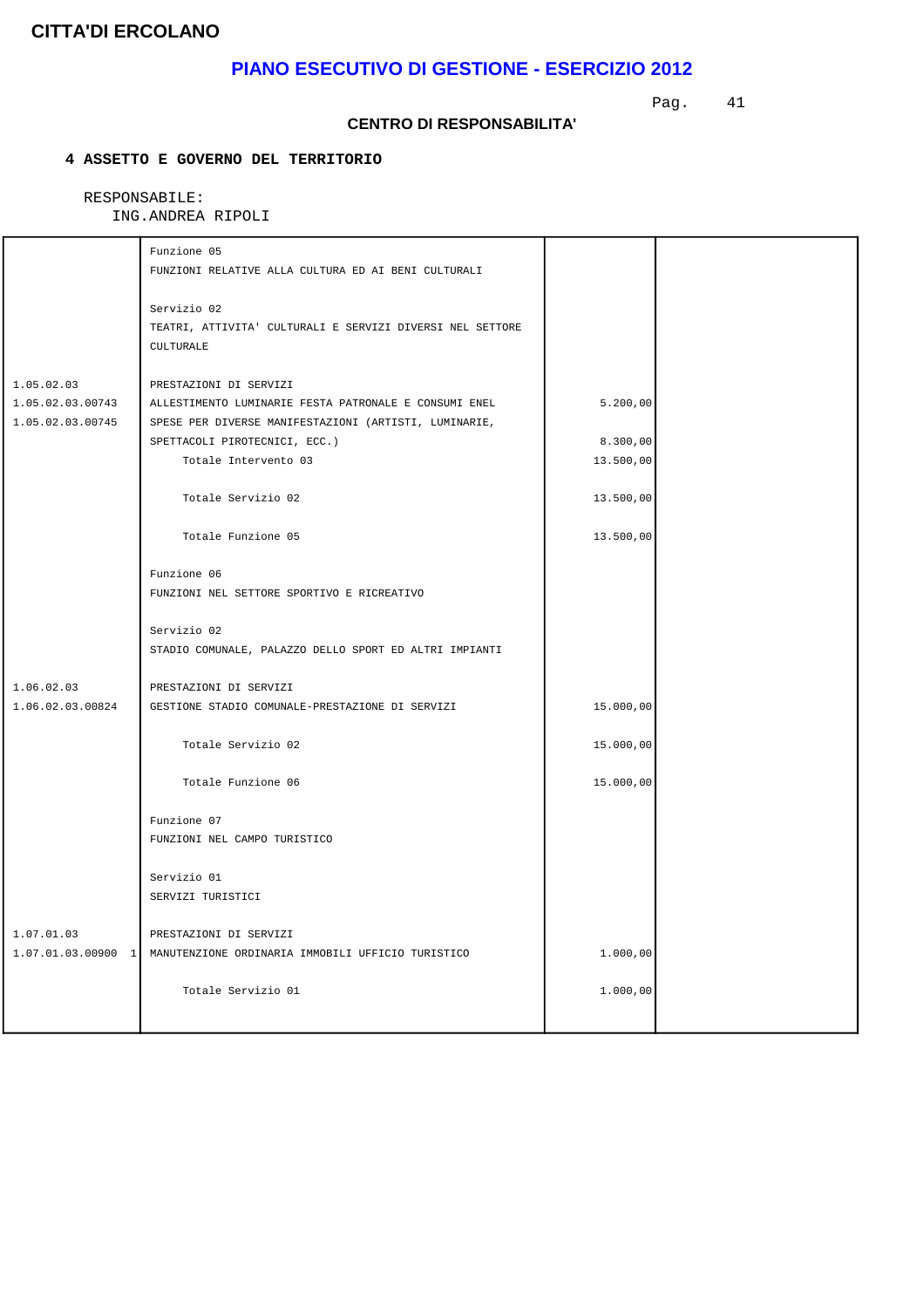## **PIANO ESECUTIVO DI GESTIONE - ESERCIZIO 2012**

Pag. 42

#### **CENTRO DI RESPONSABILITA'**

### **4 ASSETTO E GOVERNO DEL TERRITORIO**

|                                | Servizio 02                                                                          |            |  |
|--------------------------------|--------------------------------------------------------------------------------------|------------|--|
|                                | MANIFESTAZIONI TURISTICHE                                                            |            |  |
| 1.07.02.03                     | PRESTAZIONI DI SERVIZI                                                               |            |  |
| 1.07.02.03.00923               | SPESE PER ALLESTIMENTO LUMINARIE NATALIZIE                                           | 30.000,00  |  |
|                                | Totale Servizio 02                                                                   | 30.000,00  |  |
|                                | Totale Funzione 07                                                                   | 31.000,00  |  |
|                                | Funzione 08<br>FUNZIONI NEL CAMPO DELLA VIABILITA' E DEI TRASPORTI                   |            |  |
|                                | Servizio 01<br>VIABILITA', CIRCOLAZIONE STRADALE E SERVIZI CONNESSI                  |            |  |
| 1.08.01.02                     | ACQUISTO DI BENI DI CONSUMO E/O DI MATERIE PRIME                                     |            |  |
|                                | 1.08.01.02.00956 8 CARBURANTE E LUBRIFICANTI                                         | 5.000,00   |  |
| 1.08.01.03                     | PRESTAZIONI DI SERVIZI                                                               |            |  |
| $1.08.01.03.00976$ 1           | MANUTENZIONE ORDINARIA STRADE COMUNALI                                               | 167.000,00 |  |
|                                |                                                                                      |            |  |
| 1.08.01.04<br>1.08.01.04.00987 | UTILIZZO DI BENI DI TERZI<br>MINISTERO BENI CULTURALI-CANONI DI CONCESSIONE SCUDERIE |            |  |
|                                | VILLA FAVORITA                                                                       | 6.000,00   |  |
| 1.08.01.04.00988               | GESTIONE GOVERNATIVA CIRCUMVESUVIANA CANONI DI CONCESSION                            | 6.500,00   |  |
|                                | Totale Intervento 04                                                                 | 12.500,00  |  |
|                                | Totale Servizio 01                                                                   | 184.500,00 |  |
|                                | Servizio 02                                                                          |            |  |
|                                | ILLUMINAZIONE PUBBLICA E SERVIZI CONNESSI                                            |            |  |
| 1.08.02.03                     | PRESTAZIONI DI SERVIZI                                                               |            |  |
| 1.08.02.03.01016               | SPESE DI GESTIONE E MANUTENZIONE IMPIANTI PER LA P.I.                                | 660.000,00 |  |
|                                | Totale Servizio 02                                                                   | 660.000,00 |  |
|                                | Totale Funzione 08                                                                   | 844.500,00 |  |
|                                |                                                                                      |            |  |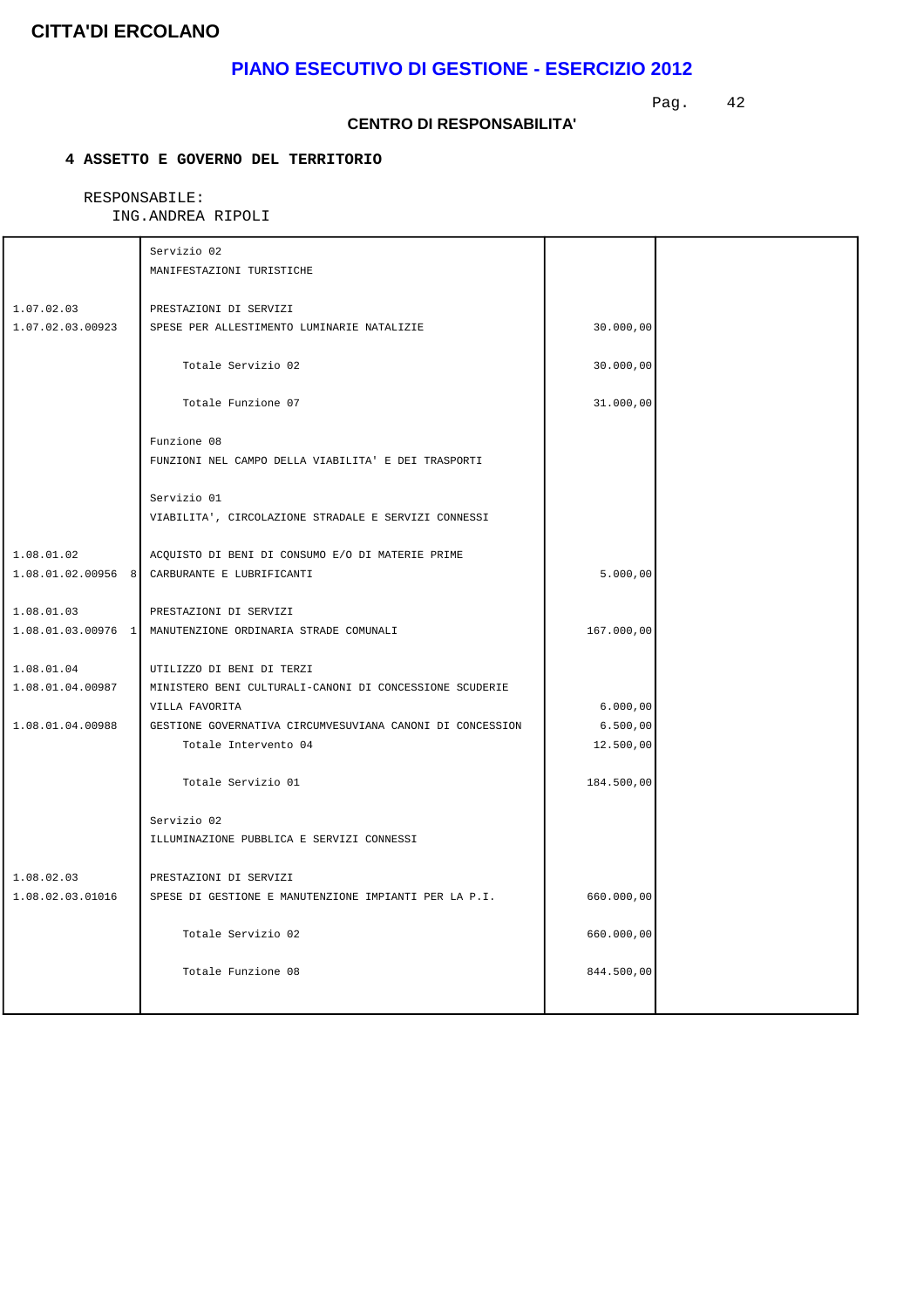## **PIANO ESECUTIVO DI GESTIONE - ESERCIZIO 2012**

Pag. 43

#### **CENTRO DI RESPONSABILITA'**

### **4 ASSETTO E GOVERNO DEL TERRITORIO**

|                  | Funzione 09                                                 |            |  |
|------------------|-------------------------------------------------------------|------------|--|
|                  | FUNZIONI RIGUARDANTI LA GESTIONE DEL TERRITORIO E           |            |  |
|                  | DELL'AMBIENTE                                               |            |  |
|                  |                                                             |            |  |
|                  | Servizio 01                                                 |            |  |
|                  | URBANISTICA E GESTIONE DEL TERRITORIO                       |            |  |
|                  |                                                             |            |  |
| 1.09.01.02       | ACQUISTO DI BENI DI CONSUMO E/O DI MATERIE PRIME            |            |  |
|                  | 1.09.01.02.01076 8 CARBURANTE E LUBRIFICANTI                | 24.000,00  |  |
|                  |                                                             |            |  |
| 1.09.01.03       | PRESTAZIONI DI SERVIZI                                      |            |  |
| 1.09.01.03.01092 | ADEMPIMENTI LEGGE 47\85 E STRUMENTI URBANISTICI             | 1.000,00   |  |
|                  |                                                             |            |  |
| 1.09.01.05       | TRASFERIMENTI                                               |            |  |
| 1.09.01.05.01112 | CONTRIBUTO SPESE DI PULIZIA SERVIZIO DEMANIO MARITTIMO      | 4.000,00   |  |
|                  |                                                             |            |  |
|                  | Totale Servizio 01                                          | 29.000,00  |  |
|                  |                                                             |            |  |
|                  | Servizio 02                                                 |            |  |
|                  | EDILIZIA RESIDENZIALE PUBBLICA LOCALE E PIANI DI EDILIZIA   |            |  |
|                  | ECONOMICO-POPOLARE                                          |            |  |
|                  |                                                             |            |  |
| 1.09.02.03       | PRESTAZIONI DI SERVIZI                                      |            |  |
| 1.09.02.03.01137 | MANUTENZIONE 36 E 90 ALLOGGI                                | 10.000,00  |  |
|                  |                                                             |            |  |
|                  | Totale Servizio 02                                          | 10.000,00  |  |
|                  |                                                             |            |  |
|                  | Servizio 03                                                 |            |  |
|                  | SERVIZI DI PROTEZIONE CIVILE                                |            |  |
|                  |                                                             |            |  |
| 1.09.03.02       | ACQUISTO DI BENI DI CONSUMO E/O DI MATERIE PRIME            |            |  |
|                  | 1.09.03.02.01154 8 CARBURANTE E LUBRIFICANTI                | 14.000,00  |  |
|                  |                                                             |            |  |
| 1.09.03.03       | PRESTAZIONI DI SERVIZI                                      |            |  |
| 1.09.03.03.01166 | INTERVENTI INDIFFERIBILI PER LA SALVAGUARDIA                |            |  |
|                  | DELL'INCOLUMITA' PPUBBLICA CON ONERE A CARICO COMUNE        | 100.000,00 |  |
| 1.09.03.03.01168 | INTERVENTI INDIFFERIBILI PER LA SALVAGUARDIA                |            |  |
|                  | DELL'INCOLUMITA' PUBBLICA CON RIVALSA SUI PRIVATI CAP.E 166 | 650.000,00 |  |
|                  | Totale Intervento 03                                        | 750.000,00 |  |
|                  |                                                             |            |  |
|                  | Totale Servizio 03                                          | 764.000,00 |  |
|                  |                                                             |            |  |
|                  |                                                             |            |  |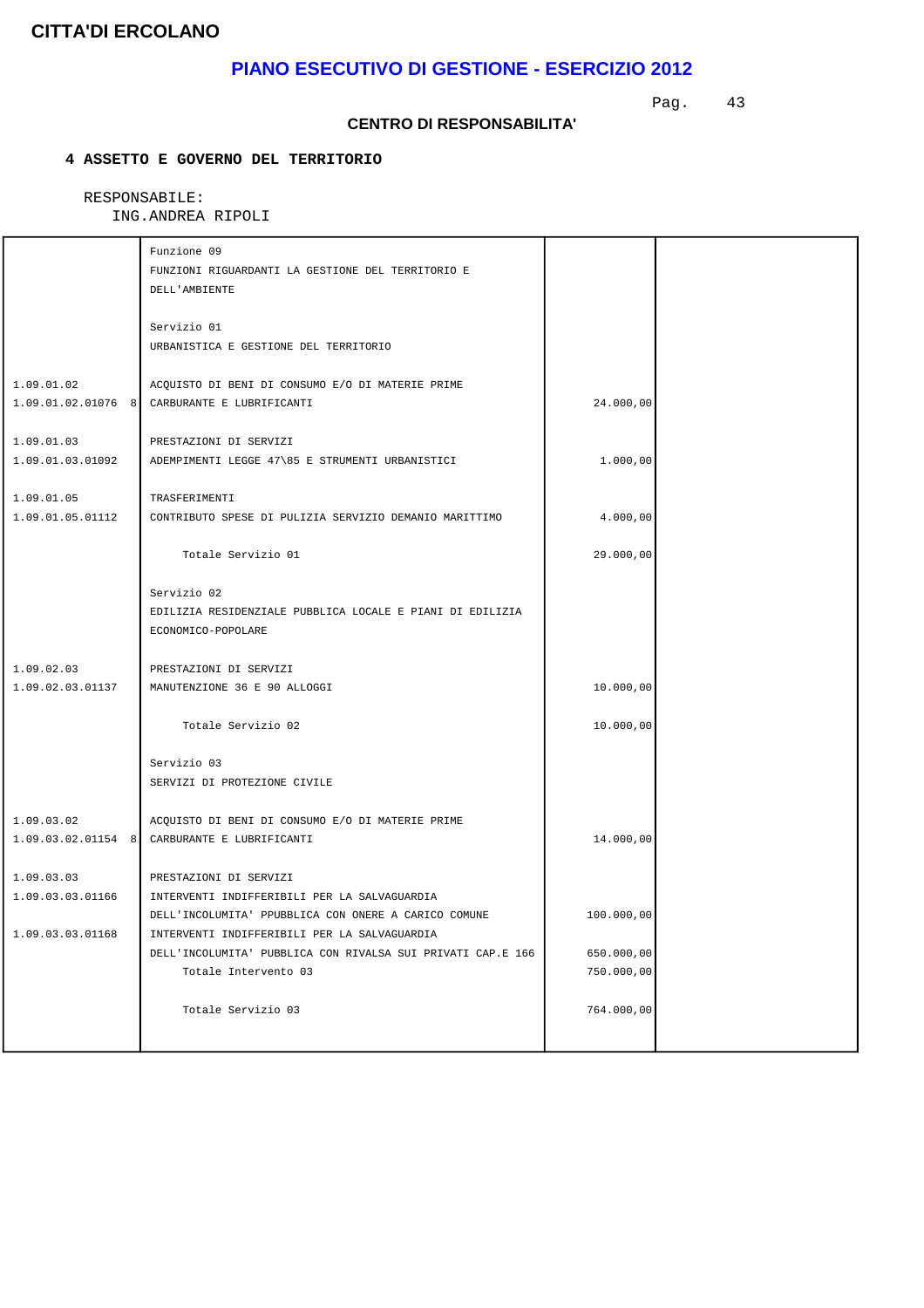## **PIANO ESECUTIVO DI GESTIONE - ESERCIZIO 2012**

Pag. 44

#### **CENTRO DI RESPONSABILITA'**

### **4 ASSETTO E GOVERNO DEL TERRITORIO**

|                      | Servizio 04                                                 |              |  |
|----------------------|-------------------------------------------------------------|--------------|--|
|                      | SERVIZIO IDRICO INTEGRATO                                   |              |  |
|                      |                                                             |              |  |
| 1.09.04.04           | UTILIZZO DI BENI DI TERZI                                   |              |  |
| 1.09.04.04.01225     | CONCESSIONE DEMANIALE CONDOTTA SOTTOMARINA                  | 500,00       |  |
|                      |                                                             |              |  |
| 1.09.04.05           | TRASFERIMENTI                                               |              |  |
| 1.09.04.05.01227     | CONTRIBUTO SPESE DI MANUTENZIONE ED ILLUMINAZIONE           |              |  |
|                      | FARI, FANALI E SEGNALAMENTI MARITTIMI                       | 2.000,00     |  |
|                      |                                                             |              |  |
|                      | Totale Servizio 04                                          | 2.500,00     |  |
|                      |                                                             |              |  |
|                      | Servizio 06                                                 |              |  |
|                      | PARCHI E SERVIZI PER LA TUTELA AMBIENTALE DEL VERDE, ALTRI  |              |  |
|                      | SERVIZI RELATIVI AL TERRITORIO ED ALL'AMBIENTE              |              |  |
|                      |                                                             |              |  |
| 1.09.06.01           | PERSONALE                                                   |              |  |
|                      | 1.09.06.01.01298 3 TRATTAMENTO ECONOMICO ACCESSORIO         | 80.823,00    |  |
|                      |                                                             |              |  |
| 1.09.06.02           | ACQUISTO DI BENI DI CONSUMO E/O DI MATERIE PRIME            |              |  |
| $1.09.06.02.01300$ 2 | MANUTENZIONE ORDINARIA BENI MOBILI SERVIZIO GIARDINI        | 6.500,00     |  |
| $1.09.06.02.01300$ 7 | ALTRI BENI DI CONSUMO                                       | 30.000,00    |  |
| $1.09.06.02.01300$ 8 | CARBURANTI E LUBRIFICANTI                                   | 20.000,00    |  |
| $1.09.06.02.01300$ 9 | ADDOBBI PER MANIFESTAZIONI, CELEBRAZIONI, CONVEGNI, ETC.    | 7.500,00     |  |
| 1.09.06.02.01300 10  | ACOUISTO MATERIALE PERR LA MANUTENZIONE DEI PARCHI COMUNALI | 6.000,00     |  |
| 1.09.06.02.01300 14  | FORNITURA MATERIALI VARI E LUBRIFICANTI PER LE ATTREZZATURE |              |  |
|                      | A MOTORE DEL VERDE PUBBLICO SEGNALETICA E PROTEZIONE CIVILE | 35.000,00    |  |
|                      | Totale Intervento 02                                        | 105.000,00   |  |
|                      |                                                             |              |  |
| 1.09.06.03           | PRESTAZIONI DI SERVIZI                                      |              |  |
| 1.09.06.03.01302     | SPESE PER MANUTENZIONE PALME ED ALTRE ALBERATURE            | 17.000,00    |  |
| $1.09.06.03.01302$ 2 | MANUTENZIONE ORDINARIA BENI MOBILI                          | 2.500,00     |  |
| 1.09.06.03.01303     | RIMESSAGGIO AUTOVEICOLI ED AUTOVETTURE                      | 66.600,00    |  |
| 1.09.06.03.01304     | MANUTENZIONE PARCHI PUBBLICI                                | 500,00       |  |
|                      | Totale Intervento 03                                        | 86.600,00    |  |
|                      |                                                             |              |  |
|                      | Totale Servizio 06                                          | 272.423,00   |  |
|                      |                                                             |              |  |
|                      | Totale Funzione 09                                          | 1.077.923,00 |  |
|                      |                                                             |              |  |
|                      |                                                             |              |  |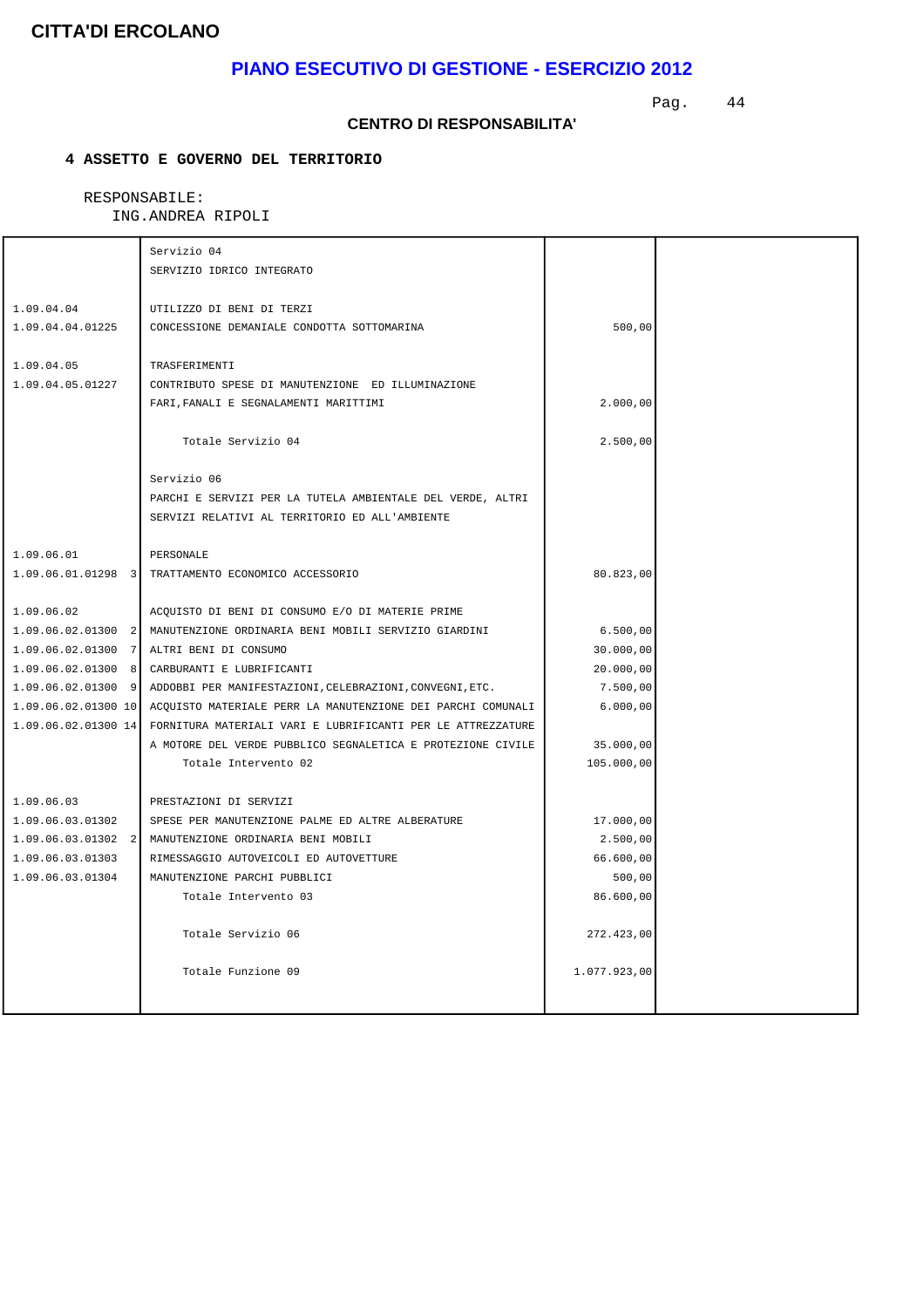## **PIANO ESECUTIVO DI GESTIONE - ESERCIZIO 2012**

Pag. 45

#### **CENTRO DI RESPONSABILITA'**

### **4 ASSETTO E GOVERNO DEL TERRITORIO**

|                  | Funzione 10                                                                                                   |              |  |
|------------------|---------------------------------------------------------------------------------------------------------------|--------------|--|
|                  | FUNZIONI NEL SETTORE SOCIALE                                                                                  |              |  |
|                  | Servizio 05                                                                                                   |              |  |
|                  | SERVIZIO NECROSCOPICO E CIMITERIALE                                                                           |              |  |
|                  |                                                                                                               |              |  |
| 1.10.05.03       | PRESTAZIONI DI SERVIZI                                                                                        |              |  |
|                  | 1.10.05.03.01488 1 MANUTENZIONE ORDINARIA IMMOBILI                                                            | 2.000,00     |  |
|                  | Totale Servizio 05                                                                                            | 2.000,00     |  |
|                  |                                                                                                               |              |  |
|                  | Totale Funzione 10                                                                                            | 2.000,00     |  |
|                  |                                                                                                               |              |  |
|                  | Totale TITOLO I                                                                                               | 2.586.630,10 |  |
|                  |                                                                                                               |              |  |
|                  | TITOLO II                                                                                                     |              |  |
|                  | SPESE IN CONTO CAPITALE                                                                                       |              |  |
|                  |                                                                                                               |              |  |
|                  | Funzione 01                                                                                                   |              |  |
|                  | FUNZIONI GENERALI DI AMMINISTRAZIONE, DI GESTIONE E DI                                                        |              |  |
|                  | CONTROLLO                                                                                                     |              |  |
|                  | Servizio 01                                                                                                   |              |  |
|                  | ORGANI ISTITUZIONALI, PARTECIPAZIONE E DECENTRAMENTO                                                          |              |  |
|                  |                                                                                                               |              |  |
| 2.01.01.01       | ACQUISIZIONE DI BENI IMMOBILI                                                                                 |              |  |
| 2.01.01.01.01881 | MANUTENZIONE STRAORDINARIA IMMOBILI COMUNALI                                                                  | 170.000,00   |  |
| 2.01.01.01.01882 | CONTRIBUTO PER LAVORI DI ADEGUAMENTO ALLA L.626/94 E                                                          |              |  |
| 2.01.01.01.01884 | L.81\2008 IMMOBILI COMUNALI - ENTRATA CAP.240/1<br>FONDI EX LEGGE 219\81- (EX CAPITOLI USCITA 3449/1 - 3449/2 | 400.000,00   |  |
|                  | E 3242) - CAP.ENTRATA 200/4                                                                                   | 2.481.000,00 |  |
|                  | Totale Intervento 01                                                                                          | 3.051.000,00 |  |
|                  |                                                                                                               |              |  |
|                  | Totale Servizio 01                                                                                            | 3.051.000,00 |  |
|                  |                                                                                                               |              |  |
|                  | Totale Funzione 01                                                                                            | 3.051.000,00 |  |
|                  |                                                                                                               |              |  |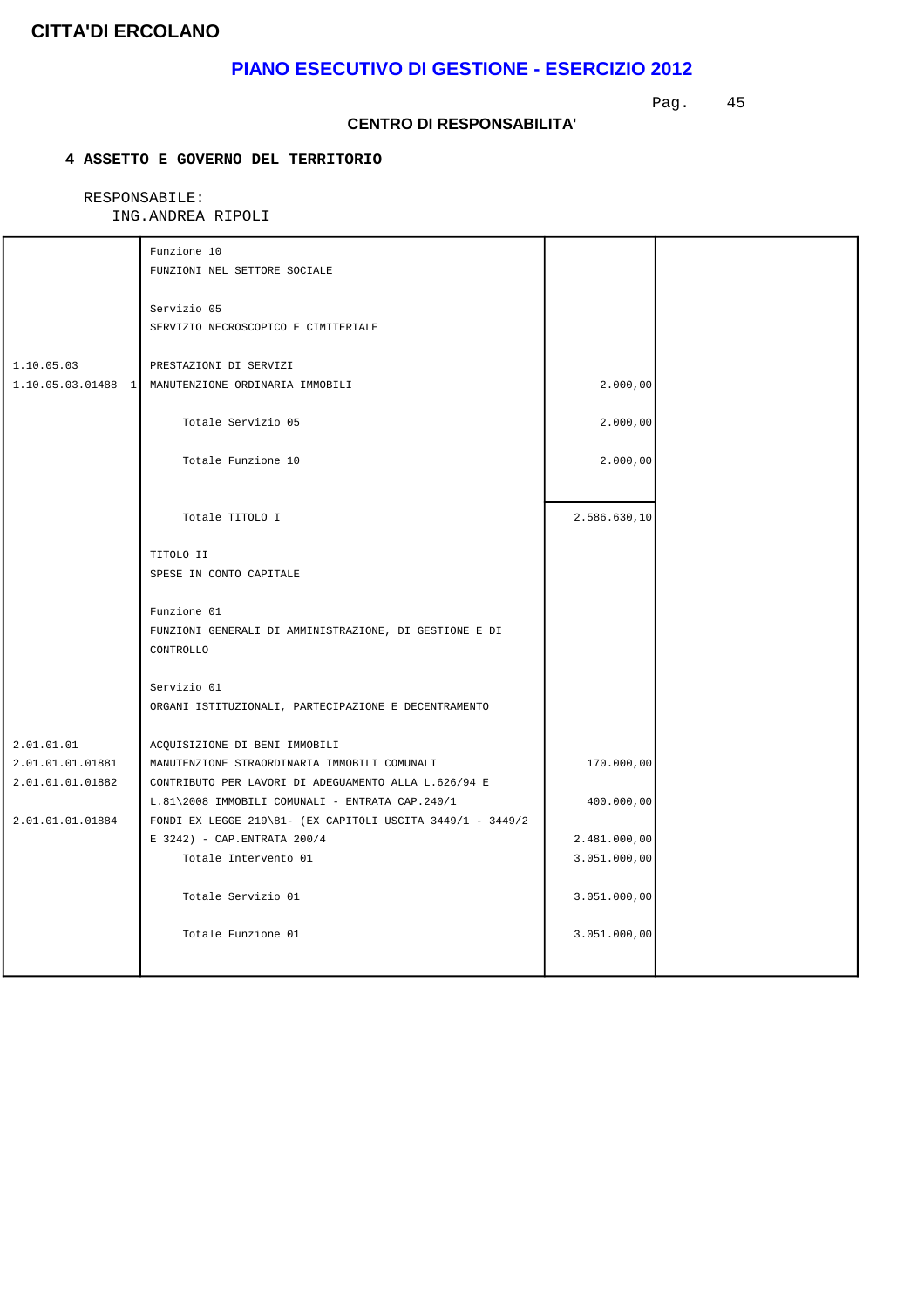## **PIANO ESECUTIVO DI GESTIONE - ESERCIZIO 2012**

Pag. 46

#### **CENTRO DI RESPONSABILITA'**

### **4 ASSETTO E GOVERNO DEL TERRITORIO**

|                                | Funzione 04<br>FUNZIONI DI ISTRUZIONE PUBBLICA                                                                                                            |                          |                             |
|--------------------------------|-----------------------------------------------------------------------------------------------------------------------------------------------------------|--------------------------|-----------------------------|
|                                | Servizio 02<br>ISTRUZIONE ELEMENTARE                                                                                                                      |                          |                             |
| 2.04.02.01<br>2.04.02.01.02494 | ACQUISIZIONE DI BENI IMMOBILI<br>CONTRIBUTO PER RISTRUTTURAZIONE DI DIVERSI EDIFICI<br>SCOLASTICI - ENTRATA CAP.240/3                                     | 700.000,00               |                             |
|                                | Totale Servizio 02                                                                                                                                        | 700.000,00               |                             |
|                                | Totale Funzione 04                                                                                                                                        | 700.000,00               |                             |
|                                | Funzione 06<br>FUNZIONI NEL SETTORE SPORTIVO E RICREATIVO                                                                                                 |                          |                             |
|                                | Servizio 02<br>STADIO COMUNALE, PALAZZO DELLO SPORT ED ALTRI IMPIANTI                                                                                     |                          |                             |
| 2.06.02.01<br>2.06.02.01.02878 | ACQUISIZIONE DI BENI IMMOBILI<br>REALIZZAZIONE PARCO DELLO SPORT E DEL TEMPO LIBERO-PROJECT                                                               |                          |                             |
|                                | FINANCING-ENTRATA CAP.227\6<br>2.06.02.01.02881 1 CONTRIBUTO PER LAVORI DI COMPLETAMENTO TRIBUNE A                                                        | 20.000.000,00            |                             |
|                                | SERVIZIO DELLO STADIO COMUNALE SOLARO - ENTRATA CAP.220/15                                                                                                | 380.000,00               |                             |
|                                | Totale Intervento 01                                                                                                                                      | 20.380.000,00            |                             |
|                                | Totale Servizio 02                                                                                                                                        | 20.380.000,00            |                             |
|                                | Totale Funzione 06                                                                                                                                        | 20.380.000,00            |                             |
|                                | Funzione 07<br>FUNZIONI NEL CAMPO TURISTICO                                                                                                               |                          |                             |
|                                | Servizio 01<br>SERVIZI TURISTICI                                                                                                                          |                          |                             |
| 2.07.01.01<br>2.07.01.01.02999 | ACQUISIZIONE DI BENI IMMOBILI<br>CONTRIBUTO REGIONALE PER RESTAURO CAPPELLA E COMPLETAMENTO<br>FUNZIONALE VILLA MAIURI - P.O. FESR 2007\2013 - OBIETTIVO  |                          | Gestito dal centro n.<br>13 |
| 2.07.01.01.03000               | OPERATIVO 1.9 - ENTRATA CAP.220/7<br>CONTRIBUTO REGIONALE PER RESTAURO GIARDINO VILLA MAIURI -<br>P.O. FESR 2007\2013 - OBIETTIVO OPERATIVO 1.9 - ENTRATA | 350.000,00               | Gestito dal centro n.<br>13 |
|                                | CAP. 220/13<br>Totale Intervento 01                                                                                                                       | 250.000,00<br>600.000,00 |                             |
|                                | Totale Servizio 01                                                                                                                                        | 600.000,00               |                             |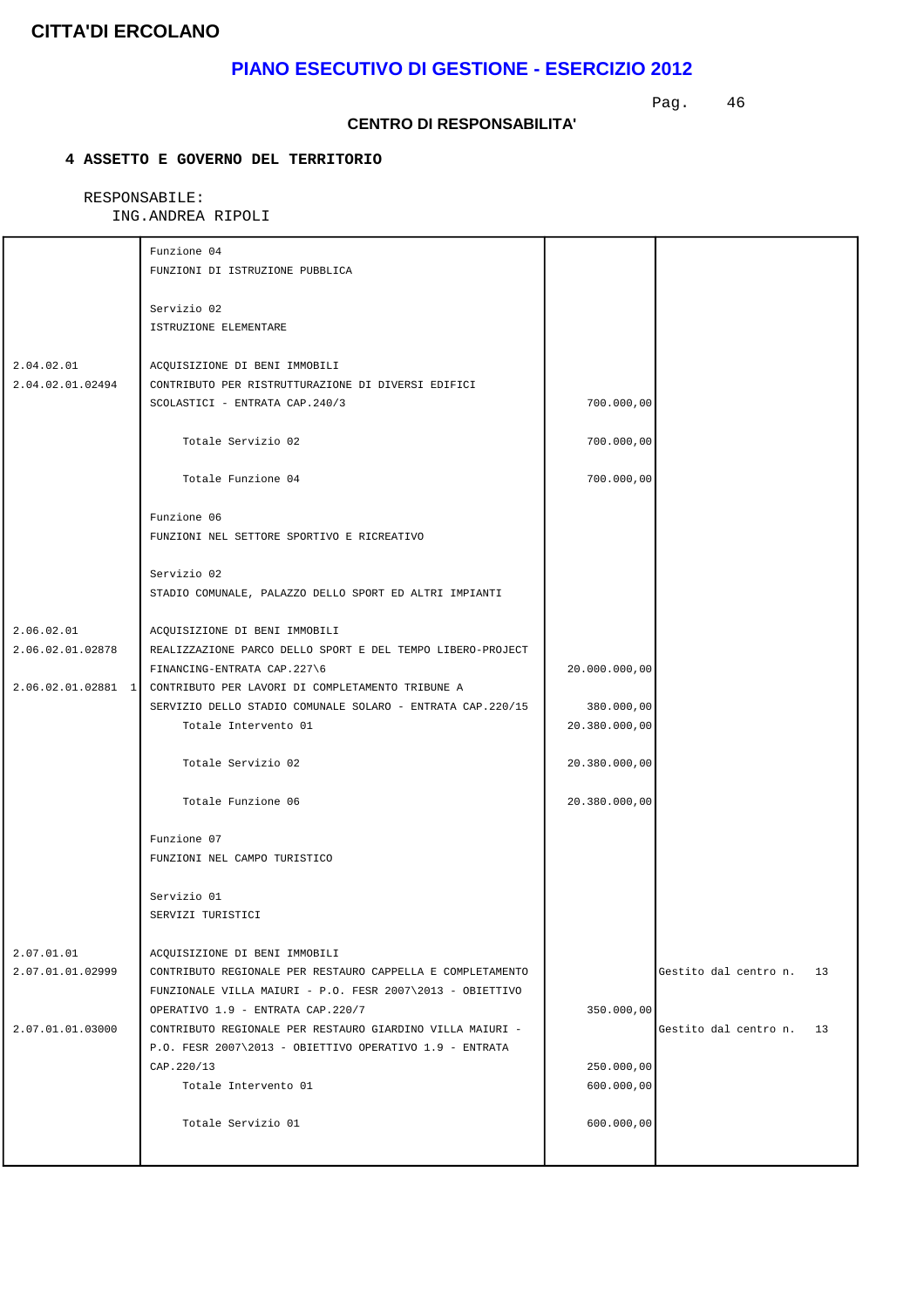## **PIANO ESECUTIVO DI GESTIONE - ESERCIZIO 2012**

Pag. 47

#### **CENTRO DI RESPONSABILITA'**

### **4 ASSETTO E GOVERNO DEL TERRITORIO**

|                      | Totale Funzione 07                                                              | 600.000,00    |  |
|----------------------|---------------------------------------------------------------------------------|---------------|--|
|                      | Funzione 08                                                                     |               |  |
|                      | FUNZIONI NEL CAMPO DELLA VIABILITA' E DEI TRASPORTI                             |               |  |
|                      |                                                                                 |               |  |
|                      | Servizio 01                                                                     |               |  |
|                      | VIABILITA', CIRCOLAZIONE STRADALE E SERVIZI CONNESSI                            |               |  |
|                      |                                                                                 |               |  |
| 2.08.01.01           | ACQUISIZIONE DI BENI IMMOBILI                                                   |               |  |
| 2.08.01.01.03112     | LAVORI DI MANUTENZIONE STRAORDINARIA DIVERSE STRADE                             | 170.000,00    |  |
| $2.08.01.01.03114$ 1 | CONTRIBUTO PER IL RECUPERO TRACCIATO STRADALE DI VIA CRUCIS                     |               |  |
|                      | E VIA CAPRILE- ENTRATA CAP. 240/4                                               | 1.250.000,00  |  |
| $2.08.01.01.03116$ 1 | CONTRIBUTO PER RECUPERO AMBIENTALE VIA NOVELLA CASTELUCCIO                      |               |  |
|                      | EDELLE AREE CIRCOSTANTI-E.CAP.240\5                                             | 700.000,00    |  |
|                      | 2.08.01.01.03119 3 REALIZZAZIONE APPRODO TURISTICO LOCALITA                     |               |  |
|                      | FAVORITA-CAP.E.220/91                                                           | 3.500.000,00  |  |
|                      | 2.08.01.01.03120 4 CREAZIONE DI UN'AREA PER IL PARCHEGGIO A RASO DI AUTOVEICOLI |               |  |
|                      | LUNGO VIA ALVEO, NEI PRESSI DEL MIGLIO D'ORO-                                   |               |  |
|                      | E.CAP.240/15                                                                    | 800.000,00    |  |
| 2.08.01.01.03120 5   | COSTRUZIONE DI UN PARCHEGGIO INTERRTO A PIAZZALE STAZIONE-                      |               |  |
|                      | CIRCUMVESUVIANA.PROJECT FINANCING - ENTRATA CAP.227/8                           | 4.000.000,00  |  |
|                      | 2.08.01.01.03120 6 REALIZZAZIONE DI UN'AREA PARCHEGGIO PER TURISTI E RESIDENTI  |               |  |
|                      | NELLA ZONA PUGLIANO - PROJECT FINANCING - ENTRATA CAP.227/9                     | 1.000.000,00  |  |
| $2.08.01.01.03123$ 3 | CONTRIBUTO PER PARCO GIOCHI PIAZZA PUGLIANO- ENTRATA                            |               |  |
|                      | CAP. 240/6                                                                      | 900.000,00    |  |
| 2.08.01.01.03123 5   | CONTRIBUTO PER OPERE DI COLLEGAMENTO DI PIAZZA PUGLIANO CON                     |               |  |
|                      | BOSCO PORTICI ED ARREDO DELLA STESSA PIAZZA - ENTRATA                           |               |  |
|                      | CAP. 240/7                                                                      | 250.000,00    |  |
| 2.08.01.01.03124     | CONTRIBUTO PER LAVORI VIA BARCAIOLA/CUPA VIOLA E                                |               |  |
|                      | REALIZZAZIONE PARCHEGGIO IN PIAZZA MIRANAPOLI- ENTRATA-                         |               |  |
|                      | CAP. 240/8                                                                      | 1.500.000,00  |  |
| 2.08.01.01.03127     | CONTRIBUTO PER LAVORI DI RIOUALIFICAZIONE AREA ADIACENTE                        |               |  |
|                      | EDIFICIO SCOLASTICO LOCALITA' S.VITO-E.CAP.240/9                                | 500.000,00    |  |
| 2.08.01.01.03128     | MANUTENZIONE STRAORDINARIA DIVERSE INFRASTRUTTURE - ENTRATA                     |               |  |
|                      | CAP. 220                                                                        | 710.000,00    |  |
| 2.08.01.01.03130     | CONTRIBUTO PER LAVORI DI MANUTENZIONE STRAORDINARIA                             |               |  |
|                      | E RIQUALIFICAZIONE DIVERSE STRADE E PIAZZE - ENTRATA                            |               |  |
|                      | CAP.240/10                                                                      | 500.000,00    |  |
| 2.08.01.01.03471     | CONTRIBUTO PER SISTEMAZIONE STRAORDINARIA TRACCIATO STRADALE                    |               |  |
|                      | VIA CASACAMPORA - ENTRATA CAP.240/11                                            | 500.000,00    |  |
|                      | Totale Intervento 01                                                            | 16.280.000,00 |  |
|                      |                                                                                 |               |  |
|                      | Totale Servizio 01                                                              | 16.280.000,00 |  |
|                      |                                                                                 |               |  |
|                      |                                                                                 |               |  |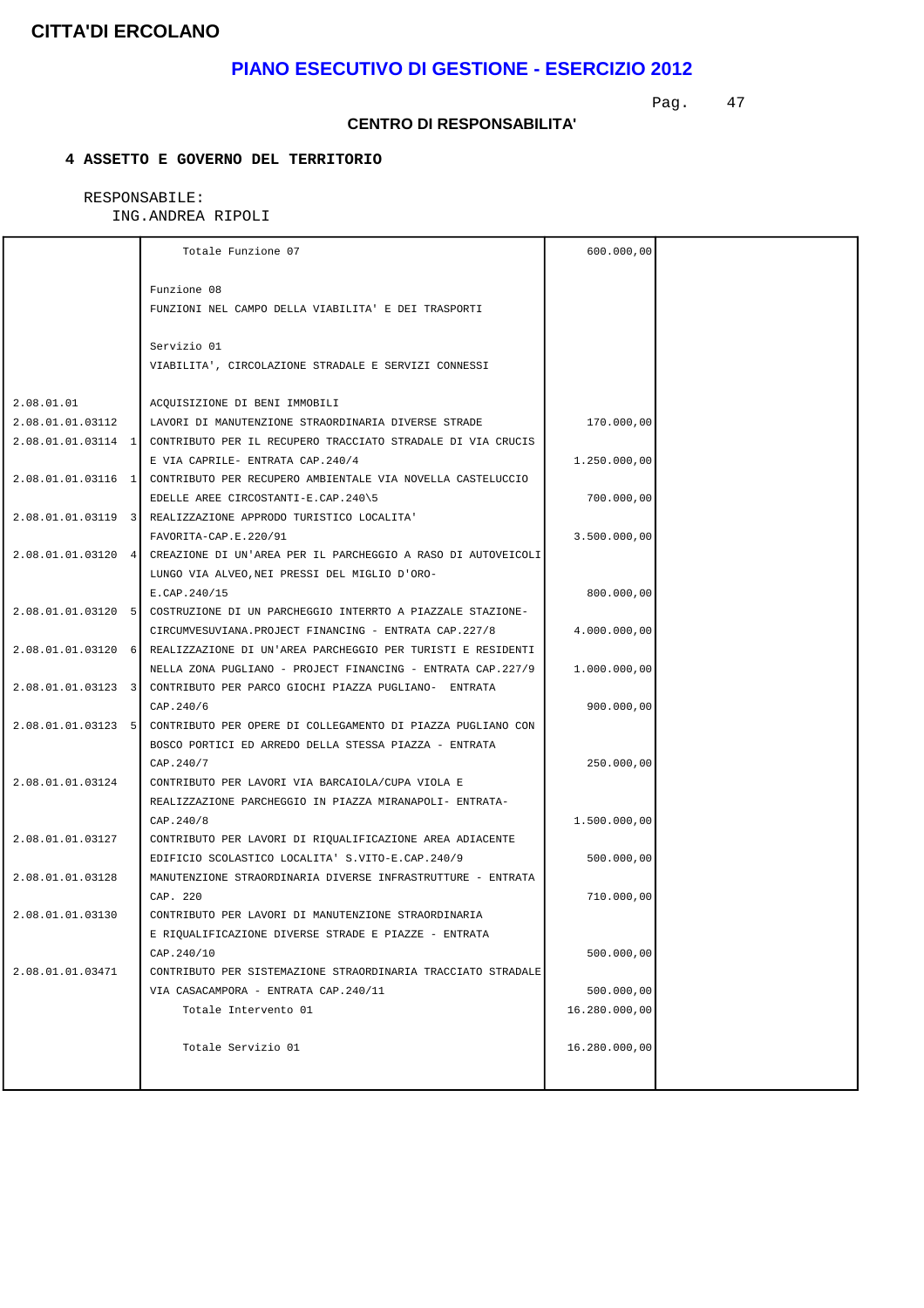## **PIANO ESECUTIVO DI GESTIONE - ESERCIZIO 2012**

Pag. 48

#### **CENTRO DI RESPONSABILITA'**

### **4 ASSETTO E GOVERNO DEL TERRITORIO**

|                      | Servizio 02                                                           |               |  |
|----------------------|-----------------------------------------------------------------------|---------------|--|
|                      | ILLUMINAZIONE PUBBLICA E SERVIZI CONNESSI                             |               |  |
|                      |                                                                       |               |  |
| 2.08.02.01           | ACOUISIZIONE DI BENI IMMOBILI                                         |               |  |
| 2.08.02.01.03149     | MANUTENZIONE STRAORDINARIA IMPIANTI P.I.                              | 150.000,00    |  |
| 2.08.02.01.03153     | CONTRIBUTO PER COSTRUZIONE, MANUTENZIONE ED AMMODERNAMENTO            |               |  |
|                      | IMPIANTI P.I. (VIA CASE VECCHIE, ECC.) - ENTRATA CAP. 240/12          | 800.000,00    |  |
|                      | Totale Intervento 01                                                  | 950.000,00    |  |
|                      | Totale Servizio 02                                                    | 950.000,00    |  |
|                      | Totale Funzione 08                                                    | 17.230.000,00 |  |
|                      |                                                                       |               |  |
|                      | Funzione 09<br>FUNZIONI RIGUARDANTI LA GESTIONE DEL TERRITORIO E      |               |  |
|                      | DELL'AMBIENTE                                                         |               |  |
|                      |                                                                       |               |  |
|                      | Servizio 01                                                           |               |  |
|                      | URBANISTICA E GESTIONE DEL TERRITORIO                                 |               |  |
|                      |                                                                       |               |  |
| 2.09.01.01           | ACQUISIZIONE DI BENI IMMOBILI                                         |               |  |
| 2.09.01.01.03257     | OPERE DI URBANIZZAZIONE - ENTRATA CAP. 225                            | 7.500,00      |  |
|                      | Totale Servizio 01                                                    | 7.500,00      |  |
|                      |                                                                       |               |  |
|                      | Servizio 02                                                           |               |  |
|                      | EDILIZIA RESIDENZIALE PUBBLICA LOCALE E PIANI DI EDILIZIA             |               |  |
|                      | ECONOMICO-POPOLARE                                                    |               |  |
| 2.09.02.01           | ACQUISIZIONE DI BENI IMMOBILI                                         |               |  |
|                      | 2.09.02.01.03239 1 DEVOLUZIONE MUTUO POSIZIONE N.4425350 PER RECUPERO |               |  |
|                      | COMPLETAMENTO 18 ALLOGGI LOCALITA' FOSSOGRANDE - ENTRATA              |               |  |
|                      | CAP. 250/93                                                           | 1.477.162,00  |  |
| $2.09.02.01.03239$ 2 | CONTRIBUTO PER RECUPERO E COMPLETAMENTO 18 ALLOGGI                    |               |  |
|                      | VIA FOSSOGRANDE E REALIZZAZIONE ATTREZZATURE                          |               |  |
|                      | SOCIALI/SPORTIVE IN VIA CEGNACOLO - ENTRATA CAP. 220/19               | 900.000,00    |  |
|                      | Totale Intervento 01                                                  | 2.377.162,00  |  |
|                      |                                                                       |               |  |
|                      | Totale Servizio 02                                                    | 2.377.162,00  |  |
|                      |                                                                       |               |  |
|                      |                                                                       |               |  |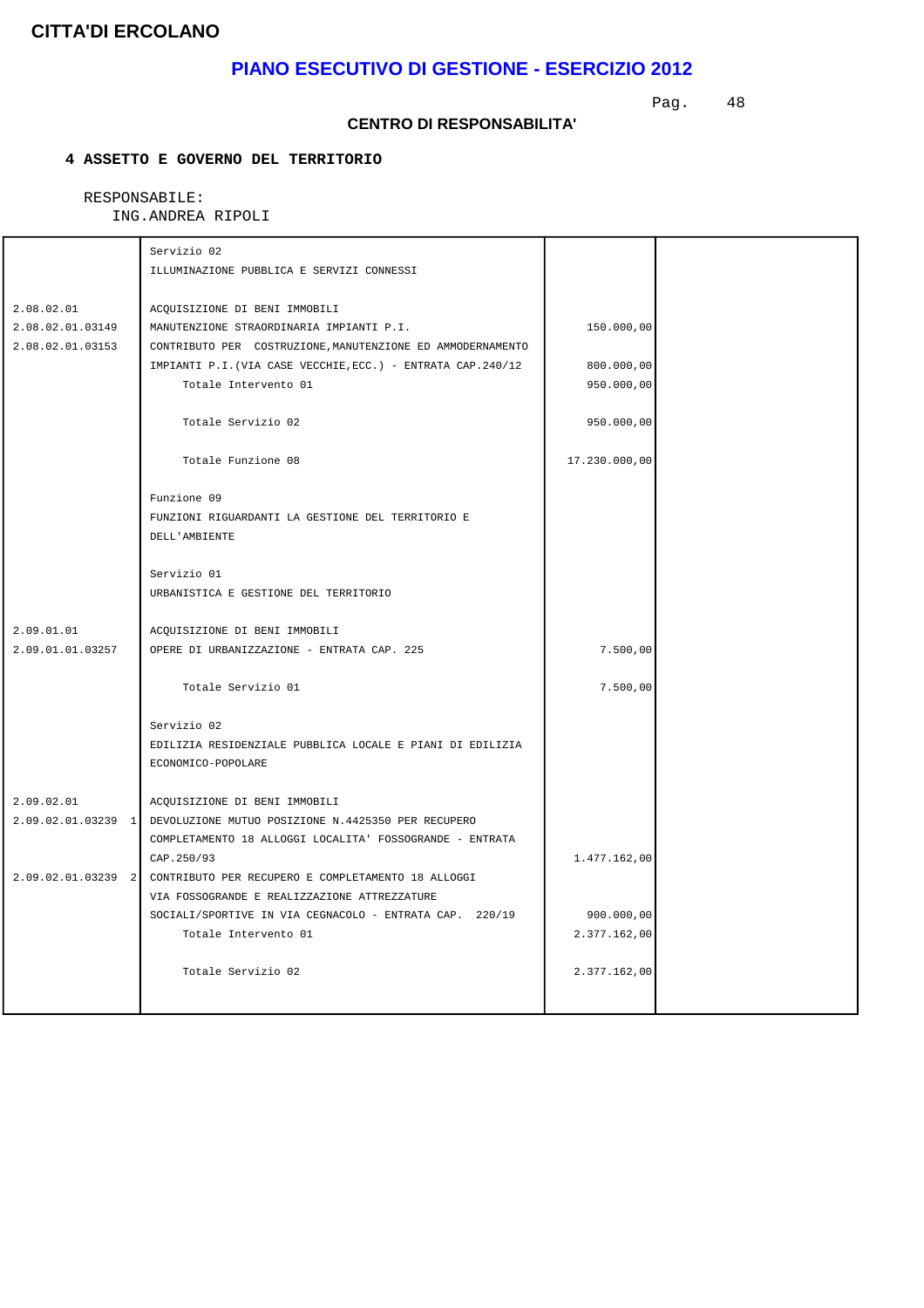## **PIANO ESECUTIVO DI GESTIONE - ESERCIZIO 2012**

Pag. 49

#### **CENTRO DI RESPONSABILITA'**

### **4 ASSETTO E GOVERNO DEL TERRITORIO**

|                  | Servizio 04                                                                    |               |  |
|------------------|--------------------------------------------------------------------------------|---------------|--|
|                  | SERVIZIO IDRICO INTEGRATO                                                      |               |  |
| 2.09.04.01       | ACQUISIZIONE DI BENI IMMOBILI                                                  |               |  |
| 2.09.04.01.03342 | CONTRIBUTO PER REALIZZAZIONE DI SISTEMI PER LO SMALTIMENTO                     |               |  |
|                  | DI ACQUE SUPERFICIALI SUL TERRITORIO COMUNALI - ENTRATA                        |               |  |
|                  | CAP. 220/21                                                                    | 800.000,00    |  |
|                  |                                                                                |               |  |
|                  | Totale Servizio 04                                                             | 800.000,00    |  |
|                  | Servizio 06                                                                    |               |  |
|                  | PARCHI E SERVIZI PER LA TUTELA AMBIENTALE DEL VERDE, ALTRI                     |               |  |
|                  | SERVIZI RELATIVI AL TERRITORIO ED ALL'AMBIENTE                                 |               |  |
|                  |                                                                                |               |  |
| 2.09.06.05       | ACQUISIZIONE DI BENI MOBILI, MACCHINE ED ATTREZZATURE                          |               |  |
|                  | TECNICO-SCIENTIFICHE                                                           |               |  |
| 2.09.06.05.03523 | ACQUISTO ATTREZZATURE INFORMATICHE SERVIZIO GIARDINI                           | 3.000,00      |  |
|                  |                                                                                |               |  |
|                  | Totale Servizio 06                                                             | 3.000,00      |  |
|                  |                                                                                |               |  |
|                  | Totale Funzione 09                                                             | 3.187.662,00  |  |
|                  | Funzione 10                                                                    |               |  |
|                  | FUNZIONI NEL SETTORE SOCIALE                                                   |               |  |
|                  |                                                                                |               |  |
|                  | Servizio 05                                                                    |               |  |
|                  | SERVIZIO NECROSCOPICO E CIMITERIALE                                            |               |  |
| 2.10.05.01       | ACQUISIZIONE DI BENI IMMOBILI                                                  |               |  |
|                  | 2.10.05.01.03776 1 COMPLETAMENTO CIMITERO COMUNALE - RIQUALIFICAZIONE OSSARIO- |               |  |
|                  | REALIZZAZIONE LOCULI COMUNALI - PROJECT FINANCING                              |               |  |
|                  | ENTRATA CAP. 227/1                                                             | 2.000.000,00  |  |
|                  | 2.10.05.01.03776 2 REALIZZAZIONE DI INFRASTRUTTURE A SERVIZIO CIMITERO         |               |  |
|                  | COMUNALE-PROJECT FINANCING - ENTRATA CAP. 227/2                                | 2.000.000,00  |  |
|                  | 2.10.05.01.03776 3 OPERE DI AMPLIAMENTO SUL TERRITYORIO DEL COMUNE DI ERCOLANO |               |  |
|                  | DEL CIMITERO COMUNALE DI S.GIORGIO A CREMANO E DELLE OPERE                     |               |  |
|                  | AD ESSO CONNESSE - ENTRATA CAP.227\3-PROJECT FINANCING                         | 8.000.000,00  |  |
|                  | Totale Intervento 01                                                           | 12.000.000,00 |  |
|                  |                                                                                |               |  |
|                  | Totale Servizio 05                                                             | 12.000.000,00 |  |
|                  |                                                                                |               |  |
|                  | Totale Funzione 10                                                             | 12.000.000,00 |  |
|                  |                                                                                |               |  |
|                  |                                                                                |               |  |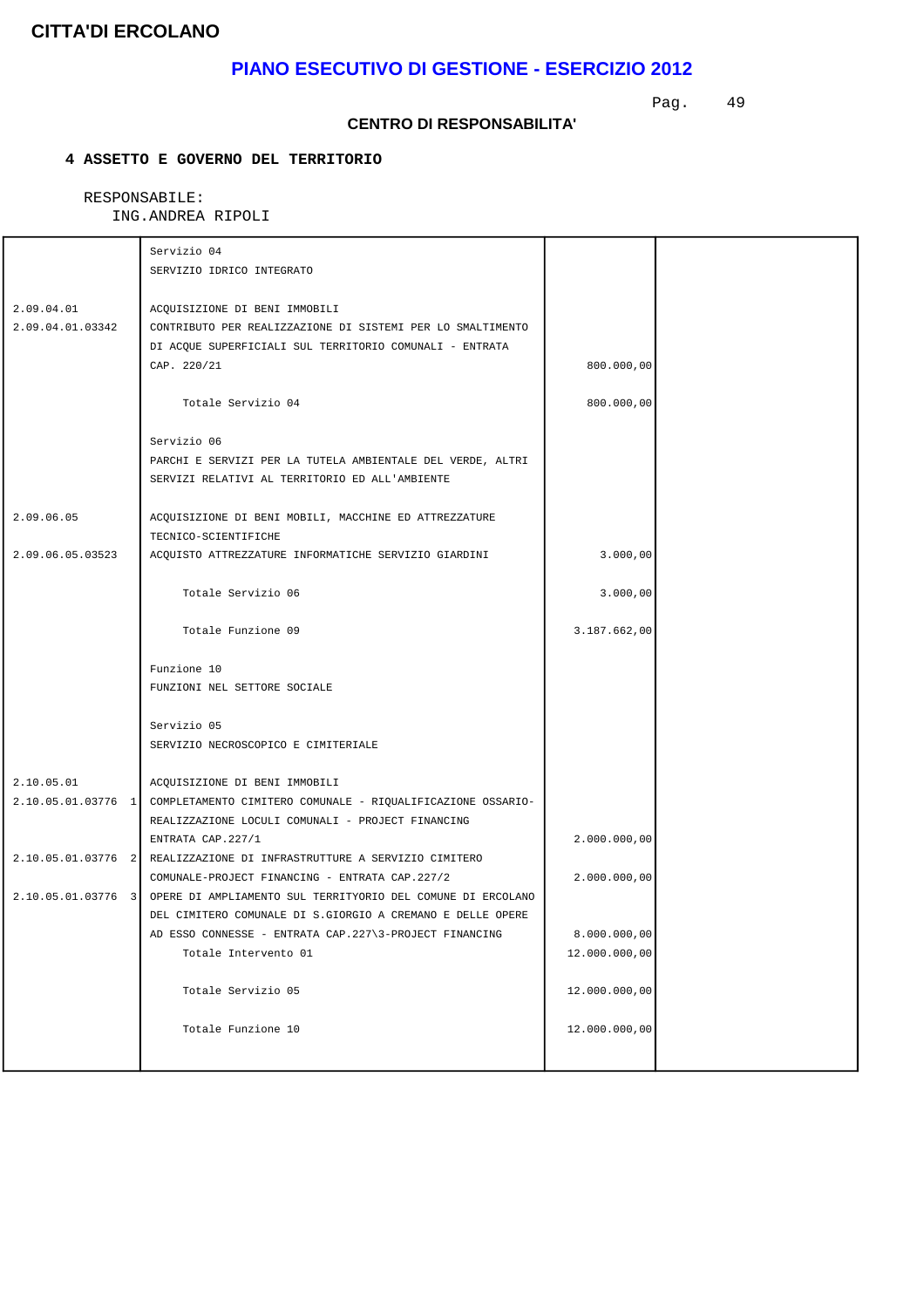## **PIANO ESECUTIVO DI GESTIONE - ESERCIZIO 2012**

Pag. 50

#### **CENTRO DI RESPONSABILITA'**

### **4 ASSETTO E GOVERNO DEL TERRITORIO**

| Funzione 11                                          |                                                                                                                                                                                                                                                                                                                                              |                                                             |
|------------------------------------------------------|----------------------------------------------------------------------------------------------------------------------------------------------------------------------------------------------------------------------------------------------------------------------------------------------------------------------------------------------|-------------------------------------------------------------|
|                                                      |                                                                                                                                                                                                                                                                                                                                              |                                                             |
| Servizio 02                                          |                                                                                                                                                                                                                                                                                                                                              |                                                             |
| FIERE, MERCATI E SERVIZI CONNESSI                    |                                                                                                                                                                                                                                                                                                                                              |                                                             |
|                                                      |                                                                                                                                                                                                                                                                                                                                              |                                                             |
|                                                      |                                                                                                                                                                                                                                                                                                                                              |                                                             |
|                                                      |                                                                                                                                                                                                                                                                                                                                              |                                                             |
|                                                      |                                                                                                                                                                                                                                                                                                                                              |                                                             |
|                                                      |                                                                                                                                                                                                                                                                                                                                              |                                                             |
|                                                      |                                                                                                                                                                                                                                                                                                                                              |                                                             |
|                                                      |                                                                                                                                                                                                                                                                                                                                              |                                                             |
|                                                      |                                                                                                                                                                                                                                                                                                                                              |                                                             |
| Servizio 05                                          |                                                                                                                                                                                                                                                                                                                                              |                                                             |
| SERVIZI RELATIVI AL COMMERCIO                        |                                                                                                                                                                                                                                                                                                                                              |                                                             |
|                                                      |                                                                                                                                                                                                                                                                                                                                              |                                                             |
| ACQUISIZIONE DI BENI IMMOBILI                        |                                                                                                                                                                                                                                                                                                                                              |                                                             |
| CONTRIBUTO PER SISTEMA DI VIDEOSORVEGLIANZA PER AREE |                                                                                                                                                                                                                                                                                                                                              |                                                             |
| SENSIBILI DEL TERRITORIO COMUNALE -E.CAP.240/13      | 300.000,00                                                                                                                                                                                                                                                                                                                                   |                                                             |
|                                                      |                                                                                                                                                                                                                                                                                                                                              |                                                             |
|                                                      |                                                                                                                                                                                                                                                                                                                                              |                                                             |
| Totale Funzione 11                                   | 6.300.000,00                                                                                                                                                                                                                                                                                                                                 |                                                             |
|                                                      |                                                                                                                                                                                                                                                                                                                                              |                                                             |
|                                                      |                                                                                                                                                                                                                                                                                                                                              |                                                             |
|                                                      |                                                                                                                                                                                                                                                                                                                                              |                                                             |
|                                                      |                                                                                                                                                                                                                                                                                                                                              |                                                             |
| TOTALE CENTRO<br>$4\overline{ }$                     | 66.035.292,10                                                                                                                                                                                                                                                                                                                                |                                                             |
|                                                      | FUNZIONI NEL CAMPO DELLO SVILUPPO ECONOMICO<br>ACQUISIZIONE DI BENI IMMOBILI<br>COSTRUZIONE IMMOBILE IN LOCALITA'STRADA DI COLLEGAMENTO VIA<br>PANORAMICA/ CAPRILE DA DESTINARE A MERCATO COMUNALE, AD<br>ATTIVITA' COMMERCIALI CON ANNESSA AREA A SERVIZIO -<br>E.CAP.227/5<br>Totale Servizio 02<br>Totale Servizio 05<br>Totale TITOLO II | 6.000.000,00<br>6.000.000,00<br>300.000,00<br>63.448.662,00 |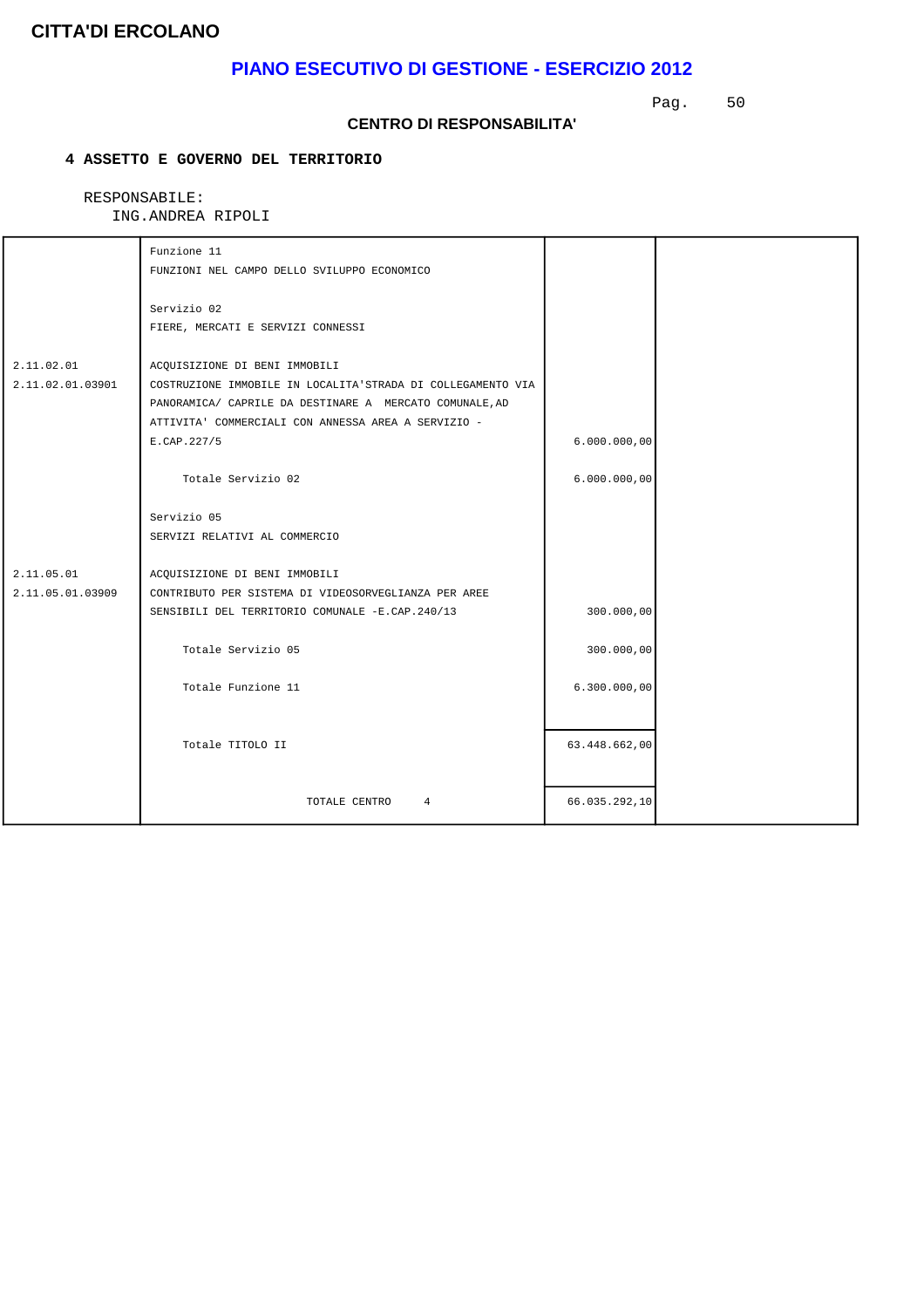## **PIANO ESECUTIVO DI GESTIONE - ESERCIZIO 2012**

Pag. 51

### **5 SERVIZI TUTELA DEL CITTADINO E P.I.**

 RESPONSABILE: DOTT.FRANCESCO ZENTI

| RISORSE:           |                                                              |            |  |
|--------------------|--------------------------------------------------------------|------------|--|
|                    | TITOLO II                                                    |            |  |
|                    | ENTRATE DERIVANTI DA CONTRIBUTI E TRASFERIMENTI CORRENTI     |            |  |
|                    |                                                              |            |  |
|                    | DELLO STATO, DELLA REGIONE E DI ALTRI ENTI PUBBLICI ANCHE    |            |  |
|                    | IN RAPPORTO ALL'ESERCIZIO DI FUNZIONI DELEGATE DALLA REGIONE |            |  |
|                    | Categoria 01                                                 |            |  |
|                    | CONTRIBUTI E TRASFERIMENTI CORRENTI DELLO STATO              |            |  |
|                    |                                                              |            |  |
| 2.01.0130          | TRASFERIMENTI DELLO STATO A CARATTERE GENERALE- RISORSE      |            |  |
| 2.01.0130.00050 9  | PROGETTO FAI-FONDI DI ACCOMPAGNAMENTO ALL'INTEGRAZIONE       | 8.650,00   |  |
|                    |                                                              |            |  |
| 2.01.0140          | TRASFERIMENTI DELLO STATO STATO FINALIZZATI-RISORSE          |            |  |
| 2.01.0140.00052 2  | FONDO NAZIONALE PER LE POLITICHE DELL'IMMIGRAZIONE           |            |  |
|                    | 2011/2013 - I ANNUALITA' - USCITA CAP.1438\2                 | 116.770,00 |  |
|                    |                                                              |            |  |
|                    | Totale Categoria 01                                          | 125.420,00 |  |
|                    | Categoria 02                                                 |            |  |
|                    | CONTRIBUTI E TRASFERIMENTI CORRENTI DELLA REGIONE            |            |  |
|                    |                                                              |            |  |
| 2.02.0170          | FUNZIONE DI ISTRUZIONE PUBBLICA                              |            |  |
| 2.02.0170.00100 3  | FORNITURA GRATUITA LIBRI L.488/99 ART.53 CAP.U 687           | 115.441,00 |  |
| 2.02.0170.00100 8  | BORSE DI STUDIO ANNO SCOLASTICO 2010/2011 CAP. U. 686/7      | 133.843,00 |  |
|                    | Totale Risorsa 0170                                          | 249.284,00 |  |
|                    |                                                              |            |  |
| 2.02.0230          | FUNZIONI NEL SETTORE SOCIALE                                 |            |  |
| 2.02.0230.00110 1  | TRASFERIMENTO DELLA REGIONE PER VARIE                        | 45.000,00  |  |
| 2.02.0230.00110 4  | SUPERAMENTO / ELIMINAZIONE BARRIERE ARCHITETTONICHE L. 13    |            |  |
|                    | CAP. U.1465/1                                                | 3.970,00   |  |
| 2.02.0230.00110 39 | FONDO DI SOSTEGNO ALLA LOCAZIONE - CAPITOLO USCITA 1449/1    | 45.000,00  |  |
|                    | Totale Risorsa 0230                                          | 93.970,00  |  |
|                    |                                                              |            |  |
| 2.02.0250          | ALTRI CONTRIBUTI E TRASFERIMENTI CORRENTI DALLA REGIONE      |            |  |
| 2.02.0250.00112    | CONTRIBUTO SGOMBERO FABBRICATI IACP VIA MARE QUOTA REGIONE   |            |  |
|                    | CAP. U. 1143                                                 | 126.000,00 |  |
|                    |                                                              |            |  |
|                    | Totale Categoria 02                                          | 469.254,00 |  |
|                    |                                                              |            |  |
|                    |                                                              |            |  |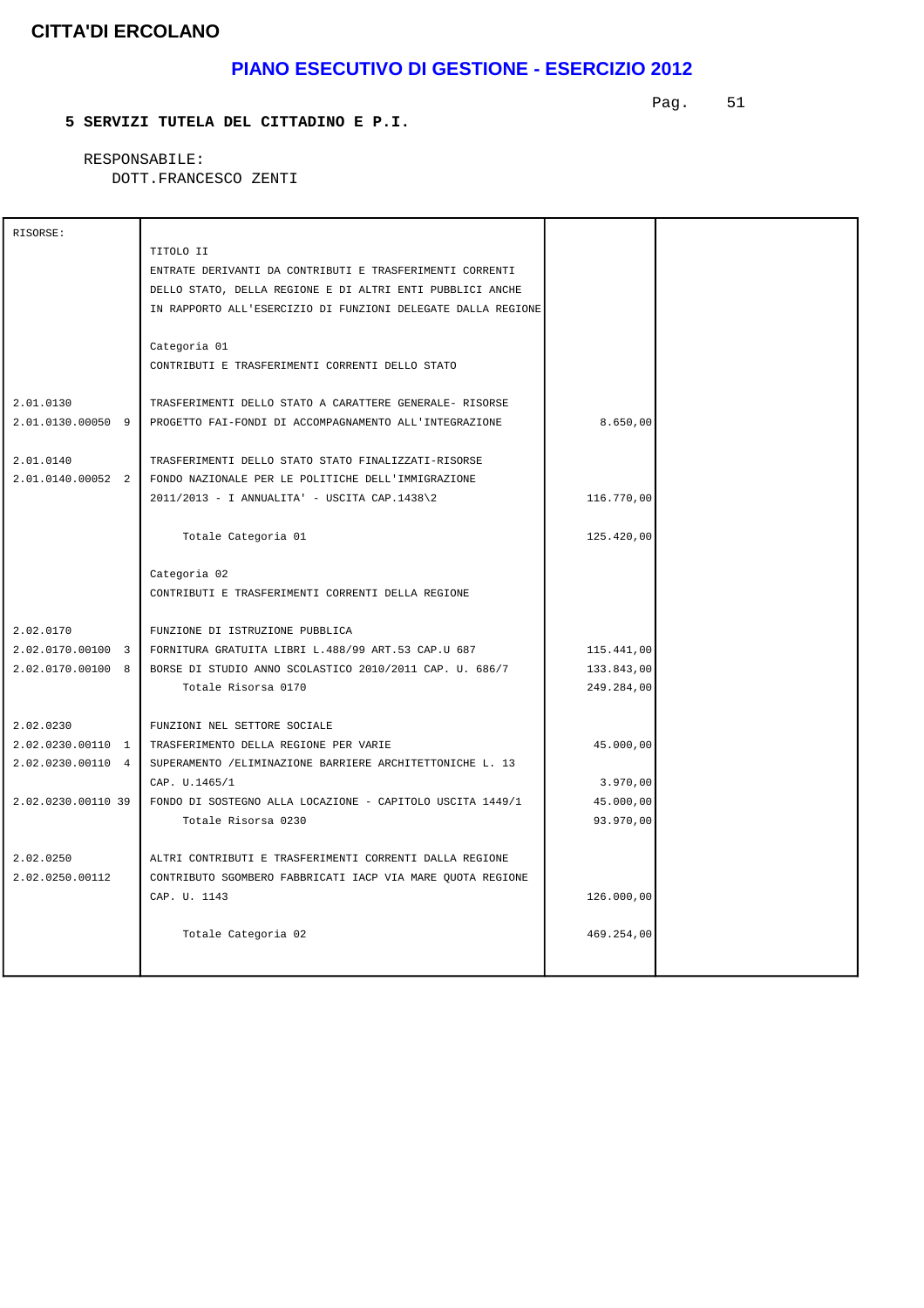## **PIANO ESECUTIVO DI GESTIONE - ESERCIZIO 2012**

Pag. 52

#### **CENTRO DI RESPONSABILITA'**

### **5 SERVIZI TUTELA DEL CITTADINO E P.I.**

### RESPONSABILE:

|                     | Categoria 05                                                              |                        |  |
|---------------------|---------------------------------------------------------------------------|------------------------|--|
|                     | CONTRIBUTI E TRASFERIMENTI CORRENTI DA ALTRI ENTI DEL<br>SETTORE PUBBLICO |                        |  |
|                     |                                                                           |                        |  |
| 2.05.0260           | ALTRI CONTRIBUTI DALLA PROVINCIA                                          |                        |  |
| $2.05.0260.00130$ 2 | CONTRIBUTO PER SPESE FUNZ.SCUOLA MATERNA                                  | 30.000,00              |  |
| 2.05.0260.00130 11  | CONTRIBUTO PER SERVIZIO MENSA INSEGNANTI SCUOLA STATALE                   |                        |  |
|                     | CAP.U.569<br>Totale Risorsa 0260                                          | 30.000,00<br>60.000,00 |  |
|                     |                                                                           |                        |  |
| 2.05.0270           | TRASFERIMENTI CORRENTI DA ALTRI ENTI DEL SETTORE PUBBLICO                 |                        |  |
| 2.05.0270.00133     | CONTRIBUTI SGOMBERI FABBRICATI I.A.C.P. VIA MARE QUOTA                    |                        |  |
|                     | I.A.C.P. CAP. U. 1143                                                     | 252.000,00             |  |
|                     | Totale Categoria 05                                                       | 312.000,00             |  |
|                     |                                                                           |                        |  |
|                     |                                                                           |                        |  |
|                     | Totale TITOLO II                                                          | 906.674,00             |  |
|                     | TITOLO III                                                                |                        |  |
|                     | ENTRATE EXTRATRIBUTARIE                                                   |                        |  |
|                     | Categoria 01                                                              |                        |  |
|                     | PROVENTI DEI SERVIZI PUBBLICI                                             |                        |  |
|                     |                                                                           |                        |  |
| 3.01.0550           | ASSISTENZA SCOLASTICA, TRASPORTO, REFEZIONE ED ALTRI SERVIZI              |                        |  |
| 3.01.0550.00163     | PALESTRE SCOLASTICHE, ISTITUTI, COLLEGI E CONVITTI -                      | 20.000,00              |  |
|                     | Totale Categoria 01                                                       | 20.000,00              |  |
|                     |                                                                           |                        |  |
|                     |                                                                           |                        |  |
|                     | Totale TITOLO III                                                         | 20.000,00              |  |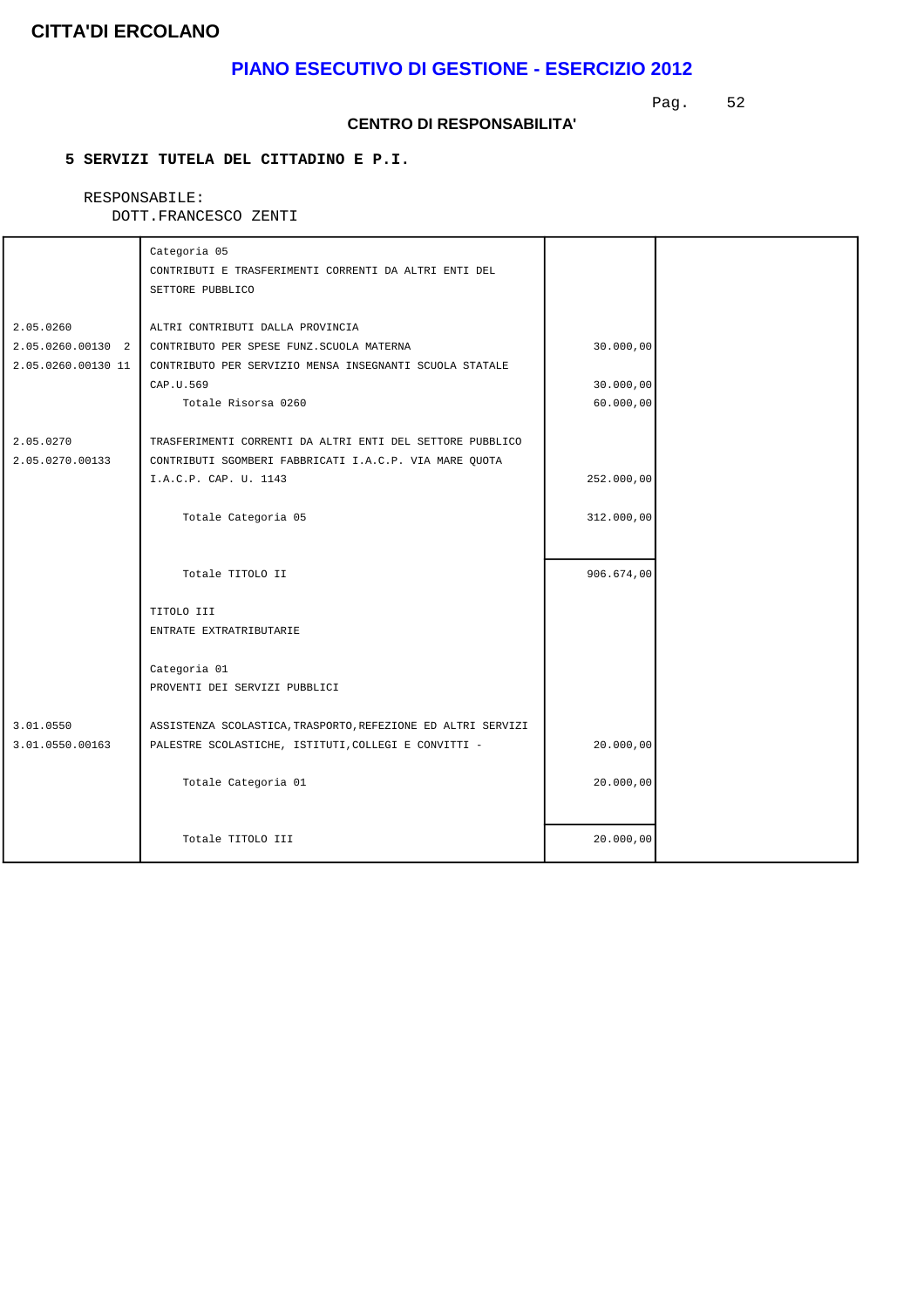## **PIANO ESECUTIVO DI GESTIONE - ESERCIZIO 2012**

Pag. 53

#### **CENTRO DI RESPONSABILITA'**

### **5 SERVIZI TUTELA DEL CITTADINO E P.I.**

### RESPONSABILE:

|                                 | TITOLO IV<br>ENTRATE DERIVANTI DA ALIENAZIONI, DA TRASFERIMENTI DI<br>CAPITALE E DA RISCOSSIONE DI CREDITI                                        |              |  |
|---------------------------------|---------------------------------------------------------------------------------------------------------------------------------------------------|--------------|--|
|                                 | Categoria 03<br>TRASFERIMENTI DI CAPITALE DALLA REGIONE                                                                                           |              |  |
| 4.03.1020<br>4.03.1020.00240 17 | TRASFERIMENTI DI CAPITALI STRAORDINARI DALLA REGIONE<br>PROGETTO E-GESIA POR CAMPANIA FESR 2007/2013 ASSE V<br>OBIETTIVO OPERATIVO 5.1 CAP.U.2332 | 400.000,00   |  |
|                                 | Totale Categoria 03                                                                                                                               | 400.000,00   |  |
|                                 | Totale TITOLO IV                                                                                                                                  | 400.000,00   |  |
|                                 | 5<br>TOTALE CENTRO                                                                                                                                | 1.326.674,00 |  |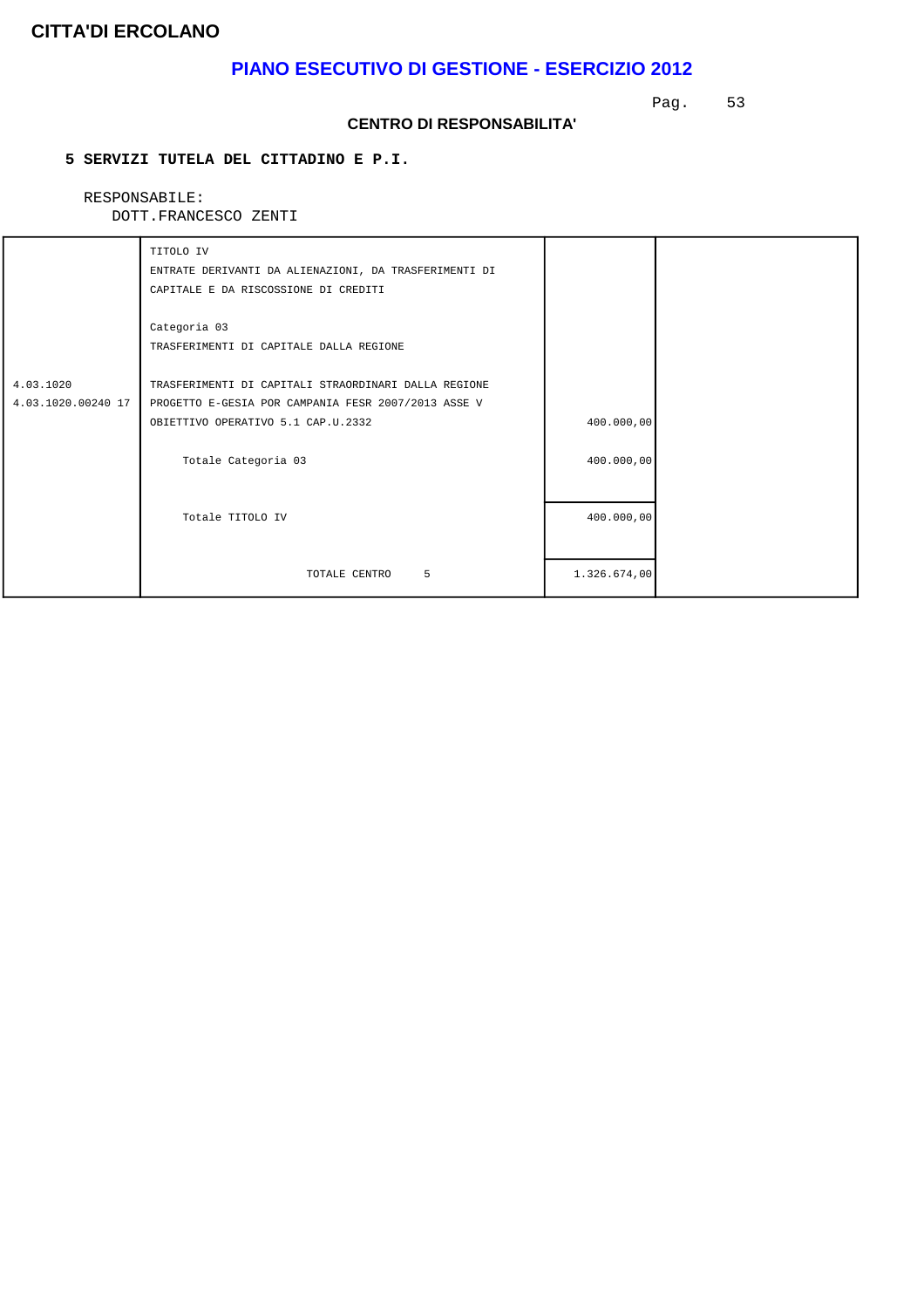## **PIANO ESECUTIVO DI GESTIONE - ESERCIZIO 2012**

Pag. 54

#### **CENTRO DI RESPONSABILITA'**

### **5 SERVIZI TUTELA DEL CITTADINO E P.I.**

### RESPONSABILE:

| INTERVENTI:           |                                                                                    |            |  |
|-----------------------|------------------------------------------------------------------------------------|------------|--|
|                       | TITOLO I                                                                           |            |  |
|                       | SPESE CORRENTI                                                                     |            |  |
|                       |                                                                                    |            |  |
|                       | Funzione 04                                                                        |            |  |
|                       | FUNZIONI DI ISTRUZIONE PUBBLICA                                                    |            |  |
|                       |                                                                                    |            |  |
|                       | Servizio 01                                                                        |            |  |
|                       | SCUOLA MATERNA                                                                     |            |  |
|                       |                                                                                    |            |  |
| 1.04.01.01            | PERSONALE                                                                          |            |  |
|                       | 1.04.01.01.00562 3 TRATTAMENTO ECONOMICO ACCESSORIO                                | 95.646,00  |  |
|                       |                                                                                    |            |  |
| 1.04.01.02            | ACQUISTO DI BENI DI CONSUMO E/O DI MATERIE PRIME                                   |            |  |
|                       | 1.04.01.02.00564 5 MATERIALE DI PULIZIA                                            | 10.000,00  |  |
| $1.04.01.02.00564$ 7  | ALTRI BENI DI CONSUMO                                                              | 2.000,00   |  |
| $1.04.01.02.00564$ 8  | LIBRI, RIVISTE, STAMPATI, CANCELLERIA E VARIE SCUOLA MATERNA                       | 1.000,00   |  |
| $1.04.01.02.00564$ 11 | ACQUISTI PER PICCOLE SPESE SCUOLA MATERNA                                          | 1.000,00   |  |
|                       | Totale Intervento 02                                                               | 14.000,00  |  |
|                       |                                                                                    |            |  |
| 1.04.01.03            | PRESTAZIONI DI SERVIZI                                                             |            |  |
| $1.04.01.03.00566$ 2  | MANUTENZIONE ORDINARIA BENI MOBILI                                                 | 1.000,00   |  |
| 1.04.01.03.00566<br>6 | MANUTENZIONE PALESTRE                                                              | 1.000,00   |  |
| 1.04.01.03.00566<br>7 | SPESE DIVERSE                                                                      | 3.000,00   |  |
| 1.04.01.03.00566<br>8 | SPESE PER CORSI DI AGGIORNAMENTO ANNUALE PERSONALE                                 | 1.500,00   |  |
| 1.04.01.03.00567      | PROGETTI PER L'AGGREGAZIONE DELL'INFANZIA                                          | 500,00     |  |
| 1.04.01.03.00568      | SPESE PER PICCOLE MANUTENZIONI SCUOLA MATERNA                                      | 1.000,00   |  |
| 1.04.01.03.00569      | SPESE PER IL SERVIZIO MENSA INSEGNANTI SCUOLE                                      |            |  |
|                       | STATALI-ENTRATA CAP.130/11                                                         | 30.000,00  |  |
|                       | Totale Intervento 03                                                               | 38.000,00  |  |
|                       |                                                                                    |            |  |
|                       | Totale Servizio 01                                                                 | 147.646,00 |  |
|                       |                                                                                    |            |  |
|                       | Servizio 02                                                                        |            |  |
|                       | ISTRUZIONE ELEMENTARE                                                              |            |  |
|                       |                                                                                    |            |  |
| 1.04.02.02            | ACQUISTO DI BENI DI CONSUMO E/O DI MATERIE PRIME                                   |            |  |
|                       | 1.04.02.02.00582 4 LIBRI, RIVISTE, STAMPATI, CANCELLERIA E VARIE SCUOLE ELEMENTARI | 2.000,00   |  |
| 1.04.02.02.00584      | FORNITURA GRATUITA DI LIBRI AGLI ALUNNI DELLE SCUOLE ELEM.                         | 91.000,00  |  |
|                       | Totale Intervento 02                                                               | 93.000,00  |  |
|                       |                                                                                    |            |  |
|                       |                                                                                    |            |  |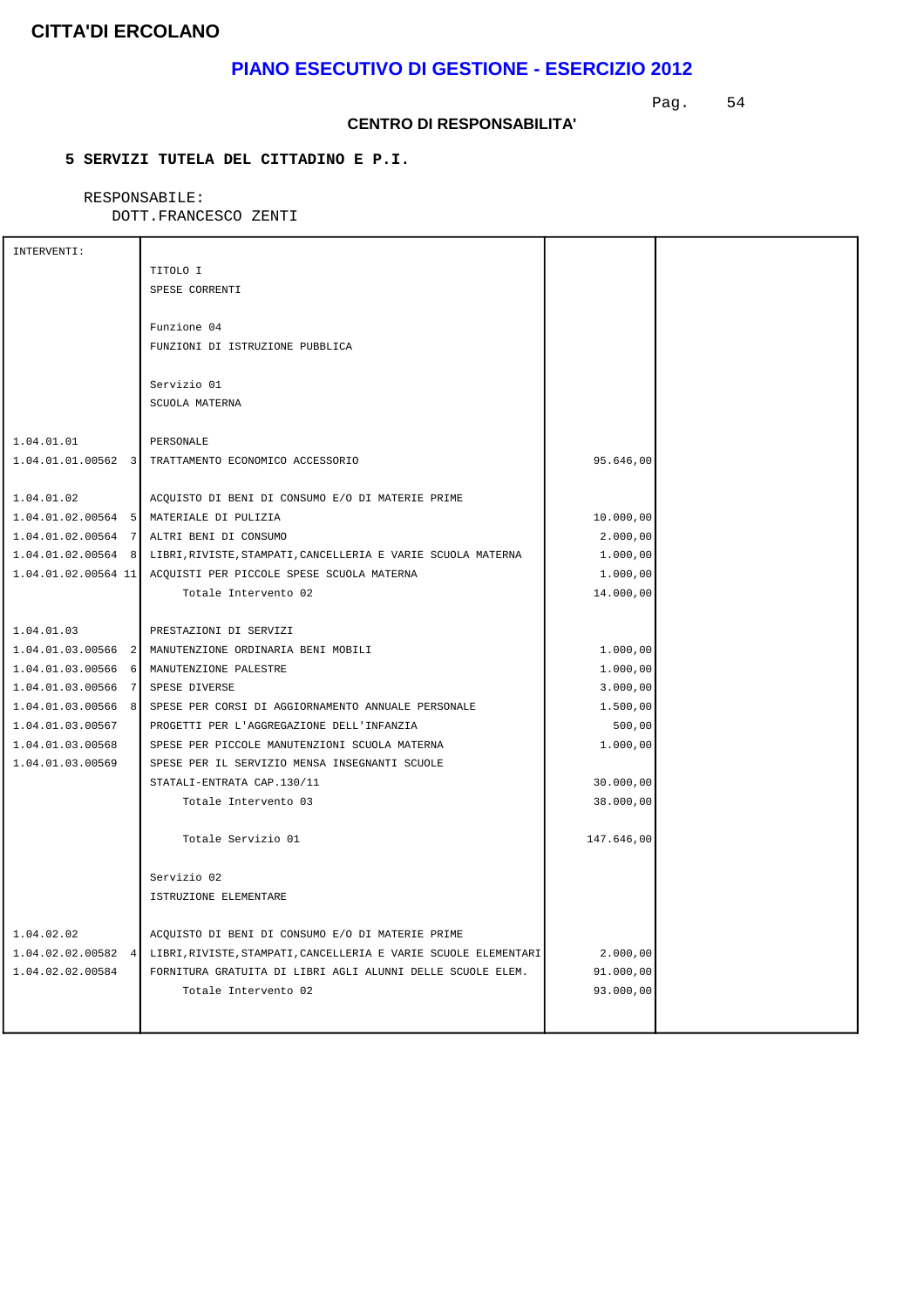## **PIANO ESECUTIVO DI GESTIONE - ESERCIZIO 2012**

Pag. 55

#### **CENTRO DI RESPONSABILITA'**

### **5 SERVIZI TUTELA DEL CITTADINO E P.I.**

## RESPONSABILE:

| 1.04.02.03                           | PRESTAZIONI DI SERVIZI                                                        |            |  |
|--------------------------------------|-------------------------------------------------------------------------------|------------|--|
|                                      | 1.04.02.03.00592 5 MANUTENZIONE ORDINARIA IMMOBILI SCUOLE ELEMENTARI-DA       |            |  |
|                                      | ASSEGNARE ALLE SCUOLE                                                         | 37.000,00  |  |
| 1.04.02.03.00592 7 SPESE DIVERSE     |                                                                               |            |  |
|                                      |                                                                               | 1.000,00   |  |
|                                      | Totale Intervento 03                                                          | 38.000,00  |  |
|                                      |                                                                               |            |  |
|                                      | Totale Servizio 02                                                            | 131.000,00 |  |
|                                      | Servizio 03                                                                   |            |  |
|                                      | ISTRUZIONE MEDIA                                                              |            |  |
|                                      |                                                                               |            |  |
| 1.04.03.03                           | PRESTAZIONI DI SERVIZI                                                        |            |  |
|                                      | 1.04.03.03.00618 2 MANUTENZIONE ORDINARIA IMMOBILI SCUOLE MEDIE -DA ASSEGNARE |            |  |
|                                      | ALLE SCUOLE                                                                   | 34.000,00  |  |
|                                      |                                                                               |            |  |
|                                      | Totale Servizio 03                                                            | 34.000,00  |  |
|                                      |                                                                               |            |  |
|                                      | Servizio 05                                                                   |            |  |
|                                      | ASSISTENZA SCOLASTICA, TRASPORTO, REFEZIONE E ALTRI SERVIZI                   |            |  |
|                                      |                                                                               |            |  |
| 1.04.05.01                           | PERSONALE                                                                     |            |  |
|                                      | 1.04.05.01.00638 3 TRATTAMENTO ECONOMICO ACCESSORIO                           | 33.823,00  |  |
|                                      |                                                                               |            |  |
| 1.04.05.02                           | ACQUISTO DI BENI DI CONSUMO E/O DI MATERIE PRIME                              |            |  |
|                                      | 1.04.05.02.00648 2 MANUTENZIONE ORDINARIA BENI MOBILI                         | 500,00     |  |
|                                      |                                                                               |            |  |
| 1.04.05.03                           | PRESTAZIONI DI SERVIZI                                                        |            |  |
| 1.04.05.03.00664                     | SPESE PER GARE DI APPALTO E CONTRATTI                                         | 1.000,00   |  |
| 1.04.05.03.00666                     | TRASPORTI SCOLASTICI EFFETTUATI DA TERZI-PRESTAZIONI DI                       | 73.000,00  |  |
|                                      | 1.04.05.03.00672 1 PROGETTO ACTARY TURCHIA                                    | 500,00     |  |
| 1.04.05.03.00672 2 RE-CREATOR VESEVO |                                                                               | 500,00     |  |
|                                      | Totale Intervento 03                                                          | 75.000,00  |  |
|                                      |                                                                               |            |  |
| 1.04.05.05                           | TRASFERIMENTI                                                                 |            |  |
| 1.04.05.05.00673                     | CONTRIBUTI INIZIATIVE DI ORATORI E ASSOCIAZIONI PER BAMBINI                   |            |  |
|                                      | DISAGIATI DEL TERRITORIO                                                      | 7.200,00   |  |
| 1.04.05.05.00684                     | LIBRI ED EFFETTI SCOLASTICI AD ALUNNI DEGLI ISTITUTI DI                       | 7.500,00   |  |
| 1.04.05.05.00686<br>7                | BORSE DI STUDIO ANNO SCOLASTICO 2010/2011 ENTRATA CAP. 100/8                  | 133.843,00 |  |
| 1.04.05.05.00687                     | FORNITURA GRATUITA LIBRI DI TESTO L.23\12\99 N.488                            |            |  |
|                                      | ART. $53-E$ . CAP. $100\$ 3                                                   | 115.441,00 |  |
|                                      | Totale Intervento 05                                                          | 263.984,00 |  |
|                                      |                                                                               |            |  |
|                                      | Totale Servizio 05                                                            | 373.307,00 |  |
|                                      |                                                                               |            |  |
|                                      | Totale Funzione 04                                                            | 685.953,00 |  |
|                                      |                                                                               |            |  |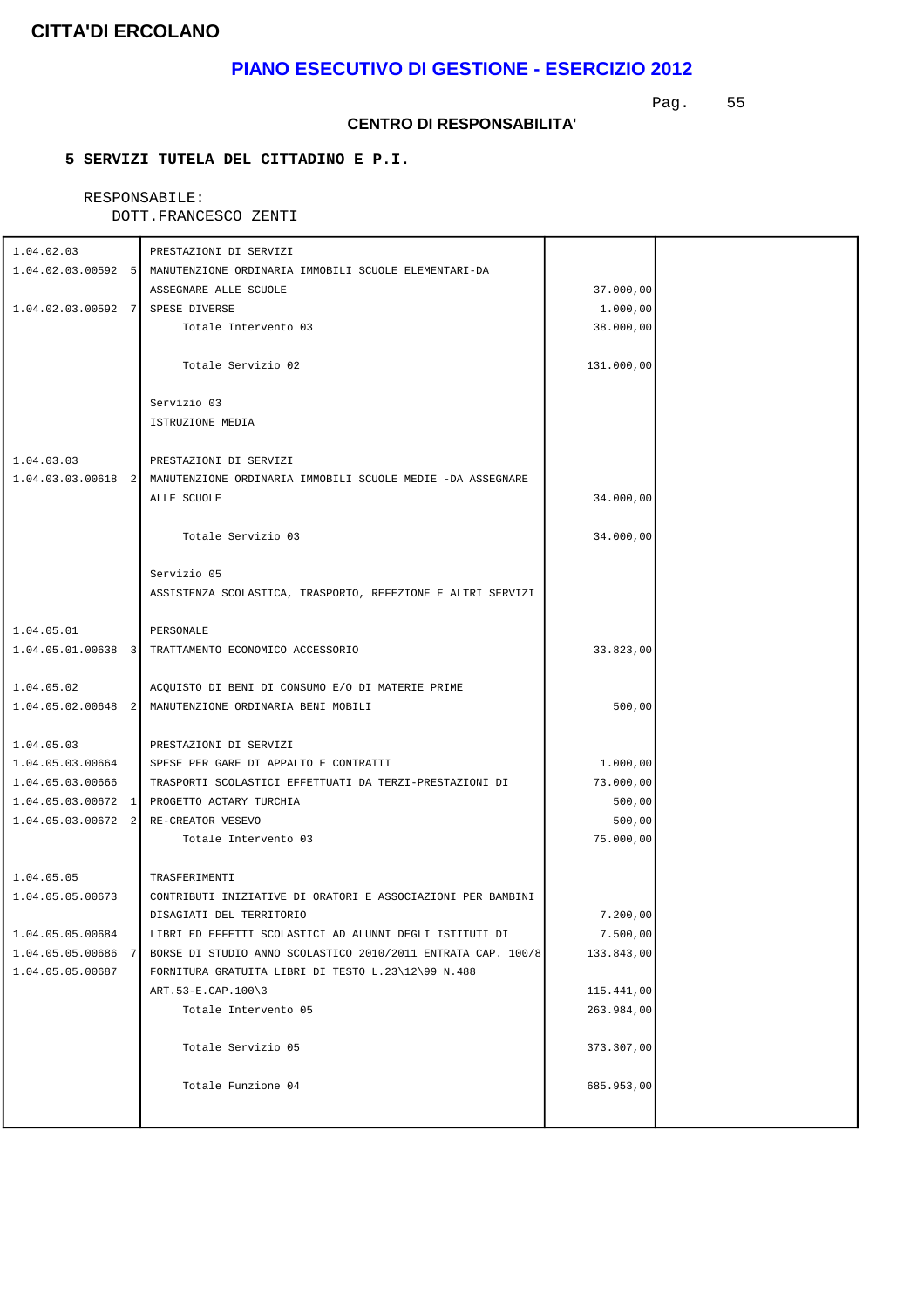## **PIANO ESECUTIVO DI GESTIONE - ESERCIZIO 2012**

Pag. 56

#### **CENTRO DI RESPONSABILITA'**

### **5 SERVIZI TUTELA DEL CITTADINO E P.I.**

#### RESPONSABILE: DOTT.FRANCESCO ZENTI

|                      | Funzione 09<br>FUNZIONI RIGUARDANTI LA GESTIONE DEL TERRITORIO E<br>DELL'AMBIENTE              |            |  |
|----------------------|------------------------------------------------------------------------------------------------|------------|--|
|                      | Servizio 02<br>EDILIZIA RESIDENZIALE PUBBLICA LOCALE E PIANI DI EDILIZIA<br>ECONOMICO-POPOLARE |            |  |
|                      |                                                                                                |            |  |
| 1.09.02.05           | TRASFERIMENTI                                                                                  |            |  |
| 1.09.02.05.01142     | EMERGENZA ABITATIVA - CONTRIBUTI                                                               | 500,00     |  |
| 1.09.02.05.01143     | CONTRIBUTI ALLE FAMIGLIE PER SGOMBERO FABBRICATO IACP VIA                                      |            |  |
|                      | MARE -TRASFERIMENTO DALLA PROVINCIA E REGIONE - ENTRATA<br>CAP.133 E CAP.112                   | 378.000,00 |  |
| 1.09.02.05.01144     | COFINANZIAMENTO PER CONTRIBUTO REGIONALE FITTI                                                 | 500,00     |  |
|                      | Totale Intervento 05                                                                           | 379.000,00 |  |
|                      |                                                                                                |            |  |
|                      | Totale Servizio 02                                                                             | 379.000,00 |  |
|                      | Totale Funzione 09                                                                             | 379.000,00 |  |
|                      | Funzione 10                                                                                    |            |  |
|                      | FUNZIONI NEL SETTORE SOCIALE                                                                   |            |  |
|                      |                                                                                                |            |  |
|                      | Servizio 01                                                                                    |            |  |
|                      | ASILI NIDO, SERVIZI PER L'INFANZIA E PER I MINORI                                              |            |  |
| 1.10.01.03           | PRESTAZIONI DI SERVIZI                                                                         |            |  |
| 1.10.01.03.01338     | SPESE PER LA VIGILANZA                                                                         | 15.500,00  |  |
| 1.10.01.03.01340     | PROGETTO FAI - FONDI DIACCONMPAGNAMENTO ALL'INTEGRAZIONE -                                     |            |  |
|                      | CAP. ENTRATA 50/9                                                                              | 8.650,00   |  |
| $1.10.01.03.01343$ 4 | FONDO UNICO DELL'AMBITO M16 - MINORI NON RICONOSCIUTI -                                        |            |  |
|                      | QUOTA A CARICO COMUNE                                                                          | 55.000,00  |  |
| $1.10.01.03.01344$ 1 | RETTE DI MANTENIMENTO MINORI C/O STRUTTURE MINORILI                                            | 175.000,00 |  |
| 1.10.01.03.01344 2   | SERVIZI SEMIRESIDENZIALI PER MINORI DIMESSI DAGLI ISTITUTI                                     |            |  |
|                      | ASSISTENZIALI CON DECRETO DEL TRIBUNALE DEI MINORI                                             | 10.000,00  |  |
|                      | Totale Intervento 03                                                                           | 264.150,00 |  |
| 1.10.01.05           | TRASFERIMENTI                                                                                  |            |  |
| 1.10.01.05.01348     | ASSISTENZA FANCIULLI RICONOSCIUTI DA UN SOLO GENITORE                                          | 50.000,00  |  |
| 1.10.01.05.01350     | FAMIGLIE AFFIDATARIE DI MINORI-CONTRIBUTI                                                      | 12.000,00  |  |
|                      | Totale Intervento 05                                                                           | 62.000,00  |  |
|                      | Totale Servizio 01                                                                             | 326.150,00 |  |
|                      |                                                                                                |            |  |
|                      |                                                                                                |            |  |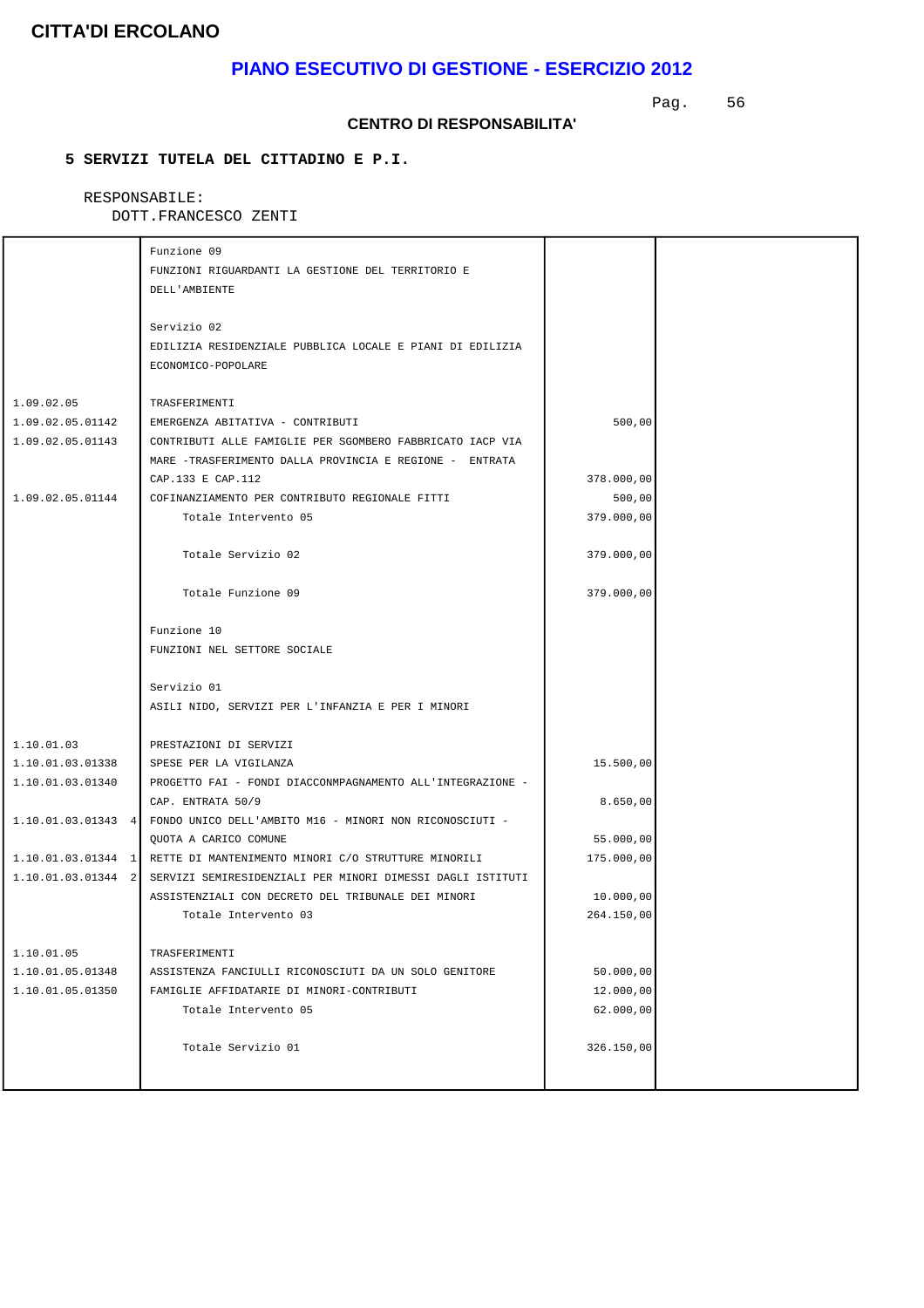### **PIANO ESECUTIVO DI GESTIONE - ESERCIZIO 2012**

Pag. 57

#### **CENTRO DI RESPONSABILITA'**

### **5 SERVIZI TUTELA DEL CITTADINO E P.I.**

# RESPONSABILE:

|                    | Servizio 04                                                                    |            |                             |
|--------------------|--------------------------------------------------------------------------------|------------|-----------------------------|
|                    | ASSISTENZA, BENEFICENZA PUBBLICA E SERVIZI DIVERSI ALLA                        |            |                             |
|                    | PERSONA                                                                        |            |                             |
|                    |                                                                                |            |                             |
| 1.10.04.01         | PERSONALE                                                                      |            |                             |
|                    | 1.10.04.01.01398 2 COMPENSO PER LAVORO STRAORDINARIO SERVIZI SOCIALI           | 7.333,82   |                             |
|                    | 1.10.04.01.01398 3 TRATTAMENTO ECONOMICO ACCESSORIO                            | 20.988,00  |                             |
|                    | Totale Intervento 01                                                           | 28.321,82  |                             |
|                    |                                                                                |            |                             |
| 1.10.04.02         | ACQUISTO DI BENI DI CONSUMO E/O DI MATERIE PRIME                               |            |                             |
| 1.10.04.02.01403   | SPESE PER IL CENTRO SOCIALE ANZIANI                                            | 1.000,00   |                             |
| 1.10.04.02.01406   | SPESE PER LA LEGALITA'- ACOUISTI                                               | 2.000,00   |                             |
|                    | Totale Intervento 02                                                           | 3.000,00   |                             |
|                    |                                                                                |            |                             |
| 1.10.04.03         | PRESTAZIONI DI SERVIZI                                                         |            |                             |
| 1.10.04.03.01408   | INDENNITA' E RIMBORSO SPESE PER MISSIONI AL PERSONALE                          |            |                             |
|                    | SERVIZIO ASSISTENZA                                                            | 200,00     |                             |
|                    | 1.10.04.03.01409 1 SPESE PER LA COMMISSIONE CONTRIB.ACQ.I CASA E CONTRIB.FITTI | 2.000,00   |                             |
|                    | 1.10.04.03.01412 2 ASSISTENZA DOMICILIARE ANZIANI ED HANDICAPPATI              | 66.000,00  |                             |
|                    | 1.10.04.03.01412 3 INIZIATIVE A FAVORE DEGLI ANZIANI                           | 11.116,00  |                             |
| 1.10.04.03.01413   | SPESE PER IL CENTRO SOCIALE ANZIANI                                            | 2.000,00   |                             |
| 1.10.04.03.01414   | RICOVERO ANZIANI MALATI CRONICI                                                | 35.000,00  |                             |
|                    | 1.10.04.03.01415 1 INIZIATIVE A FAVORE DI ANZIANI E DISABILI                   | 5.000,00   |                             |
|                    | 1.10.04.03.01415 2 UTENTI DISABILI-TRASPORTO E ASSISTENZA SCOLASTICA           | 45.000,00  |                             |
|                    | 1.10.04.03.01416 7 POLITICHE GIOVANILI FORMAZIONE E LAVORO                     | 500,00     |                             |
|                    | 1.10.04.03.01420 1 SPESE PER LE POLITICHE GIOVANILI                            | 2.000,00   |                             |
|                    | 1.10.04.03.01424 2 PIANO TERRITORIALE POLITICHE GIOVANILI - QUOTA DI           |            |                             |
|                    | COFINANZIAMENTO                                                                | 85,00      |                             |
| 1.10.04.03.01426   | TRASPORTO DISABILI PRESSO STRUTTURE SEMIRESIDENZIALI                           | 39.000,00  |                             |
|                    | 1.10.04.03.01431 5   INIZIATIVE A FAVORE DELLA LEGALITA'                       | 500,00     |                             |
|                    | 1.10.04.03.01433 2 SPESE PER GARE DI APPALTO E CONTRATTI                       | 500,00     |                             |
|                    | Totale Intervento 03                                                           | 208.901,00 |                             |
|                    |                                                                                |            |                             |
| 1.10.04.04         | UTILIZZO DI BENI DI TERZI                                                      |            |                             |
| 1.10.04.04.01434   | NOLEGGIO AUTOVETTURA SETTORE SERVIZI SOCIALI                                   | 5.700,00   |                             |
|                    |                                                                                |            |                             |
| 1.10.04.05         | TRASFERIMENTI                                                                  |            |                             |
| 1.10.04.05.01435 1 | SOVVENZIONI E CONTRIBUTI AD ASSOCIAZIONI ANZIANI E DISABILI                    | 5.000,00   |                             |
| 1.10.04.05.01435 3 | PROGETTO CAMPO PLINIUS - CONTRIBUTO                                            | 2.000,00   |                             |
| 1.10.04.05.01438 2 | FONDO NAZIONALE PER LE POLITICHE DELL'IMMIGRAZIONE                             |            | Gestito dal centro n.<br>10 |
|                    | 2011/2013- I ANNUALITA'- ENTRATA CAP.52/2                                      | 116.770,00 |                             |
| 1.10.04.05.01449 1 | FONDO DI SOSTEGNO ALLA LOCAZIONE - CAPITOLO ENTRATA 110/39                     | 45.000,00  |                             |
| 1.10.04.05.01452   | CONTRIBUTI A PARROCCHIE CITTADINE PER ACOUISTO GENERI                          |            |                             |
|                    | ALIMENTARI PER FAMIGLIE BISOGNOSE IN OCCASIONE DELLE                           |            |                             |
|                    | FESTIVITA' NATALIZIE                                                           | 4.400,00   |                             |
|                    |                                                                                |            |                             |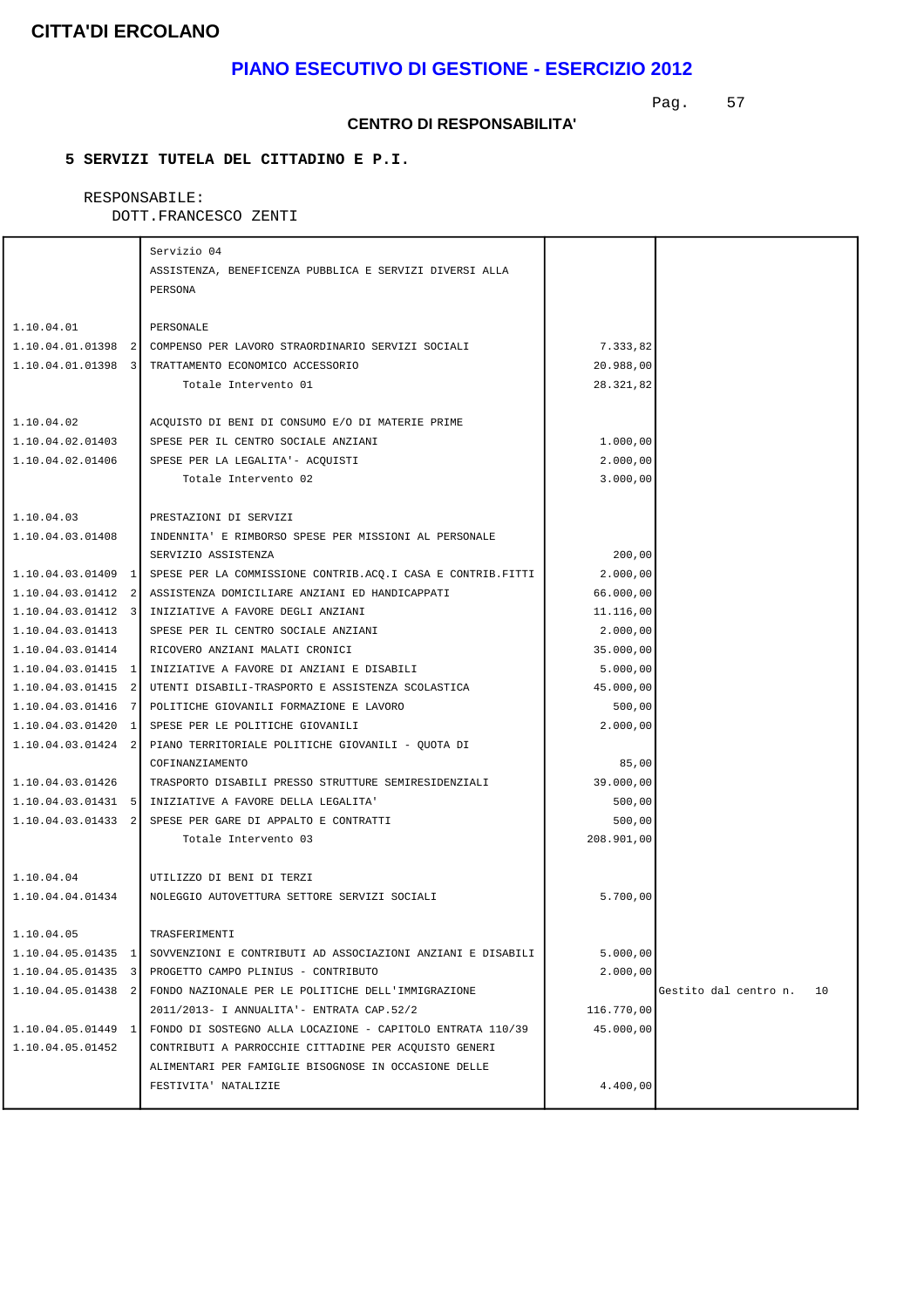### **PIANO ESECUTIVO DI GESTIONE - ESERCIZIO 2012**

Pag. 58

#### **CENTRO DI RESPONSABILITA'**

### **5 SERVIZI TUTELA DEL CITTADINO E P.I.**

### RESPONSABILE:

| 1.10.04.05.01458 | ASSISTENZA INVALIDI ED HANDICAPPATI-CONTRIBUTI                       | 60.000,00    |  |
|------------------|----------------------------------------------------------------------|--------------|--|
| 1.10.04.05.01461 | SUSSIDI E CONTRIBUTI A CITTADINI BISOGNOSI                           | 700,00       |  |
|                  | 1.10.04.05.01461 4 FONDO FAMIGLIE VITTIME DELLA CRISI                | 500,00       |  |
|                  | 1.10.04.05.01461 5 CONTRIBUTI A FAMIGLIE DISAGIATE PER NUOVI NATI    | 500,00       |  |
|                  | 1.10.04.05.01465 1 SUPERAMENTO ELIMINAZIONE BARRIERE ARCHITETTONICHE |              |  |
|                  | $L.13\89$ -ENTRATA CAP.110 $4-$                                      | 3.970,00     |  |
|                  | 1.10.04.05.01465 5 ADESIONE CONSORZIO SOLE                           | 13.500,00    |  |
|                  | Totale Intervento 05                                                 | 252.340,00   |  |
|                  |                                                                      |              |  |
|                  | Totale Servizio 04                                                   | 498.262,82   |  |
|                  |                                                                      |              |  |
|                  | Servizio 05                                                          |              |  |
|                  | SERVIZIO NECROSCOPICO E CIMITERIALE                                  |              |  |
|                  |                                                                      |              |  |
| 1.10.05.03       | PRESTAZIONI DI SERVIZI                                               |              |  |
| 1.10.05.03.01502 | TRASPORTI FUNEBRI DEI NON ABBIENTI                                   | 2.000,00     |  |
|                  |                                                                      |              |  |
|                  | Totale Servizio 05                                                   | 2.000,00     |  |
|                  |                                                                      |              |  |
|                  | Totale Funzione 10                                                   | 826.412,82   |  |
|                  |                                                                      |              |  |
|                  |                                                                      |              |  |
|                  | Totale TITOLO I                                                      | 1.891.365,82 |  |
|                  |                                                                      |              |  |
|                  | TITOLO II                                                            |              |  |
|                  | SPESE IN CONTO CAPITALE                                              |              |  |
|                  |                                                                      |              |  |
|                  | Funzione 04                                                          |              |  |
|                  | FUNZIONI DI ISTRUZIONE PUBBLICA                                      |              |  |
|                  | Servizio 02                                                          |              |  |
|                  | ISTRUZIONE ELEMENTARE                                                |              |  |
|                  |                                                                      |              |  |
| 2.04.02.05       | ACQUISIZIONE DI BENI MOBILI, MACCHINE ED ATTREZZATURE                |              |  |
|                  | TECNICO-SCIENTIFICHE                                                 |              |  |
| 2.04.02.05.02452 | ACQUISTO ARREDI ED ATTREZZATURE SCUOLA ELEMENTARE -                  |              |  |
|                  | FINANZIAMENTO AVANZO                                                 | 20.000,00    |  |
|                  |                                                                      |              |  |
|                  | Totale Servizio 02                                                   | 20.000,00    |  |
|                  |                                                                      |              |  |
|                  |                                                                      |              |  |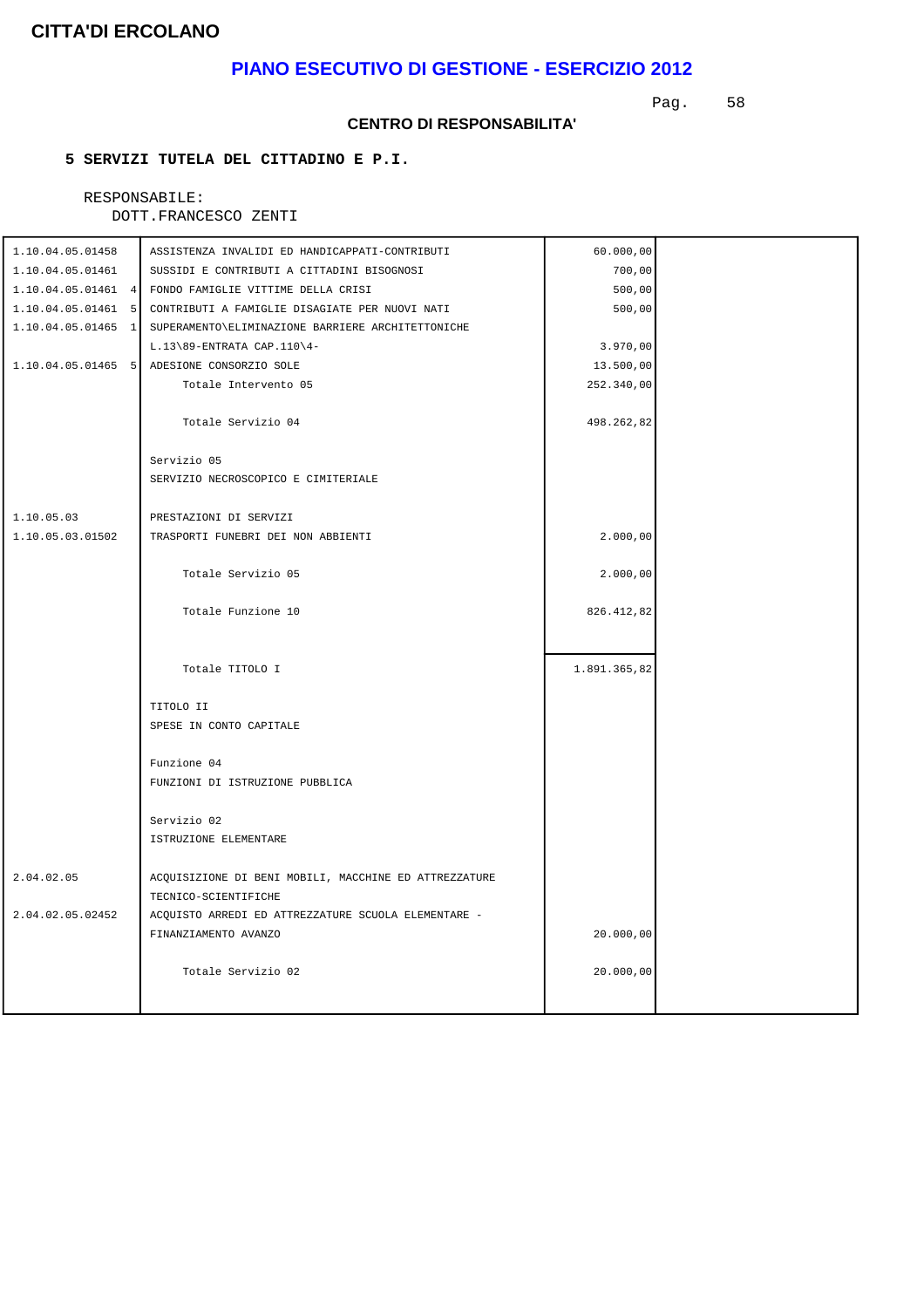## **PIANO ESECUTIVO DI GESTIONE - ESERCIZIO 2012**

Pag. 59

#### **CENTRO DI RESPONSABILITA'**

### **5 SERVIZI TUTELA DEL CITTADINO E P.I.**

# RESPONSABILE:

|  | DOTT. FRANCESCO ZENTI |  |
|--|-----------------------|--|
|  |                       |  |

|                  | Servizio 03                                           |              |  |
|------------------|-------------------------------------------------------|--------------|--|
|                  | ISTRUZIONE MEDIA                                      |              |  |
|                  |                                                       |              |  |
| 2.04.03.05       | ACQUISIZIONE DI BENI MOBILI, MACCHINE ED ATTREZZATURE |              |  |
|                  | TECNICO-SCIENTIFICHE                                  |              |  |
| 2.04.03.05.02453 | ACQUISTO ARREDI E ATTREZZATURE PER SCUOLA MEDIA -     |              |  |
|                  | FINANZIAMENTO AVANZO                                  | 20.000,00    |  |
|                  |                                                       |              |  |
|                  | Totale Servizio 03                                    | 20.000,00    |  |
|                  |                                                       |              |  |
|                  | Totale Funzione 04                                    | 40.000,00    |  |
|                  |                                                       |              |  |
|                  |                                                       |              |  |
|                  | Totale TITOLO II                                      | 40.000,00    |  |
|                  |                                                       |              |  |
|                  |                                                       |              |  |
|                  | 5<br>TOTALE CENTRO                                    | 1.931.365,82 |  |
|                  |                                                       |              |  |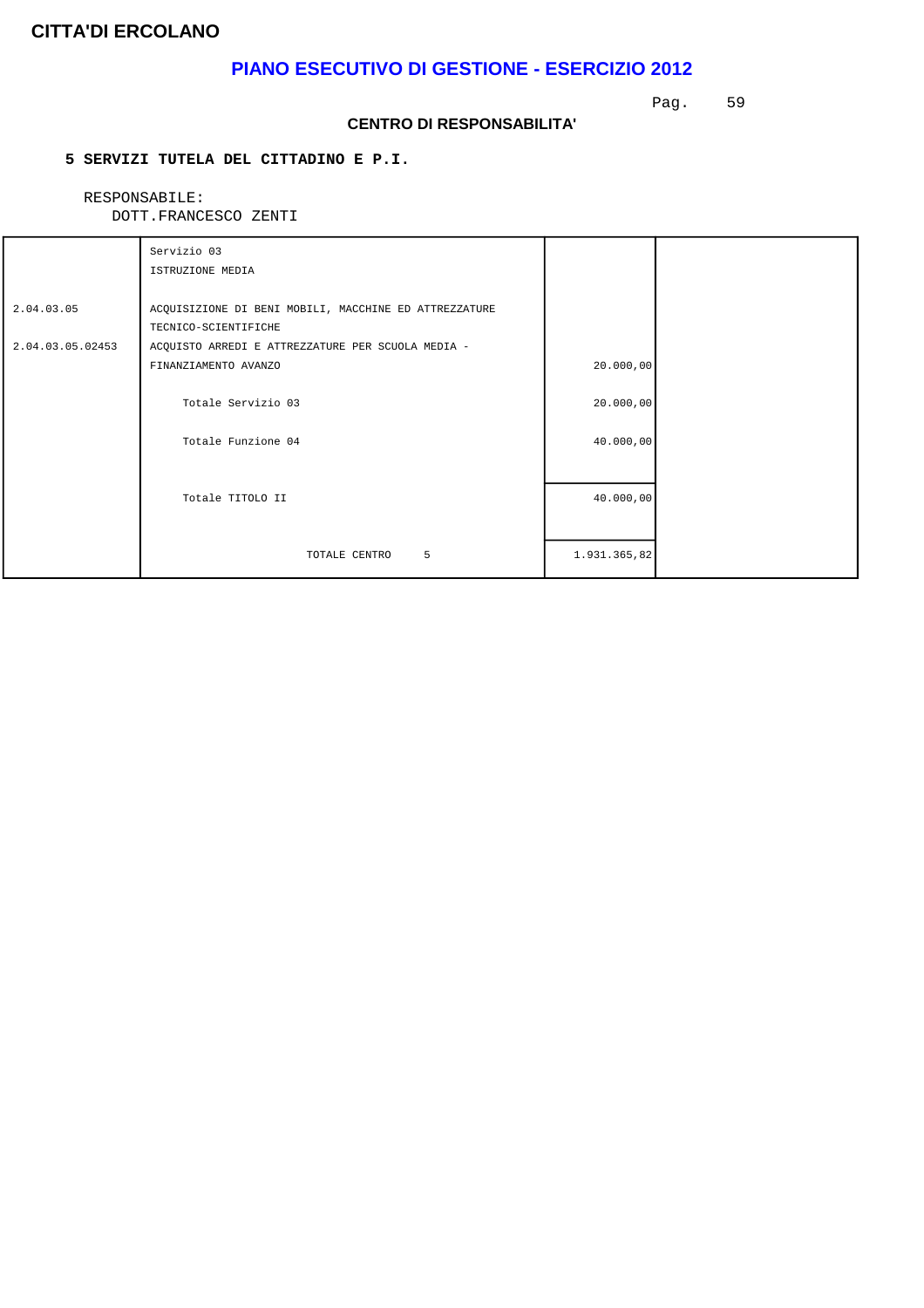## **PIANO ESECUTIVO DI GESTIONE - ESERCIZIO 2012**

#### **6 POLIZIA MUNICIPALE**

Pag. 60

RESPONSABILE:

| RISORSE:            |                                                           |              |  |
|---------------------|-----------------------------------------------------------|--------------|--|
|                     | TITOLO III                                                |              |  |
|                     | ENTRATE EXTRATRIBUTARIE                                   |              |  |
|                     |                                                           |              |  |
|                     | Categoria 01                                              |              |  |
|                     | PROVENTI DEI SERVIZI PUBBLICI                             |              |  |
| 3.01.0500           | POLIZIA MUNICIPALE                                        |              |  |
| 3.01.0500.00161     | VIOLAZIONE REGOLAMENTI COMUNALI, ORDINANZE SINDACALI ETC. | 355.000,00   |  |
|                     |                                                           |              |  |
| 3.01.0510           | POLIZIA MUNICIPALE RISORSE FINALIZZATE COD. DELLA STRADA  |              |  |
| 3.01.0510.00162     | VIOLAZIONE DEL CODICE DELLA STRADA E DEL REGOLAMENTO DI   | 520.000,00   |  |
|                     |                                                           |              |  |
| 3.01.0670           | SERVIZIO DI PROTEZIONE CIVILE                             |              |  |
| $3.01.0670.00166$ 2 | SPESE PER VEICOLI SOTTOPOSTI A FERMO AMMINISTRATIVO CON   |              |  |
|                     | RIVALSA - USCITA CAP.479                                  | 50.000,00    |  |
|                     | Totale Categoria 01                                       | 925.000,00   |  |
|                     |                                                           |              |  |
|                     | Categoria 02                                              |              |  |
|                     | PROVENTI DEI BENI DELL'ENTE                               |              |  |
|                     |                                                           |              |  |
| 3.02.0880           | GESTIONE BENI DIVERSI                                     |              |  |
| 3.02.0880.00177     | PROVENTI PARCHEGGI ORARI                                  | 250.000,00   |  |
|                     |                                                           |              |  |
|                     | Totale Categoria 02                                       | 250.000,00   |  |
|                     |                                                           |              |  |
|                     | Totale TITOLO III                                         |              |  |
|                     |                                                           | 1.175.000,00 |  |
|                     |                                                           |              |  |
|                     | TOTALE CENTRO<br>6                                        | 1.175.000,00 |  |
|                     |                                                           |              |  |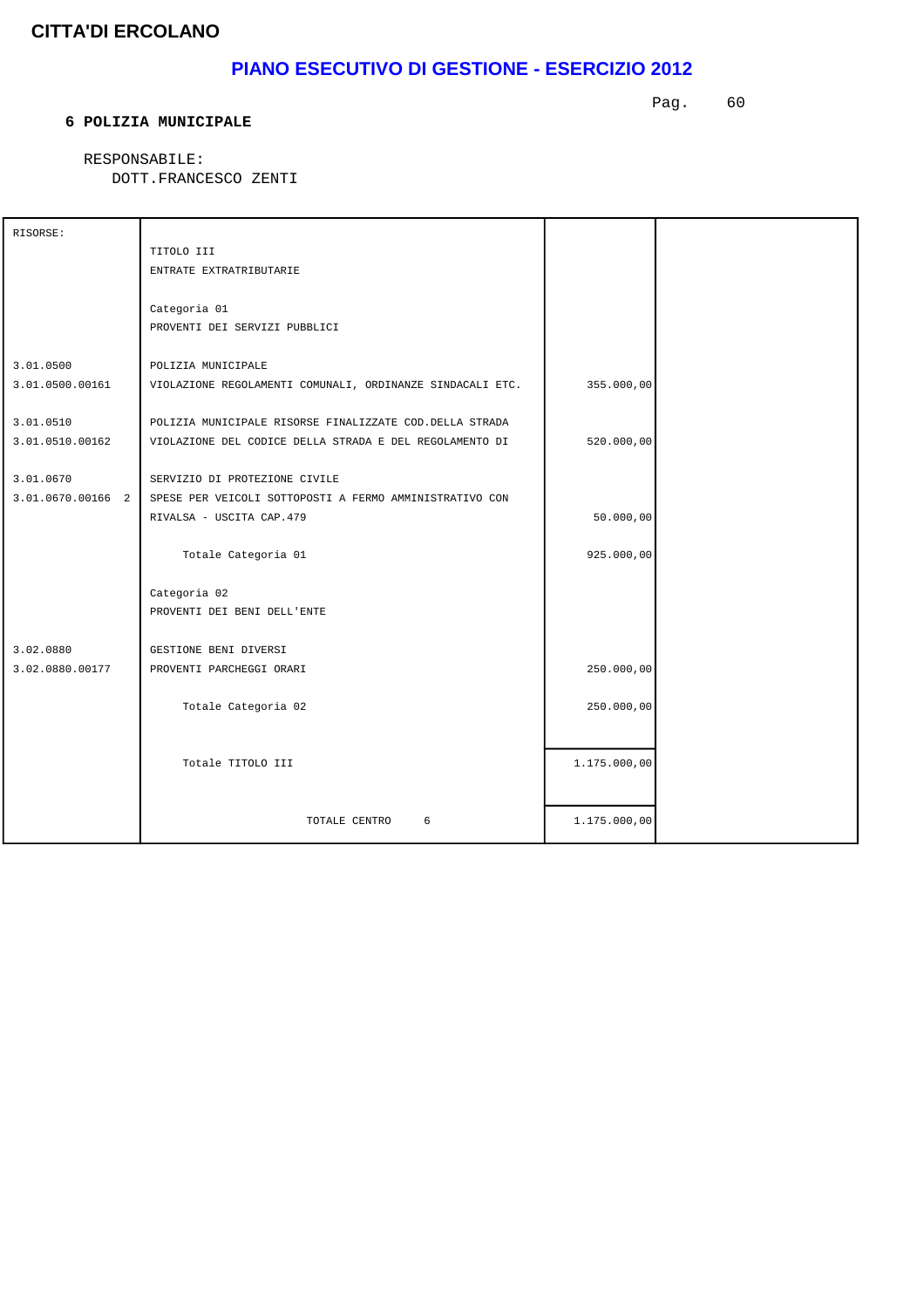## **PIANO ESECUTIVO DI GESTIONE - ESERCIZIO 2012**

Pag. 61

### **CENTRO DI RESPONSABILITA'**

### **6 POLIZIA MUNICIPALE**

### RESPONSABILE:

| INTERVENTI:           |                                                                            |            |  |
|-----------------------|----------------------------------------------------------------------------|------------|--|
|                       | TITOLO I                                                                   |            |  |
|                       | SPESE CORRENTI                                                             |            |  |
|                       |                                                                            |            |  |
|                       | Funzione 01                                                                |            |  |
|                       | FUNZIONI GENERALI DI AMMINISTRAZIONE, DI GESTIONE E DI                     |            |  |
|                       | CONTROLLO                                                                  |            |  |
|                       |                                                                            |            |  |
|                       | Servizio 06                                                                |            |  |
|                       | UFFICIO TECNICO                                                            |            |  |
| 1.01.06.03            | PRESTAZIONI DI SERVIZI                                                     |            |  |
| 1.01.06.03.00258      | SPESE PER ASSISTENZA HARDWARE E SOFTWARE                                   | 78.000,00  |  |
|                       |                                                                            |            |  |
|                       | Totale Servizio 06                                                         | 78.000,00  |  |
|                       |                                                                            |            |  |
|                       | Totale Funzione 01                                                         | 78.000,00  |  |
|                       |                                                                            |            |  |
|                       | Funzione 03                                                                |            |  |
|                       | FUNZIONI DI POLIZIA LOCALE                                                 |            |  |
|                       |                                                                            |            |  |
|                       | Servizio 01                                                                |            |  |
|                       | POLIZIA MUNICIPALE                                                         |            |  |
| 1.03.01.01            | PERSONALE                                                                  |            |  |
|                       | 1.03.01.01.00440 2 COMPENSI PER LAVORO STRAORDINARIO - POLIZIA LOCALE      | 13.728,18  |  |
|                       | 1.03.01.01.00440 3 TRATTAMENTO ECONOMICO ACCESSORIO PERSONALE VV.UU.       | 400.095,00 |  |
|                       | 1.03.01.01.00440 9 FONDO PER LA PREVIDENZA INTEGRATIVA PER IL PERSONALE    |            |  |
|                       | P.M.-ART.208 D.LGS.285\92 ENTRATA CAP.162                                  | 43.680,00  |  |
|                       | 1.03.01.01.00440 10 FINANZIAMENTO PROGETTI PER POTENZIAMENTO SERVIZI DI    |            |  |
|                       | CONTROLLO PER LA SICUREZZA URBANA - PROVENTI 208 CDS -                     |            |  |
|                       | ENTRATA CAP.162                                                            | 31.200,00  |  |
|                       | 1.03.01.01.00440 12 POTENZIAMENTO ATTIVITA' DI CONTROLLO E DI ACCERTAMENTO |            |  |
|                       | DELLE VIOLAZIONI IN MATERIA DI CIRCOLAZIONE                                |            |  |
|                       | STRADALE-ART, 208 CDS - ENTRATA CAP.162                                    | 78.000,00  |  |
|                       | 1.03.01.01.00440 13 CORSI DIDATTICI FINALIZZATI ALL'EDUCAZIONE STRADALE DA |            |  |
|                       | PARTE DEGLI ORGANI DI P.M. - PROVENTI ART.208 CDS - ENTRATA                |            |  |
|                       | CAP.162                                                                    | 9.360,00   |  |
|                       | Totale Intervento 01                                                       | 576.063,18 |  |
|                       |                                                                            |            |  |
| 1.03.01.02            | ACQUISTO DI BENI DI CONSUMO E/O DI MATERIE PRIME                           |            |  |
|                       | 1.03.01.02.00442 2 MANUTENZIONE ORDINARIA BENI MOBILI                      | 1.500,00   |  |
| $1.03.01.02.00442$ 6  | VESTIARIO                                                                  | 3.000,00   |  |
| $1.03.01.02.00442$ 7  | ALTRI BENI DI CONSUMO                                                      | 3.000,00   |  |
| $1.03.01.02.00442$ 12 | LIBRI, RIVISTE, STAMPATI, CANCELLERIA E VARIE                              | 3.000,00   |  |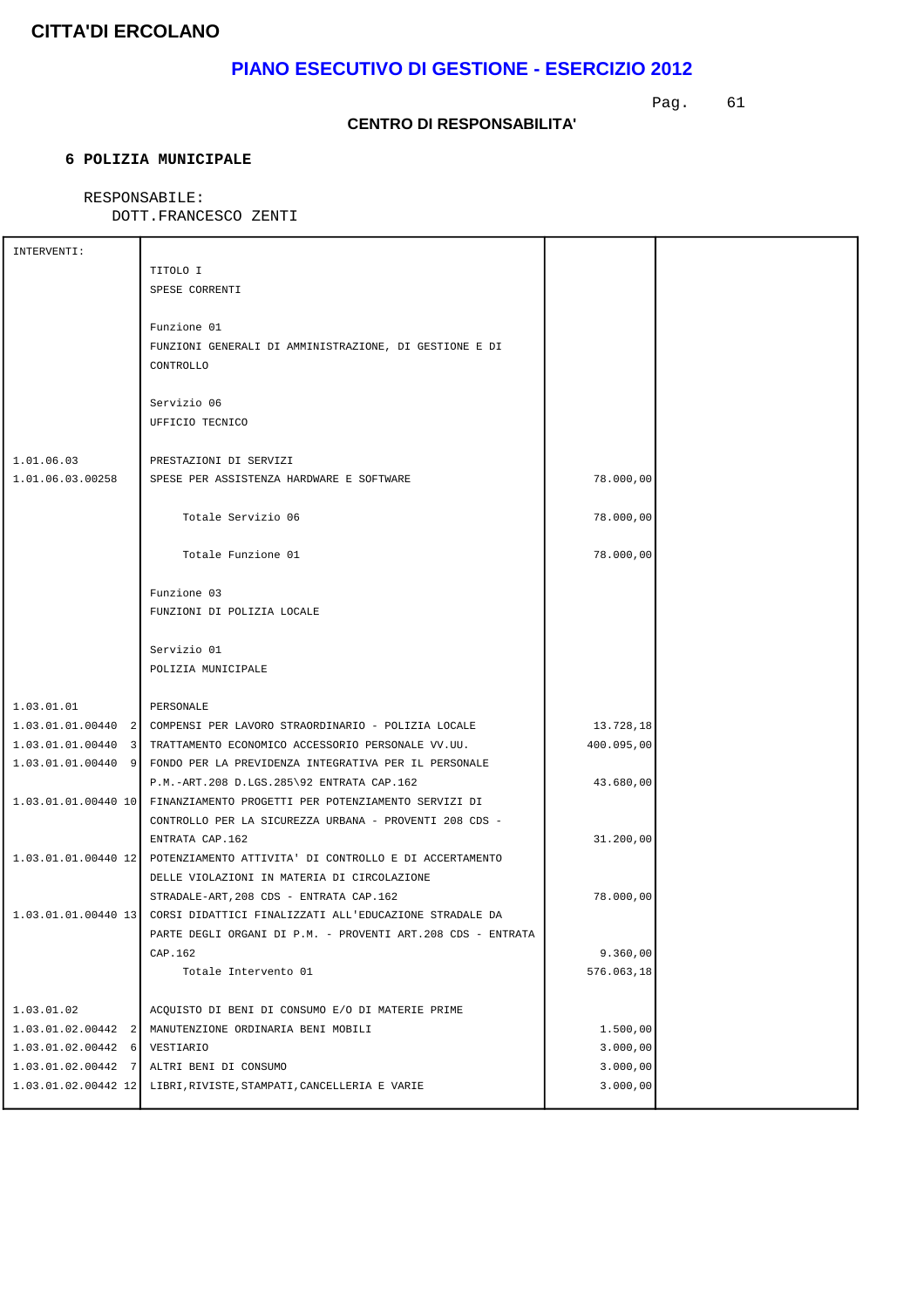## **PIANO ESECUTIVO DI GESTIONE - ESERCIZIO 2012**

Pag. 62

### **CENTRO DI RESPONSABILITA'**

### **6 POLIZIA MUNICIPALE**

### RESPONSABILE:

| 1.03.01.02.00446     | ACQUISTO RIPETITORI WI-FI                                            | 500,00     |  |
|----------------------|----------------------------------------------------------------------|------------|--|
| 1.03.01.02.00452     | SPESE PER L'ARMAMENTO                                                | 4.000,00   |  |
|                      | Totale Intervento 02                                                 | 15.000,00  |  |
|                      |                                                                      |            |  |
| 1.03.01.03           | PRESTAZIONI DI SERVIZI                                               |            |  |
| 1.03.01.03.00466     | INDENNITA' E RIMBORSO SPESE PER MISSIONI AL PERSONALE VV.UU.         | 200,00     |  |
| $1.03.01.03.00468$ 2 | MANUTENZIONE ORDINARIA BENI MOBILI                                   | 5.200,00   |  |
| $1.03.01.03.00468$ 7 | SPESE DIVERSE                                                        | 20.000,00  |  |
|                      | 1.03.01.03.00468 10 SPESE COLLEGAMENTO PONTE RADIO COMANDANDO VV.UU. | 3.000,00   |  |
| 1.03.01.03.00471     | RIMOZIONE CARCASSE AUTOVEICOLI ABBANDONATI                           | 5.500,00   |  |
| 1.03.01.03.00475     | SPESE PER GARE DI APPALTO E CONTRATTI                                | 2.000,00   |  |
| 1.03.01.03.00477     | SPESE PER VIDEOSORVEGLIANZA CITTADINA                                | 500,00     |  |
| 1.03.01.03.00478     | SPESE PER VEICOLI SOTTOPOSTI A FERMO AMMINISTRATIVO                  | 50.000,00  |  |
| 1.03.01.03.00479     | SPESE PER VEICOLI SOTTOPOSTI A FERMO AMMINISTRATIVO CON              |            |  |
|                      | RIVALSA- ENTRATA CAP.166/2                                           | 50.000,00  |  |
| 1.03.01.03.00480     | TRASPORTO AMMALATI DI MENTE IN OSPEDALI-PRESTAZIONE DI               | 1.000,00   |  |
| 1.03.01.03.00481     | MONITORAGGIO ELETTROSMOG                                             | 500,00     |  |
| 1.03.01.03.00483     | INIZIATIVE A FAVORE DEL TRASPORTO E MOBILITA' URBANA                 | 500,00     |  |
| 1.03.01.03.00484     | INIZIATIVE PER LA MOBILITA' URBANA                                   | 500,00     |  |
| 1.03.01.03.00486 1   | FORMAZIONE, QUALIFICAZIONE E PERFEZIONAMENTO PERSONALE P.M.          | 6.500,00   |  |
|                      | Totale Intervento 03                                                 | 145.400,00 |  |
|                      |                                                                      |            |  |
| 1.03.01.04           | UTILIZZO DI BENI DI TERZI                                            |            |  |
| 1.03.01.04.00473     | NOLEGGIO E\O LEASING AUTO PER COMANDO VV.UU.                         | 67.869,00  |  |
| 1.03.01.04.00488     | NOLEGGIO FOTORIPRODUTTORI                                            | 500,00     |  |
|                      | Totale Intervento 04                                                 | 68.369,00  |  |
|                      |                                                                      |            |  |
| 1.03.01.05           | TRASFERIMENTI                                                        |            |  |
| 1.03.01.05.00490     | COTRIBUTO SPESE GENERALI VIDEOSORVEGLIANZA ENTE PARCO                |            |  |
|                      | NAZIONALE DEL VESUVIO                                                | 1.500,00   |  |
|                      |                                                                      |            |  |
| 1.03.01.08           | ONERI STRAORDINARI DELLA GESTIONE CORRENTE                           |            |  |
| 1.03.01.08.00496     | RIMBORSI SANZIONI NON DOVUTE                                         | 4.000,00   |  |
|                      |                                                                      |            |  |
|                      | Totale Servizio 01                                                   | 810.332,18 |  |
|                      |                                                                      |            |  |
|                      | Totale Funzione 03                                                   | 810.332,18 |  |
|                      |                                                                      |            |  |
|                      |                                                                      |            |  |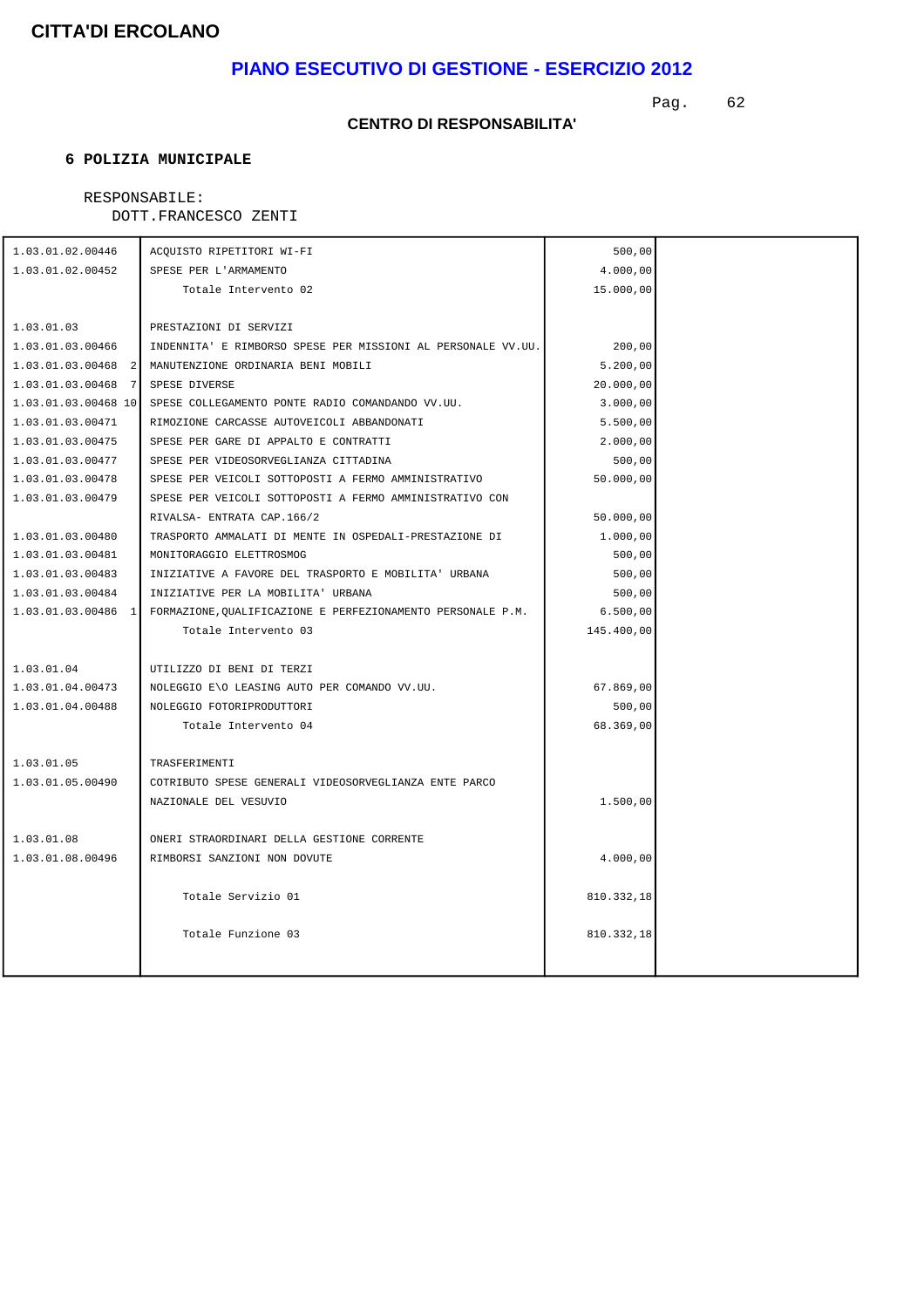## **PIANO ESECUTIVO DI GESTIONE - ESERCIZIO 2012**

Pag. 63

#### **CENTRO DI RESPONSABILITA'**

### **6 POLIZIA MUNICIPALE**

### RESPONSABILE:

|                  | Funzione 08                                                     |            |                                        |
|------------------|-----------------------------------------------------------------|------------|----------------------------------------|
|                  | FUNZIONI NEL CAMPO DELLA VIABILITA' E DEI TRASPORTI             |            |                                        |
|                  | Servizio 01                                                     |            |                                        |
|                  | VIABILITA', CIRCOLAZIONE STRADALE E SERVIZI CONNESSI            |            |                                        |
| 1.08.01.01       | PERSONALE                                                       |            |                                        |
|                  | 1.08.01.01.00954 3 TRATTAMENTO ECONOMICO ACCESSORIO             | 101.751,00 |                                        |
| 1.08.01.02       | ACQUISTO DI BENI DI CONSUMO E/O DI MATERIE PRIME                |            |                                        |
| 1.08.01.02.00964 | SEGNALETICA STRADALE-ACQUISTO BENI DI CONSUMO                   | 3.000,00   |                                        |
| 1.08.01.02.00972 | INTERVENTI DI SOSTITUZIONE, DI AMMODERNAMENTO, POTENZIAMENTO    |            |                                        |
|                  | DELLA SEGNALETICA STRADALE ORIZZONTALE E VERTICALE-ART.208      |            |                                        |
|                  | CDS - ENTRATA CAP.162                                           | 78.000,00  |                                        |
|                  | Totale Intervento 02                                            | 81.000,00  |                                        |
| 1.08.01.03       | PRESTAZIONI DI SERVIZI                                          |            |                                        |
|                  | 1.08.01.03.00974 8   MANUTENZIONE ORDINARIA IMPIANTI SEMAFORICI | 1.000,00   |                                        |
| 1.08.01.03.00978 | MIGLIORAMENTO DELLA SICUREZZA STRADALE: MANUTENZIONE DELLE      |            |                                        |
|                  | STRADE - REDAZIONE P.U.T. - ART.208 CDS - ENTRATA CAP.162       | 24.960,00  |                                        |
| 1.08.01.03.00981 | SPESE PER GARE DI APPALTO E CONTRATTI                           | 972,00     |                                        |
| 1.08.01.03.00984 | MANUTENZIONE DI PARCHEGGI COMUNALI-PRESTAZIONE DI SERVIZI       | 3.028,00   |                                        |
|                  | Totale Intervento 03                                            | 29.960,00  |                                        |
| 1.08.01.05       | TRASFERIMENTI                                                   |            |                                        |
| 1.08.01.05.00989 | MINISTERO DELLE ECONOMIA E DELLE FINANZE-CONTRIBUTO             | 900,00     |                                        |
|                  | Totale Servizio 01                                              | 213.611,00 |                                        |
|                  | Totale Funzione 08                                              | 213.611,00 |                                        |
|                  | Funzione 09                                                     |            |                                        |
|                  | FUNZIONI RIGUARDANTI LA GESTIONE DEL TERRITORIO E               |            |                                        |
|                  | DELL'AMBIENTE                                                   |            |                                        |
|                  | Servizio 01                                                     |            |                                        |
|                  | URBANISTICA E GESTIONE DEL TERRITORIO                           |            |                                        |
| 1.09.01.03       | PRESTAZIONI DI SERVIZI                                          |            |                                        |
| 1.09.01.03.01099 | SPESE PER LA VIGILANZA AMBIENTALE -                             |            | $13.000,00$ Gestito dal centro n.<br>5 |
|                  | Totale Servizio 01                                              | 13.000,00  |                                        |
|                  |                                                                 |            |                                        |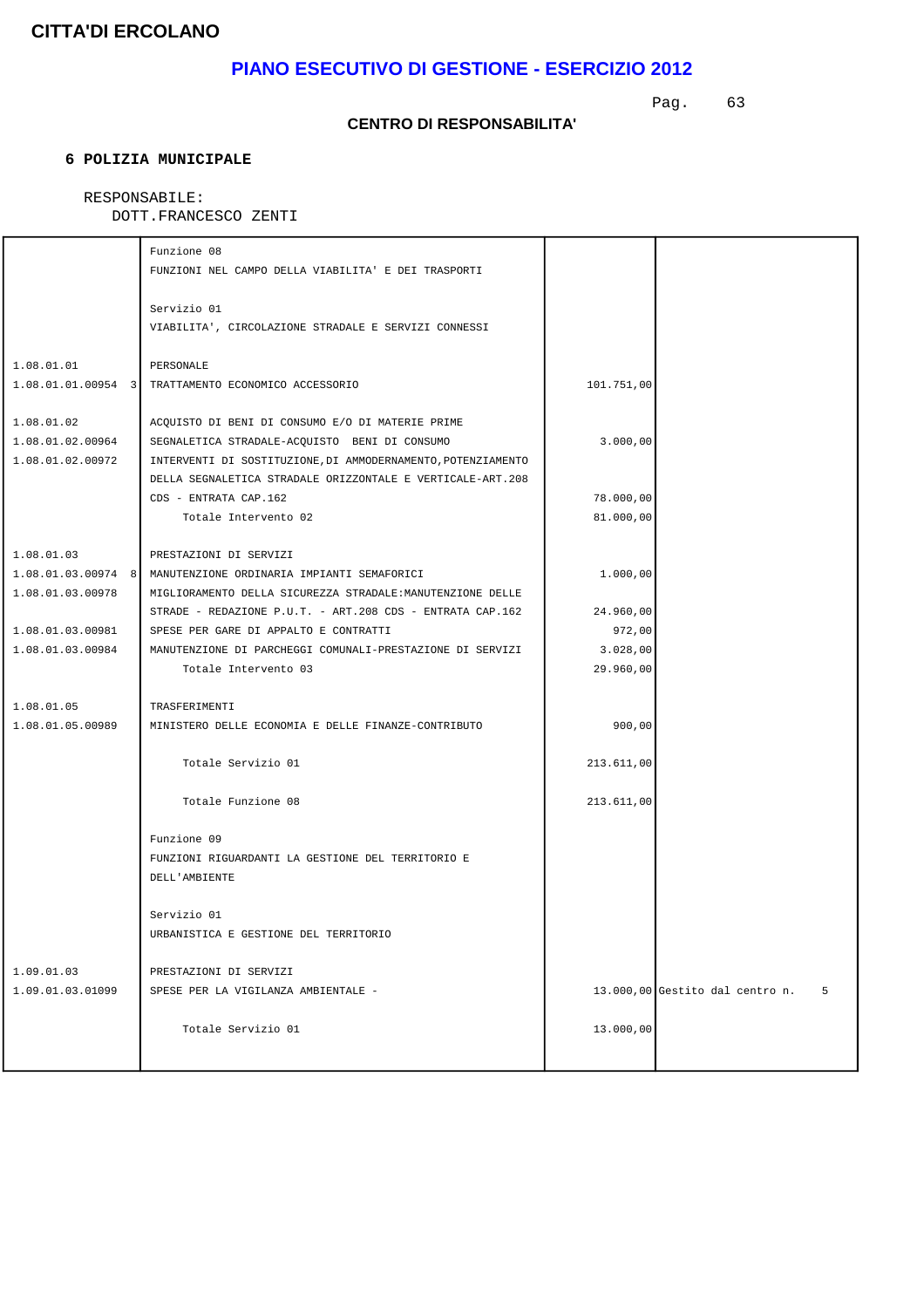## **PIANO ESECUTIVO DI GESTIONE - ESERCIZIO 2012**

Pag. 64

#### **CENTRO DI RESPONSABILITA'**

### **6 POLIZIA MUNICIPALE**

### RESPONSABILE:

|                  | Servizio 03                                                                   |              |  |
|------------------|-------------------------------------------------------------------------------|--------------|--|
|                  | SERVIZI DI PROTEZIONE CIVILE                                                  |              |  |
|                  |                                                                               |              |  |
| 1.09.03.01       | PERSONALE                                                                     |              |  |
|                  | 1.09.03.01.01152 3 TRATTAMENTO ECONOMICO ACCESSORIO                           | 70.658,00    |  |
| 1.09.03.02       | ACQUISTO DI BENI DI CONSUMO E/O DI MATERIE PRIME                              |              |  |
|                  | 1.09.03.02.01154 7 ALTRI BENI DI CONSUMO                                      | 500,00       |  |
|                  | 1.09.03.02.01154 9 MASSA VESTIARIA VOLONTARI ED ATTREZZATURE INTERVENTISTICHE | 2.000,00     |  |
|                  | Totale Intervento 02                                                          | 2.500,00     |  |
|                  |                                                                               |              |  |
| 1.09.03.03       | PRESTAZIONI DI SERVIZI                                                        |              |  |
|                  | 1.09.03.03.01164 8 ONERI PER RIMBORSO SPESE VOLONTARI                         | 36.500,00    |  |
|                  | 1.09.03.03.01164 9 CORSI DI FORMAZIONE PER I VOLONTARI                        | 3.000,00     |  |
| 1.09.03.03.01170 | SERVIZI DI PROTEZIONE CIVILE-SPESE                                            | 5.000,00     |  |
|                  | Totale Intervento 03                                                          | 44.500,00    |  |
|                  |                                                                               |              |  |
| 1.09.03.04       | UTILIZZO DI BENI DI TERZI                                                     |              |  |
|                  | 1.09.03.04.01174 2 LEASING AUTOMEZZI PROTEZIONE CIVILE                        | 6.300,00     |  |
|                  |                                                                               |              |  |
|                  | Totale Servizio 03                                                            | 123.958,00   |  |
|                  |                                                                               |              |  |
|                  | Totale Funzione 09                                                            | 136.958,00   |  |
|                  |                                                                               |              |  |
|                  |                                                                               |              |  |
|                  | Totale TITOLO I                                                               | 1.238.901,18 |  |
|                  | TITOLO II                                                                     |              |  |
|                  | SPESE IN CONTO CAPITALE                                                       |              |  |
|                  |                                                                               |              |  |
|                  | Funzione 03                                                                   |              |  |
|                  | FUNZIONI DI POLIZIA LOCALE                                                    |              |  |
|                  |                                                                               |              |  |
|                  | Servizio 01                                                                   |              |  |
|                  | POLIZIA MUNICIPALE                                                            |              |  |
|                  |                                                                               |              |  |
| 2.03.01.05       | ACQUISIZIONE DI BENI MOBILI, MACCHINE ED ATTREZZATURE                         |              |  |
|                  | TECNICO-SCIENTIFICHE                                                          |              |  |
| 2.03.01.05.02329 | ACQUISTI PER IL POTENZIAMENTO DELLE ATTIVITA' DI CONBTROLLO                   |              |  |
|                  | E DI ACCERTAMENTO DELLE VIOLAZIONI IN MATERIA DI                              |              |  |
|                  | CIRCOLAZIONE STRADALE-PROVENTI ART.208 CDS-ENTRATA CAP.162                    | 46.800,00    |  |
| 2.03.01.05.02332 | PROGETTO E-GESIA POR CAMPANIA FESR 2007/2013 - ASSE V -                       |              |  |
|                  | OBIETTIVO OPERATIVO 5.1 - ENTRATA CAP.240\17                                  | 400.000,00   |  |
|                  | Totale Intervento 05                                                          | 446.800,00   |  |
|                  |                                                                               |              |  |
|                  | Totale Servizio 01                                                            | 446.800,00   |  |
|                  |                                                                               |              |  |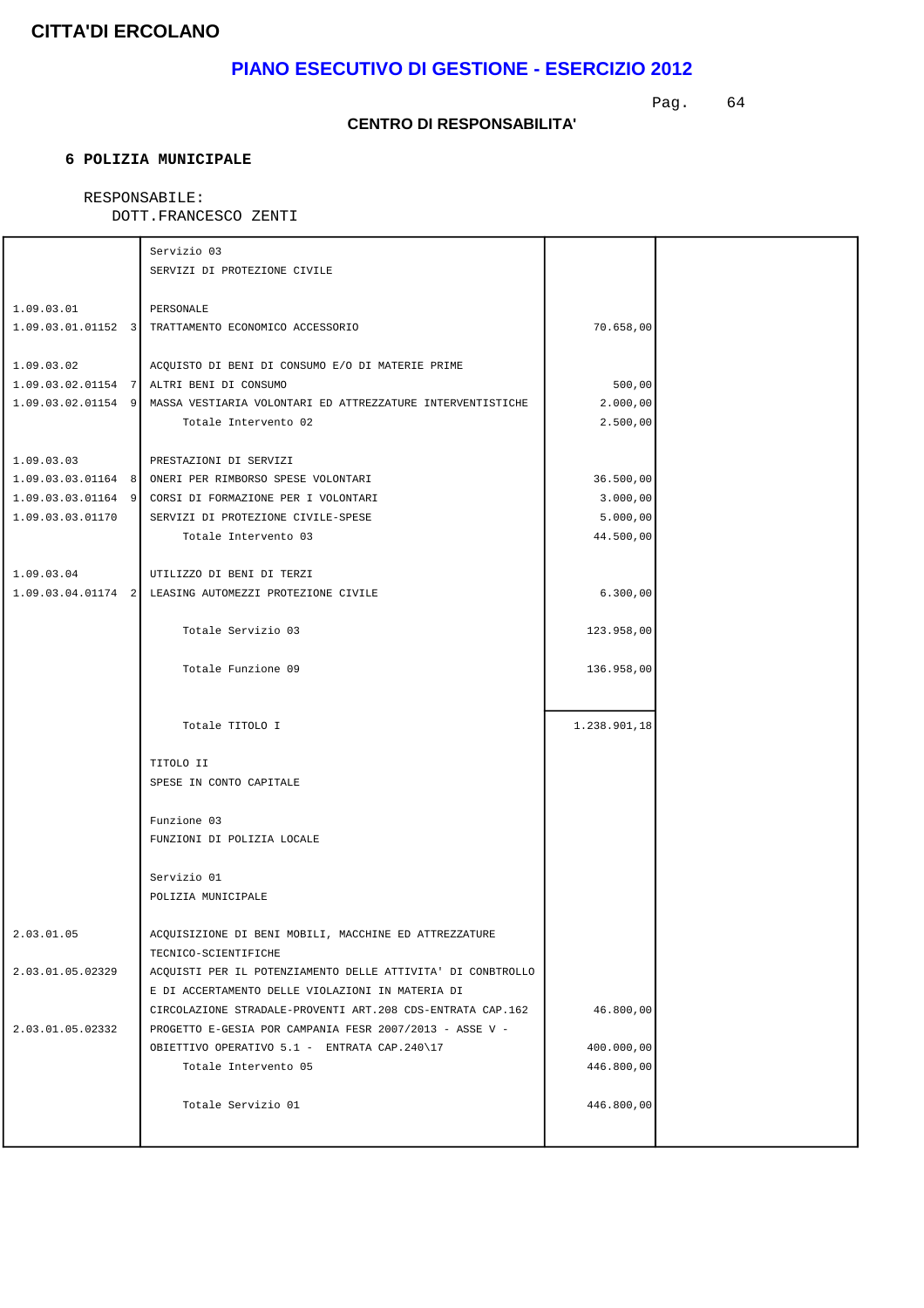## **PIANO ESECUTIVO DI GESTIONE - ESERCIZIO 2012**

Pag. 65

### **CENTRO DI RESPONSABILITA'**

### **6 POLIZIA MUNICIPALE**

#### RESPONSABILE:

| Totale Funzione 03 | 446.800,00   |  |
|--------------------|--------------|--|
|                    |              |  |
| Totale TITOLO II   | 446.800,00   |  |
|                    |              |  |
| TOTALE CENTRO<br>6 | 1.685.701,18 |  |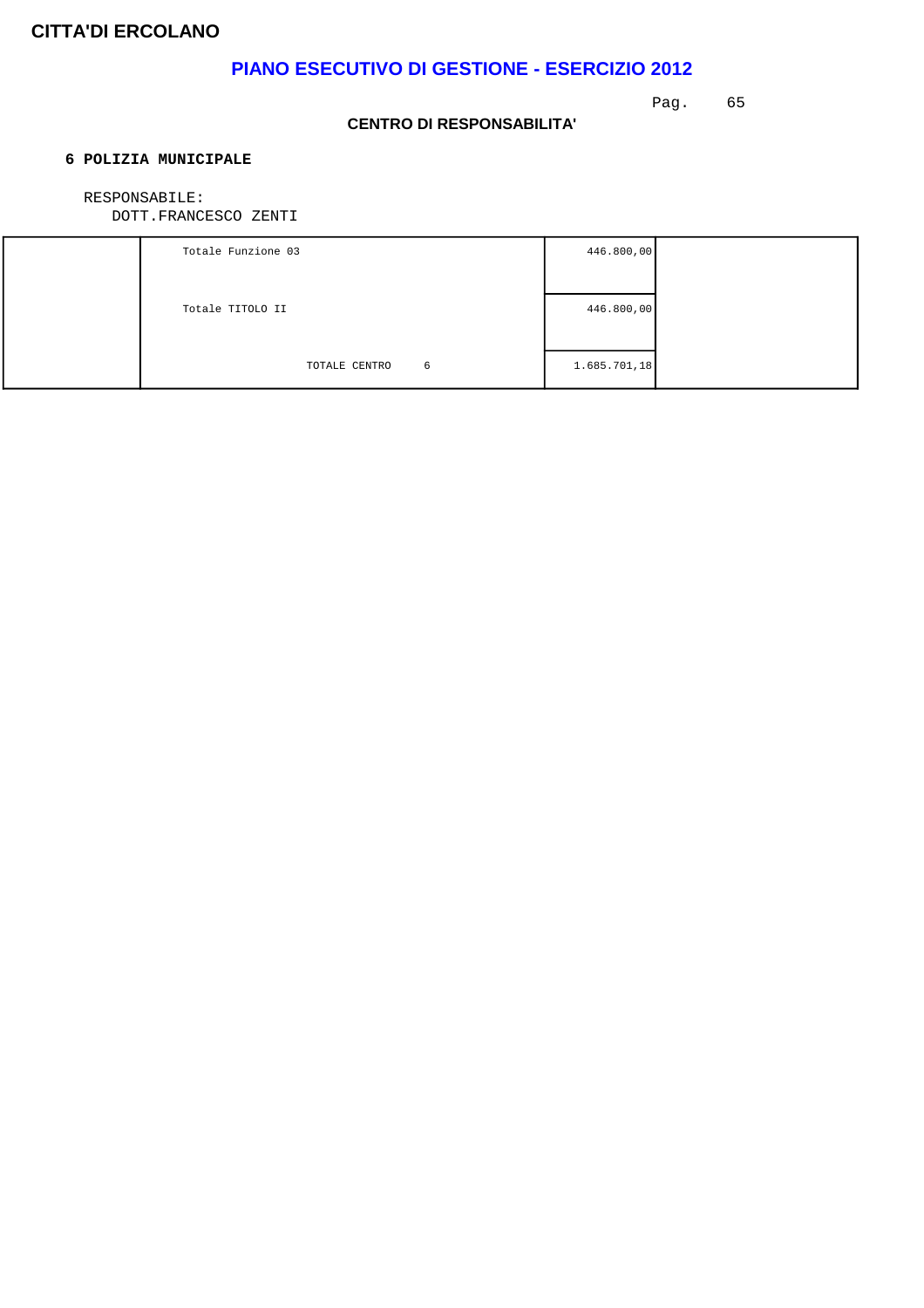## **PIANO ESECUTIVO DI GESTIONE - ESERCIZIO 2012**

#### **7 SETTORE AFFARI LEGALI-SETT.PRIVATISTICO**

Pag. 66

RESPONSABILE:

| RISORSE:          |                                                          |            |  |
|-------------------|----------------------------------------------------------|------------|--|
|                   | TITOLO III                                               |            |  |
|                   | ENTRATE EXTRATRIBUTARIE                                  |            |  |
|                   |                                                          |            |  |
|                   | Categoria 01                                             |            |  |
|                   | PROVENTI DEI SERVIZI PUBBLICI                            |            |  |
|                   |                                                          |            |  |
| 3.01.0670         | SERVIZIO DI PROTEZIONE CIVILE                            |            |  |
| 3.01.0670.00166 1 | INTERVENTI INDIFFERIBILI PER LA SALVAGUARDIA INCOLUMITA' |            |  |
|                   | CAP.U 1168                                               | 650.000,00 |  |
|                   |                                                          |            |  |
|                   | Totale Categoria 01                                      | 650.000,00 |  |
|                   |                                                          |            |  |
|                   |                                                          |            |  |
|                   | Totale TITOLO III                                        | 650.000,00 |  |
|                   |                                                          |            |  |
|                   | $7\overline{ }$<br>TOTALE CENTRO                         | 650.000,00 |  |
|                   |                                                          |            |  |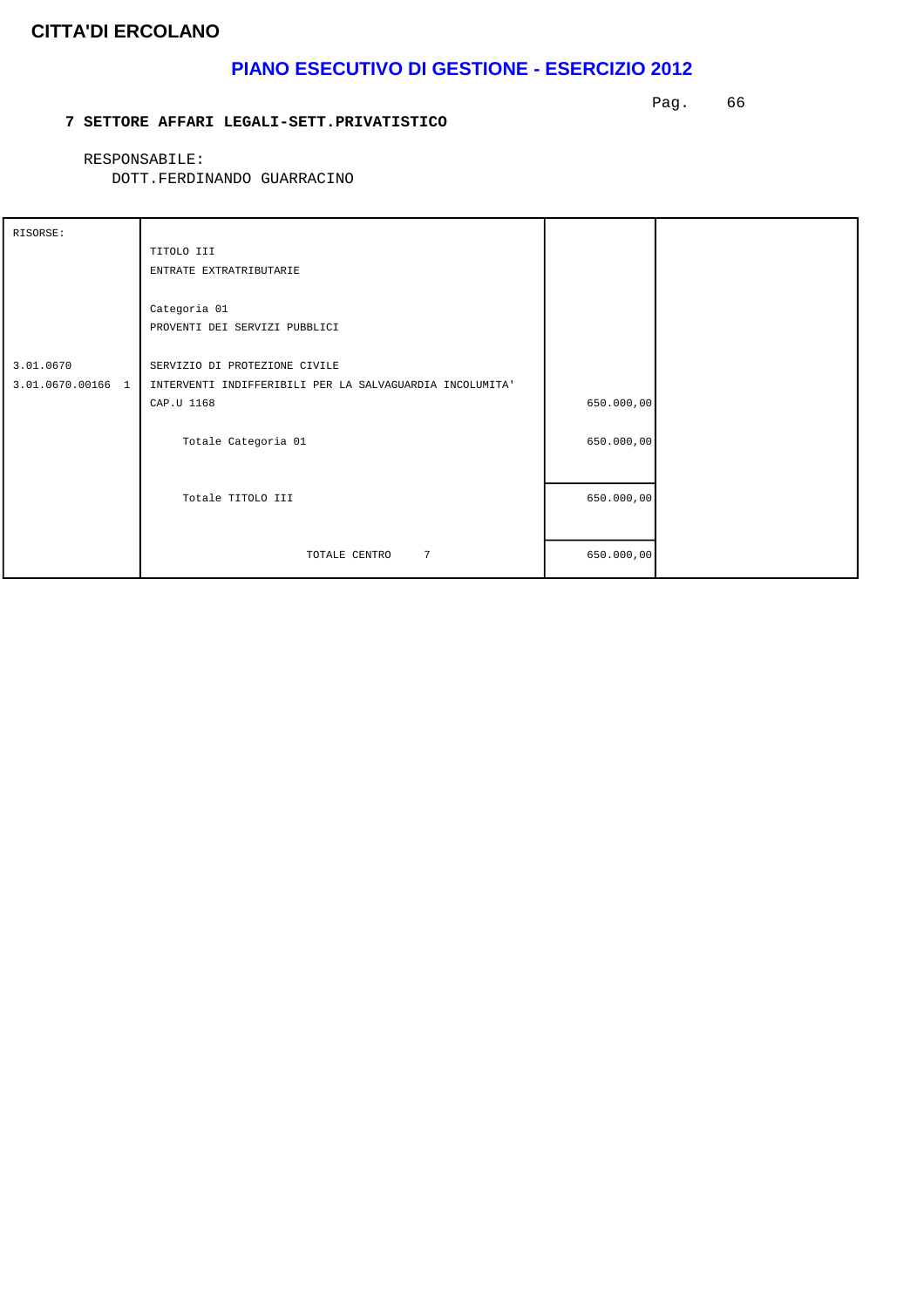### **PIANO ESECUTIVO DI GESTIONE - ESERCIZIO 2012**

Pag. 67

#### **CENTRO DI RESPONSABILITA'**

### **7 SETTORE AFFARI LEGALI-SETT.PRIVATISTICO**

RESPONSABILE:

| INTERVENTI:        |                                                                              |              |  |
|--------------------|------------------------------------------------------------------------------|--------------|--|
|                    | TITOLO I                                                                     |              |  |
|                    | SPESE CORRENTI                                                               |              |  |
|                    |                                                                              |              |  |
|                    | Funzione 01                                                                  |              |  |
|                    | FUNZIONI GENERALI DI AMMINISTRAZIONE, DI GESTIONE E DI                       |              |  |
|                    | CONTROLLO                                                                    |              |  |
|                    |                                                                              |              |  |
|                    | Servizio 02                                                                  |              |  |
|                    | SEGRETERIA GENERALE, PERSONALE E ORGANIZZAZIONE                              |              |  |
|                    |                                                                              |              |  |
| 1.01.02.01         | PERSONALE                                                                    |              |  |
| 1.01.02.01.00070   | LEGALI DELL'ENTE-COMPENSI PROFESSIONALI RECUPERATI E DA                      |              |  |
|                    | RECUPERARE-CAP.E.151                                                         | 50.000,00    |  |
|                    |                                                                              |              |  |
| 1.01.02.03         | PRESTAZIONI DI SERVIZI                                                       |              |  |
|                    |                                                                              | 50.000,00    |  |
|                    |                                                                              |              |  |
| 1.01.02.08         | ONERI STRAORDINARI DELLA GESTIONE CORRENTE                                   |              |  |
|                    | 1.01.02.08.00142 1 ONERI STRAORDINARI DELLA GESTIONE CORRENTE-RICONOSCIMENTO |              |  |
|                    | DEBITI FUORI BILANCIO                                                        | 1.500.000,00 |  |
|                    |                                                                              |              |  |
|                    | Totale Servizio 02                                                           | 1.600.000,00 |  |
|                    |                                                                              |              |  |
|                    | Servizio 08                                                                  |              |  |
|                    | ALTRI SERVIZI GENERALI                                                       |              |  |
|                    |                                                                              |              |  |
| 1.01.08.01         | PERSONALE                                                                    |              |  |
|                    | 1.01.08.01.00322 2 COMPENSI PER LAVORO STRAORDINARIO AFFARI LEGALI SETTORE   |              |  |
|                    | PRIVATISTICO                                                                 | 830,24       |  |
|                    | 1.01.08.01.00322 3 TRATTAMENTO ECONOMICO ACCESSORIO                          | 26.403,00    |  |
|                    | Totale Intervento 01                                                         | 27.233,24    |  |
|                    |                                                                              |              |  |
| 1.01.08.02         | ACQUISTO DI BENI DI CONSUMO E/O DI MATERIE PRIME                             |              |  |
|                    | 1.01.08.02.00331 1  ACQUISTO BENI DI CONSUMO E BENI MOBILI                   |              |  |
|                    | SERV.AVVOCATURA-SETTORE PRIVATISTICO                                         | 1.500,00     |  |
| 1.01.08.02.00333 2 | LIBRI, RIVISTE, STAMPATI, CANCELLERIA E VARIE                                |              |  |
|                    | AVVOCATURA-SETTORE PRIVATISTICO                                              | 2.000,00     |  |
|                    | Totale Intervento 02                                                         | 3.500,00     |  |
|                    |                                                                              |              |  |
| 1.01.08.03         | PRESTAZIONI DI SERVIZI                                                       |              |  |
| 1.01.08.03.00337   | ONERI CONDOMINIALI VILLA CUA                                                 | 6.600,00     |  |
| 1.01.08.03.00338 1 | MANUTENCIONE BENI MOBILI E SPESE DIVERSE SETTORE AFFARI                      |              |  |
|                    | LEGALI-PRIVATISTICO                                                          | 1.000,00     |  |
|                    | Totale Intervento 03                                                         | 7.600,00     |  |
|                    |                                                                              |              |  |
|                    |                                                                              |              |  |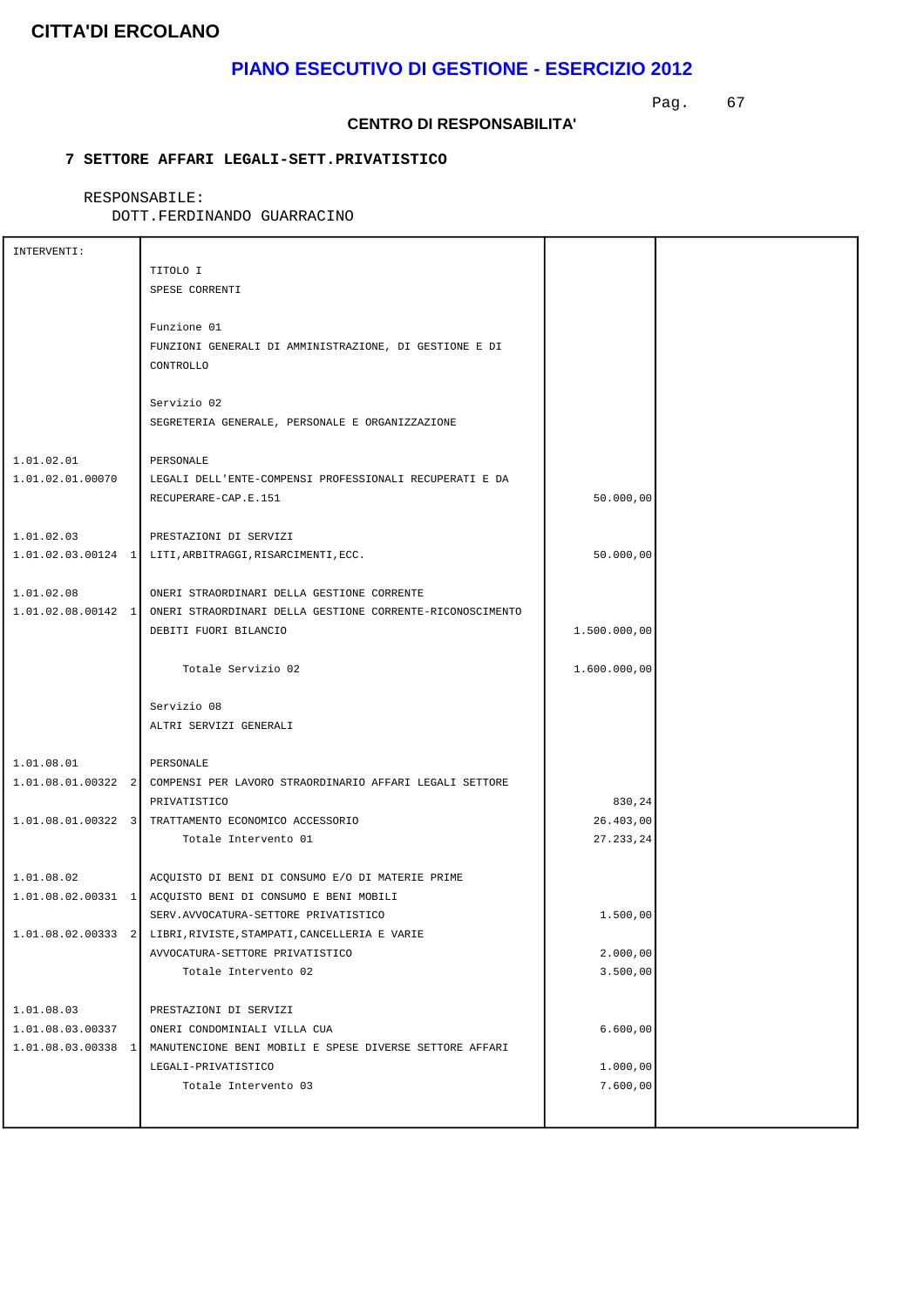### **PIANO ESECUTIVO DI GESTIONE - ESERCIZIO 2012**

Pag. 68

#### **CENTRO DI RESPONSABILITA'**

### **7 SETTORE AFFARI LEGALI-SETT.PRIVATISTICO**

RESPONSABILE:

| 1.01.08.04<br>1.01.08.04.00347 | UTILIZZO DI BENI DI TERZI<br>INDENNITA' DI OCCUPAZIONE EDIFICIO GEMMA DELL'AQUILA |              |  |
|--------------------------------|-----------------------------------------------------------------------------------|--------------|--|
|                                | VISCONTI                                                                          | 50.000,00    |  |
|                                | Totale Servizio 08                                                                | 88.333,24    |  |
|                                | Totale Funzione 01                                                                | 1.688.333,24 |  |
|                                | Totale TITOLO I                                                                   | 1.688.333,24 |  |
|                                | $7\phantom{.0}$<br>TOTALE CENTRO                                                  | 1.688.333,24 |  |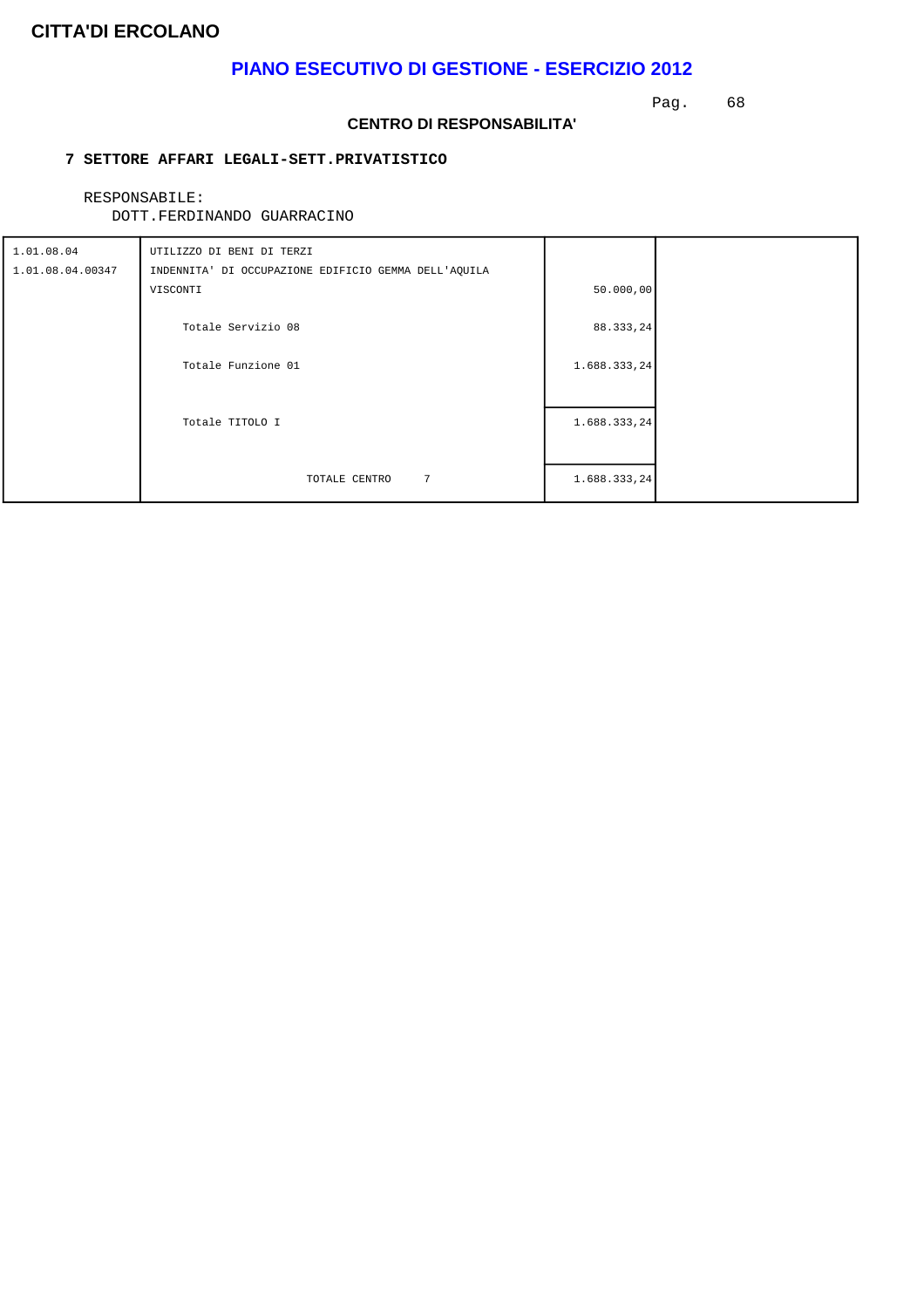## **PIANO ESECUTIVO DI GESTIONE - ESERCIZIO 2012**

#### **8 SETTORE AFFARI LEGALI-SETTORE PUBBL.**

Pag. 69

RESPONSABILE:

| RISORSE:        |                                                       |              |  |
|-----------------|-------------------------------------------------------|--------------|--|
|                 | TITOLO IV                                             |              |  |
|                 | ENTRATE DERIVANTI DA ALIENAZIONI, DA TRASFERIMENTI DI |              |  |
|                 | CAPITALE E DA RISCOSSIONE DI CREDITI                  |              |  |
|                 |                                                       |              |  |
|                 | Categoria 01                                          |              |  |
|                 | ALIENAZIONE DI BENI PATRIMONIALI                      |              |  |
|                 |                                                       |              |  |
| 4.01.0980       | ALIENAZIONE BENI PATRIMONIALI                         |              |  |
| 4.01.0980.00400 | ALIENAZIONE BENI IMMOBILI CAP.U 2050                  | 1.526.000,00 |  |
|                 |                                                       |              |  |
|                 | Totale Categoria 01                                   | 1.526.000,00 |  |
|                 |                                                       |              |  |
|                 |                                                       |              |  |
|                 | Totale TITOLO IV                                      | 1.526.000,00 |  |
|                 |                                                       |              |  |
|                 |                                                       |              |  |
|                 | 8<br>TOTALE CENTRO                                    | 1.526.000,00 |  |
|                 |                                                       |              |  |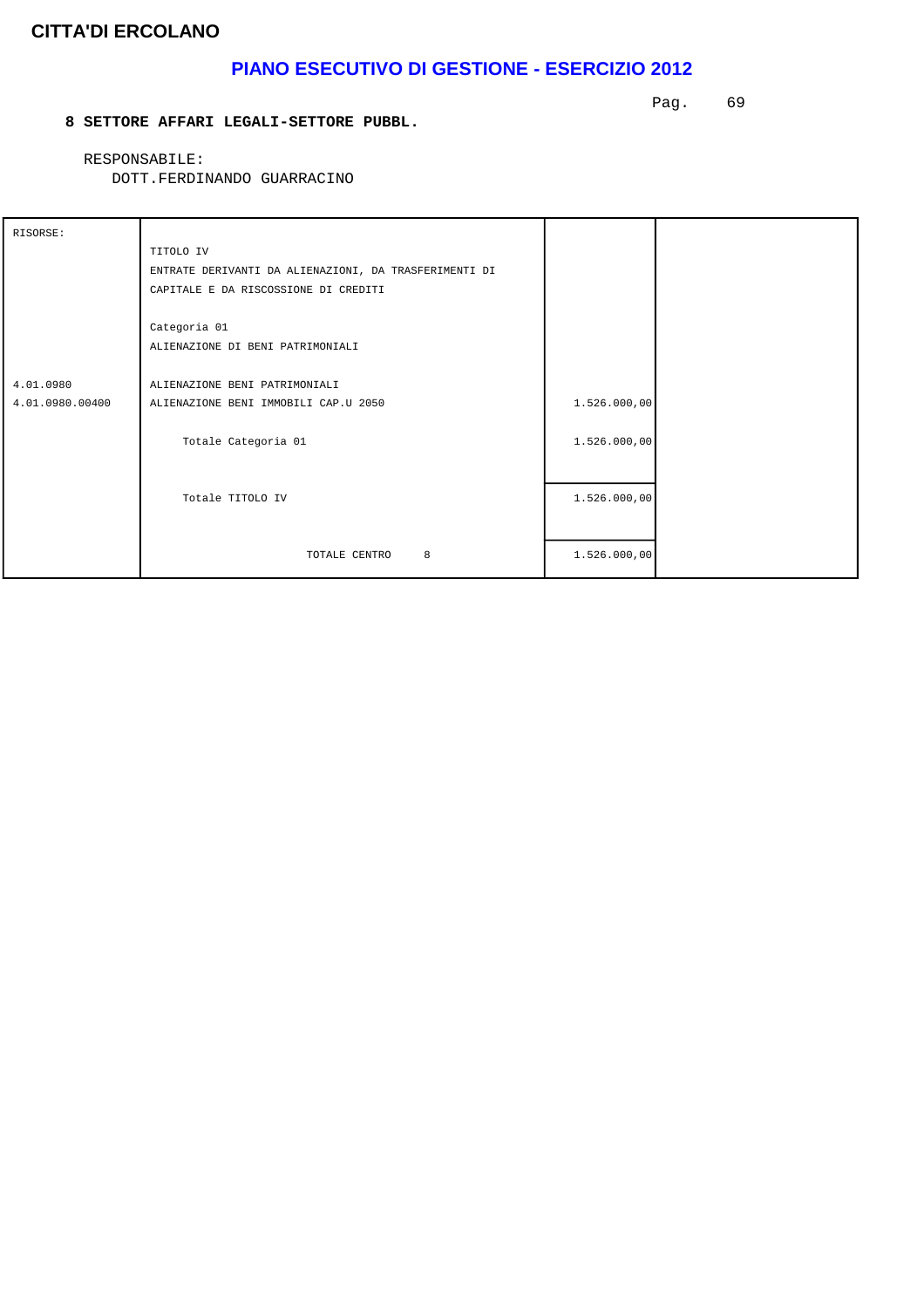## **PIANO ESECUTIVO DI GESTIONE - ESERCIZIO 2012**

Pag. 70

#### **CENTRO DI RESPONSABILITA'**

### **8 SETTORE AFFARI LEGALI-SETTORE PUBBL.**

RESPONSABILE:

| INTERVENTI:      |                                                                               |            |  |
|------------------|-------------------------------------------------------------------------------|------------|--|
|                  | TITOLO I                                                                      |            |  |
|                  | SPESE CORRENTI                                                                |            |  |
|                  |                                                                               |            |  |
|                  | Funzione 01                                                                   |            |  |
|                  | FUNZIONI GENERALI DI AMMINISTRAZIONE, DI GESTIONE E DI                        |            |  |
|                  | CONTROLLO                                                                     |            |  |
|                  |                                                                               |            |  |
|                  | Servizio 02                                                                   |            |  |
|                  | SEGRETERIA GENERALE, PERSONALE E ORGANIZZAZIONE                               |            |  |
|                  |                                                                               |            |  |
| 1.01.02.03       | PRESTAZIONI DI SERVIZI                                                        |            |  |
|                  | 1.01.02.03.00124 4 SPESE GIUDIZIARIE PER VERTENZE VARIE (REGISTRAZIONI,       |            |  |
|                  | NOTIFICHE, RUOLI ECC.)                                                        | 22.000,00  |  |
| 1.01.02.03.00125 | SPESE LEGALI - AFFIDAMENTO PROFESSIONALE PATROCINIO AVVOCATI                  |            |  |
|                  | DEL LIBERO FORO GIURISDIZIONE ORDINARIA DI MERITO                             | 136.600,00 |  |
|                  | Totale Intervento 03                                                          | 158.600,00 |  |
|                  |                                                                               |            |  |
|                  | Totale Servizio 02                                                            | 158.600,00 |  |
|                  |                                                                               |            |  |
|                  | Servizio 08                                                                   |            |  |
|                  | ALTRI SERVIZI GENERALI                                                        |            |  |
|                  |                                                                               |            |  |
| 1.01.08.01       | PERSONALE                                                                     |            |  |
|                  | 1.01.08.01.00322 5 COMPENSI PER LAVORO STRAORDINARIO SETTORE AFFARI LEGALI -  |            |  |
|                  | PUBBLICISTICO E CONTRATTI                                                     | 830,24     |  |
| 1.01.08.02       | ACQUISTO DI BENI DI CONSUMO E/O DI MATERIE PRIME                              |            |  |
|                  | 1.01.08.02.00333 3   LIBRI, RIVISTE, STAMPATI, CANCELLERIA E VARIE AVVOCATURA |            |  |
|                  | SETTORE PUBBLICISTICO                                                         | 2.000,00   |  |
|                  |                                                                               |            |  |
| 1.01.08.03       | PRESTAZIONI DI SERVIZI                                                        |            |  |
| 1.01.08.03.00341 | ONERI CONDOMINIALI VARI                                                       | 9.000,00   |  |
|                  |                                                                               |            |  |
|                  | Totale Servizio 08                                                            | 11.830,24  |  |
|                  |                                                                               |            |  |
|                  | Totale Funzione 01                                                            | 170.430,24 |  |
|                  |                                                                               |            |  |
|                  |                                                                               |            |  |
|                  | Totale TITOLO I                                                               | 170.430,24 |  |
|                  |                                                                               |            |  |
|                  | TOTALE CENTRO<br>8                                                            | 170.430,24 |  |
|                  |                                                                               |            |  |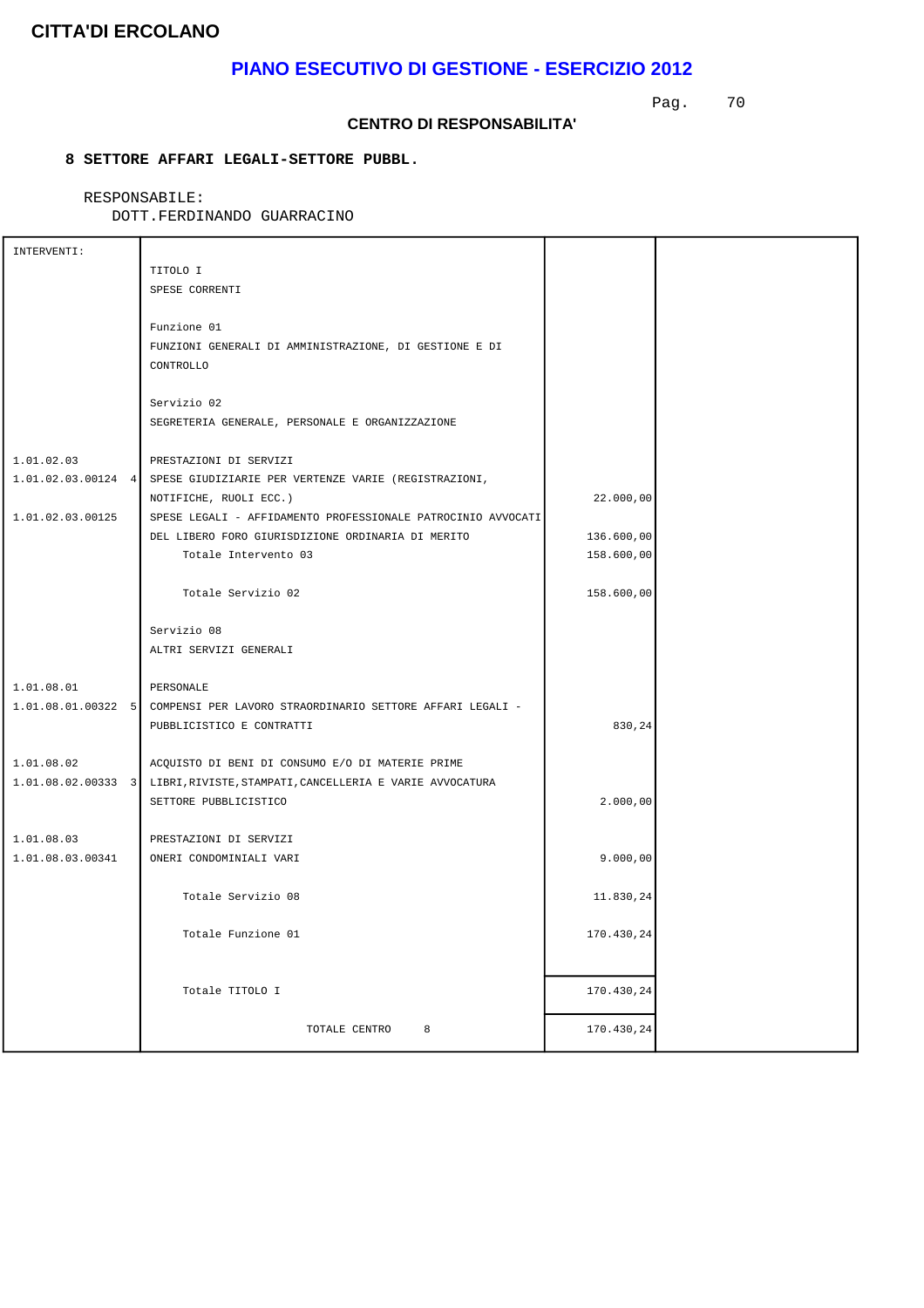## **PIANO ESECUTIVO DI GESTIONE - ESERCIZIO 2012**

#### **9 CULTURA,SPORT E SPETTACOLO**

Pag. 71

 RESPONSABILE: DOTT.PAOLA TALLARINO

| RISORSE:          |                                                              |           |  |
|-------------------|--------------------------------------------------------------|-----------|--|
|                   | TITOLO II                                                    |           |  |
|                   | ENTRATE DERIVANTI DA CONTRIBUTI E TRASFERIMENTI CORRENTI     |           |  |
|                   | DELLO STATO, DELLA REGIONE E DI ALTRI ENTI PUBBLICI ANCHE    |           |  |
|                   | IN RAPPORTO ALL'ESERCIZIO DI FUNZIONI DELEGATE DALLA REGIONE |           |  |
|                   |                                                              |           |  |
|                   | Categoria 02                                                 |           |  |
|                   | CONTRIBUTI E TRASFERIMENTI CORRENTI DELLA REGIONE            |           |  |
|                   |                                                              |           |  |
| 2.02.0250         | ALTRI CONTRIBUTI E TRASFERIMENTI CORRENTI DALLA REGIONE      |           |  |
| 2.02.0250.00111   | CONTRIBUTO DALLA REGIONE PER PROGETTO "PERCORSI DI LUCE" -   |           |  |
|                   | USCITA CAP.744/1                                             | 25.000,00 |  |
|                   |                                                              |           |  |
|                   | Totale Categoria 02                                          | 25.000,00 |  |
|                   |                                                              |           |  |
|                   |                                                              |           |  |
|                   | Totale TITOLO II                                             | 25.000,00 |  |
|                   |                                                              |           |  |
|                   | TITOLO IV                                                    |           |  |
|                   | ENTRATE DERIVANTI DA ALIENAZIONI, DA TRASFERIMENTI DI        |           |  |
|                   | CAPITALE E DA RISCOSSIONE DI CREDITI                         |           |  |
|                   |                                                              |           |  |
|                   | Categoria 03                                                 |           |  |
|                   | TRASFERIMENTI DI CAPITALE DALLA REGIONE                      |           |  |
| 4.03.1020         | TRASFERIMENTI DI CAPITALI STRAORDINARI DALLA REGIONE         |           |  |
| 4.03.1020.00220 3 | CONTRIBUTO DALLA REGIONE PER ACQUISTO ATTREZZATURE TECNICHE  |           |  |
|                   | PER LA BIBLIOTECA CAP.U 2706                                 | 1.566,00  |  |
|                   |                                                              |           |  |
|                   | Totale Categoria 03                                          | 1.566,00  |  |
|                   |                                                              |           |  |
|                   |                                                              |           |  |
|                   | Totale TITOLO IV                                             | 1.566,00  |  |
|                   |                                                              |           |  |
|                   | TOTALE CENTRO<br>9                                           | 26.566,00 |  |
|                   |                                                              |           |  |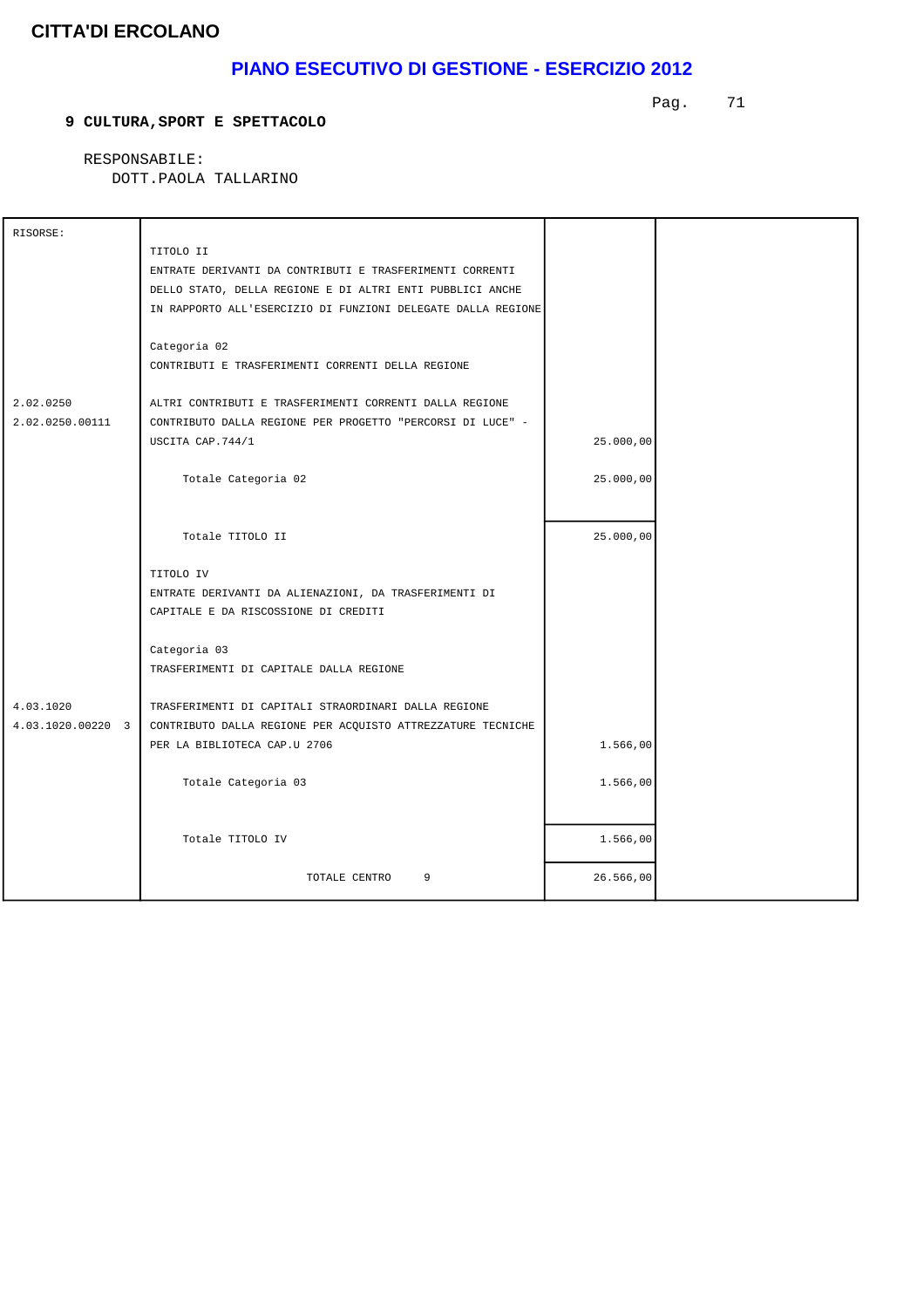## **PIANO ESECUTIVO DI GESTIONE - ESERCIZIO 2012**

Pag. 72

#### **CENTRO DI RESPONSABILITA'**

### **9 CULTURA,SPORT E SPETTACOLO**

### RESPONSABILE:

DOTT.PAOLA TALLARINO

| INTERVENTI:                       |                                                                        |           |  |
|-----------------------------------|------------------------------------------------------------------------|-----------|--|
|                                   | TITOLO I                                                               |           |  |
|                                   | SPESE CORRENTI                                                         |           |  |
|                                   |                                                                        |           |  |
|                                   | Funzione 05                                                            |           |  |
|                                   | FUNZIONI RELATIVE ALLA CULTURA ED AI BENI CULTURALI                    |           |  |
|                                   |                                                                        |           |  |
|                                   | Servizio 01                                                            |           |  |
|                                   | BIBLIOTECHE, MUSEI E PINACOTECHE                                       |           |  |
|                                   |                                                                        |           |  |
| 1.05.01.01                        | PERSONALE                                                              |           |  |
|                                   | 1.05.01.01.00712 3 TRATTAMENTO ECONOMICO ACCESSORIO                    | 10.829,00 |  |
|                                   |                                                                        |           |  |
| 1.05.01.02                        | ACQUISTO DI BENI DI CONSUMO E/O DI MATERIE PRIME                       |           |  |
| 1.05.01.02.00714 6 ACQUISTO LIBRI |                                                                        | 1.000,00  |  |
|                                   | 1.05.01.02.00714 7 ALTRI BENI DI CONSUMO                               | 500,00    |  |
|                                   | 1.05.01.02.00714 8 ABBONAMENTI A QUOTIDIANI PER LA BIBLIOTECA COMUNALE | 2.500,00  |  |
|                                   | Totale Intervento 02                                                   | 4.000,00  |  |
|                                   |                                                                        |           |  |
| 1.05.01.03                        | PRESTAZIONI DI SERVIZI                                                 |           |  |
| 1.05.01.03.00716 7 SPESE DIVERSE  |                                                                        | 4.000,00  |  |
|                                   |                                                                        |           |  |
| 1.05.01.05                        | TRASFERIMENTI                                                          |           |  |
| 1.05.01.05.00722                  | ADESIONE ASSOCIAZIONE COMUNI D'ITALIA-PATRIMONIO UNESCO                | 1.800,00  |  |
|                                   |                                                                        |           |  |
|                                   | Totale Servizio 01                                                     | 20.629,00 |  |
|                                   |                                                                        |           |  |
|                                   | Servizio 02                                                            |           |  |
|                                   | TEATRI, ATTIVITA' CULTURALI E SERVIZI DIVERSI NEL SETTORE              |           |  |
|                                   | CULTURALE                                                              |           |  |
|                                   |                                                                        |           |  |
| 1.05.02.03                        | PRESTAZIONI DI SERVIZI                                                 |           |  |
|                                   | 1.05.02.03.00742 1 SPESA DIVERSE PER FESTA PATRONALE                   | 15.300,00 |  |
|                                   | 1.05.02.03.00744 1 CONTRIBUTO DALLA REGIONE PER PROGETTO "PERCORSI DI  |           |  |
|                                   | LUCE"-ENTRATA CAP.111                                                  | 25.000,00 |  |
|                                   | 1.05.02.03.00744 2 SPESE PER FESTIVITA' NATALIZIE                      | 27.500,00 |  |
| 1.05.02.03.00753                  | HERCULANEUM EXPO                                                       | 500,00    |  |
| $1.05.02.03.00756$ 4              | CONCORSO INTERNAZIONALE "RITORNA VINCITOR"-COFINANZIAMENTO             | 1.000,00  |  |
|                                   | Totale Intervento 03                                                   | 69.300,00 |  |
|                                   |                                                                        |           |  |
| 1.05.02.05                        | TRASFERIMENTI                                                          |           |  |
| $1.05.02.05.00762$ 1              | ATTIVITA' DI PROMOZIONE TURISTICA E VALORIZZAZIONE DELLA               |           |  |
|                                   | CULTURA - CONTRIBUTI                                                   | 500,00    |  |
| $1.05.02.05.00762$ 2              | CONTRIBUTO PER LA CORALE CITTADINA                                     | 500,00    |  |
|                                   | Totale Intervento 05                                                   | 1.000,00  |  |
|                                   |                                                                        |           |  |
|                                   | Totale Servizio 02                                                     | 70.300,00 |  |
|                                   |                                                                        |           |  |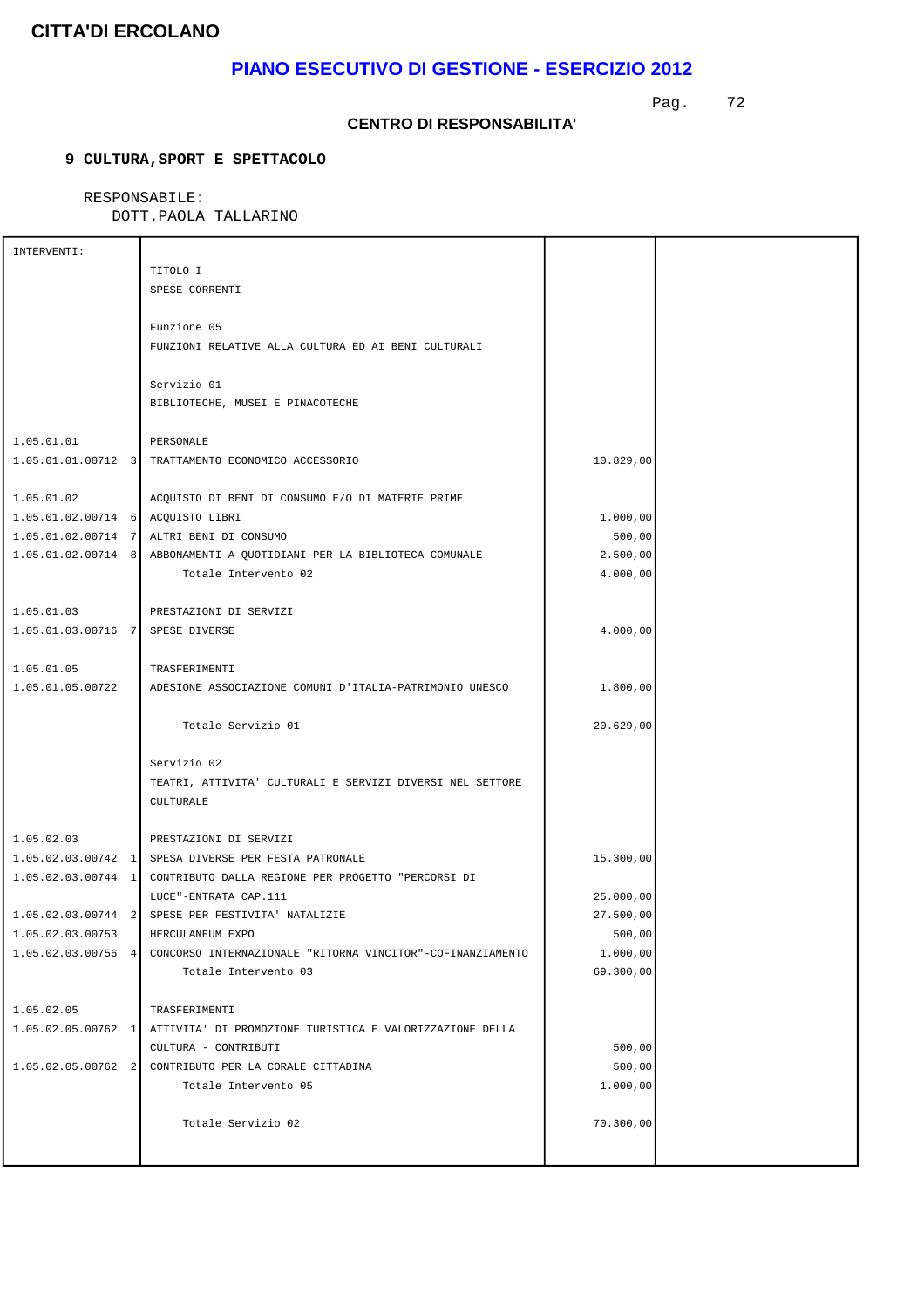# **PIANO ESECUTIVO DI GESTIONE - ESERCIZIO 2012**

Pag. 73

#### **CENTRO DI RESPONSABILITA'**

### **9 CULTURA,SPORT E SPETTACOLO**

### RESPONSABILE:

|                                | Totale Funzione 05                                                     | 90.929,00 |  |
|--------------------------------|------------------------------------------------------------------------|-----------|--|
|                                | Funzione 06                                                            |           |  |
|                                | FUNZIONI NEL SETTORE SPORTIVO E RICREATIVO                             |           |  |
|                                |                                                                        |           |  |
|                                | Servizio 03                                                            |           |  |
|                                | MANIFESTAZIONI DIVERSE NEL SETTORE SPORTIVO E RICREATIVO               |           |  |
| 1.06.03.02                     | ACQUISTO DI BENI DI CONSUMO E/O DI MATERIE PRIME                       |           |  |
| 1.06.03.02.00846               | GIOCHI DELLA GIOVENTU'-ACQUISTO DI BENI                                | 6.000,00  |  |
| 1.06.03.03                     | PRESTAZIONI DI SERVIZI                                                 |           |  |
| 1.06.03.03.00850               | PRESTAZIONE SANITARIA SPORTIVA                                         | 1.200,00  |  |
| $1.06.03.03.00852$ 1           | PROMOZIONE, MANIFESTAZIONE E DIFFUSIONE DELLO SPORT-                   |           |  |
|                                | PRESTAZIONI                                                            | 6.960,00  |  |
|                                | Totale Intervento 03                                                   | 8.160,00  |  |
|                                |                                                                        |           |  |
| 1.06.03.05<br>1.06.03.05.00858 | TRASFERIMENTI<br>PROMOZIONE, MANIFESTAZIONI E DIFFUSIONE DELLO SPORT - |           |  |
|                                | CONTRIBUTI                                                             | 500,00    |  |
|                                |                                                                        |           |  |
|                                | Totale Servizio 03                                                     | 14.660,00 |  |
|                                | Totale Funzione 06                                                     | 14.660,00 |  |
|                                | Funzione 07                                                            |           |  |
|                                | FUNZIONI NEL CAMPO TURISTICO                                           |           |  |
|                                |                                                                        |           |  |
|                                | Servizio 01                                                            |           |  |
|                                | SERVIZI TURISTICI                                                      |           |  |
| 1.07.01.01                     | PERSONALE                                                              |           |  |
|                                | 1.07.01.01.00886 2 COMPENSI PER LAVORO STRAORDINARIO SETTORE TURISTICO | 1.660,49  |  |
|                                | 1.07.01.01.00886 3 TRATTAMENTO ECONOMICO ACCESSORIO                    | 20.494,00 |  |
|                                | Totale Intervento 01                                                   | 22.154,49 |  |
| 1.07.01.03                     | PRESTAZIONI DI SERVIZI                                                 |           |  |
| $1.07.01.03.00900$ 2           | MANUTENZIONE ORDINARIA BENI MOBILI                                     | 1.000,00  |  |
| 1.07.01.03.00902               | INDENNITA' E RIMBORSO SPESE PER MISSIONI AL PERSONALE                  |           |  |
|                                | UFFICIO TURISTICO                                                      | 200,00    |  |
|                                | Totale Intervento 03                                                   | 1.200,00  |  |
|                                | Totale Servizio 01                                                     | 23.354,49 |  |
|                                |                                                                        |           |  |
|                                |                                                                        |           |  |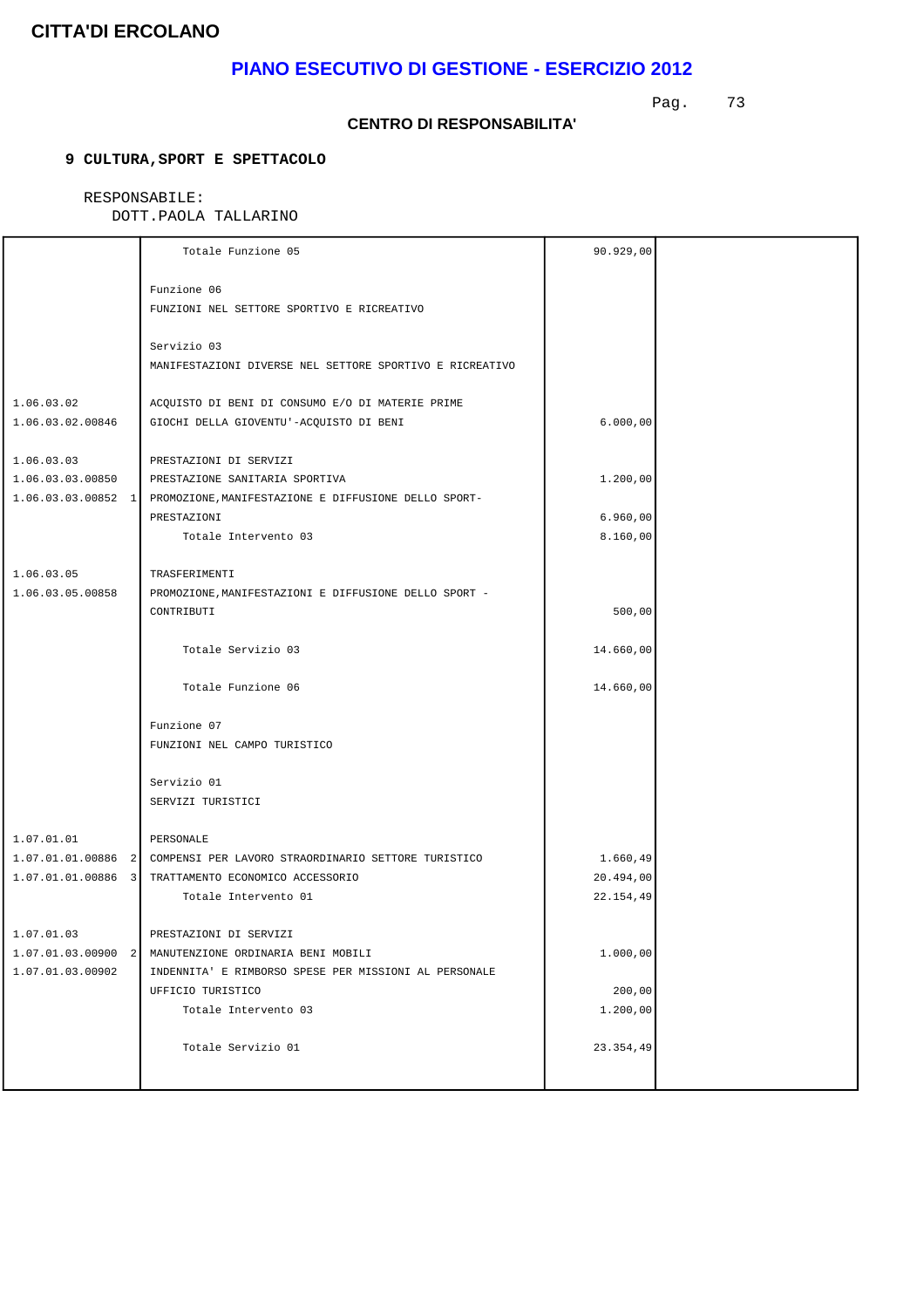# **PIANO ESECUTIVO DI GESTIONE - ESERCIZIO 2012**

Pag. 74

#### **CENTRO DI RESPONSABILITA'**

### **9 CULTURA,SPORT E SPETTACOLO**

### RESPONSABILE:

|                                | Servizio 02<br>MANIFESTAZIONI TURISTICHE                                                                       |                      |  |
|--------------------------------|----------------------------------------------------------------------------------------------------------------|----------------------|--|
| 1.07.02.03<br>1.07.02.03.00922 | PRESTAZIONI DI SERVIZI<br>ENEL-SPESE PER LUMINARIE NATALIZIE                                                   | 1.000,00             |  |
|                                | Totale Servizio 02                                                                                             | 1.000,00             |  |
|                                | Totale Funzione 07                                                                                             | 24.354,49            |  |
|                                | Totale TITOLO I                                                                                                | 129.943,49           |  |
|                                | TITOLO II<br>SPESE IN CONTO CAPITALE                                                                           |                      |  |
|                                | Funzione 05<br>FUNZIONI RELATIVE ALLA CULTURA ED AI BENI CULTURALI                                             |                      |  |
|                                | Servizio 01<br>BIBLIOTECHE, MUSEI E PINACOTECHE                                                                |                      |  |
| 2.05.01.05                     | ACQUISIZIONE DI BENI MOBILI, MACCHINE ED ATTREZZATURE<br>TECNICO-SCIENTIFICHE                                  |                      |  |
| 2.05.01.05.02706               | CONTRIBUTO REGIONALE PER ACQUISTO ATTREZZATURE TECNICHE PER<br>LA BIBLIOTECA -ENTRATA CAP. 220/3 - ANNO 2011   | 566,00               |  |
| 2.05.01.05.02707               | CONTRIBUTO DALLA REGIONE PER ATTREZZATURE TECNICHE<br>BIBLIOTECA COMUNALE-ENTRATA CAP.<br>Totale Intervento 05 | 1.000,00<br>1.566,00 |  |
|                                | Totale Servizio 01                                                                                             | 1.566,00             |  |
|                                | Totale Funzione 05                                                                                             | 1.566,00             |  |
|                                | Totale TITOLO II                                                                                               | 1.566,00             |  |
|                                | TOTALE CENTRO<br>9                                                                                             | 131.509,49           |  |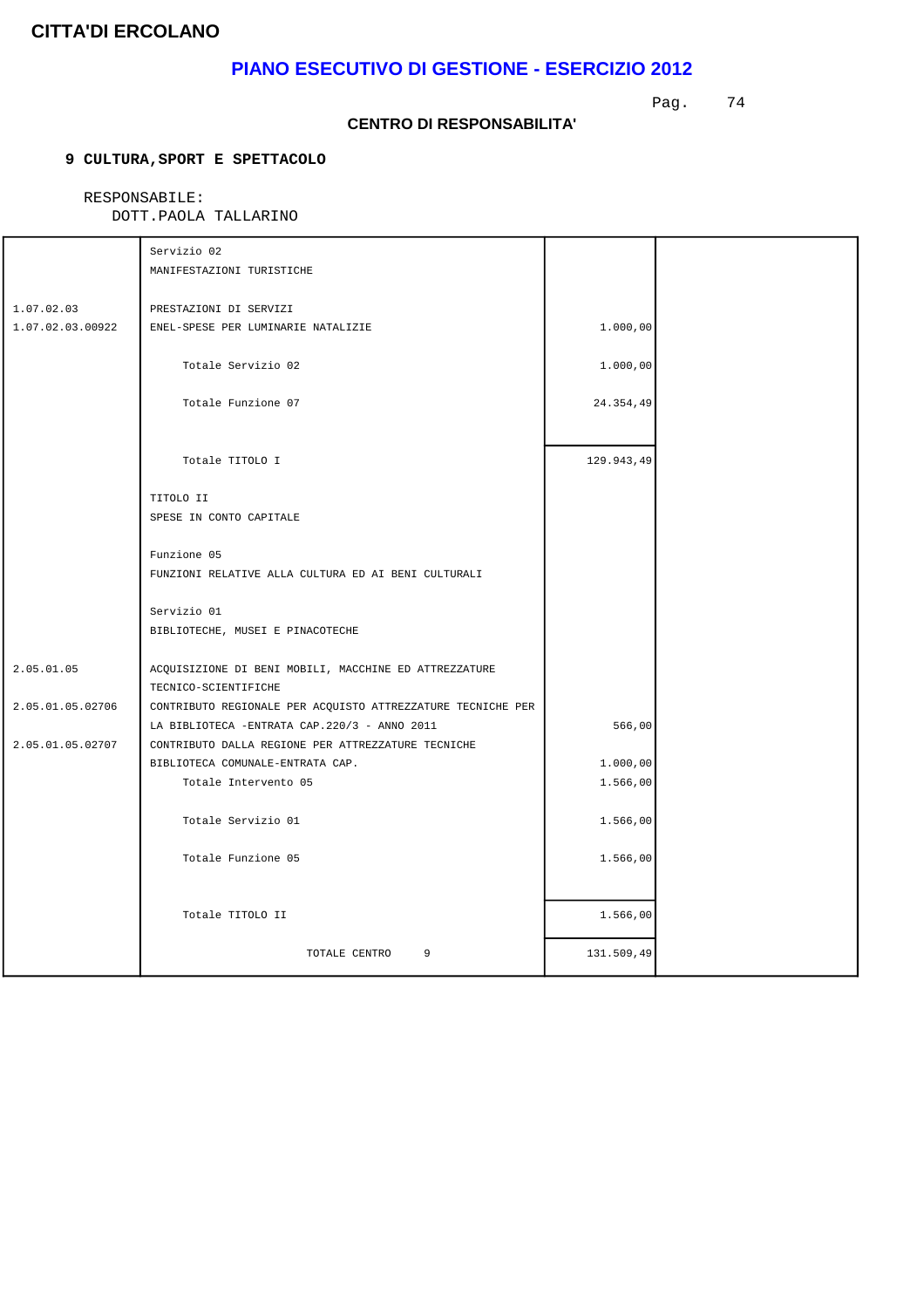# **PIANO ESECUTIVO DI GESTIONE - ESERCIZIO 2012**

#### **10 ATTIVITA'PRODUTTIVE**

Pag. 75

RESPONSABILE:

DOTT. FERDINANDO GUARRACINO

| RISORSE:        |                                                           |            |  |
|-----------------|-----------------------------------------------------------|------------|--|
|                 | TITOLO III                                                |            |  |
|                 | ENTRATE EXTRATRIBUTARIE                                   |            |  |
|                 |                                                           |            |  |
|                 | Categoria 02                                              |            |  |
|                 | PROVENTI DEI BENI DELL'ENTE                               |            |  |
|                 |                                                           |            |  |
| 3.02.0880       | GESTIONE BENI DIVERSI                                     |            |  |
| 3.02.0880.00175 | CANONI PER L'OCCUPAZIONE DI SPAZI ED AREE PUBBLICHE CAP.U |            |  |
|                 | 191                                                       | 350.000,00 |  |
|                 |                                                           |            |  |
|                 | Totale Categoria 02                                       | 350.000,00 |  |
|                 |                                                           |            |  |
|                 |                                                           |            |  |
|                 | Totale TITOLO III                                         | 350.000,00 |  |
|                 |                                                           |            |  |
|                 |                                                           |            |  |
|                 | 10<br>TOTALE CENTRO                                       | 350.000,00 |  |
|                 |                                                           |            |  |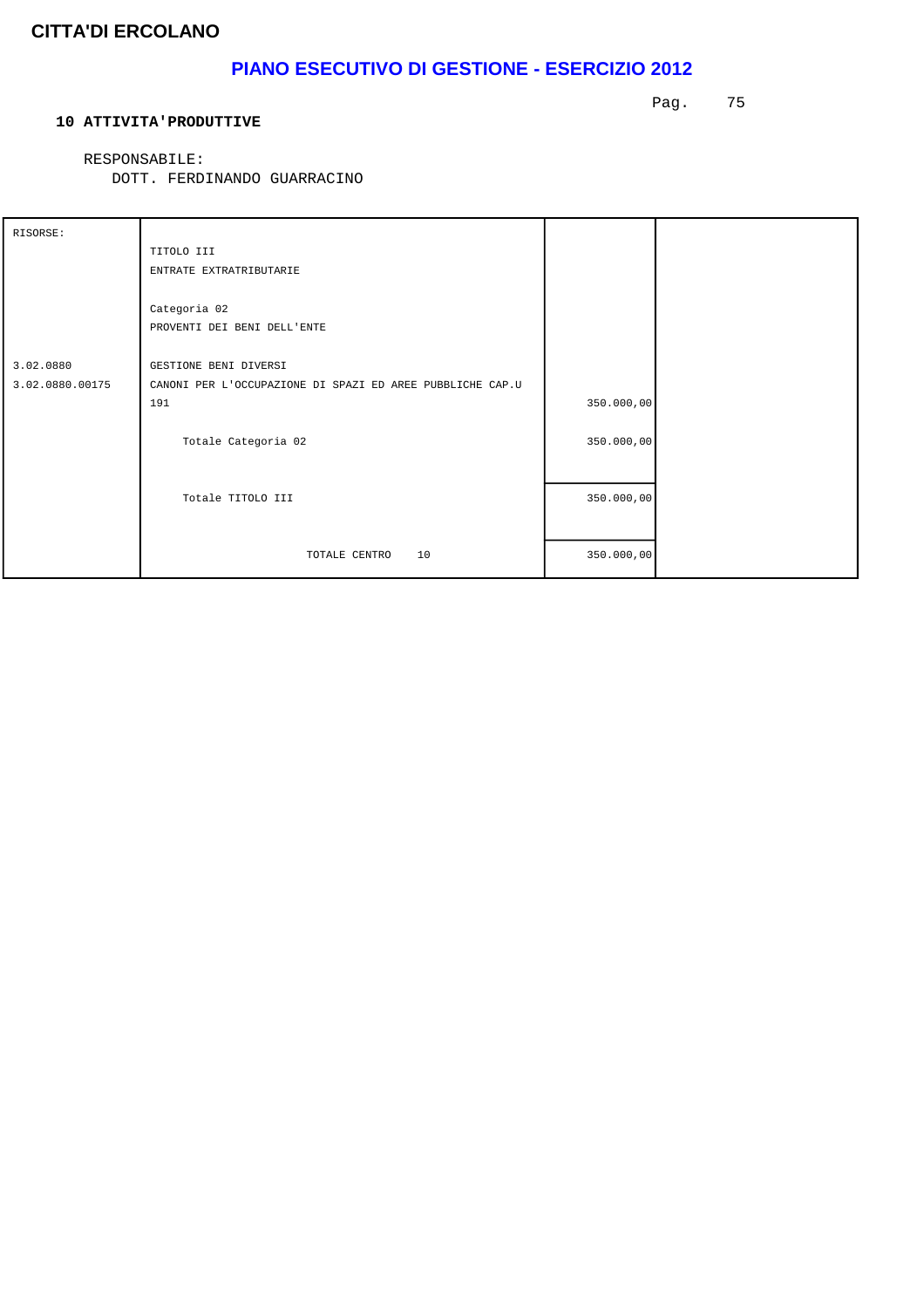# **PIANO ESECUTIVO DI GESTIONE - ESERCIZIO 2012**

Pag. 76

#### **CENTRO DI RESPONSABILITA'**

### **10 ATTIVITA'PRODUTTIVE**

#### RESPONSABILE:

DOTT. FERDINANDO GUARRACINO

| INTERVENTI:      |                                                                       |            |  |
|------------------|-----------------------------------------------------------------------|------------|--|
|                  | TITOLO I                                                              |            |  |
|                  | SPESE CORRENTI                                                        |            |  |
|                  |                                                                       |            |  |
|                  | Funzione 11                                                           |            |  |
|                  | FUNZIONI NEL CAMPO DELLO SVILUPPO ECONOMICO                           |            |  |
|                  |                                                                       |            |  |
|                  | Servizio 05                                                           |            |  |
|                  | SERVIZI RELATIVI AL COMMERCIO                                         |            |  |
|                  |                                                                       |            |  |
| 1.11.05.01       | PERSONALE                                                             |            |  |
|                  | 1.11.05.01.01628 2 COMPENSO PER LAVORO STRAORDINARIO SETTORE ATTIVITA |            |  |
|                  | PRODUTTIVE                                                            | 415,12     |  |
|                  | 1.11.05.01.01628 3 TRATTAMENTO ECONOMICO ACCESSORIO                   | 20.658,00  |  |
|                  | Totale Intervento 01                                                  | 21.073,12  |  |
|                  |                                                                       |            |  |
| 1.11.05.03       |                                                                       |            |  |
|                  | PRESTAZIONI DI SERVIZI                                                |            |  |
| 1.11.05.03.01643 | COMMISSIONE COM.LE VIGILANZA SUI LOCALI PUBBLICO SPETTACOLO           | 2.000,00   |  |
|                  |                                                                       |            |  |
|                  | Totale Servizio 05                                                    | 23.073,12  |  |
|                  |                                                                       |            |  |
|                  | Servizio 07                                                           |            |  |
|                  | SERVIZI RELATIVI ALL'AGRICOLTURA                                      |            |  |
|                  |                                                                       |            |  |
| 1.11.07.03       | PRESTAZIONI DI SERVIZI                                                |            |  |
| 1.11.07.03.01705 | INIZIATIVE PER IL NATALE DELLE AZIENDE                                | 500,00     |  |
| 1.11.07.03.01711 | INIZIATIVE PER LE ATTIVITA' PRODUTTIVE                                | 500,00     |  |
|                  | Totale Intervento 03                                                  | 1.000,00   |  |
|                  |                                                                       |            |  |
|                  | Totale Servizio 07                                                    | 1.000,00   |  |
|                  |                                                                       |            |  |
|                  | Totale Funzione 11                                                    | 24.073,12  |  |
|                  |                                                                       |            |  |
|                  | Funzione 12                                                           |            |  |
|                  | FUNZIONI RELATIVE A SERVIZI PRODUTTIVI                                |            |  |
|                  |                                                                       |            |  |
|                  | Servizio 06                                                           |            |  |
|                  | ALTRI SERVIZI PRODUTTIVI                                              |            |  |
|                  |                                                                       |            |  |
| 1.12.06.03       | PRESTAZIONI DI SERVIZI                                                |            |  |
| 1.12.06.03.01831 | SPESE PER LO SPORTELLO UNICO PER LE ATTIVITA' PRODUTTIVE              | 97.000,00  |  |
|                  |                                                                       |            |  |
|                  | Totale Servizio 06                                                    | 97.000,00  |  |
|                  |                                                                       |            |  |
|                  | Totale Funzione 12                                                    | 97.000,00  |  |
|                  |                                                                       |            |  |
|                  |                                                                       |            |  |
|                  | Totale TITOLO I                                                       | 121.073,12 |  |
|                  |                                                                       |            |  |
|                  | 10<br>TOTALE CENTRO                                                   | 121.073,12 |  |
|                  |                                                                       |            |  |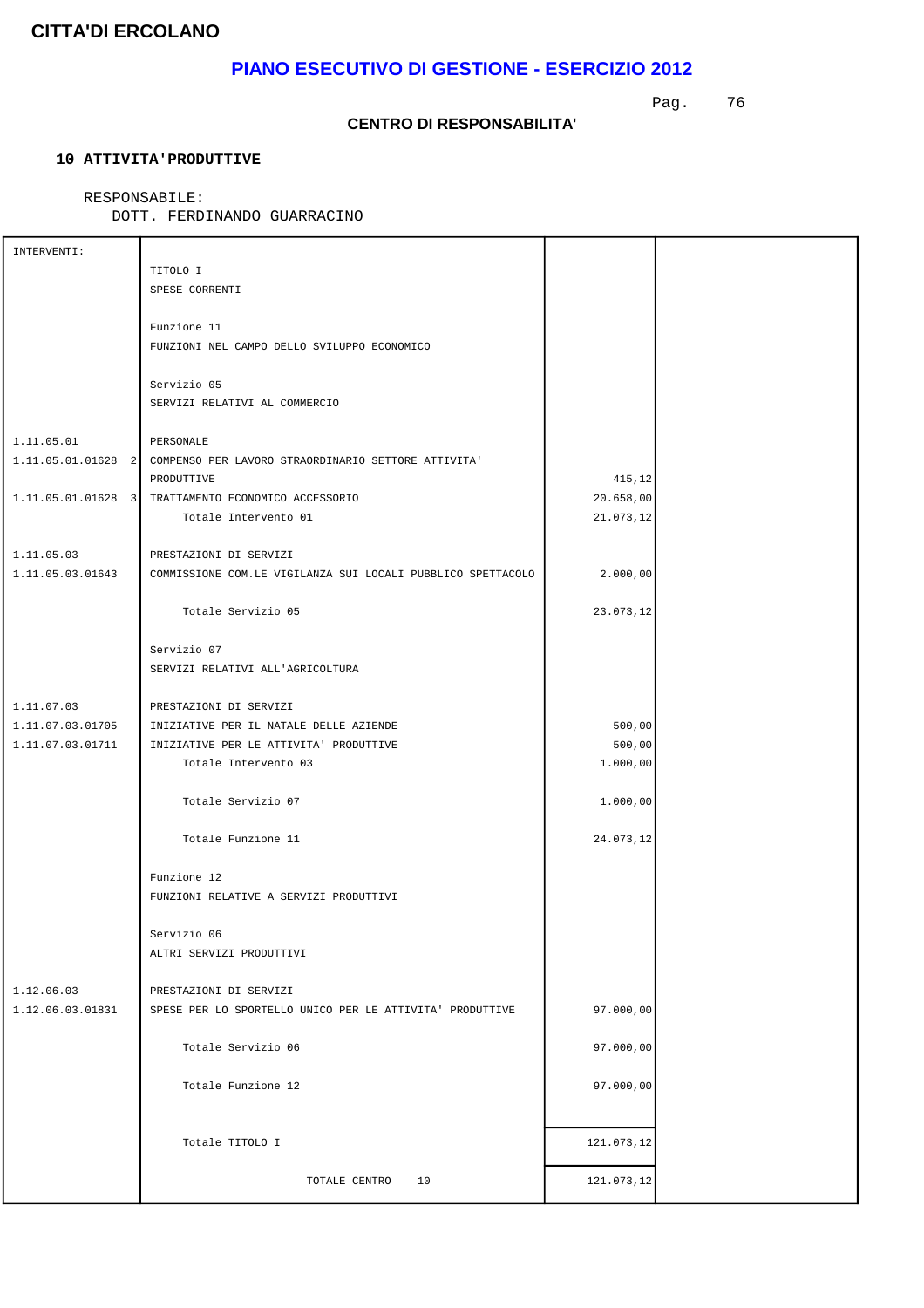## **PIANO ESECUTIVO DI GESTIONE - ESERCIZIO 2012**

Pag. 77

#### **11 SETTORE SERVIZI TECNICI**

 RESPONSABILE: ING.ANDREA RIPOLI

| SOR SE |  |  |
|--------|--|--|
|        |  |  |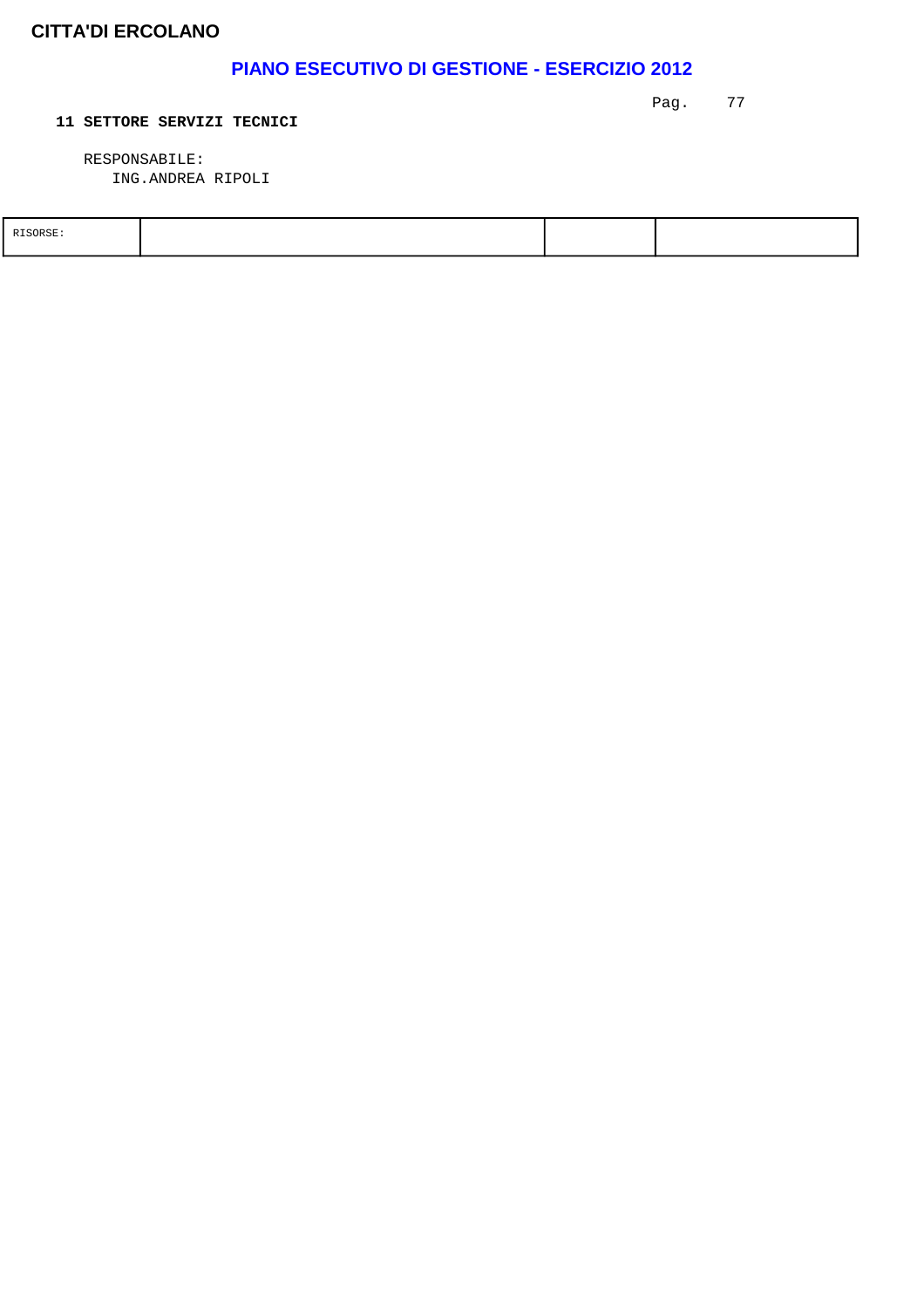# **PIANO ESECUTIVO DI GESTIONE - ESERCIZIO 2012**

Pag. 78

#### **CENTRO DI RESPONSABILITA'**

### **11 SETTORE SERVIZI TECNICI**

### RESPONSABILE:

### ING.ANDREA RIPOLI

| INTERVENTI:                      |                                                                                |               |  |
|----------------------------------|--------------------------------------------------------------------------------|---------------|--|
|                                  | TITOLO I                                                                       |               |  |
|                                  | SPESE CORRENTI                                                                 |               |  |
|                                  |                                                                                |               |  |
|                                  | Funzione 09                                                                    |               |  |
|                                  | FUNZIONI RIGUARDANTI LA GESTIONE DEL TERRITORIO E                              |               |  |
|                                  | DELL'AMBIENTE                                                                  |               |  |
|                                  |                                                                                |               |  |
|                                  | Servizio 01                                                                    |               |  |
|                                  | URBANISTICA E GESTIONE DEL TERRITORIO                                          |               |  |
|                                  |                                                                                |               |  |
| 1.09.01.01                       | PERSONALE                                                                      |               |  |
|                                  | 1.09.01.01.01074 2 COMPENSI PER LAVORO STRAORDINARIO PERSONALE SERVIZI TECNICI | 2.352, 40     |  |
|                                  | 1.09.01.01.01074 3 TRATTAMENTO ECONOMICO ACCESSORIO                            | 48.718,00     |  |
|                                  | Totale Intervento 01                                                           | 51.070,40     |  |
|                                  |                                                                                |               |  |
| 1.09.01.03                       | PRESTAZIONI DI SERVIZI                                                         |               |  |
|                                  |                                                                                |               |  |
| 1.09.01.03.01081                 | SPESE PER GARE DI APPALTO E CONTRATTI                                          | 3.000,00      |  |
| 1.09.01.03.01093                 | INDENNITA' DI OCCUPAZIONE I SITO DI STOCCAGGIO VIA FOCONE                      |               |  |
|                                  | N.10                                                                           | 18.300,00     |  |
| 1.09.01.03.01094                 | INDENNITA' DI OCCUPAZIONE E GESTIONE II SITO DI STOCCAGGIO                     |               |  |
|                                  | VIA FOCONE N.10                                                                | 65.000,00     |  |
| 1.09.01.03.01095                 | SPESE PER SMALTIMENTO RIFIUTI SPECIALI                                         | 80.000,00     |  |
| 1.09.01.03.01096                 | INIZIATIVE PER LA CULTURA DELL'AMBIENTE                                        | 500,00        |  |
| 1.09.01.03.01107                 | SPESE PER IL CANILE                                                            | 349.500,00    |  |
|                                  | Totale Intervento 03                                                           | 516.300,00    |  |
|                                  |                                                                                |               |  |
| 1.09.01.05                       | TRASFERIMENTI                                                                  |               |  |
| 1.09.01.05.01113                 | PROGETTO WILLY - CONTRIBUTO PER L'ADOZIONE DI CANI RANDAGI                     | 5.000,00      |  |
|                                  |                                                                                |               |  |
|                                  | Totale Servizio 01                                                             | 572.370,40    |  |
|                                  |                                                                                |               |  |
|                                  | Servizio 05                                                                    |               |  |
|                                  | SERVIZIO SMALTIMENTO RIFIUTI                                                   |               |  |
|                                  |                                                                                |               |  |
| 1.09.05.01                       | PERSONALE                                                                      |               |  |
|                                  | 1.09.05.01.01248 3 TRATTAMENTO ECONOMICO ACCESSORIO                            | 12.000,00     |  |
|                                  |                                                                                |               |  |
| 1.09.05.03                       | PRESTAZIONI DI SERVIZI                                                         |               |  |
| 1.09.05.03.01264 7 SPESE DIVERSE |                                                                                | 500,00        |  |
| 1.09.05.03.01276                 | SMALTIMENTO RIFIUTI SOLIDI URBANI STRADE ED AREE-                              | 7.124.000,00  |  |
|                                  | 1.09.05.03.01280 1 SERVIZIO SMALTIMENTO RIFIUTI SOLIDI URBANI                  | 3.279.550,00  |  |
|                                  | Totale Intervento 03                                                           | 10.404.050,00 |  |
|                                  |                                                                                |               |  |
|                                  |                                                                                |               |  |
|                                  | Totale Servizio 05                                                             | 10.416.050,00 |  |
|                                  |                                                                                |               |  |
|                                  | Totale Funzione 09                                                             | 10.988.420,40 |  |
|                                  |                                                                                |               |  |
|                                  |                                                                                |               |  |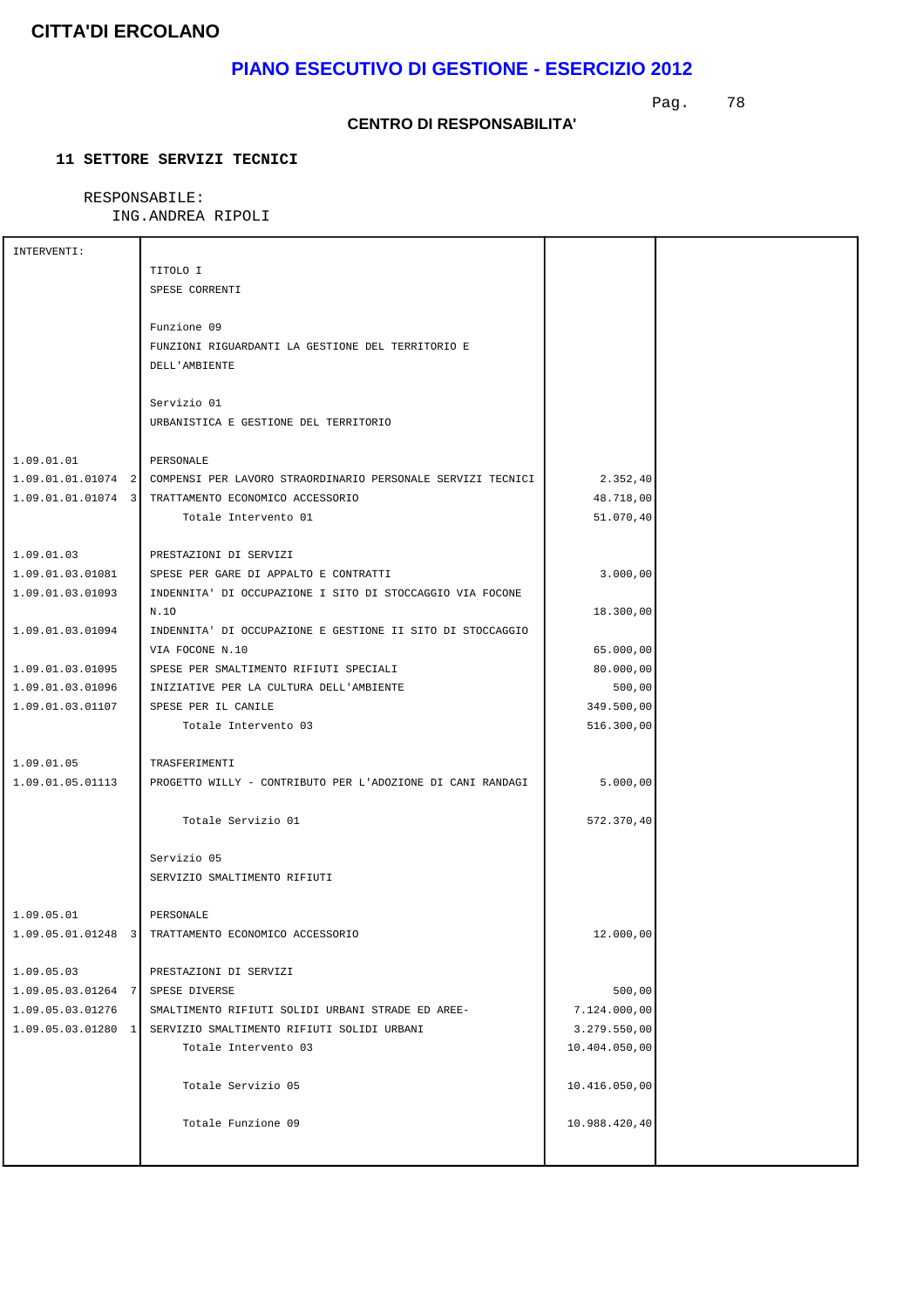## **PIANO ESECUTIVO DI GESTIONE - ESERCIZIO 2012**

Pag. 79

#### **CENTRO DI RESPONSABILITA'**

### **11 SETTORE SERVIZI TECNICI**

### RESPONSABILE:

ING.ANDREA RIPOLI

|                                | Totale TITOLO I                                                                                             | 10.988.420,40 |  |
|--------------------------------|-------------------------------------------------------------------------------------------------------------|---------------|--|
|                                | TITOLO II<br>SPESE IN CONTO CAPITALE                                                                        |               |  |
|                                | Funzione 09<br>FUNZIONI RIGUARDANTI LA GESTIONE DEL TERRITORIO E<br>DELL'AMBIENTE                           |               |  |
|                                | Servizio 05<br>SERVIZIO SMALTIMENTO RIFIUTI                                                                 |               |  |
| 2.09.05.01<br>2.09.05.01.03459 | ACQUISIZIONE DI BENI IMMOBILI<br>BONIFICA STRAORDINARIA SITO DI STOCCAGGIO - FINANZIAMENTO<br><b>AVANZO</b> | 100.000,00    |  |
|                                | Totale Servizio 05                                                                                          | 100.000,00    |  |
|                                | Totale Funzione 09                                                                                          | 100.000,00    |  |
|                                | Totale TITOLO II                                                                                            | 100.000,00    |  |
|                                | TOTALE CENTRO<br>11                                                                                         | 11.088.420,40 |  |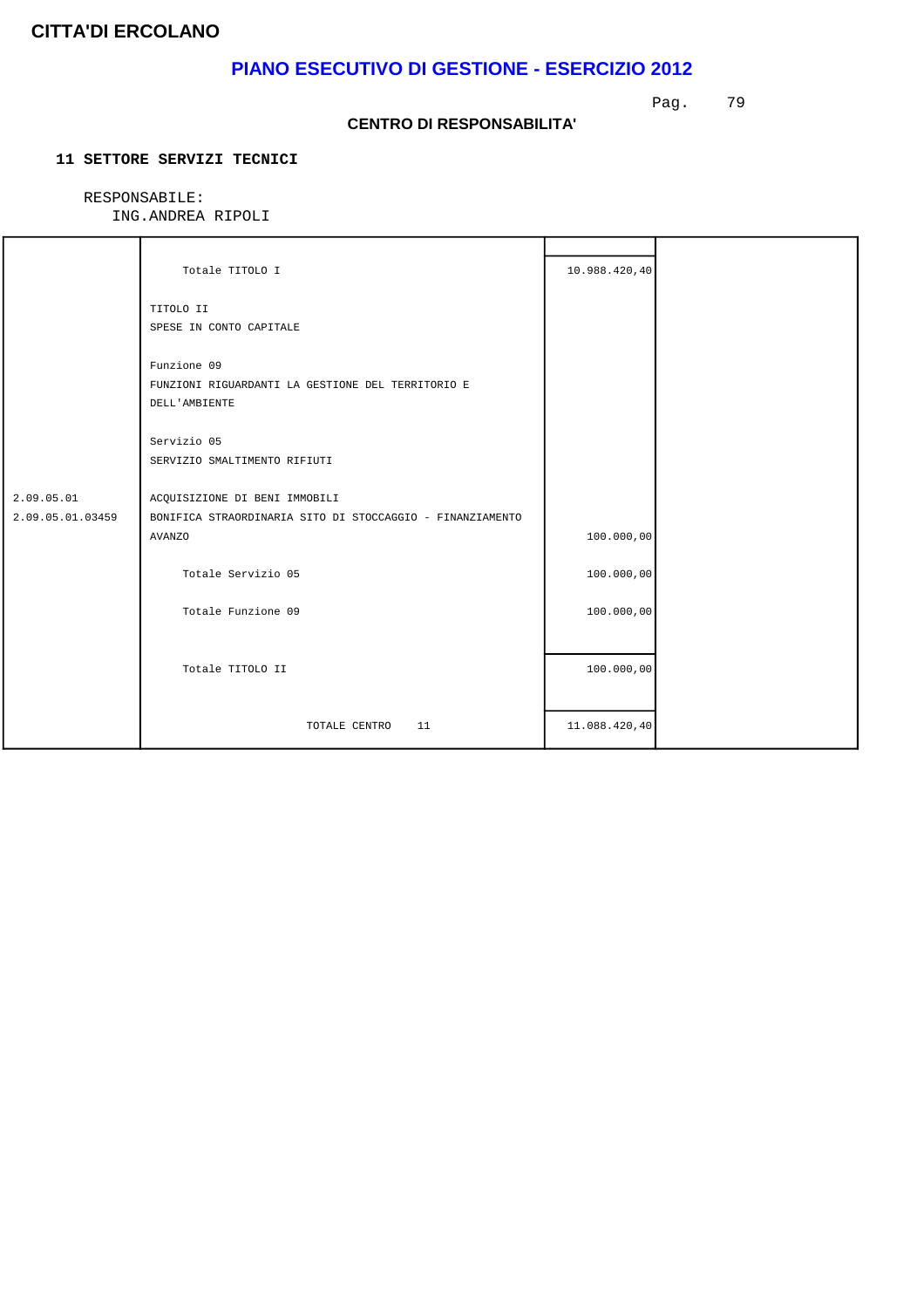# **PIANO ESECUTIVO DI GESTIONE - ESERCIZIO 2012**

#### **12 SERVIZI CIMITERIALI**

Pag. 80

RESPONSABILE:

| RISORSE:        |                                               |            |  |
|-----------------|-----------------------------------------------|------------|--|
|                 | TITOLO III                                    |            |  |
|                 | ENTRATE EXTRATRIBUTARIE                       |            |  |
|                 |                                               |            |  |
|                 | Categoria 01                                  |            |  |
|                 | PROVENTI DEI SERVIZI PUBBLICI                 |            |  |
|                 |                                               |            |  |
| 3.01.0740       | SERVIZIO NECROSCOPICO E CIMITERIALE           |            |  |
| 3.01.0740.00168 | TRASPORTO E POMPE FUNEBRI DIVERSE - PROVENTI  | 50.000,00  |  |
| 3.01.0740.00169 | ILLUMINAZIONE VOTIVA - PROVENTI               | 35.000,00  |  |
| 3.01.0740.00170 | SERVIZI CIMITERIALI. ALTRE ENTRATE - PROVENTI | 150.000,00 |  |
|                 | Totale Risorsa 0740                           | 235.000,00 |  |
|                 |                                               |            |  |
|                 | Totale Categoria 01                           | 235.000,00 |  |
|                 |                                               |            |  |
|                 |                                               |            |  |
|                 | Totale TITOLO III                             | 235.000,00 |  |
|                 |                                               |            |  |
|                 |                                               |            |  |
|                 | 12<br>TOTALE CENTRO                           | 235.000,00 |  |
|                 |                                               |            |  |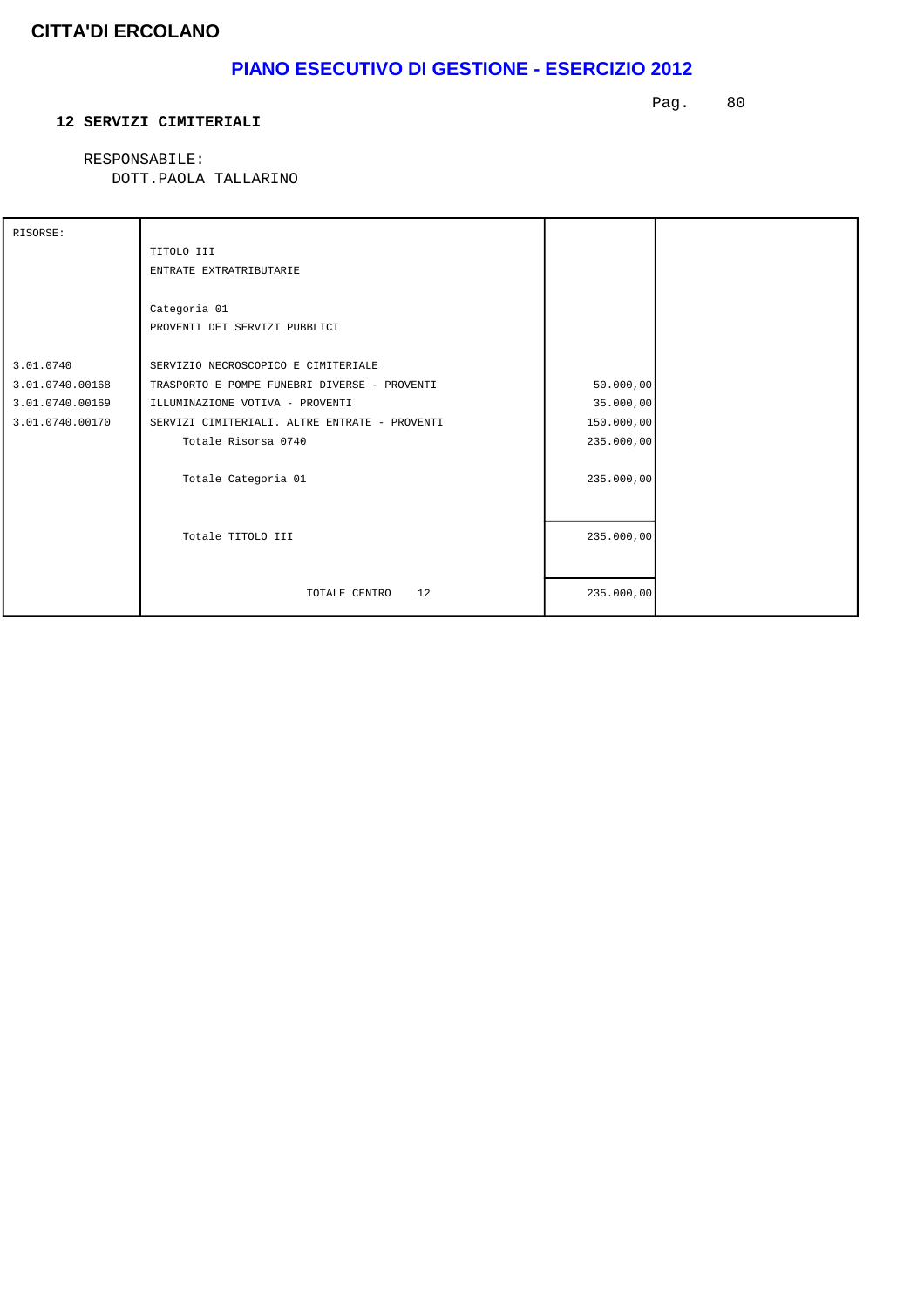# **PIANO ESECUTIVO DI GESTIONE - ESERCIZIO 2012**

Pag. 81

#### **CENTRO DI RESPONSABILITA'**

### **12 SERVIZI CIMITERIALI**

### RESPONSABILE:

| INTERVENTI:      |                                                              |           |  |
|------------------|--------------------------------------------------------------|-----------|--|
|                  | TITOLO I                                                     |           |  |
|                  | SPESE CORRENTI                                               |           |  |
|                  |                                                              |           |  |
|                  | Funzione 01                                                  |           |  |
|                  | FUNZIONI GENERALI DI AMMINISTRAZIONE, DI GESTIONE E DI       |           |  |
|                  | CONTROLLO                                                    |           |  |
|                  |                                                              |           |  |
|                  | Servizio 08                                                  |           |  |
|                  | ALTRI SERVIZI GENERALI                                       |           |  |
|                  |                                                              |           |  |
|                  |                                                              |           |  |
| 1.01.08.03       | PRESTAZIONI DI SERVIZI                                       |           |  |
| 1.01.08.03.00335 | RIMBORSO SPESE MANTENIMENTO CHIESA CIMITERO COMUNALE         | 2.000,00  |  |
|                  |                                                              |           |  |
|                  | Totale Servizio 08                                           | 2.000,00  |  |
|                  |                                                              |           |  |
|                  | Totale Funzione 01                                           | 2.000,00  |  |
|                  |                                                              |           |  |
|                  | Funzione 10                                                  |           |  |
|                  | FUNZIONI NEL SETTORE SOCIALE                                 |           |  |
|                  |                                                              |           |  |
|                  | Servizio 05                                                  |           |  |
|                  |                                                              |           |  |
|                  | SERVIZIO NECROSCOPICO E CIMITERIALE                          |           |  |
|                  |                                                              |           |  |
| 1.10.05.01       | PERSONALE                                                    |           |  |
|                  | 1.10.05.01.01472 3 TRATTAMENTO ECONOMICO ACCESSORIO          | 61.152,00 |  |
|                  |                                                              |           |  |
| 1.10.05.02       | ACQUISTO DI BENI DI CONSUMO E/O DI MATERIE PRIME             |           |  |
|                  | 1.10.05.02.01474 6 ALTRI BENI DI CONSUMO                     | 1.000,00  |  |
|                  |                                                              |           |  |
| 1.10.05.03       | PRESTAZIONI DI SERVIZI                                       |           |  |
|                  | 1.10.05.03.01488 6 ALLESTIMENTO PALCO COMMEMORAZIONE DEFUNTI | 5.000,00  |  |
| 1.10.05.03.01490 | SERVIZI FUNEBRI-PRESTAZIONI DI SERVIZIO                      | 3.000,00  |  |
|                  |                                                              |           |  |
|                  | Totale Intervento 03                                         | 8.000,00  |  |
|                  |                                                              |           |  |
| 1.10.05.08       | ONERI STRAORDINARI DELLA GESTIONE CORRENTE                   |           |  |
| 1.10.05.08.01512 | RIMBORSO SOMME ERRONEAMENTE VERSATE PER ACQUISTO LOCULI      | 2.500,00  |  |
|                  |                                                              |           |  |
|                  | Totale Servizio 05                                           | 72.652,00 |  |
|                  |                                                              |           |  |
|                  | Totale Funzione 10                                           | 72.652,00 |  |
|                  |                                                              |           |  |
|                  |                                                              |           |  |
|                  | Totale TITOLO I                                              | 74.652,00 |  |
|                  |                                                              |           |  |
|                  |                                                              | 74.652,00 |  |
|                  | TOTALE CENTRO<br>12                                          |           |  |
|                  |                                                              |           |  |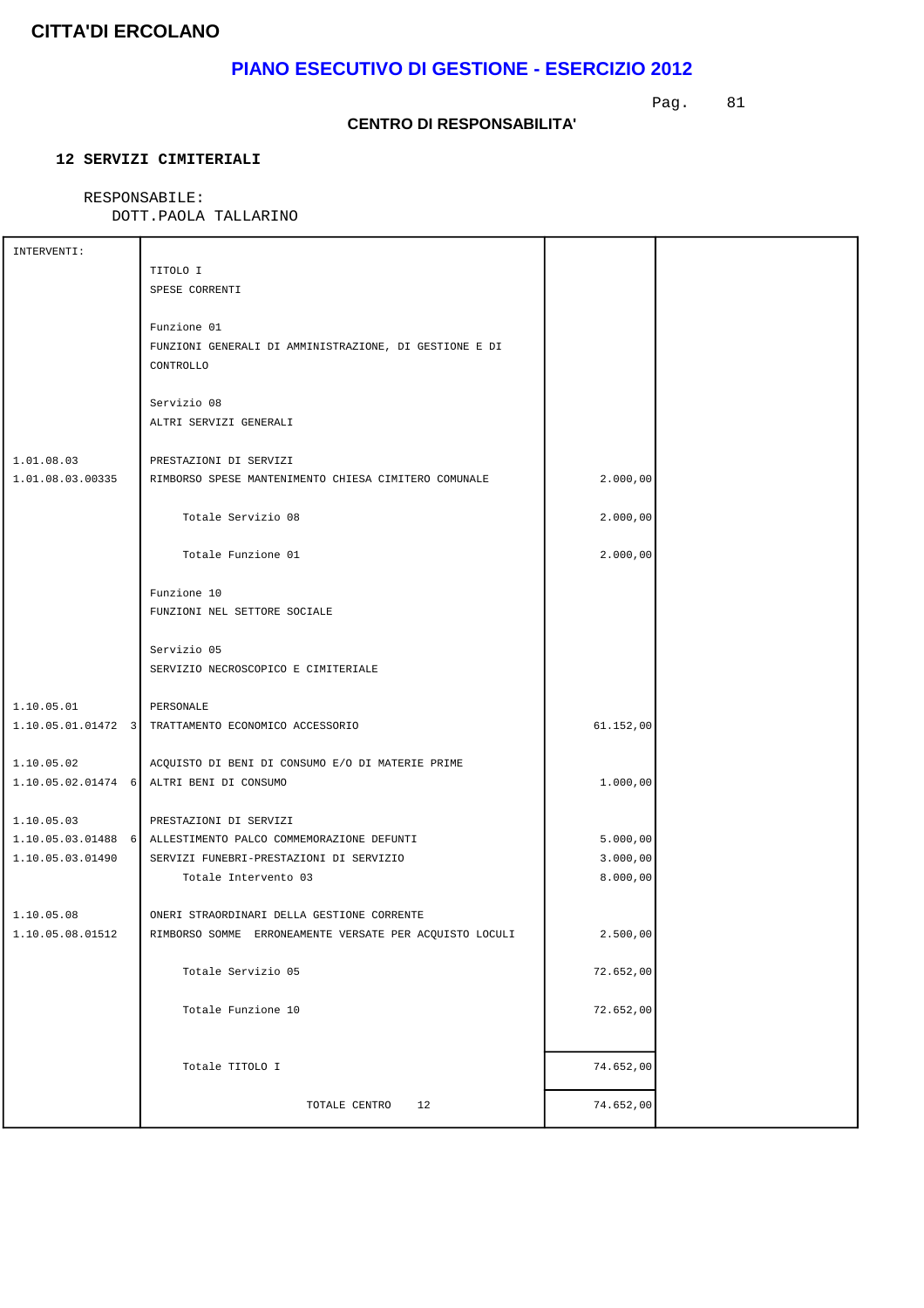# **PIANO ESECUTIVO DI GESTIONE - ESERCIZIO 2012**

#### **13 URBANISTICA**

Pag. 82

 RESPONSABILE: ING. ANDREA RIPOLI

| RISORSE:           |                                                              |              |  |
|--------------------|--------------------------------------------------------------|--------------|--|
|                    | TITOLO III                                                   |              |  |
|                    | ENTRATE EXTRATRIBUTARIE                                      |              |  |
|                    |                                                              |              |  |
|                    | Categoria 01                                                 |              |  |
|                    | PROVENTI DEI SERVIZI PUBBLICI                                |              |  |
|                    |                                                              |              |  |
| 3.01.0650          | URBANISTICA E GESTIONE DEL TERRITORIO                        |              |  |
| 3.01.0650.00165    | CERTIFICAZIONI URBANISTICHE - DIRITTI E RIMBORSI SPESE       | 3.500,00     |  |
|                    |                                                              |              |  |
|                    | Totale Categoria 01                                          | 3.500,00     |  |
|                    |                                                              |              |  |
|                    |                                                              |              |  |
|                    | Totale TITOLO III                                            | 3.500,00     |  |
|                    |                                                              |              |  |
|                    | TITOLO IV                                                    |              |  |
|                    | ENTRATE DERIVANTI DA ALIENAZIONI, DA TRASFERIMENTI DI        |              |  |
|                    | CAPITALE E DA RISCOSSIONE DI CREDITI                         |              |  |
|                    |                                                              |              |  |
|                    | Categoria 03                                                 |              |  |
|                    | TRASFERIMENTI DI CAPITALE DALLA REGIONE                      |              |  |
|                    |                                                              |              |  |
| 4.03.1020          | TRASFERIMENTI DI CAPITALI STRAORDINARI DALLA REGIONE         |              |  |
| 4.03.1020.00220 7  | CONTRIBUTO REGIONALE PER RESTAURO CAPPELLA E COMPLETAMENTO   |              |  |
|                    | FUNZIONALE VILLA MAIURI- FESR 2007/2013 OB.OP 1.9 CAP.U 2999 | 350.000,00   |  |
| 4.03.1020.00220 13 | CONTRIBUTO REGIONALE PER RESTAURO GIARDINO VILLA MAIURI-FESR |              |  |
|                    | 2007/2013 OB.OP 1.9 CAP.U 3000                               | 250.000,00   |  |
|                    | Totale Risorsa 1020                                          | 600.000,00   |  |
|                    |                                                              |              |  |
|                    | Totale Categoria 03                                          | 600.000,00   |  |
|                    |                                                              |              |  |
|                    | Categoria 05                                                 |              |  |
|                    | TRASFERIMENTI DI CAPITALE DA ALTRI SOGGETTI                  |              |  |
|                    |                                                              |              |  |
| 4.05.1050          | PROVENTI DALLE CONCESSIONI EDILIZIE E SANZIONI URBANISTICHE  |              |  |
| 4.05.1050.00225    | OPERE DI URBANIZZAZIONE E SANZIONI PREVISTE DALLA DISCIPLINA |              |  |
|                    | URBANISTICA- USCITA CAP.3257                                 | 30.000,00    |  |
| 4.05.1050.00226 1  | CONDONO EDILIZIO EX CAP. 223 - USCITA CAP. 3258/1            | 1.300.000,00 |  |
| 4.05.1050.00226 2  | 50% OBLAZIONI SANATORIA ABUSI EDILIZI - CAPITOLO USCITA      |              |  |
|                    | $3258 \ 2$                                                   | 150.000,00   |  |
|                    | Totale Risorsa 1050                                          | 1.480.000,00 |  |
|                    |                                                              |              |  |
|                    | Totale Categoria 05                                          | 1.480.000,00 |  |
|                    |                                                              |              |  |
|                    |                                                              |              |  |
|                    | Totale TITOLO IV                                             | 2.080.000,00 |  |
|                    |                                                              |              |  |
|                    | TOTALE CENTRO<br>13                                          | 2.083.500,00 |  |
|                    |                                                              |              |  |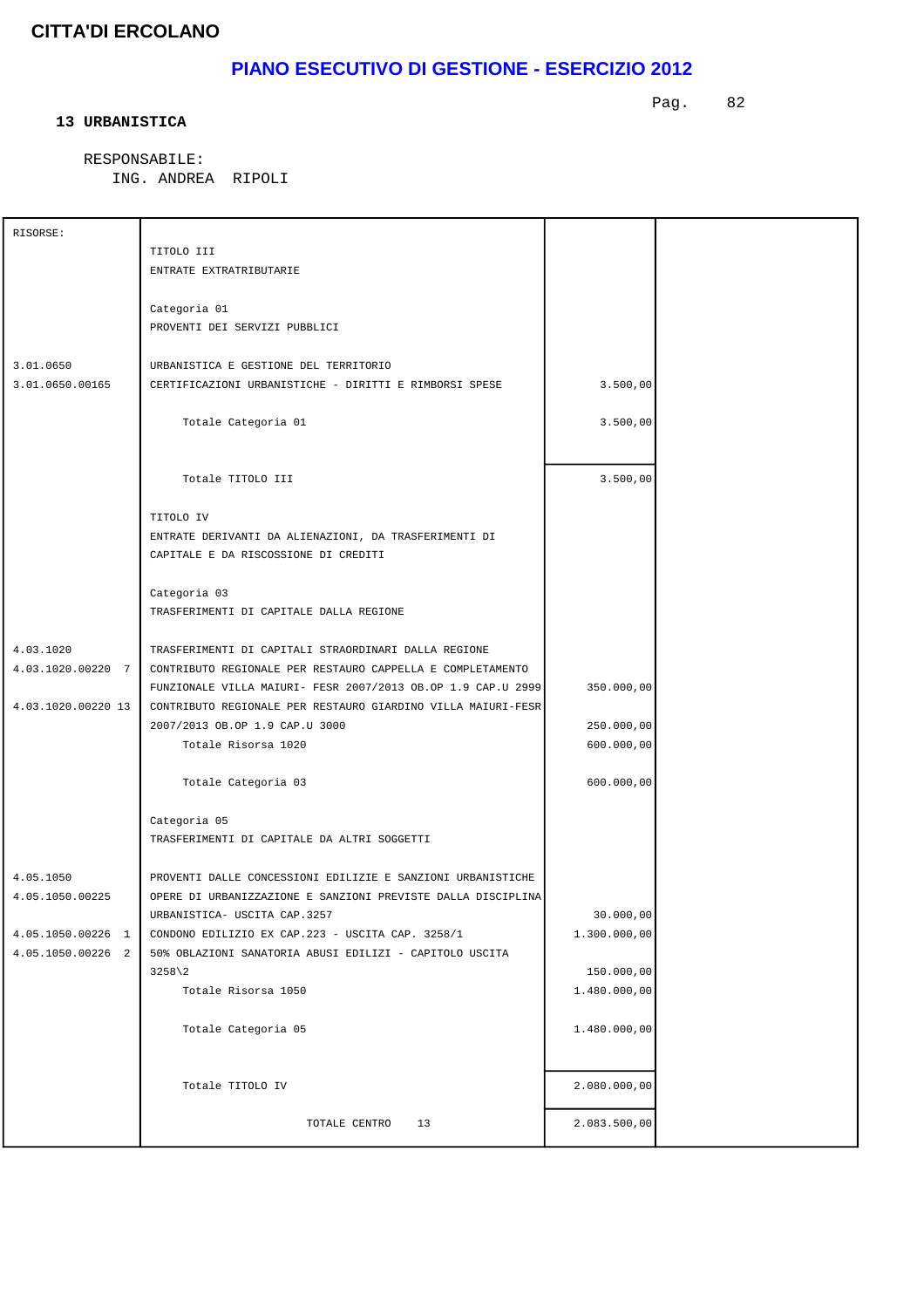# **PIANO ESECUTIVO DI GESTIONE - ESERCIZIO 2012**

Pag. 83

#### **CENTRO DI RESPONSABILITA'**

### **13 URBANISTICA**

### RESPONSABILE:

ING. ANDREA RIPOLI

| INTERVENTI:      |                                                                                    |            |  |
|------------------|------------------------------------------------------------------------------------|------------|--|
|                  | TITOLO I                                                                           |            |  |
|                  | SPESE CORRENTI                                                                     |            |  |
|                  |                                                                                    |            |  |
|                  | Funzione 01                                                                        |            |  |
|                  | FUNZIONI GENERALI DI AMMINISTRAZIONE, DI GESTIONE E DI                             |            |  |
|                  | CONTROLLO                                                                          |            |  |
|                  |                                                                                    |            |  |
|                  | Servizio 06                                                                        |            |  |
|                  | UFFICIO TECNICO                                                                    |            |  |
|                  |                                                                                    |            |  |
| 1.01.06.01       | PERSONALE                                                                          |            |  |
|                  | 1.01.06.01.00238 1 COMPETENZE AL PERSONALE SETTORE URBANISTICA                     | 292.760,00 |  |
|                  | 1.01.06.01.00238 2 COMPENSO PER LAVORO STRAORDINARIO PERSONALE SETTORE             |            |  |
|                  | URBANISTICA                                                                        | 1.106,99   |  |
|                  | Totale Intervento 01                                                               | 293.866,99 |  |
|                  |                                                                                    |            |  |
| 1.01.06.02       | ACQUISTO DI BENI DI CONSUMO E/O DI MATERIE PRIME                                   |            |  |
|                  | 1.01.06.02.00243 1 MANUTENZIONE ORDINARIA BENI MOBILI-ACQUISTI-SETTORE             |            |  |
|                  | URBANISTICA                                                                        | 500,00     |  |
|                  | 1.01.06.02.00243 2 LIBRI, RIVISTE, STAMPATI, CANCELLERIA, ETC. SETTORE URBANISTICA | 1.000,00   |  |
|                  | 1.01.06.02.00243 3 ALTRI BENI DI CONSUMO SETTORE URBANISTICA                       | 1.000,00   |  |
|                  | Totale Intervento 02                                                               | 2.500,00   |  |
|                  |                                                                                    |            |  |
| 1.01.06.03       | PRESTAZIONI DI SERVIZI                                                             |            |  |
|                  | 1.01.06.03.00253 2 SPESE DIVERSE SETTORE URBANISTICA                               | 1.000,00   |  |
|                  | 1.01.06.03.00253 3 SPESE PER GARE DI APPALTO E CONTRATTI SETTORE URBANISTICA       | 1.000,00   |  |
| 1.01.06.03.00256 | COMMISSIONI COMUNALI-INDENNITA'                                                    | 20.000,00  |  |
|                  | Totale Intervento 03                                                               | 22.000,00  |  |
|                  |                                                                                    |            |  |
|                  | Totale Servizio 06                                                                 | 318.366,99 |  |
|                  |                                                                                    |            |  |
|                  | Totale Funzione 01                                                                 | 318.366,99 |  |
|                  |                                                                                    |            |  |
|                  |                                                                                    |            |  |
|                  | Totale TITOLO I                                                                    | 318.366,99 |  |
|                  |                                                                                    |            |  |